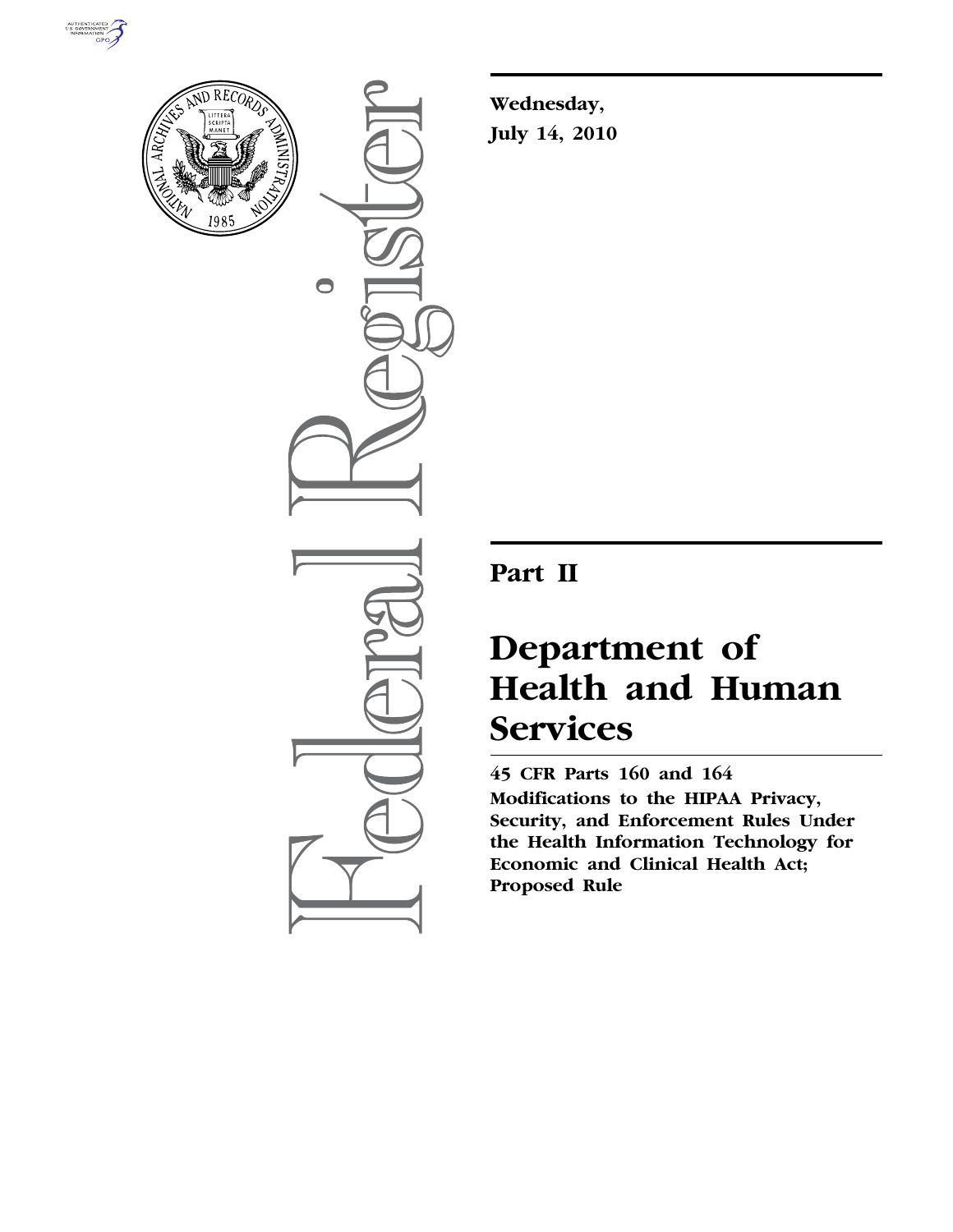## **DEPARTMENT OF HEALTH AND HUMAN SERVICES**

**Office of the Secretary** 

#### **45 CFR Parts 160 and 164**

**RIN: 0991–AB57** 

## **Modifications to the HIPAA Privacy, Security, and Enforcement Rules Under the Health Information Technology for Economic and Clinical Health Act**

**AGENCY:** Office for Civil Rights, Department of Health and Human Services.

#### **ACTION:** Notice of proposed rulemaking.

**SUMMARY:** The Department of Health and Human Services (HHS or ''the Department'') is issuing this notice of proposed rulemaking to modify the Standards for Privacy of Individually Identifiable Health Information (Privacy Rule), the Security Standards for the Protection of Electronic Protected Health Information (Security Rule), and the rules pertaining to Compliance and Investigations, Imposition of Civil Money Penalties, and Procedures for Hearings (Enforcement Rule) issued under the Health Insurance Portability and Accountability Act of 1996 (HIPAA). The purpose of these modifications is to implement recent statutory amendments under the Health Information Technology for Economic and Clinical Health Act (''the HITECH Act'' or ''the Act''), to strengthen the privacy and security protection of health information, and to improve the workability and effectiveness of these HIPAA Rules.

**DATES:** Submit comments on or before September 13, 2010.

**ADDRESSES:** You may submit comments, identified by RIN 0991–AB57, by any of the following methods (please do not submit duplicate comments):

• *Federal eRulemaking Portal: http:// www.regulations.gov.* Follow the instructions for submitting comments. Attachments should be in Microsoft Word, WordPerfect, or Excel; however, we prefer Microsoft Word.

• *Regular, Express, or Overnight Mail:*  U.S. Department of Health and Human Services, Office for Civil Rights, Attention: HITECH Privacy and Security Rule Modifications, Hubert H. Humphrey Building, Room 509F, 200 Independence Avenue, SW., Washington, DC 20201. Please submit one original and two copies.

• *Hand Delivery or Courier:* Office for Civil Rights, Attention: HITECH Privacy and Security Rule Modifications, Hubert H. Humphrey Building, Room 509F, 200 Independence Avenue, SW., Washington, DC 20201. Please submit one original and two copies. (Because access to the interior of the Hubert H. Humphrey Building is not readily available to persons without Federal government identification, commenters are encouraged to leave their comments in the mail drop slots located in the main lobby of the building.)

*Inspection of Public Comments:* All comments received before the close of the comment period will be available for public inspection, including any personally identifiable or confidential business information that is included in a comment. We will post all comments received before the close of the comment period at *http:// www.regulations.gov.* Because comments will be made public, they should not include any sensitive personal information, such as a person's social security number; date of birth; driver's license number, State identification number or foreign country equivalent; passport number; financial account number; or credit or debit card number. Comments also should not include any sensitive health information, such as medical records or other individually identifiable health information, or any non-public corporate or trade association information, such as trade secrets or other proprietary information.

## **FOR FURTHER INFORMATION CONTACT:**  Andra Wicks, 202–205–2292.

## **SUPPLEMENTARY INFORMATION:**

The discussion below includes a description of the statutory and regulatory background of the proposed rules, a section-by-section description of the proposed modifications, and the impact statement and other required regulatory analyses. We solicit public comment on the proposed rules. Persons interested in commenting on the provisions of the proposed rules can assist us by preceding discussion of any particular provision or topic with a citation to the section of the proposed rule being discussed.

#### **I. Statutory and Regulatory Background**

The regulatory modifications proposed below concern several sets of rules that implement the Administrative Simplification provisions of title II, subtitle F, of the Health Insurance Portability and Accountability Act of 1996 (HIPAA) (Pub. L. 104–191), which added a new part C to title XI of the Social Security Act (sections 1171–1179 of the Social Security Act, 42 U.S.C. 1320d–1320d–8). The Health Information Technology for Economic

and Clinical Health (HITECH) Act, which was enacted as title XIII of division A and title IV of division B of the American Recovery and Reinvestment Act of 2009 (ARRA), Public Law 111–5, modifies certain provisions of the Social Security Act pertaining to the Administrative Simplification Rules (HIPAA Rules) and requires certain modifications to the HIPAA Rules themselves.

## *A. HIPAA Administrative Simplification—Statutory Background*

The Administrative Simplification provisions of HIPAA provided for the establishment of national standards for the electronic transmission of certain health information, such as standards for certain health care transactions conducted electronically and code sets and unique health care identifiers for health care providers and employers. The Administrative Simplification provisions of HIPAA also required the establishment of national standards to protect the privacy and security of personal health information and established civil money and criminal penalties for violations of the Administrative Simplification provisions. The Administrative Simplification provisions of HIPAA apply to three types of entities, which are known as ''covered entities'': health care providers who conduct covered health care transactions electronically, health plans, and health care clearinghouses.

## *B. HIPAA Administrative Simplification—Regulatory Background*

The rules proposed below concern the privacy and security standards issued pursuant to HIPAA, as well as the enforcement rules that implement HIPAA's civil money penalty authority. The Standards for Privacy of Individually Identifiable Health Information, known as the ''Privacy Rule,'' were issued on December 28, 2000, and amended on August 14, 2002. *See* 65 FR 82462, as amended at 67 FR 53182. The Security Standards for the Protection of Electronic Protected Health Information, known as the ''Security Rule,'' were issued on February 20, 2003. *See* 68 FR 8334. The Compliance and Investigations, Imposition of Civil Money Penalties, and Procedures for Hearings regulations, collectively known as the ''Enforcement Rule,'' were issued as an interim final rule on April 17, 2003 (68 FR 18895), and revised and issued as a final rule, following rulemaking, on February 16, 2006 (71 FR 8390).

The Privacy Rule protects individuals' medical records and other individually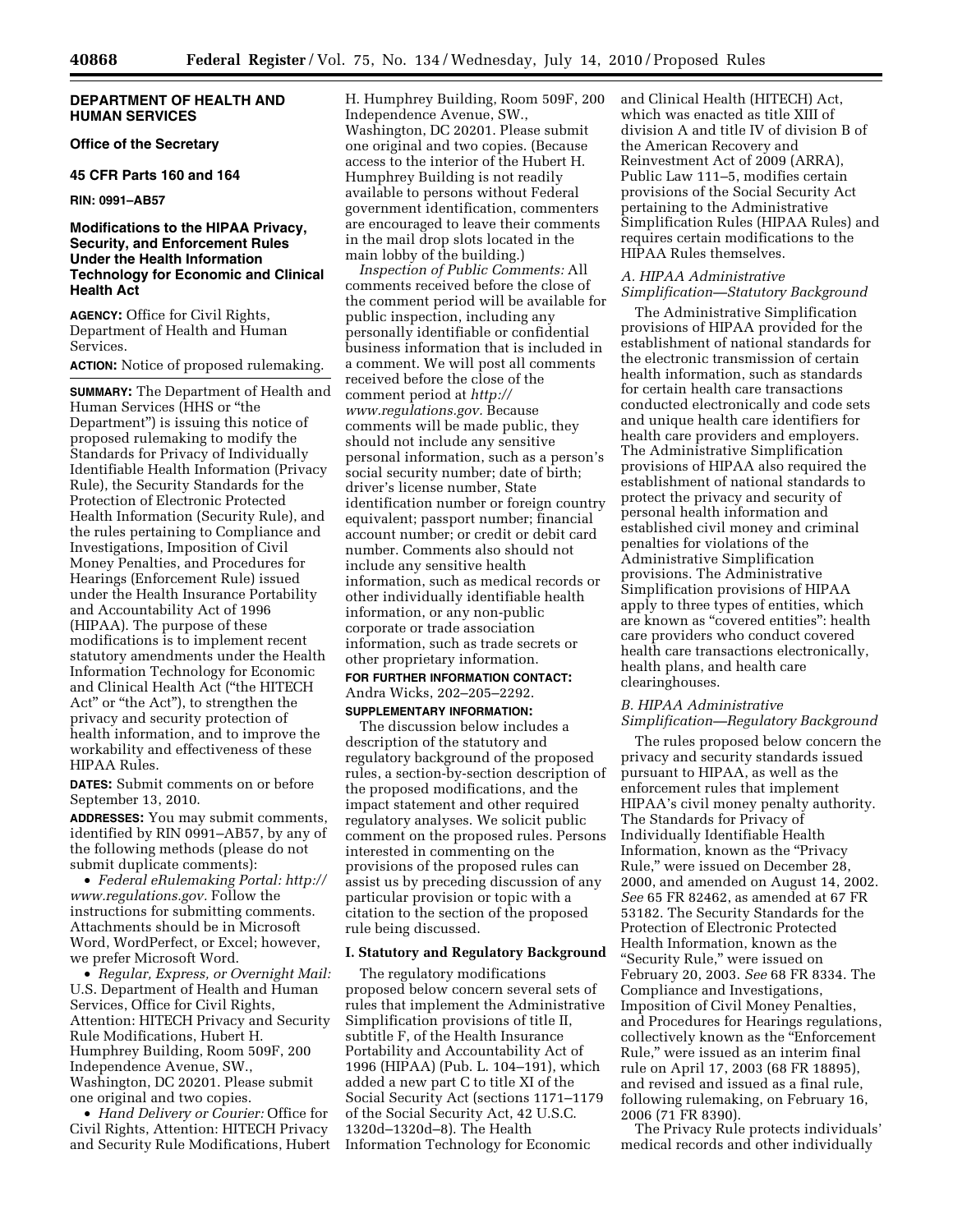identifiable health information created or received by or on behalf of covered entities, known as ''protected health information.'' The Privacy Rule protects individuals' health information by regulating the circumstances under which covered entities may use and disclose protected health information and by requiring covered entities to have safeguards in place to protect the privacy of the information. As part of these protections, covered entities are required to have contracts or other arrangements in place with business associates that perform functions for or provide services to the covered entity and that require access to protected health information to ensure that these business associates likewise protect the privacy of the health information. The Privacy Rule also gives individuals rights with respect to their protected health information, including rights to examine and obtain a copy of their health records and to request corrections.

The Security Rule, which applies only to protected health information in electronic form, requires covered entities to implement certain administrative, physical, and technical safeguards to protect this electronic information. As with the Privacy Rule, the Security Rule requires covered entities to have contracts or other arrangements in place with their business associates that provide satisfactory assurances that the business associates will appropriately safeguard the electronic protected health information they receive, create, maintain, or transmit on behalf of the covered entities.

The Enforcement Rule establishes rules governing the compliance responsibilities of covered entities with respect to cooperation in the enforcement process. It also provides rules governing the investigation by the Department of compliance by covered entities, both through the investigation of complaints and the conduct of compliance reviews. It establishes rules governing the process and grounds for establishing the amount of a civil money penalty where the Department has determined a covered entity has violated a requirement of a HIPAA Rule. Finally, the Enforcement Rule establishes rules governing the procedures for hearings and appeals where the covered entity challenges a violation determination.

## *C. The HITECH Act—Statutory Background*

The HITECH Act, enacted on February 17, 2009, is designed to promote the widespread adoption and

standardization of health information technology. Subtitle D of title XIII, entitled "Privacy," supports this goal by adopting amendments designed to strengthen the privacy and security protections of health information established by HIPAA. These provisions include extending the applicability of certain of the Privacy and Security Rules' requirements to the business associates of covered entities; requiring HIPAA covered entities and business associates to provide for notification of breaches of ''unsecured protected health information''; establishing new limitations on the use and disclosure of protected health information for marketing and fundraising purposes; prohibiting the sale of protected health information; requiring the consideration of a limited data set as the minimum necessary amount of information; and expanding individuals' rights to access and receive an accounting of disclosures of their protected health information, and to obtain restrictions on certain disclosures of protected health information to health plans. In addition, subtitle D adopts provisions designed to strengthen and expand HIPAA's enforcement provisions. We provide a brief overview of the relevant statutory provisions below.

In the area of business associates, the Act makes a number of changes. First, section 13401 of the Act applies certain provisions of the Security Rule that apply to covered entities directly to their business associates and makes business associates liable for civil and criminal penalties for the failure to comply with these provisions. Similarly, section 13404 makes business associates of covered entities civilly and criminally liable under the Privacy Rule for making uses and disclosures of protected health information that do not comply with the terms of their business associate contracts. The Act also provides that the additional privacy and security requirements of subtitle D of the Act are applicable to business associates and that such requirements shall be incorporated into business associate contracts. Finally, section 13408 of the Act requires that organizations that provide data transmission of protected health information to a covered entity or business associate and that require routine access to such information, such as Health Information Exchange Organizations, Regional Health Information Organizations, and Eprescribing Gateways, as well as vendors that contract with covered entities to offer personal health records to patients as part of the covered

entities' electronic health records, shall be treated as business associates for purposes of the HITECH Act and the HIPAA Privacy and Security Rules and required to enter into business associate contracts.

Section 13402 of the Act sets forth the breach notification provisions, requiring covered entities and business associates to provide notification following discovery of a breach of unsecured protected health information. Additionally, section 13407 of the Act, enforced by the Federal Trade Commission (FTC), applies similar breach notification provisions to vendors of personal health records and their third party service providers.

Section 13405 of the Act requires the Department to modify certain Privacy Rule provisions. In particular, section 13405 sets forth certain circumstances in which covered entities must comply with an individual's request for restriction of disclosure of his or her protected health information, provides for covered entities to consider a limited data set as the minimum necessary for a particular use, disclosure, or request of protected health information, and requires the Secretary to issue guidance to address what constitutes minimum necessary under the Privacy Rule. Section 13405 also requires the Department to modify the Privacy Rule to require covered entities that use or maintain electronic health records to provide individuals, upon request, with an accounting of disclosures of protected health information through an electronic health record for treatment, payment, or health care operations; generally prohibits the sale of protected health information without a valid authorization from the individual; and strengthens an individual's right to an electronic copy of their protected health information, where a covered entity uses or maintains an electronic health record.

Section 13406 of the Act requires the Department to modify the marketing and fundraising provisions of the Privacy Rule. With respect to marketing, the Act requires authorizations for certain health-related communications, which are currently exempted from the definition of marketing, if the covered entity receives remuneration in exchange for making the communication. The Act also strengthens an individual's right under the Privacy Rule to opt out of fundraising communications by requiring the Department to modify the Privacy Rule so that covered entities must provide individuals with a clear and conspicuous opportunity to opt out of receiving fundraising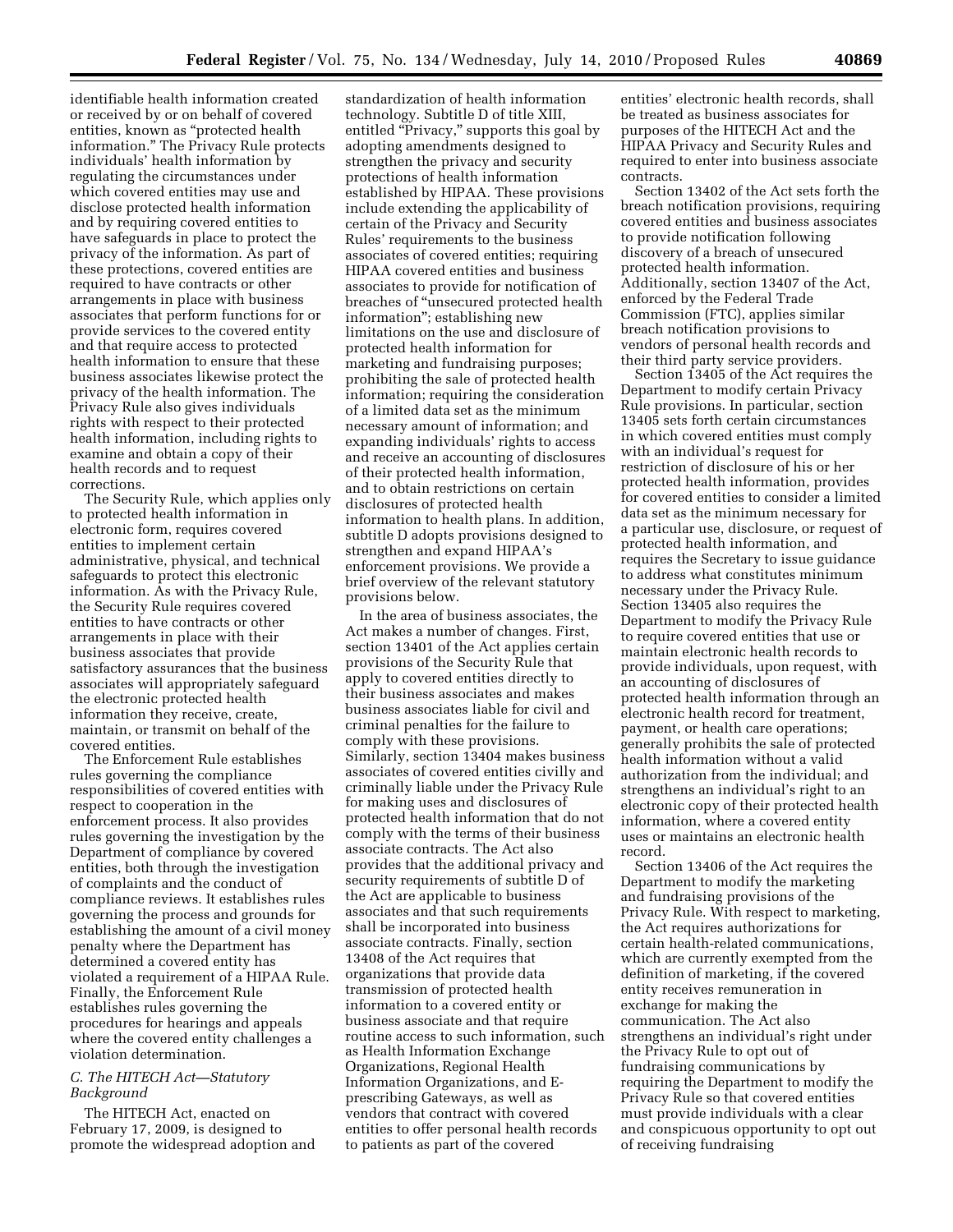communications and by requiring that an opt out be treated as a revocation of authorization under the Privacy Rule.

Section 13410 of the Act addresses enforcement in a number of ways. First, section 13410(a) provides that the Secretary's authority to impose a civil money penalty will only be barred to the extent a criminal penalty has been *imposed*, rather than in cases in which the offense in question merely constitutes an offense criminally *punishable.* In addition, section 13410(a) of the Act requires the Secretary to formally investigate any complaint where a preliminary investigation of the facts indicates a possible violation due to willful neglect and to impose a penalty where a violation is found in such cases. Section 13410(c) of the Act provides, for purposes of enforcement, for the transfer to the HHS Office for Civil Rights of any civil money penalty or monetary settlement collected under the Privacy and Security Rules and also requires the Department to establish by regulation a methodology for distributing to harmed individuals a percentage of the civil money penalties and monetary settlements collected under the Privacy and Security Rules. Effective as of February 18, 2009, section 13410(d) of the Act also modified the civil money penalty structure for violations of the HIPAA Rules by implementing a tiered increase in the amount of penalties based on culpability. In addition, as of February 18, 2009, section 13410(e) of the Act also granted State Attorneys General the authority to enforce the HIPAA Rules by bringing civil actions on behalf of State residents in court.

Section 13421 states that HIPAA's State preemption provisions at 42 U.S.C. 1320d–7 shall apply to the provisions of subtitle D of the HITECH Act in the same manner as they do to HIPAA's provisions.1 Section 13423 of the Act provides a general effective date of February 18, 2010, for most of its provisions, except where a different effective date is otherwise provided.

The Act also provides for the development of guidance, reports, and studies in a number of areas, including guidance on appropriate technical safeguards to implement the HIPAA Security Rule (section 13401(c)); for purposes of breach notification, guidance on the methods and technologies for rendering protected

health information unusable, unreadable, or indecipherable to unauthorized individuals (section 13402(h)); guidance on what constitutes the minimum necessary amount of information for purposes of the Privacy Rule (section 13405(b)); a report by the Government Accountability Office (GAO) regarding recommendations for a methodology under which harmed individuals may receive a percentage of civil money penalties and monetary settlements under the HIPAA Privacy and Security Rules (section 13410(c)); a report to Congress on HIPAA Privacy and Security enforcement (section 13424(a)); a study and report on the application of privacy and security requirements to non-HIPAA covered entities (section 13424(b)); guidance on de-identification (section 13424(c)); and a study on the Privacy Rule's definition of ''psychotherapy notes'' at 45 CFR 164.501, with regard to including test data that is related to direct responses, scores, items, forms, protocols, manuals, or other materials that are part of a mental health evaluation (section 13424(f)).

Finally, the Act includes provisions for education by HHS on health information privacy and for periodic audits by the Secretary. Section 13403(a) provides for the Secretary to designate HHS regional office privacy advisors to offer guidance and education to covered entities, business associates, and individuals on their rights and responsibilities related to Federal privacy and security requirements for protected health information. Section 13403(b) requires the HHS Office for Civil Rights, not later than 12 months after enactment, to develop and maintain a multi-faceted national education initiative to enhance public transparency regarding the uses of protected health information, including programs to educate individuals about potential uses of their protected health information, the effects of such uses, and the rights of individuals with respect to such uses. Section 13411 requires the Secretary to provide for periodic audits to ensure covered entities and business associates comply with the applicable requirements of the HIPAA Privacy and Security Rules.

We discuss many of the Act's statutory provisions in more detail below where we describe section-bysection how these proposed regulations would implement those provisions of the Act. However, we do not discuss in detail the breach notification provisions in sections 13402 of the Act or the modified civil money penalty structure in section 13410(d) of the Act, which as explained below, have been the subject

of previous rulemakings. In addition, we do not address in this rulemaking the accounting for disclosures requirement in section 13405 of the Act, which is tied to the adoption of a standard under the HITECH Act at subtitle A of title XIII of ARRA, or the penalty distribution methodology requirement in section 13410(c) of the Act, which is to be based on the recommendations noted above to be developed at a later date by the GAO. These provisions will be the subject of future rulemakings. Further, we clarify that we are not issuing regulations with respect to the new authority of the State Attorneys General to enforce the HIPAA Rules. Finally, other than the guidance required by section 13405(b) of the Act with respect to what constitutes minimum necessary, this proposed rule does not address the studies, reports, guidance, audits, or education efforts required by the HITECH Act.

## *D. The HITECH Act—Regulatory Background*

As noted above, certain of the HITECH Act's privacy and security provisions have already been the subject of rulemakings and related actions. In particular, the Department published interim final regulations to implement the breach notification provisions at section 13402 of the Act for HIPAA covered entities and business associates in the **Federal Register** on August 24, 2009 (74 FR 42740), effective September 23, 2009. Similarly, the FTC published final regulations implementing the breach notification provisions at section 13407 for personal health record vendors and their third party service providers on August 25, 2009 (74 FR 42962), effective September 24, 2009. For purposes of determining to what information the HHS and FTC breach notification regulations apply, the Department also issued, first on April 17, 2009 (published in the **Federal Register** on April 27, 2009, 74 FR 19006), and then later with its interim final rule, the guidance required by the HITECH Act under 13402(h) specifying the technologies and methodologies that render protected health information unusable, unreadable, or indecipherable to unauthorized individuals. In addition, to conform the provisions of the Enforcement Rule to the new tiered and increased civil money penalty structure made effective by the HITECH Act on the day after enactment, or February 18, 2009, the Department published an interim final rule on October 30, 2009 (74 FR 56123), effective November 30, 2009.

<sup>1</sup>We note that section 13421 of the HITECH Act and HIPAA's State preemption provisions do not affect the applicability of other Federal law, such as the Confidentiality of Alcohol and Drug Abuse Patient Records Regulation at 42 CFR Part 2, to a covered entity's use or disclosure of health information.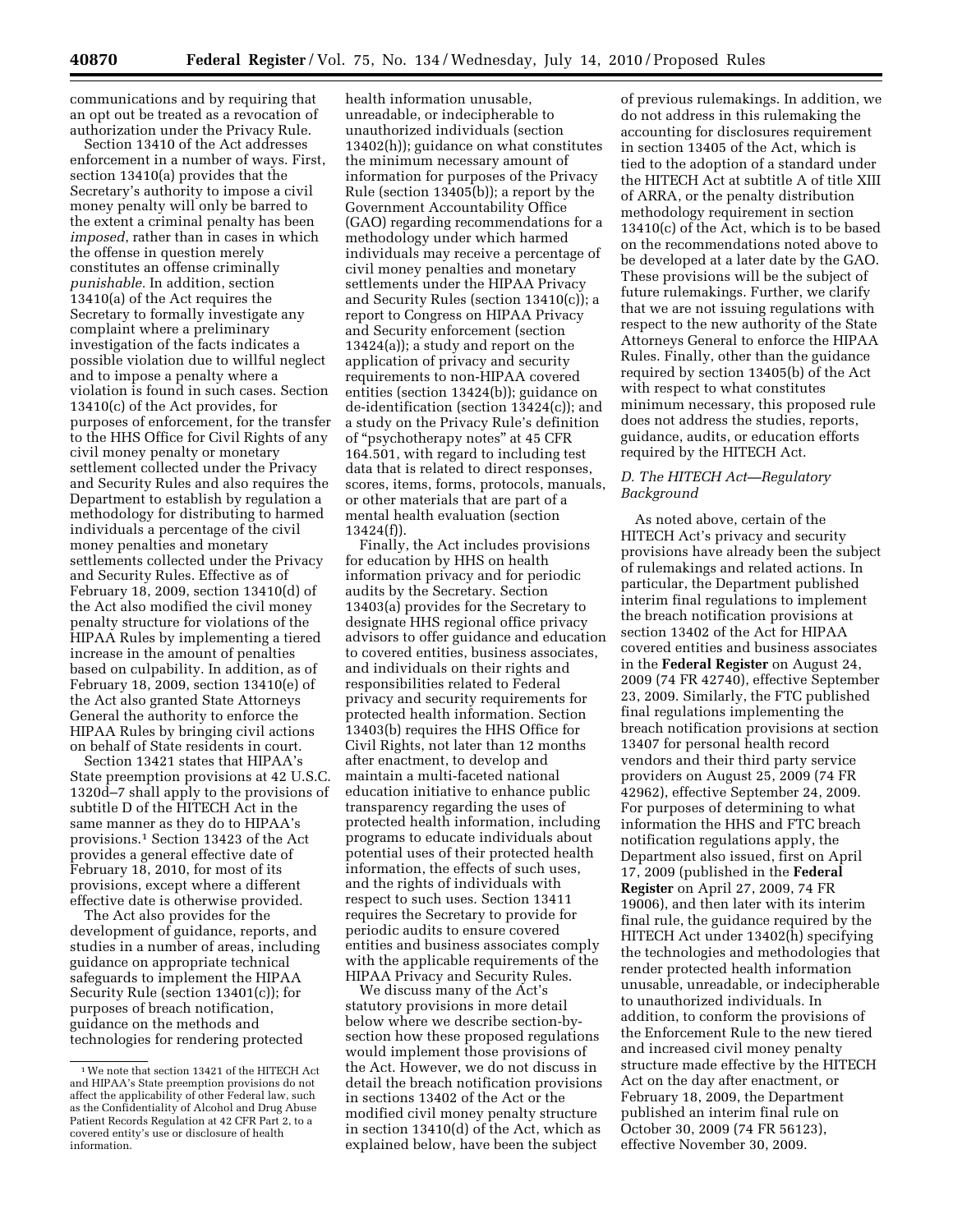## **II. General Issues**

## *A. Effective and Compliance Dates*

As noted above, section 13423 of the Act provides that the provisions in subtitle D took effect one year after enactment, *i.e.,* on February 18, 2010, except as specified otherwise. There are a number of exceptions to this general rule. Some provisions were effective the day after enactment, *i.e.,* February 18, 2009. For example, the tiered and increased civil money penalty provisions of section 13410(d) were effective for violations occurring after the date of enactment. Sections 13402 and 13407 of the Act regarding breach notification required interim final rules within 180 days of enactment, with effective dates 30 days after the publication of such rules. Other provisions of the Act have later effective dates. For example, the provision at section  $13410(a)(1)$  of the Act providing that the Secretary's authority to impose a civil money penalty will only be barred to the extent a criminal penalty has been *imposed,* rather than in cases in which the offense in question merely constitutes an offense that is criminally *punishable,* becomes effective for violations occurring on or after February 18, 2011. The rules proposed below generally pertain to the statutory provisions that became effective on February 18, 2010, or, in a few cases, on a later date.

We note that the final rule will not take effect until after most of the provisions of the HITECH Act became effective on February 18, 2010. We recognize that it will be difficult for covered entities and business associates to comply with the statutory provisions until after we have finalized our changes to the HIPAA Rules. In addition, we recognize that covered entities and business associates will need some time beyond the effective date of the final rule to come into compliance with the final rule's provisions. In light of these considerations, we intend to provide covered entities and business associates with 180 days beyond the effective date of the final rule to come into compliance with most of the rule's provisions. We believe that providing a 180-day compliance period best comports with section 1175(b)(2) of the Social Security Act, 42 U.S.C. 1320d–4, and our implementing provision at 45 CFR  $160.104(c)(1)$ , which require the Secretary to provide at least a 180-day period for covered entities to comply with modifications to standards and implementation specifications in the HIPAA Rules. While the Social Security Act and the HIPAA Rules permit the

Secretary to further delay the compliance date for small health plans, we do not believe that it is necessary to do so for this rule both because most of the changes being proposed are discrete modifications to existing requirements of the HIPAA Rules, as well as because the Department is proposing an additional one-year transition period to modify certain business associate agreements, which should provide sufficient relief to all covered entities, including small health plans. The Department welcomes comment on the assumption that it is not necessary to extend the compliance date for small health plans.

We also expect that for future modifications to the HIPAA Rules, in most cases, a 180-day compliance period will suffice. Accordingly, we propose to add a provision at § 160.105 to address the compliance date generally for implementation of new or modified standards in the HIPAA Rules. Proposed § 160.105 would provide that with respect to new standards or implementation specifications or modifications to standards or implementation specifications in the HIPAA Rules, except as otherwise provided, covered entities and business associates must comply with the applicable new standards or implementation specifications or modifications to standards or implementation specifications no later than 180 days from the effective date of any such change. Where future modifications to the HIPAA Rules necessitate a longer compliance period, we would provide so accordingly in the regulatory text. We propose to retain the compliance date provisions at §§ 164.534 and 164.318, which provide the compliance dates of April 14, 2003, and April 20, 2005, for initial implementation of the HIPAA Privacy and Security Rules, respectively, for historical purposes only.

We note that proposed § 160.105 regarding the compliance date of new or modified standards or implementation specifications would not apply to modifications to the provisions of the HIPAA Enforcement Rule because such provisions are not standards or implementation specifications (as the terms are defined at § 160.103). Such provisions are in effect and apply at the time the final rule becomes effective or as otherwise specifically provided. We also note that our proposed general rule for a 180-day compliance period for new or modified standards would not apply where we expressly provide a different compliance period in the regulation for one or more provisions. For purposes of this proposed rule, this would mean

that the 180-day compliance period would not govern the time period required to modify those business associate agreements that qualify for the longer transition period proposed in § 164.532. We seek comments on any potential unintended consequences of establishing a 180-day compliance date as a regulatory default, with the noted exceptions.

## *B. Other Proposed Changes*

While passage of the HITECH Act necessitates much of the rulemaking below, it does not account for all of the proposed changes to the HIPAA Privacy, Security, and Enforcement Rules encompassed in this rulemaking. The Department is taking this opportunity to improve the workability and effectiveness of all three sets of HIPAA Rules. The Privacy Rule has not been amended since 2002, and the Security Rule has not been amended since 2003. While the Enforcement Rule was amended in the October 30, 2009, interim final rule to incorporate the enforcement-related HITECH statutory changes that are already effective, it has not been otherwise substantively amended since 2006. In the intervening years, HHS has accumulated a wealth of experience with these rules, both from public contact in various forums and through the process of enforcing the rules. In addition, we have identified a number of needed technical corrections to the rules. Accordingly, we propose a number of modifications that we believe will eliminate ambiguities in the rules and/or make them more workable and effective. Further, we propose a few modifications to conform the HIPAA Privacy Rule to provisions in the Patient Safety and Quality Improvement Act of 2005 (PSQIA). We address the substantive proposed changes in the section-by-section description of the proposed rule below. Technical corrections are discussed at the end of the section-by-section description of the other proposed amendments to the rules.

## **III. Section-by-Section Description of the Proposed Amendments to Subparts A and B of Part 160**

Subpart A of part 160 of the HIPAA Rules contains general provisions that apply to all of the HIPAA Rules. Subpart B of part 160 contains the regulatory provisions implementing HIPAA's preemption provisions. We propose to amend a number of these provisions. Some of the proposed changes are necessitated by the statutory changes made by the HITECH Act, while others are of a technical or conforming nature.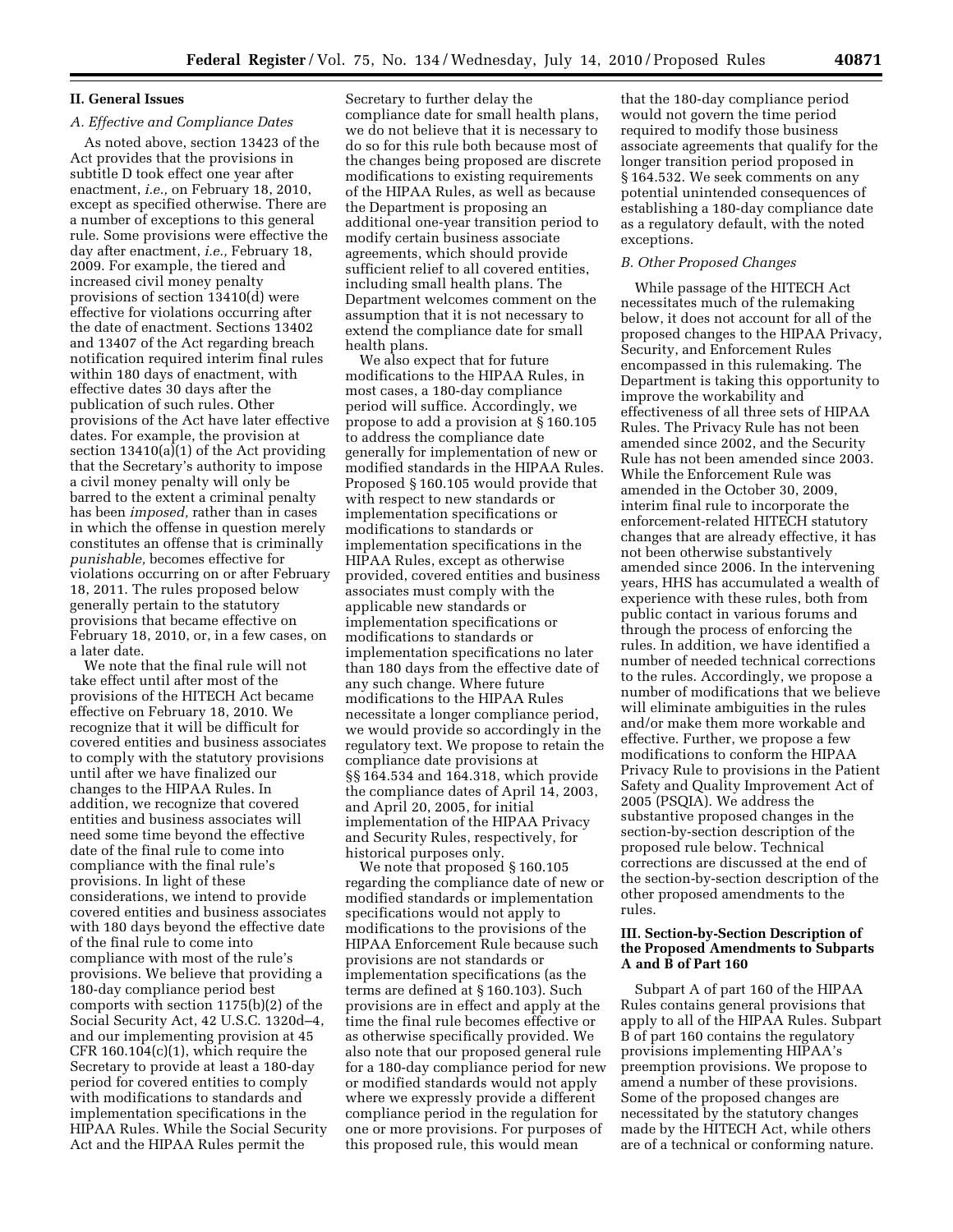## *A. Subpart A—General Provisions, Section 160.101—Statutory Basis and Purpose*

This section sets out the statutory basis and purpose of the HIPAA Rules. We propose a technical change to include a reference to the provisions of the HITECH Act upon which most of the regulatory changes proposed below are based.

## *B. Subpart A—General Provisions, Section 160.102—Applicability*

This section sets out to whom the HIPAA Rules apply. We propose to add a new paragraph (b) to make clear, consistent with the provisions of the HITECH Act that are discussed more fully below, that the standards, requirements, and implementation specifications of the subchapter apply to business associates, where so provided.

## *C. Subpart A—General Provisions, Section 160.103—Definitions*

Section 160.103 contains definitions of terms that appear throughout the HIPAA Rules. For ease of reference, we propose to move several definitions currently found at § 160.302 to § 160.103 without substantive change to the definitions themselves. This category includes definitions of the following terms: "ALJ," "civil money penalty,'' and ''violation or violate.'' As the removal of these definitions, along with the removal of other definitions discussed below (e.g., "administrative simplification provision'' and ''respondent''), would leave § 160.302 unpopulated, we propose to reserve that section. We also propose to remove a comma from the definition of "disclosure" inadvertently inserted into the definition in a prior rulemaking, which is not intended as a substantive change to the definition. In addition, we propose to replace the term ''individually identifiable health information'' with ''protected health information'' in the definition of "standard" to better reflect the scope of the Privacy and Security Rules. Further, we propose the following definitional changes:

## 1. Definition of ''Administrative Simplification Provision''

This definition is currently located in the definitions section of subpart C of part 160 of the HIPAA Enforcement Rule. We propose to remove the definition of this term from § 160.302 and move it to the definitions section located at § 160.103 for clarity and convenience, as the term is used repeatedly throughout the entire part 160. We also propose to add to the

definition a reference to sections 13400– 13424 of the HITECH Act.

## 2. Definition of ''Business Associate''

Sections 164.308(b) of the Security Rule and 164.502(e) of the Privacy Rule require a covered entity to enter into a contract or other written agreement or arrangement with its business associates. The purpose of these contracts or other arrangements, generally known as business associate agreements, is to provide some legal protection when protected health information is being handled by another person (a natural person or legal entity) on behalf of a covered entity. The HIPAA Rules define ''business associate'' generally to mean a person who performs functions or activities on behalf of, or certain services for, a covered entity that involve the use or disclosure of protected health information. Examples of business associates include third party administrators or pharmacy benefit managers for health plans, claims processing or billing companies, transcription companies, and persons who perform legal, actuarial, accounting, management, or administrative services for covered entities and who require access to protected health information. We propose a number of modifications to the definition of ''business associate.'' In particular, we propose to modify the definition to conform the term to the statutory provisions of PSQIA, 42 U.S.C. 299b–21, *et seq.,* and the HITECH Act. Additional modifications are made for the purpose of clarifying circumstances when a business associate relationship exists and for general clarification of the definition.

## a. Inclusion of Patient Safety Organizations

We propose to add patient safety activities to the list of functions and activities a person may undertake on behalf of a covered entity that give rise to a business associate relationship. PSQIA, at 42 U.S.C. 299b–22(i)(1), provides that Patient Safety Organizations (PSOs) must be treated as business associates when applying the Privacy Rule. PSQIA provides for the establishment of PSOs to receive reports of patient safety events or concerns from providers and provide analyses of events to reporting providers. A reporting provider may be a HIPAA covered entity and, thus, information reported to a PSO may include protected health information that the PSO may analyze on behalf of the covered provider. The analysis of such information is a patient safety activity

for purposes of PSQIA and the Patient Safety Rule, 42 CFR 3.10, *et seq.* While the HIPAA Rules as written would encompass a PSO as a business associate when the PSO was performing quality analyses and other activities on behalf of a covered health care provider, we propose this change to the definition of business associate to more clearly align the HIPAA and Patient Safety Rules.

We note that in some cases a covered health care provider, such as a public or private hospital, may have a component PSO that performs patient safety activities on behalf of the health care provider. *See* 42 CFR 3.20. In such cases, the component PSO would not be a business associate of the covered entity but rather the persons performing patient safety activities would be workforce members of the covered entity. However, if the component PSO contracts out some of its patient safety activities to a third party, the third party would be a business associate of the covered entity. In addition, if a component PSO of one covered entity performs patient safety activities for another covered entity, such component PSO would be a business associate of the other covered entity.

b. Inclusion of Health Information Organizations (HIO), E–Prescribing Gateways, and Other Persons That Facilitate Data Transmission; as Well as Vendors of Personal Health Records

Section 13408 of the HITECH Act, which became effective on February 18, 2010, provides that an organization, such as a Health Information Exchange Organization, E-prescribing Gateway, or Regional Health Information Organization, that provides data transmission of protected health information to a covered entity (or its business associate) and that requires access on a routine basis to such protected health information must be treated as a business associate for purposes of the Act and the HIPAA Privacy and Security Rules. Section 13408 also provides that a vendor that contracts with a covered entity to allow the covered entity to offer a personal health record to patients as part of the covered entity's electronic health record shall be treated as a business associate. Section 13408 requires that such organizations and vendors enter into a written business associate contract or other arrangement with the covered entity in accordance with the HIPAA Rules.

In accordance with the Act, we propose to modify the definition of ''business associate'' to explicitly designate these persons as business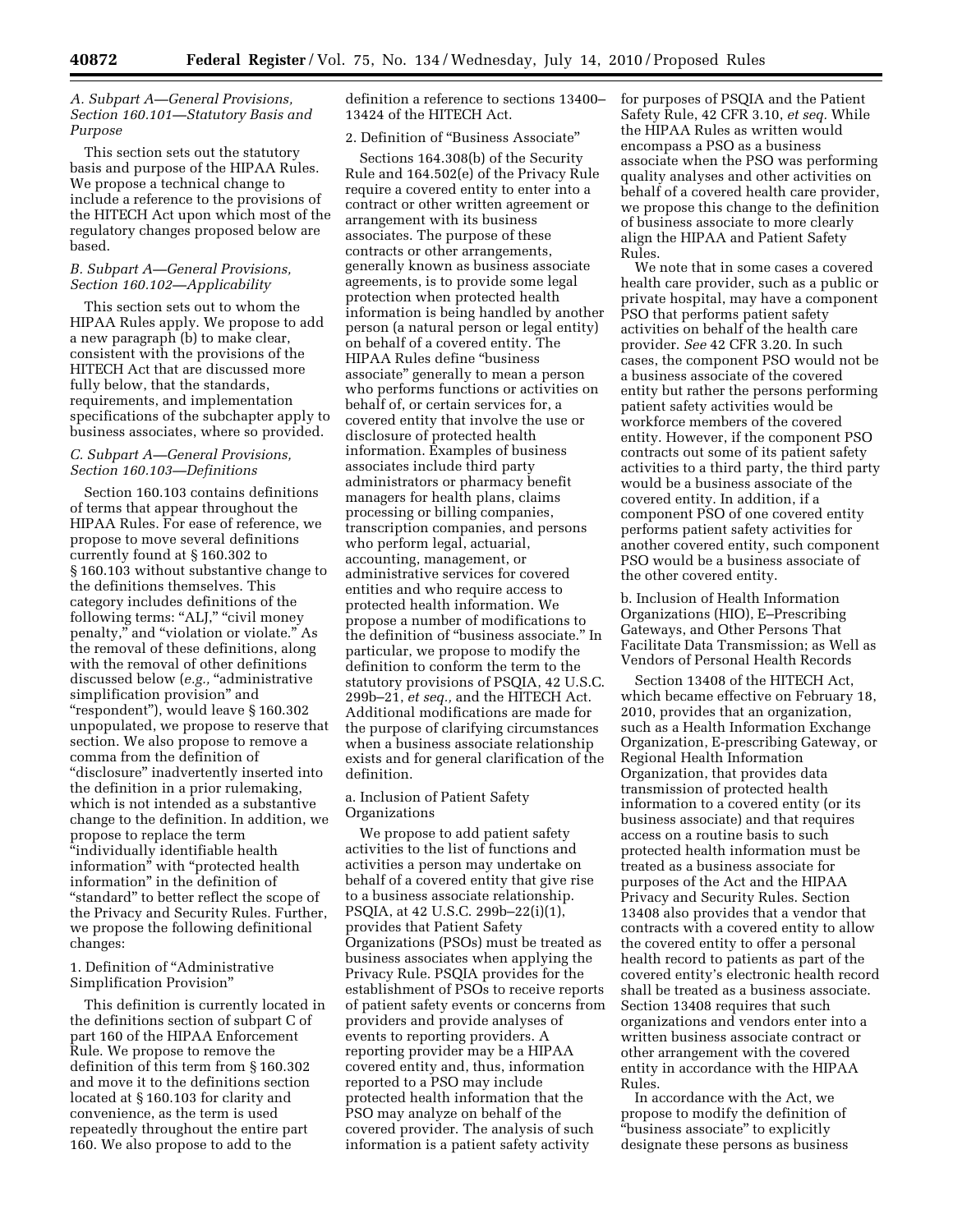associates. Under proposed paragraphs (3)(i) and (ii) of the definition, the term ''business associate'' would include: (1) A Health Information Organization, Eprescribing Gateway, or other person that provides data transmission services with respect to protected health information to a covered entity and that requires routine access to such protected health information; and (2) a person who offers a personal health record to one or more individuals on behalf of a covered entity.

Section 13408 of the Act makes reference to Health Information Exchange Organizations; however, we instead include in the proposed definition the term ''Health Information Organization'' because it is our understanding that ''Health Information Organization'' is the more widely recognized and accepted term to describe an organization that oversees and governs the exchange of healthrelated information among organizations.2 Section 13408 of the Act also specifically refers to Regional Health Information Organizations. However, we do not believe the inclusion of the term in the definition of ''business associate'' is necessary as a Regional Health Information Organization is simply a Health Information Organization that governs health information exchange among organizations within a defined geographic area.3 Further, the specific terms of ''Health Information Organization'' and ''E-prescribing Gateway'' are merely illustrative of the types of organizations that would fall within this paragraph of the definition of ''business associate.'' We request comment on the use of these terms within the definition and whether additional clarifications or additions are necessary.

Section 13408 also provides that the data transmission organizations that the Act requires to be treated as business associates are those that require access to protected health information on a routine basis. Conversely, data transmission organizations that do not require access to protected health information on a routine basis would not be treated as business associates. This is consistent with our prior interpretation of the definition of "business associate," through which we have indicated that entities that act as

mere conduits for the transport of protected health information but do not access the information other than on a random or infrequent basis are not business associates. *See http:// www.hhs.gov/ocr/privacy/hipaa/faq/ providers/business/245.html.* In contrast, however, entities that manage the exchange of protected health information through a network, including providing patient locator services and performing various oversight and governance functions for electronic health information exchange, have more than "random" access to protected health information and thus, would fall within the definition of ''business associate.''

#### c. Inclusion of Subcontractors

We propose to add language in paragraph (3)(iii) of the definition of ''business associate'' to provide that subcontractors of a covered entity—*i.e.,*  those persons that perform functions for or provide services to a business associate, other than in the capacity as a member of the business associate's workforce, are also business associates to the extent that they require access to protected health information. We also propose to include a definition of  $\mathrm{``subcontractor''}$  in § 160.103 to make clear that a subcontractor is a person who acts on behalf of a business associate, other than in the capacity of a member of the workforce of such business associate. Even though we use the term "subcontractor," which implies there is a contract in place between the parties, we note that the definition would apply to an agent or other person who acts on behalf of the business associate, even if the business associate has failed to enter into a business associate contract with the person. We request comment on the use of the term ''subcontractor'' and its proposed definition.

The proposed modifications are similar in structure and effect to the Privacy Rule's initial extension of privacy protections from covered entities to business associates through contract requirements to protect downstream protected health information. The proposed provisions avoid having privacy and security protections for protected health information lapse merely because a function is performed by an entity that is a subcontractor rather than an entity with a direct relationship with a covered entity. Allowing such a lapse in privacy and security protections may allow business associates to avoid liability imposed upon them by sections 13401 and 13404 of the Act, thus circumventing the congressional intent

underlying these provisions. The proposed definition of "subcontractor" also is consistent with Congress' overall concern that the privacy and security protections of the HIPAA Rules extend beyond covered entities to those entities that create or receive protected health information in order for the covered entity to perform its health care functions. For example, as discussed above, section 13408 makes explicit that certain types of entities providing services to covered entities—*e.g.,*  vendors of personal health records shall be considered business associates. Therefore, consistent with Congress' intent in sections 13401 and 13404 of the Act, as well as its overall concern that the HIPAA Rules extent beyond covered entities to those entities that create or receive protected health information, we propose that downstream entities that work at the direction of or on behalf of a business associate and handle protected health information would also be required to comply with the applicable Privacy and Security Rule provisions in the same manner as the primary business associate, and likewise would incur liability for acts of noncompliance. We note, and further explain below, that this proposed modification would not require the covered entity to have a contract with the subcontractor; rather, the obligation would remain on each business associate to obtain satisfactory assurances in the form of a written contract or other arrangement that a subcontractor will appropriately safeguard protected health information. For example, under this proposal, if a business associate, such as a third party administrator, hires a company to handle document and media shredding to securely dispose of paper and electronic protected health information, then the shredding company would be directly required to comply with the applicable requirements of the HIPAA Security Rule (*e.g.,* with respect to proper disposal of electronic media) and the Privacy Rule (*e.g.,* with respect to limiting its uses and disclosures of the protected health information in accordance with its contract with the business associate).

#### d. Exceptions to Business Associate

We also propose to move the provisions at §§ 164.308(b)(2) and  $164.502(e)(1)(ii)$  to the definition of business associate. These provisions provide that in certain circumstances, such as when a covered entity discloses protected health information to a health care provider concerning the treatment of an individual, a covered entity is not required to enter into a business

<sup>2</sup> Department of Health and Human Services, Office of the National Coordinator for Health Information Technology, The National Alliance for Health Information Technology Report to the Office of the National Coordinator For Health Information Technology: Defining Key Health Information Terms, Pg. 24 (2008).

<sup>3</sup> *Id.* at 25.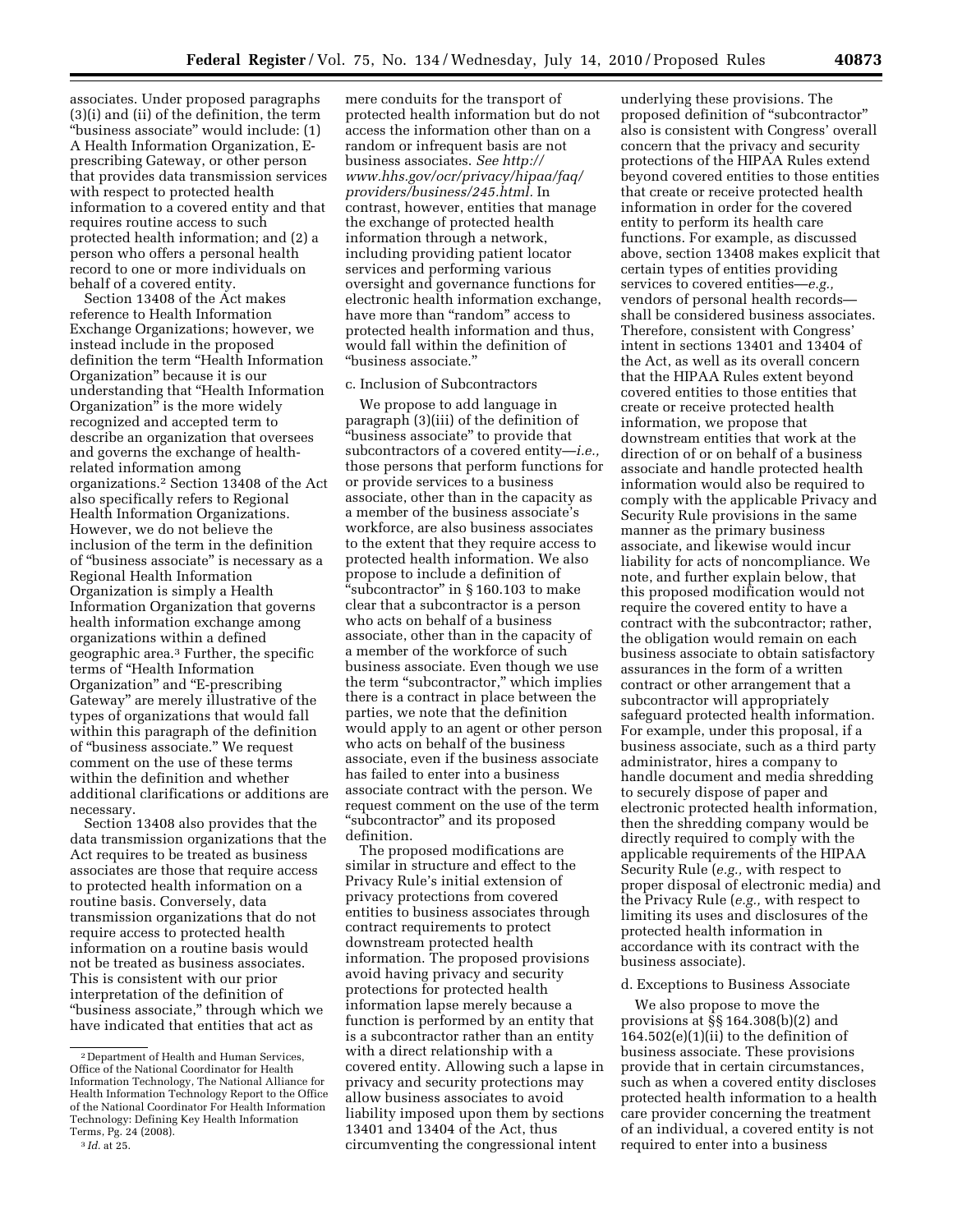associate contract or other arrangement with the recipient of the protected health information. While we do not change the meaning of these provisions, we believe these limitations on the scope of ''business associate'' are more appropriately placed in the definition as exceptions to the term to make clear that the Department does not consider the recipients of the protected health information in these circumstances to be business associates. The movement of these exceptions and refinement of the definition of ''business associate'' also would help clarify that a person is a business associate if it meets the definition of "business associate," even if a covered entity, or business associate with respect to a subcontractor, fails to enter into the required contract with the business associate.

e. Technical Changes to the Definition

For clarity and consistency, we also propose to change the term ''individually identifiable health information'' in the current definition of "business associate" to "protected health information,'' since a business associate has no obligations under the HIPAA Rules with respect to individually identifiable health information that is not protected health information.

#### 3. Definition of ''Compliance Date''

The term "compliance date" currently refers only to covered entities. We propose a technical change to include business associates in the term, in light of the HITECH Act amendments, which apply certain provisions of the HIPAA Rules to business associates.

#### 4. Definition of ''Electronic Media''

The term "electronic media" was originally defined in the Transactions and Code Sets Rule issued on August 17, 2000 (65 FR 50312) and was included in the definitions at § 162.103. That definition was subsequently revised and moved to § 160.103. The purpose of the revision was to clarify that—

the physical movement of electronic media from place to place is not limited to magnetic tape, disk, or compact disk. This clarification removes a restriction as to what is considered to be physical electronic media, thereby allowing for future technological innovation. We further clarified that transmission of information not in electronic form before the transmission, for example, paper or voice, is not covered by this definition.

#### 68 FR 8339, Feb. 20, 2003.

We propose to revise the definition of "electronic media" in the following ways. First, we would revise paragraph (1) of the definition to conform it to current usage, as set forth in ''Guidelines

for Media Sanitization'' (*Definition of Medium,* NIST SP 800–88, Glossary B, p. 27 (2006)). The NIST definition, which was updated subsequent to the issuance of the Privacy and Security Rules, was developed in recognition of the likelihood that the evolution of development of new technology would make use of the term ''electronic storage media'' obsolete in that there may be ''storage material'' other than ''media'' that house electronic data. Second, we would add to paragraph (2) of the definition of ''electronic media'' a reference to intranets, to clarify that intranets come within the definition. Third, we propose to change the word "because" to "if" in the final sentence of paragraph (2) of the definition of ''electronic media.'' The definition assumed that no transmissions made by voice via telephone existed in electronic form before transmission; the evolution of technology has made this assumption obsolete. This modification would extend the policy described in the preamble discussion quoted above, but correct its application to current technology, where some voice technology is digitally produced from an information system and transmitted by phone.

5. Definition of ''Protected Health Information''

We propose to modify the definition of ''protected health information'' at § 160.103 to provide that the Privacy and Security Rules do not protect the individually identifiable health information of persons who have been deceased for more than 50 years. This proposed modification is explained more fully below in Section VI.E. of the preamble where we discuss the proposed changes to the Privacy Rule related to the protected health information of decedents.

## 6. Definition of ''Respondent''

The definition of the term ''Respondent,'' which is currently in § 160.302, would be moved to § 160.103. A reference to "business associate" would be added following the reference to ''covered entity'' in recognition of the potential liability imposed on business associates for violations of certain provisions of the Privacy and Security Rules by sections 13401 and 13404 of the Act.

#### 7. Definition of ''State''

The HITECH Act at section 13400, which became effective February 18, 2010, includes a definition of ''State'' to mean ''each of the several States, the District of Columbia, Puerto Rico, the Virgin Islands, Guam, American Samoa, and the Northern Mariana Islands.'' This definition varies from paragraph (2) of the HIPAA definition of ''State'' at § 160.103, which does not include reference to American Samoa and the Northern Mariana Islands. Thus, for consistency with the definition applied to the HIPAA Rules by the HITECH Act, we propose to add reference to American Samoa and the Commonwealth of the Northern Mariana Islands in paragraph (2) of the definition of ''State'' at § 160.103.

## 8. Definition of ''Workforce''

The HITECH Act is directly applicable to business associates and has extended liability for compliance with certain provisions of the Privacy and Security Rules to business associates. Because some provisions of the Act and the Privacy and Security Rules place obligations on the business associate with respect to workforce members, we propose to revise the definition of ''workforce member'' in § 160.103 to make clear that such term includes the employees, volunteers, trainees, and other persons whose conduct, in the performance of work for a business associate, is under the direct control of the business associate.

## *D. Subpart B—Preemption of State Law, Section 160.201—Statutory Basis*

We propose to modify § 160.201 regarding the statutory basis for the preemption of State law provisions to add a reference to section 264(c) of HIPAA, which contains the statutory basis for the exception to preemption at § 160.203(b) for State laws that are more stringent than the HIPAA Privacy Rule. We also propose to add a reference to section 13421(a) of the HITECH Act, which applies HIPAA's preemption rules to the HITECH Act's privacy and security provisions. Finally, we propose to re-title the provision to read ''Statutory basis'' instead of ''Applicability.''

We also take this opportunity to make clear that section 264(c)(2) of HIPAA and § 160.203(b) do not create a Federal evidentiary privilege. Additionally, we take this opportunity to make clear that neither the HIPAA statute nor its implementing regulations give effect to State physician-patient privilege laws or provisions of State law relating to the privacy of individually identifiable health information for use in Federal court proceedings. Therefore, consistent with the Supremacy Clause, any State law that was preempted prior to HIPAA because of conflicts with a Federal law would continue to be preempted. Nothing in HIPAA or its implementing regulations is intended to expand the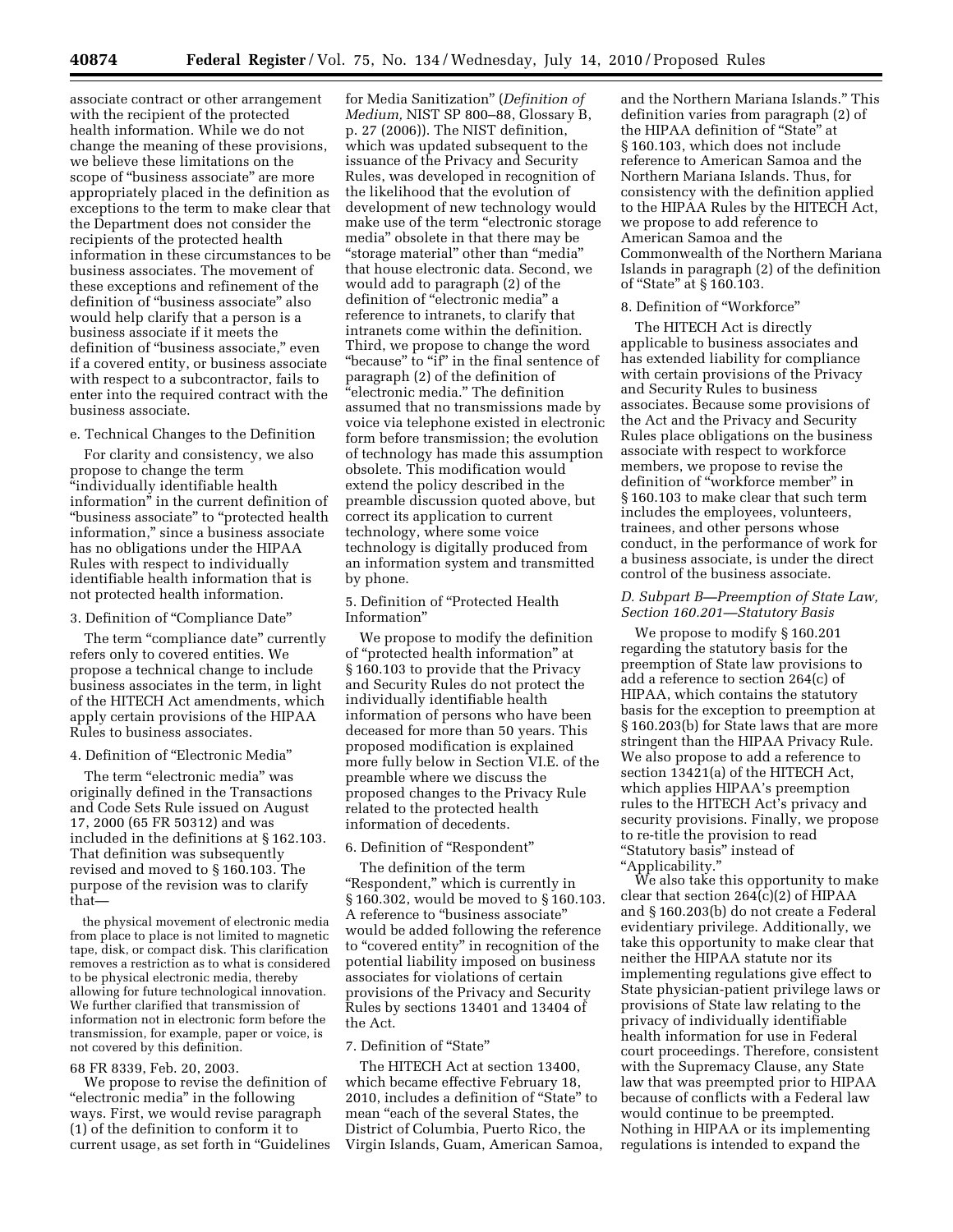scope of State laws, regardless of whether they are more or less stringent than Federal law.

## *E. Subpart B—Preemption of State Law, Section 160.202—Definitions.*

## 1. Definition of ''Contrary''

The term "contrary" is currently defined in § 160.202 to make clear when the preemption provisions of HIPAA apply to State law. Consistent with the limited application of the HIPAA provisions to covered entities only, the current definition of the term ''contrary'' does not include reference to business associates. However, section 13421(a) of the HITECH Act provides that the HIPAA preemption provision (section 1178 of the Social Security Act) applies to the provisions and requirements under the HITECH Act ''in the same manner'' as it would apply under the HIPAA provisions. Thus, the preemption provisions would apply to business associates, who are now, by virtue of the HITECH Act, required to comply with certain provisions of the HIPAA Rules and are subject to penalties for noncompliance, as discussed elsewhere. Thus, we propose to amend the definition of ''contrary'' by inserting references to business associates in paragraph (1) of the definition. We also expand the reference to the HITECH statutory provisions in paragraph (2) of the definition to encompass all of the sections of subtitle D of the HITECH Act, rather than merely to section 13402, which was added by the breach notifications regulations. These changes would give effect to section 13421(a).

#### 2. Definition of ''More Stringent''

The term "more stringent" is part of the statutory preemption language under HIPAA. HIPAA preempts State law that is contrary to a HIPAA privacy standard unless, among other exceptions, the State law is more stringent than the contrary HIPAA privacy standard. The current regulatory definition of ''more stringent'' does not include business associates. We propose to amend the definition to add a reference to business associates, for the reasons set out in the preceding discussion.

## **IV. Section-by-Section Description of the Proposed Amendments to the Enforcement Rule—Subparts C and D of Part 160**

Section 13410 of the HITECH Act made several amendments that directly impact the Enforcement Rule, which applies to the Secretary's enforcement of all of the HIPAA Administrative

Simplification Rules, as well as the recently promulgated Breach Notification Rule. We issued an interim final rule on October 30, 2009, 74 FR 56123, to address the HITECH Act amendments impacting the Enforcement Rule that became effective on February 18, 2009. For context, we describe those modifications to the Enforcement Rule briefly below. We then provide a section-by-section description of the other section 13410 amendments that are part of this proposed rule.

In addition, sections 13401 and 13404 of the HITECH Act impose direct civil money penalty liability on business associates for violations of the HITECH Act and certain Privacy and Security Rule provisions. In doing so, sections  $13401(b)$  and  $13404(c)$  of the Act provide that section 1176 of the Social Security Act shall apply to a violation by a business associate ''in the same manner'' as it would apply to a covered entity with respect to such a violation. Both provisions are, by virtue of section 13423, effective February 18, 2010.

The provisions of subparts C and D of part 160 currently apply by their terms solely to covered entities. Accordingly, to implement sections 13401(b) and 13404(c) of the Act, we propose to revise a number of provisions in both subparts to reflect this statutory change by adding the term ''business associate'' where appropriate, following a reference to "covered entity." For ease, we list the sections in which the term "business associate'' is added here rather than repeat the change in each discussion of the sections below: §§ 160.300; 160.304; 160.306(a) and (c); 160.308; 160.310; 160.312; 160.316; 160.401; 160.402; 160.404(b); 160.406; 160.408(c) and (d); and 160.410(a) and (c).

In addition to these references, we propose to add a paragraph in § 160.402(c)(2) to describe a business associate's liability for the actions of its agents, in accordance with the Federal common law of agency. This proposed modification is discussed more fully below in the discussion of § 160.402(c).

As noted above, the Department issued an interim final rule (IFR) on October 30, 2009, revising the Enforcement Rule to incorporate the provisions required by section 13410(d) of the HITECH Act that immediately took effect: Four categories of violations that reflect increasing levels of culpability, the corresponding tiers of civil money penalty amounts, and the revised limitations placed on the Secretary's authority to impose penalties. More specifically, the IFR revised subpart D of the Enforcement Rule to transfer the definitions of ''reasonable cause,'' ''reasonable

diligence,'' and ''willful neglect'' from § 160.410(a) to a new definitions section at § 160.401. The IFR revised § 160.404 to incorporate, for violations occurring on or after February 18, 2009, the new penalty scheme required by section 13410(d), as follows: For violations in which it is established that the covered entity did not know and, by exercising reasonable diligence, would not have known that the covered entity violated a provision, an amount not less than \$100 or more than \$50,000 for each violation; for a violation in which it is established that the violation was due to reasonable cause and not to willful neglect, an amount not less than \$1000 or more than \$50,000 for each violation; for a violation in which it is established that the violation was due to willful neglect and was timely corrected, an amount not less than \$10,000 or more than \$50,000 for each violation; and for a violation in which it is established that the violation was due to willful neglect and was not timely corrected, an amount not less than \$50,000 for each violation; except that a penalty for violations of the same requirement or prohibition under any of these categories may not exceed \$1,500,000 in a calendar year. It also revised the affirmative defenses in § 160.410 for violations occurring on or after February 18, 2009, to remove a covered entity's lack of knowledge as an affirmative defense and to provide an affirmative defense when violations not due to willful neglect are corrected within 30 days. Finally, the IFR added a requirement that a notice of proposed determination pursuant to § 160.420 also reference the applicable category of violation. Readers are encouraged to refer to the IFR for a more detailed discussion of these topics as well as the Enforcement Rule's statutory and regulatory background. *See* 74 FR 56123, 56124, Oct. 30, 2009.

The rules proposed below would revise many provisions of subparts C and D of part 160. However, the Department's current interpretations of the regulatory provisions at subparts C and D continue unchanged, except to the extent they are inconsistent with the changes to those provisions, as indicated below.

## *A. Subpart C—Compliance and Investigations, Section 160.304— Principles for Achieving Compliance*

Section 160.304 identifies cooperation and assistance as two overarching principles for achieving compliance. The principle of cooperation, in § 160.304(a), states that "[t]he Secretary will, to the extent practicable, seek the cooperation of covered entities in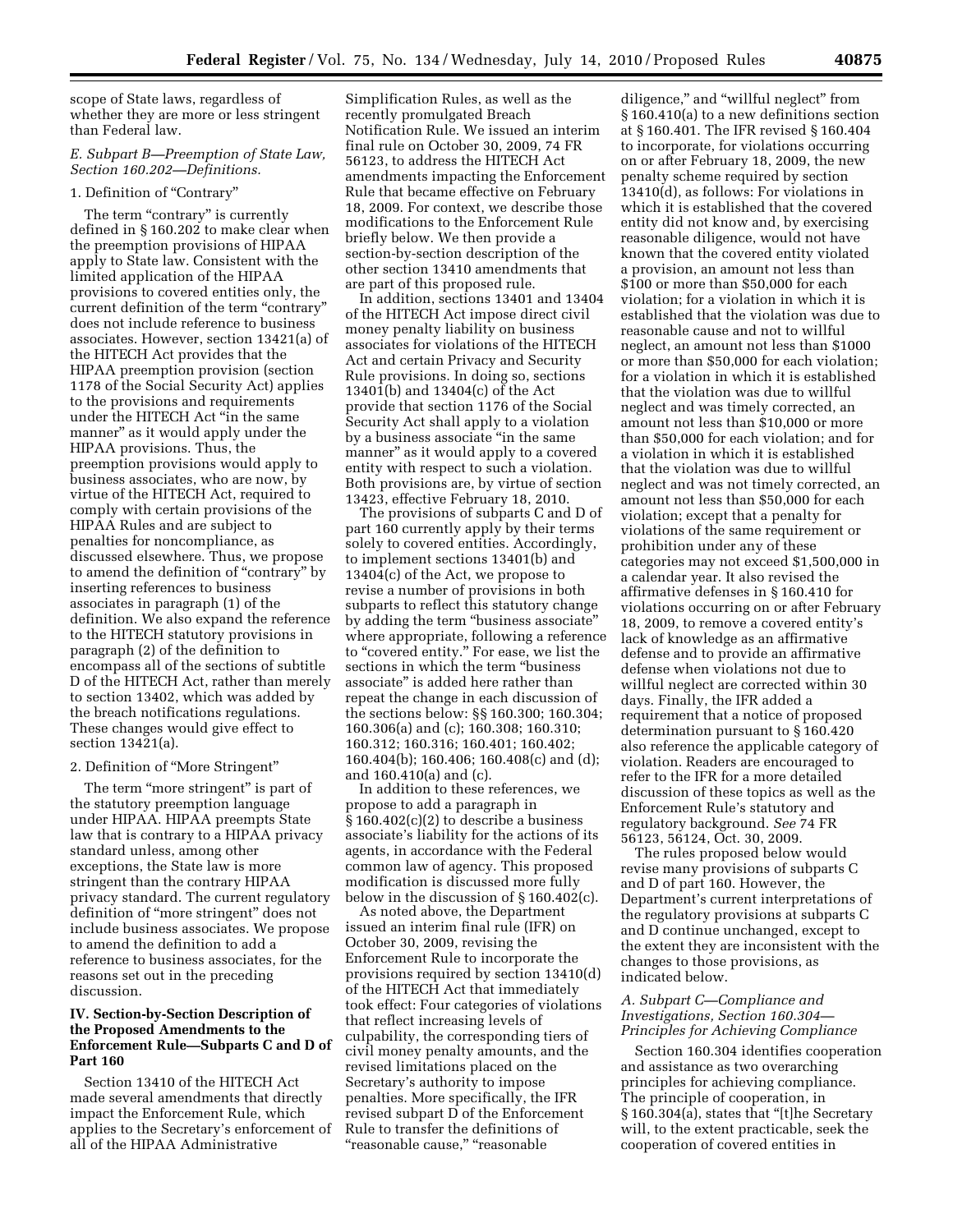obtaining compliance with the applicable administrative simplification provisions.''

Section 13410(a) of the HITECH Act adds a new subsection (c) to section 1176 of the Social Security Act:

(c) NONCOMPLIANCE DUE TO WILLFUL NEGLECT.—

(1) IN GENERAL.—A violation of a provision of this part due to willful neglect is a violation for which the Secretary is required to impose a penalty under subsection (a)(1).

(2) REQUIRED INVESTIGATION.—For purposes of paragraph (1), the Secretary shall formally investigate any complaint of a violation of a provision of this part if a preliminary investigation of the facts of the complaint indicate such a possible violation due to willful neglect.

Section 13410(b)(1) makes the provisions of section 13410(a) effective February 18, 2011.

Under section 1176(c), HHS is required to impose a civil money penalty for violations due to willful neglect. Accordingly, although the Secretary often will still seek to correct indications of noncompliance through voluntary corrective action, there may be circumstances (such as circumstances indicating willful neglect), where the Secretary may seek to proceed directly to formal enforcement. As a conforming amendment, HHS proposes to add the phrase, "and consistent with the provisions of this subpart,'' to § 160.304(a) to recognize the statutory revision.

## *B. Subpart C—Compliance and Investigations, Section 160.306(c)— Complaints to the Secretary*

Section 160.306(c) of the Enforcement Rule currently provides the Secretary with discretion to investigate HIPAA complaints, through use of the word "may." The new willful neglect provisions, at section 1176(c)(2) of the Social Security Act, will require HHS to investigate ''any complaint of a violation of a provision of this part if a preliminary investigation of the facts of the complaint indicates \* \* \* a possible violation due to willful neglect.''

HHS proposes to implement section  $1176(c)(2)$  by adding a new paragraph (1) at § 160.306(c) to provide that the Secretary *will* investigate any complaint filed under this section when a preliminary review of the facts indicates a possible violation due to willful neglect. As a practical matter, HHS currently conducts a preliminary review of every complaint received and proceeds with the investigation in every eligible case where its preliminary

review of the facts indicate a possible violation of the HIPAA Rules. Nevertheless, we propose this addition to § 160.306 to make clear our intention to pursue an investigation where a preliminary review of the facts indicates a possible violation due to willful neglect.

HHS proposes to conform the remainder of § 160.306(c) accordingly. The new § 160.306(c)(2) (presently, the initial sentence of § 160.306(c)) would be revised by replacing "complaints" with "any other complaint" to distinguish the Secretary's discretion with respect to complaints for which HHS's preliminary review of the facts does not indicate a possible violation due to willful neglect from the statutory requirement to investigate *all*  complaints for which HHS's preliminary review of the facts indicates a possible violation due to willful neglect, as set out in the new § 160.306(c)(1). The current second sentence of § 160.306(c), which addresses the content of an investigation, would be renumbered as § 160.306(c)(3) and amended by changing the first word of the sentence from "such" to "an," to signal the provision's application to any investigation, regardless of whether a preliminary review of the facts indicates a possible violation due to willful neglect.

## *C. Subpart C—Compliance and Investigations, Section 160.308— Compliance Reviews*

Section 160.308 provides that the Secretary may conduct compliance reviews. Use of the word "may" in this section makes clear that this is a discretionary activity. While complaints and not compliance reviews are specifically mentioned in the statutory language of section 13410(a)(1)(B) of the Act regarding willful neglect, HHS proposes to also amend § 160.308 to provide that the Secretary will conduct a compliance review to determine whether a covered entity or business associate is complying with the applicable administrative simplification provision when a preliminary review of the facts indicates a possible violation due to willful neglect. This revision to § 160.308 furthers Congress' intent to strengthen enforcement with respect to potential violations due to willful neglect and ensures that investigations, whether or not initiated by complaint, are handled in a consistent manner. Also, the current language of § 160.308 would be redesignated as paragraph (b), and the words ''in any other circumstance'' would be added to the end of this paragraph to indicate that

the discretionary authority of this paragraph applies to cases where the preliminary review of the facts does not indicate a possible violation due to willful neglect. Note that if HHS initiates an investigation of a complaint because its preliminary review of the facts indicates a possible violation due to willful neglect, HHS would not also be required to initiate a compliance review under this section, since it would be duplicative to do so.

## *D. Subpart C—Compliance and Investigations, Section 160.310— Responsibilities of Covered Entities*

Section 160.310 explains a covered entity's responsibilities during complaint investigations and compliance reviews to make information available to the Secretary and to cooperate with the Secretary. Section 160.310(c)(3) provides that any protected health information obtained by the Secretary in connection with an investigation or compliance review will not be disclosed by the Secretary, except as necessary for determining and enforcing compliance with the HIPAA Rules or if otherwise required by law. We propose to also allow the Secretary to disclose protected health information if permitted under the Privacy Act at 5 U.S.C. 552a(b)(7). Section 552a(b)(7) permits the disclosure of a record on an individual contained within a Privacy Act protected system of records to another agency or instrumentality of any governmental jurisdiction within or under the control of the United States for a civil or criminal law enforcement activity if the activity is authorized by law and if the agency has made a written request to the agency that maintains the record. This proposed change is necessary to permit the Secretary to cooperate with other law enforcement agencies, such as the State Attorneys General pursuing HIPAA actions on behalf of State residents pursuant to section 13410(e) of the Act, or the Federal Trade Commission, pursuing remedies under other consumer protection authorities.

## *E. Subpart C—Compliance and Investigations, Section 160.312— Secretarial Action Regarding Complaints and Compliance Reviews*

Where noncompliance is indicated, § 160.312 requires the Secretary to attempt to resolve situations by informal means. Section 1176(c)(2) of the Social Security Act, as added by section 13410(a) of the HITECH Act, will require formal investigation of a complaint "if a preliminary investigation of the facts of the complaint indicate \* \* \* a possible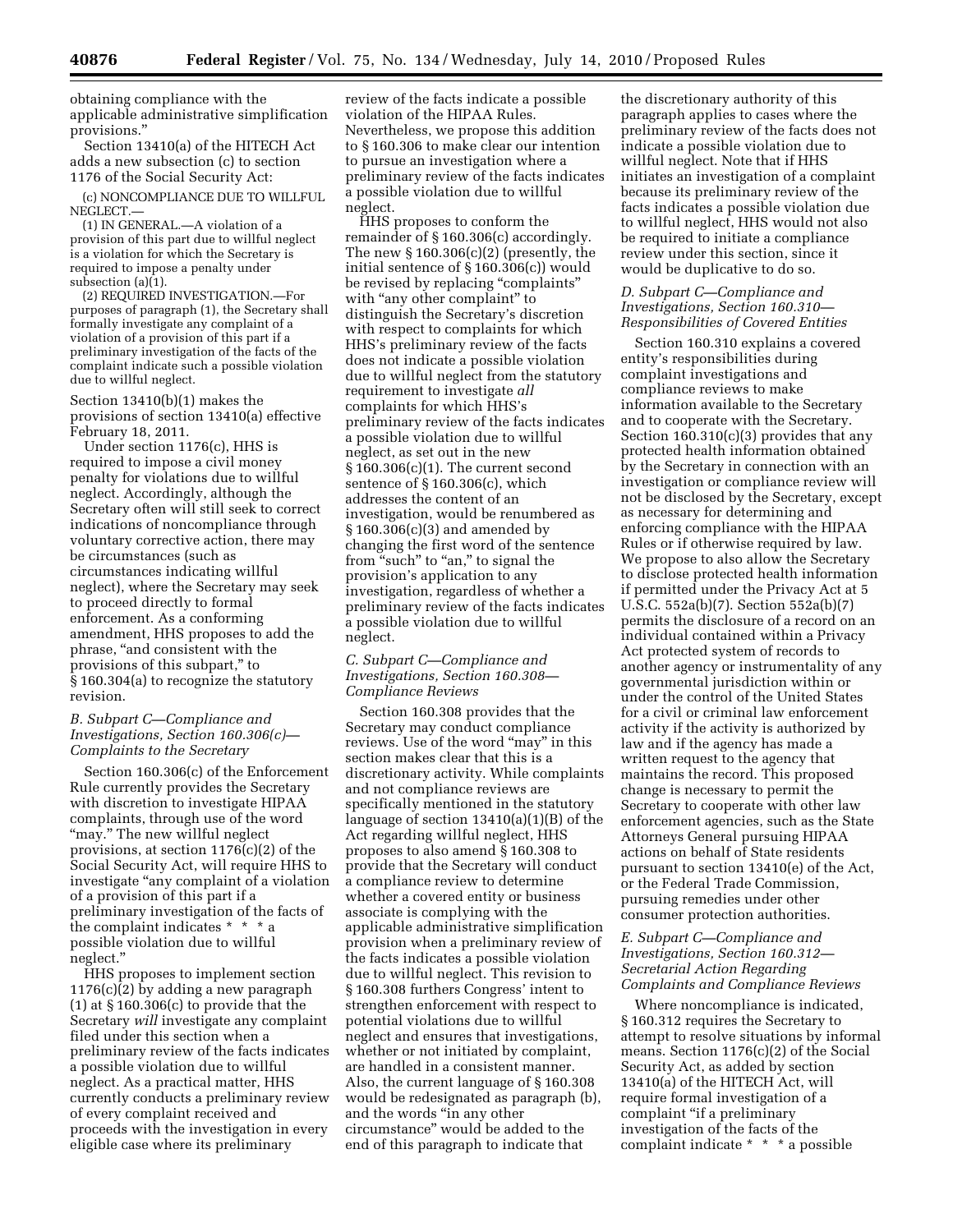violation due to willful neglect.'' Further, section 1176(c)(1) of the Social Security Act, as added by section 13410(a) of the HITECH Act, will require the Secretary to impose a civil money penalty where HHS makes a finding of a violation involving willful neglect. In addition to the proposed modification to § 160.306(c)(1), in light of the new provisions at section 1176(c), we propose to make clear that HHS is not required to attempt to resolve cases of noncompliance due to willful neglect by informal means. To do so, we propose to replace the word "will" in  $§ 160.312(a)(1)$  with "may." While this change would permit HHS to proceed with a willful neglect determination as appropriate, it would also permit HHS to seek to resolve complaints and compliance reviews that did not indicate willful neglect by informal means (*e.g.,* where the covered entity or business associate did not know and by exercising reasonable diligence would not have known of a violation, or where the violation is due to reasonable cause).

It should be noted that this amendment would not change the substance of the response set forth in the April 18, 2005, preamble to the proposed Enforcement Rule, at 70 FR 20224, 20245–6, regarding objections to the 60-day time limit for filing a request for a hearing. In that response, HHS indicated that it was not reasonable to assume that a notice of proposed determination would be served on a respondent with no warning because the covered entity would necessarily be made aware of, and have the opportunity to address, HHS's compliance concerns throughout the investigative period preceding the notice of proposed determination. This proposed change to § 160.312 would allow the Secretary to proceed directly to a notice of proposed determination without first attempting to resolve the matter informally. This proposed revision does not change the fact that during the course of a complaint investigation or a compliance review, a covered entity or business associate would be made aware of, and have the opportunity to address, HHS's compliance concerns.

## *F. Subpart D—Imposition of Civil Money Penalties, Section 160.401— Definitions*

Section 160.401 provides definitions of the terms "reasonable cause," ''reasonable diligence,'' and ''willful neglect.'' As discussed in the interim final rule, at 74 FR 56123, 56126–7, given section 13410(d) of the Act's use of these terms to describe the increasing levels of culpability for which

increasing minimum levels of penalties may be imposed, HHS transferred these definitions from their prior placement at § 160.410(a) to signal the definitions' broader application to the entirety of subpart D of part 160. However, because section 13410(d) of the Act referred to these terms but did not amend these definitions, the interim final rule did not alter their content. HHS encourages readers, as it did in the interim final rule, to refer to prior preambles to the Enforcement Rule for detailed discussions of these terms at 70 FR 20224, 20237–9 and 71 FR 8390, 8409– 11.

While the provisions of section 13410 of the Act do not explicitly require modification of these definitions, HHS is concerned that the *mens rea*  demarcation between the categories of culpability associated with the new tiers of civil money penalty amounts is not sufficiently clear based on the existing definitions. As a result, certain violations (*i.e.,* those of which a covered entity or business associate has or should have knowledge, but does not have the conscious intent or reckless indifference associated with willful neglect) might not fit squarely within one of the established tiers. Therefore, HHS proposes to amend the definition of reasonable cause to clarify the scope of violations fitting within that definition.

HHS does not propose to otherwise modify the definitions associated with the categories of culpability of the amended section 1176(a) of the Social Security Act. However, we wish to clarify how the Secretary intends to apply these terms within this newly established context, to assist covered entities and business associates in tailoring their compliance activities appropriately. Accordingly, the discussion below also addresses the terms associated with the other categories of culpability (*i.e.,*  knowledge, reasonable diligence, and willful neglect).

## 1. Reasonable Cause

Reasonable cause is currently defined, at § 160.401, to mean ''circumstances that would make it unreasonable for the covered entity, despite the exercise of ordinary business care and prudence, to comply with the administrative simplification provision violated.'' This definition is consistent with the Supreme Court's ruling in *United States*  v. *Boyle,* 469 U.S. 241, 245 (1985), which focused on whether circumstances were beyond the regulated person's control, thereby making compliance unreasonable. *See*  70 FR 20224, 20238. Prior to the

HITECH Act, section 1176 of the Social Security Act treated reasonable cause as a partial limitation on the Secretary's authority to impose a civil money penalty. That is, by establishing that a violation was due to reasonable cause and not willful neglect and was either corrected within a 30-day period or such additional period as the Secretary determined to be appropriate, a covered entity or business associate would bar the Secretary's imposition of a civil money penalty.

As described above, section 13410(d) of the HITECH Act revised section 1176 of the Social Security Act to establish four tiers of increasing penalty amounts to correspond to the levels of culpability associated with the violation. The first category of violation (and lowest penalty tier) covers situations where the covered entity or business associate did not know, and by exercising reasonable diligence would not have known, of a violation. The second category of violation (and next highest penalty tier) applies to violations due to reasonable cause and not to willful neglect. The third and fourth categories (and secondhighest and highest penalty tiers) apply to circumstances where the violation was due to willful neglect that is corrected within a certain time period and willful neglect that is not so corrected, respectively. The importance of *mens rea,* or state of mind, in determining the degree of culpability is clear with respect to the first, third, and fourth categories, in that there is no *mens rea* with respect to the lowest category of violation, while the existence of *mens rea* is presumed with respect to the third and fourth categories of violation.

However, the current definition of reasonable cause does not address *mens rea* with respect to the second category of violations. HHS therefore proposes to amend the definition of ''reasonable cause'' in § 160.401 to clarify the full scope of violations that will come within the reasonable cause category of violations, including those circumstances that would make it unreasonable for the covered entity or business associate, despite the exercise of ordinary business care and prudence, to comply with the administrative simplification provisions violated, as well as those circumstances in which a covered entity or business associate has knowledge of a violation but lacks the conscious intent or reckless indifference associated with the willful neglect category of violations. To that end, HHS proposes to replace the current definition of "reasonable cause" with the following: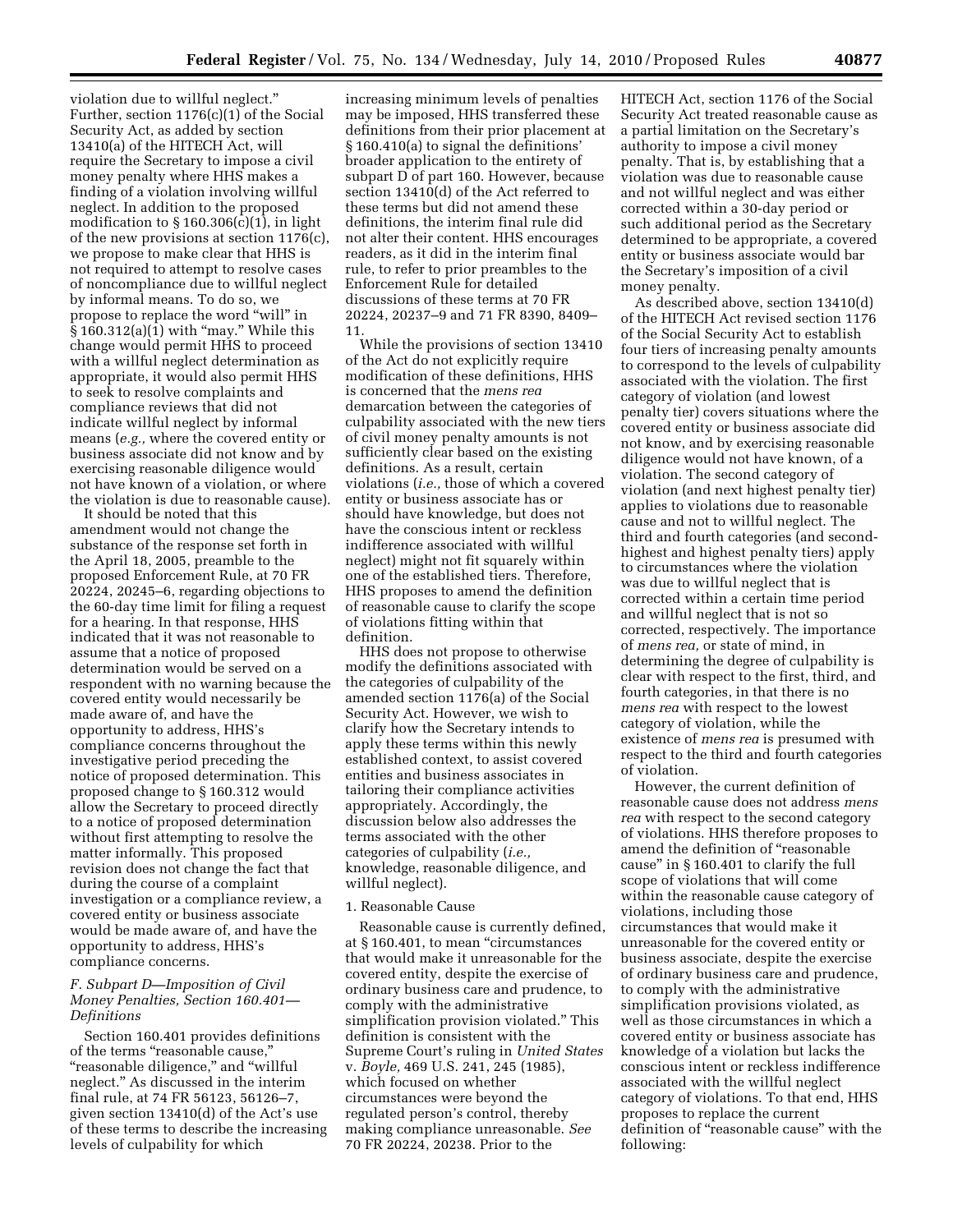an act or omission in which a covered entity or business associate knew, or by exercising reasonable diligence would have known, that the act or omission violated an administrative simplification provision, but in which the covered entity or business associate did not act with willful neglect.

As modified, the definition of "reasonable cause" will continue to recognize those circumstances that would make it unreasonable for the covered entity or business associate, despite the exercise of ordinary business care and prudence, to comply with the administrative simplification provisions violated. Consider the following example:

A covered entity received an individual's request for access but did not respond within the time periods provided for in § 164.524(b)(2). HHS's investigation reveals that the covered entity had compliant access policies and procedures in place, but that it had received an unusually high volume of requests for access within the time period in question. While the covered entity had responded to the majority of access requests received in that time period in a timely manner, it had failed to respond in a timely manner to several requests for access. The covered entity did respond in a timely manner to all requests for access it received subsequent to the time period in which the violations occurred.

In this example, the covered entity had knowledge of the violations but the investigation revealed circumstances that would make it unreasonable for the covered entity, despite the exercise of ordinary business care and prudence, to comply with the administrative simplification provisions violated. The investigation also revealed that the covered entity acted in a way that demonstrated a good faith attempt to comply with  $§ 164.524(b)(2)$  by having compliant policies and procedures in place, responding to the majority of access requests in a timely manner, and otherwise responding to subsequent requests as required. In contrast, had the investigation revealed that the series of access requests occurred over a longer period of time, and that the covered entity did not attempt to address the backlog or communicate with the individuals, in writing, regarding the reasons for the delay or the date by which the covered entity would complete its action on the requests, the notice of proposed determination might alternatively categorize the violation as being due to willful neglect.

The modified definition of reasonable cause will also encompass those circumstances in which a covered entity or business associate has knowledge of the violation but lacks the conscious intent or reckless indifference

associated with willful neglect. Consider the following example:

A covered entity presented an authorization form to a patient for signature to permit a disclosure for marketing purposes that did not contain the core elements required by § 164.508(c). HHS's investigation reveals that the covered entity was aware of the requirement for an authorization for a use or disclosure of protected health information for marketing and had attempted to draft a compliant authorization but had not included in the authorization the core elements required under § 164.508.

In this example, the covered entity failed to act with the ordinary care and business prudence of one seeking to comply with the Privacy Rule. Therefore, the violation cannot be considered to come within the category of violation that is associated with violations where the covered entity did not know (and by exercising reasonable diligence would not have known) of the violation. Yet, because the covered entity had attempted to draft a compliant authorization, it cannot be established that the omission was due to willful neglect involving either a conscious, intentional failure or reckless indifference to the obligation to comply with § 164.508. Unless otherwise resolved by informal means, HHS would have grounds to find that the violation was due to reasonable cause.

#### 2. Knowledge and Reasonable Diligence

Prior rulemaking preambles discussing the Enforcement Rule explain the concept of knowledge, as it applies to the limitations (*i.e.,*  affirmative defenses) that section 1176(b) of the Social Security Act places on the Secretary's authority to impose a civil money penalty. As they explain, ''the knowledge involved must be knowledge that [a] violation has occurred, not just knowledge of the facts constituting the violation.'' *See* 71 FR 8390, 8410, Feb. 16, 2006. Moreover, a covered entity or business associate cannot assert an affirmative defense associated with its ''lack of knowledge'' if such lack of knowledge has resulted from its failure to inform itself about compliance obligations or to investigate received complaints or other information indicating likely noncompliance. *See* 70 FR 20224, 20237–8, Apr. 18, 2005 and 71 FR 8390, 8410–11, Feb. 16, 2006.

Section 13410(d) of the Act establishes the category of violations where the covered entity or business associate did not know (and by exercising reasonable diligence would not have known) of a violation as warranting the lowest range of civil money penalty amounts. The HITECH

Act incorporated the concepts of knowledge and reasonable diligence from HIPAA, and it did not revise their substance. HHS therefore expects to apply these existing concepts to the newly established penalty structure consistent with its prior interpretations. Consider the following examples:

1. A covered health care provider with a direct treatment relationship with an individual patient failed to provide the patient a complete notice of privacy practices in compliance with  $\S 164.520(c)$ . HHS's investigation reveals that the covered entity has a compliant notice of privacy practices, policies and procedures for provision of the notice, and appropriate training of its workforce regarding the notice and its distribution. The violation resulted from a printing error that failed to print two pages of the notice of privacy practices. The printing error affected a small number of the covered entity's supply of notices and was an isolated failure to provide an individual with the covered entity's notice of privacy practices.

2. A business associate failed to terminate a former employee's access privileges to electronic protected health information in compliance with § 164.308(a)(3)(ii)(C). HHS's investigation reveals that the business associate's policies and procedures require the termination of such access within a reasonable time period. The HHS investigation reveals that the business associate attempted to terminate the former employee's access in accordance with its policy, but that it instead terminated the access of a current employee who had the same name as the former employee.

In both examples, HHS's investigations reveal that the covered entity or business associate has compliant policies and procedures in place, as well as some action by each covered entity or business associate indicating its intent to implement the respective Privacy Rule requirements. The investigations also reveal noncompliance that the exercise of reasonable diligence would not have avoided.

HHS also notes that, in some circumstances, we expect that the knowledge of an employee or agent of a covered entity or business associate may determine whether a violation implicates the "did not know" or ''reasonable cause'' categories of violation. That is, absent an exception under the Federal common law of agency, the knowledge of an employee or agent will generally be imputed to its principal (*i.e.,* the covered entity or business associate). *See* 70 FR 20224, 20237 and 71 FR 8390, 8402–3 (discussing imputation of knowledge under the Federal common law of agency and violations attributed to a covered entity, respectively). Consider the following example: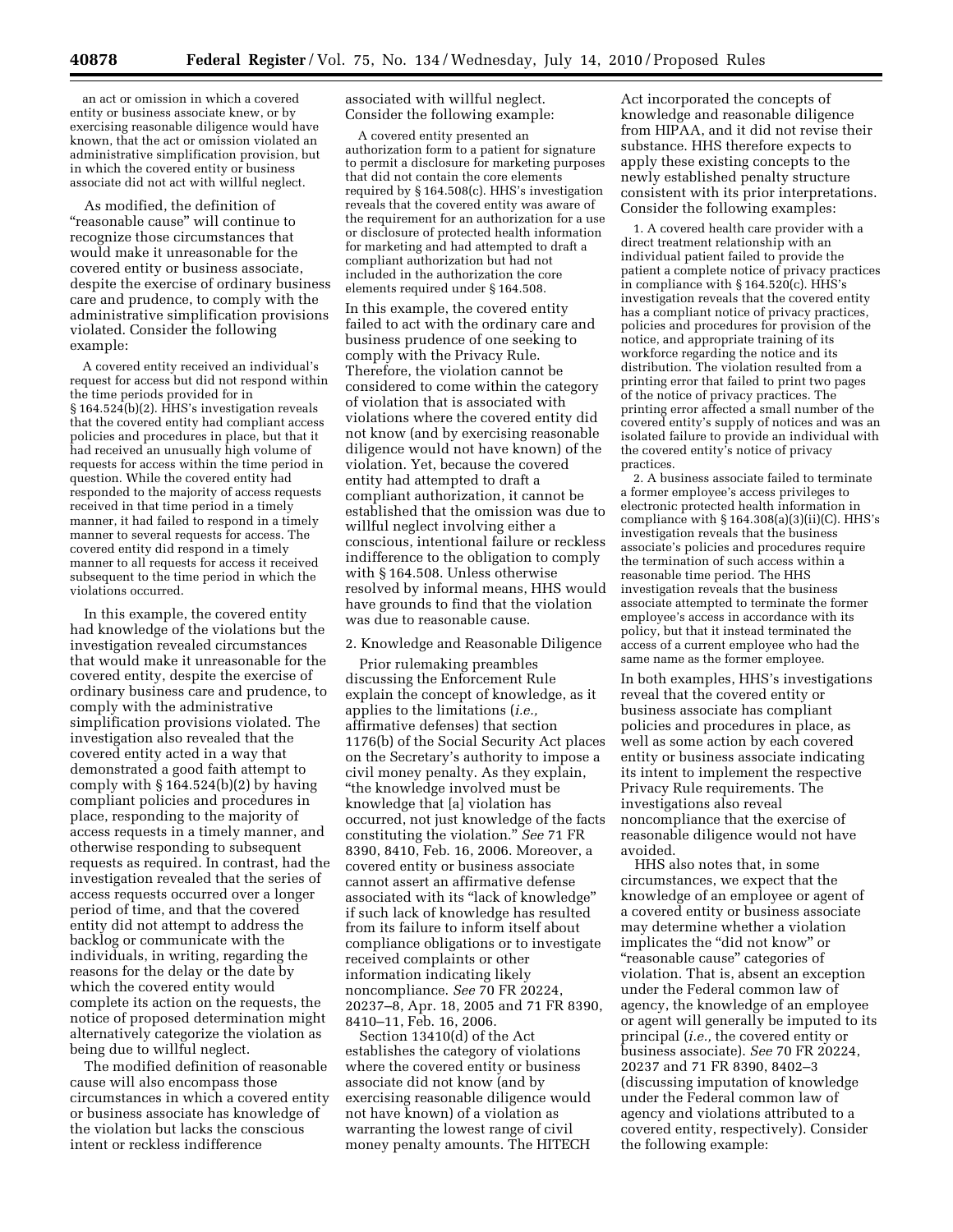A hospital employee accessed the paper medical record of his ex-spouse while he was on duty to discover her current address for a personal reason, knowing that such access is not permitted by the Privacy Rule and contrary to the policies and procedures of the hospital. HHS's investigation reveals that the covered entity had appropriate and reasonable safeguards regarding employee access to medical records, and that it had delivered appropriate training to the employee.

In this example, the ''did not know'' category of violation is implicated with respect to the covered entity because the *mens rea* element of knowledge cannot be established. That is, while the employee's act is attributed to the covered entity, the employee's knowledge of the violation cannot be imputed to the covered entity because the employee was acting adversely to the covered entity. The Federal common law of agency does not permit the imputation of knowledge to the principal where the agent consciously acts in a manner that is adverse to the principal.

#### 3. Willful Neglect

Willful neglect is defined, at § 160.401, to mean the "conscious, intentional failure or reckless indifference to the obligation to comply with the administrative simplification provision violated.'' The term not only presumes actual or constructive knowledge on the part of the covered entity that a violation is virtually certain to occur but also encompasses a conscious intent or degree of recklessness with regard to its compliance obligations.

While the HITECH Act references willful neglect in several provisions, it does not revise the term's definition. HHS therefore expects to apply the current definition of willful neglect to all newly established contexts in the same manner as previously discussed. Consider the following examples:

1. A covered entity disposed of several hard drives containing electronic protected health information in an unsecured dumpster, in violation of § 164.530(c) and § 164.310(d)(2)(i). HHS's investigation reveals that the covered entity had failed to implement any policies and procedures to reasonably and appropriately safeguard protected health information during the disposal process.

2. A covered entity failed to respond to an individual's request that it restrict its uses and disclosures of protected health information about the individual. HHS's investigation reveals that the covered entity does not have any policies and procedures in place for consideration of the restriction requests it receives and refuses to accept any requests for restrictions from individual patients who inquire.

3. A covered entity's employee lost an unencrypted laptop that contained unsecured protected health information. HHS's investigation reveals the covered entity feared its reputation would be harmed if information about the incident became public and, therefore, decided not to provide notification as required by § 164.400 *et seq.* 

The facts in these examples demonstrate that the covered entities had actual or constructive knowledge of their various violations. In addition, the covered entities' failures to develop or implement compliant policies and procedures or to respond to incidents as required by § 164.400 *et seq.*  demonstrate either conscious intent or reckless disregard with respect to their compliance obligations. In the second example, the covered entity's refusal to accept any requests for restrictions from individual patients who inquire would be grounds for a separate finding of a violation due to willful neglect.

## 4. Correction of Willful Neglect Violations

We also note that while a covered entity's or business associate's correction of a willful neglect violation will not bar the imposition of a civil money penalty, such correction may foreclose the Secretary's authority to impose a penalty from the highest penalty tier prescribed by section 1176(a)(1) of the Social Security Act. While not all violations can be corrected, in the sense of being fully undone or remediated, HHS has previously set forth a broad interpretation of "corrected," in light of the statute's association of the term with ''failure to comply.'' *See* 71 FR 8390, 8411 (recognizing that the term ''corrected'' could include correction of a covered entity's noncompliant procedure by making the procedure compliant). For example, in the event a covered entity's or business associate's inadequate safeguards policies and procedures result in an impermissible disclosure, the disclosure violation itself could not be fully undone or corrected. The safeguards violation, however, could be "corrected" in the sense that the noncompliant policies and procedures could be brought into compliance. In any event, corrective action will always be required of a covered entity or business associate.

## *G. Subpart D—Imposition of Civil Money Penalties, Section 160.402— Basis for a Civil Money Penalty*

Section 160.402(a) provides the general rule that the Secretary will impose a civil money penalty upon a covered entity if the Secretary determines that the covered entity

violated an administrative simplification provision. Paragraphs (b) and (c) of this section explain the basis for a civil money penalty against a covered entity where more than one covered entity is responsible for a violation, where an affiliated covered entity is responsible for a violation, and where an agent of a covered entity is responsible for a violation. As explained above, this proposed rule would add references to "business associate" where appropriate in this section to effectuate the HITECH Act's imposition of liability on business associates for violations of the HITECH Act and certain Privacy and Security Rule provisions.

Further, in paragraph (c), which provides the basis for the imposition of a civil money penalty against a covered entity for the acts of its agent, in accordance with the Federal common law of agency, we propose to add a parallel provision providing for civil money penalty liability against a business associate for the acts of its agent. Thus, we propose to add a new paragraph (2) to § 160.402(c) to provide that a business associate is liable, in accordance with the Federal common law of agency, for a civil money penalty for a violation based on the act or omission of any agent of the business associate, including a workforce member or subcontractor, acting within the scope of the agency.

The existing language of § 160.402(c) regarding the liability of covered entities for the acts of their agents would be redesignated as paragraph (1), with one substantive change. This section currently provides an exception for covered entity liability for the acts of its agent in cases where the agent is a business associate, the relevant contract requirements have been met, the covered entity did not know of a pattern or practice of the business associate in violation of the contract, and the covered entity did not fail to act as required by the Privacy or Security Rule with respect to such violations. We propose to remove this exception to principal liability for the covered entity so that the covered entity remains liable for the acts of its business associate agents, regardless of whether the covered entity has a compliant business associate agreement in place. This change is necessary to ensure, where the covered entity has contracted out a particular obligation under the HIPAA Rules, such as the requirement to provide individuals with a notice of privacy practices, that the covered entity remains liable for the failure of its business associate to perform that obligation on the covered entity's behalf.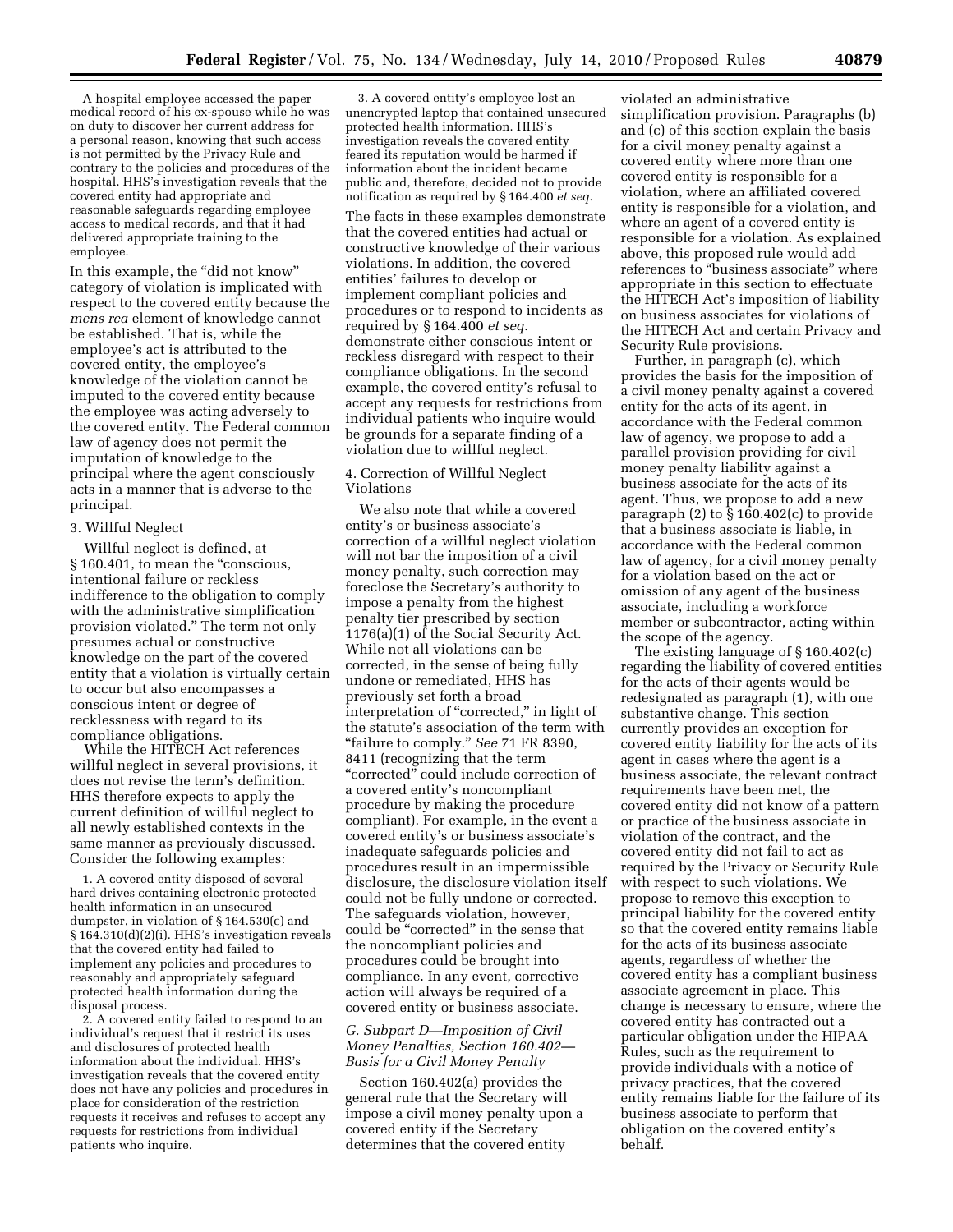We do not believe this proposed change would place any undue burden on covered entities, since covered entities are customarily liable for the acts of their agents under agency common law. We note that this proposed regulatory change does not create liability for covered entities with respect to business associates that are not agents, *e.g.,* independent contractors. The determination of whether a business associate is an agent of a covered entity, or whether a subcontractor is an agent of a business associate, will be based on the facts of the relationship, such as the level of control over the business associate's or subcontractor's conduct.

## *H. Subpart D—Imposition of Civil Money Penalties, Section 160.408— Factors Considered in Determining the Amount of a Civil Money Penalty*

1. Determination of Penalty Amounts Prior to the HITECH Act

Section 160.408 implements section 1176(a)(2) of the Social Security Act, which requires the Secretary, when imposing a civil money penalty, to apply the provisions of section 1128A of the Social Security Act ''in the same manner as such provisions apply to the imposition of a civil money penalty under section 1128A.'' As currently written, Section 1128A requires the Secretary to take into account—

(1) The nature of the claims and the circumstances under which they were presented,

(2) The degree of culpability, history of prior offenses and financial condition of the person presenting the claims, and

(3) Such other matters as justice may require.

Like other regulations that implement section 1128A, HHS tailored these factors by breaking them down into their component elements and providing a more specific list of circumstances, within each component, that apply to the context of HIPAA Rule violations. Because the Enforcement Rule applies to a number of rules, which apply to an enormous number of entities and circumstances, HHS left to the Secretary's discretion the decisions of whether and how (*i.e.,* as either aggravating or mitigating) to consider the following factors in determining the amount of a civil money penalty:

(a) The nature of the violation, in light of the purpose of the rule violated.

(b) The circumstances, including the consequences, of the violation, including but not limited to \* \* \* [specific circumstances]

(c) The degree of culpability of the covered entity, including but not limited to \* \* \*

[specific circumstances]

(d) Any history of prior compliance with the administrative simplification provisions, including violations, by the covered entity, including but not limited to \* \* \* [specific circumstances]

(e) The financial condition of the covered entity, including but not limited to  $*$  \* [specific circumstances]

(f) Such other matters as justice may require.

*See* 70 FR 20224, 20235–6 and 71 FR 8390, 8407–9 for a discussion of HHS's interpretation of the factors currently enumerated in § 160.408.

2. Determination of Penalty Amounts After the HITECH Act

As discussed in more detail in the IFR, section 13410(d) of the HITECH Act modified section 1176(a)(1) of the Social Security Act in several ways, including the establishment of tiers of penalty amounts that are associated with increasing levels of culpability. It also added a provision to section 1176(a)(1) of the Social Security Act directing HHS to ''base such determination [of the appropriate penalty amount] on the nature and extent of the violation and the nature and extent of the harm resulting from such violation.'' The HITECH Act did not modify section 1176(a)(2) (requiring application of section 1128A). In addition, many of the factors currently identified by § 160.408 already pertain to the nature of the violation and the resulting harm. Section 160.408(a), for example, identifies the nature of the violation for consideration; paragraph (b) addresses the circumstances, including the consequences, of the violation (*e.g.,*  physical harm, financial harm and whether the violation hindered or facilitated an individual's ability to obtain health care); and paragraph (f) addresses such other matters as justice may require. Thus, HHS did not modify § 160.408 in the IFR.

Upon further consideration of the statutory mandates and the significantly broader range of penalty amounts available, HHS believes it is appropriate to amend the structure of § 160.408, to make explicit the new statutory requirement that the Secretary consider the nature and extent of the violation and the nature and extent of the harm resulting from the violation, in addition to those factors enumerated in section 1128A. Thus, HHS proposes to revise § 160.408(a) and (b), as discussed below, to require the Secretary's consideration of the nature and extent of the violation, as well as the nature and extent of the harm resulting from violation, in addition to those factors referenced by section 1128A. We would exclude, however, the factor presently identified

as § 160.408(c) (the degree of culpability of covered entity), which originated in section 1128A. Congress' revision of section 1176(a)(1) of the Social Security Act to establish increasing tiers of penalty amounts that reflect increasing degrees of culpability renders consideration of the degree of culpability as an aggravating or mitigating factor redundant. In contrast, HHS is not proposing to amend the Secretary's discretion with respect to the non-exhaustive list of specific circumstances that may be considered.

In addition, HHS proposes to reorganize the remaining, specific circumstances under § 160.408(a) and (b) to better reflect the categories to which they are now attributed, to add another circumstance for consideration under each, as described below, to explicitly provide that the Secretary's consideration of all specific circumstances is optional, and to modify the phrase "prior violations" in subsections (c)(1) and (2) to read ''indications of noncompliance.''

a. The Nature and Extent of the Violation

HHS proposes to revise subsection (a) to identify "[t]he nature and extent of the violation,'' as the first factor the Secretary must consider in determining a civil money penalty amount. While the ''the nature of the violation'' was previously identified for consideration, as it is grounded in section 1128A, the current list of factors in § 160.408 does not specifically reference "the extent of the violation,'' which section 1176(a) now requires. We also propose to transfer ''the time period during which the violation(s) occurred,'' to this factor and to add, ''the number of individuals affected,'' since both circumstances might be indicative measures of ''the nature and extent of the violation.'' Our compliance and enforcement experience to date further supports the addition of the latter, particularly with respect to potential violations that negatively affect numerous individuals (*e.g.,* where disclosure of protected health information in multiple explanation of benefits statements that were mailed to the wrong individuals resulted from one inadequate safeguard but affected a large number of beneficiaries). We recognize these specific circumstances might also be considered under § 160.406, with respect to counting violations. In this regard, we direct readers' attention to 71 FR 8390, 8409 (responding to a comment expressing concern that the overlap of certain variables proposed in § 160.406 with factors proposed in § 160.408 might result in compound liability by asserting that since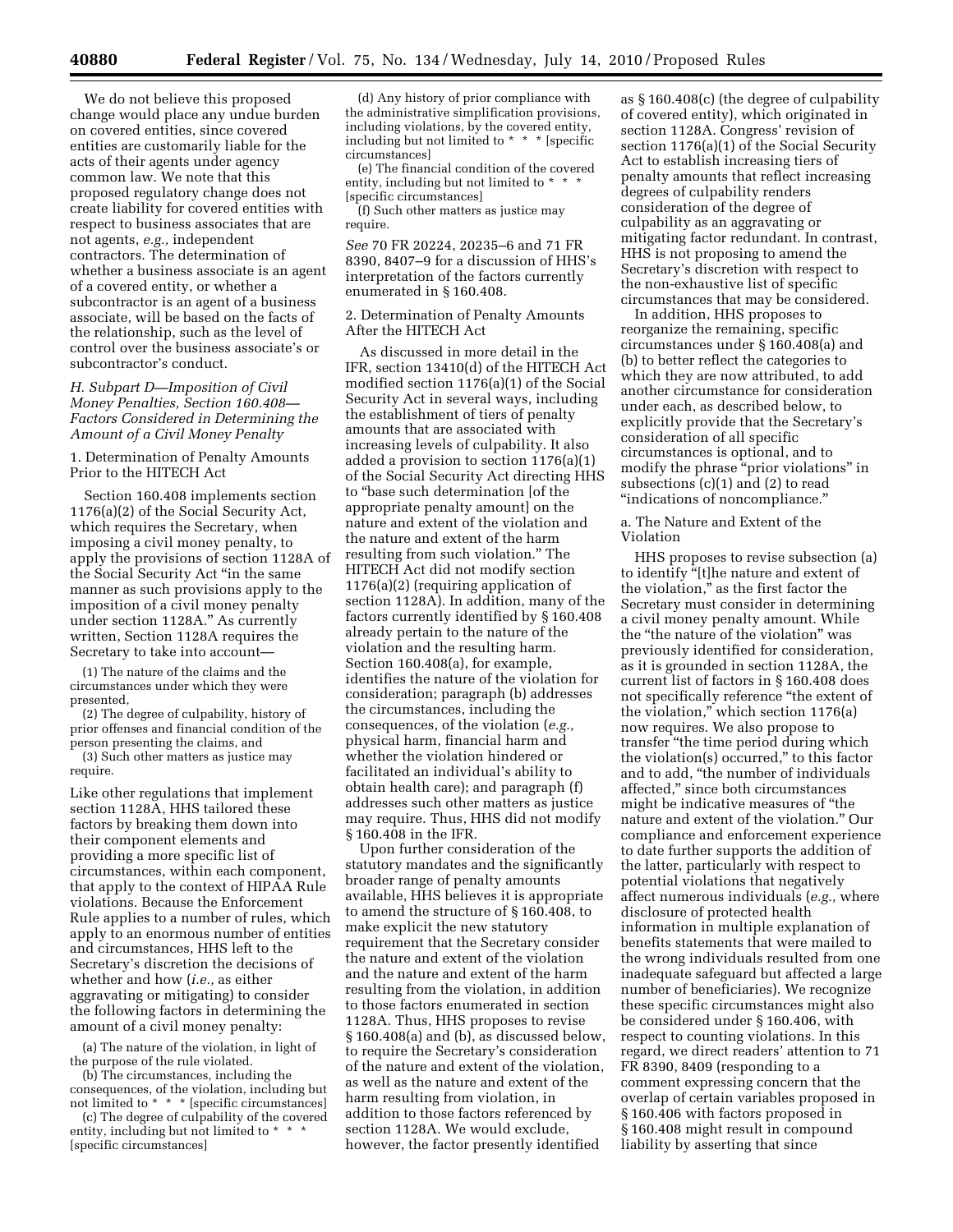consideration of such circumstances may be relevant to each separable element of the penalty calculation, their consideration will be different in nature).

b. The Nature and Extent of the Harm Resulting From the Violations

HHS proposes to revise subsection (a) to identify ''[t]he nature and extent of the harm resulting from the violation'' as the second factor the Secretary must consider. This minor amendment merely conforms the factor's language to the amended statutory language and continues to include the optional consideration of several specific circumstances which might be indicative of harm. In addition to these specific circumstances, HHS proposes to add reputational harm to make clear that reputational harm is as cognizable a form of harm as physical or financial harm.

c. The History of Prior Compliance With the Administrative Simplification Provisions

HHS proposes to modify the phrase "prior violations" in § 160.408(c)(1) and (2) to read ''indications of noncompliance.'' As defined in § 160.302, "violation" or "violate" means, "as the context may require, failure to comply with an administrative simplification provision.'' Use of the term is generally reserved, however, to circumstances in which the Department has made a formal finding of a violation through a notice of proposed determination. As explained in 71 FR 8390, 8408, a covered entity's general history of HIPAA compliance is relevant in determining the amount of a civil money penalty within the penalty range. When we reviewed this language of  $§ 160.408(c)(1)$  and (2) for the purposes of this rulemaking, we noticed that the regulatory text uses the term "violation" which is generally reserved for use in a notice of proposed determination. We are proposing to change this terminology to ''indications of noncompliance'' to make the regulatory language consistent with HHS' policy of considering a covered entity's general history of HIPAA compliance.

## *I. Section 160.410—Affirmative Defenses*

Section 160.410 currently implements the limitations placed on the Secretary's authority to impose a civil money penalty under section 1176(b) of the Act. As amended by the IFR, § 160.410 is organized to implement section 13410(d) of the HITECH Act in a way that distinguishes the affirmative defenses available to covered entities

and business associates prior to, on, or after February 18, 2009, the day after section 13410(d) of the HITECH Act became effective. *See* 74 FR 56123, Oct. 30, 2009, for a detailed discussion of the IFR's recent amendments.

Section 13410(a)(1) revises section 1176(b) to replace the phrase, "if the act constitutes an offense *punishable* under section 1177'' with ''a penalty *has been imposed* under section 1177 with respect to such act.'' This statutory change is effective February 18, 2011.

HHS proposes to amend § 160.410 to implement the revision of section 1176(b)(1) of the Social Security Act by providing in a new paragraph (a)(1) that the affirmative defense of criminally "punishable" is applicable to penalties imposed prior to February 18, 2011. A new paragraph (a)(2) in that section would make clear that, on or after February 18, 2011, the Secretary's authority to impose a civil money penalty will only be barred to the extent a covered entity or business associate can demonstrate that a penalty has been imposed under 42 U.S.C. 1320d–6 with respect to such act. As a conforming change, current paragraphs (a)(2) and (a)(3) are renumbered as paragraphs (b)(1) and (b)(2), respectively, and current paragraph (b) is renumbered as paragraph (c).

As an additional conforming change, HHS also proposes to amend § 160.410(a)(3)(i) (which has been redesignated as  $\S 160.410(b)(2)(i)$  to replace the term "reasonable cause" with the unrevised text of its current definition. This will ensure that the current definition is applied to violations occurring prior to February 18, 2009, thereby avoiding any potential issues regarding a retroactive application of the revised term.

## *J. Section 160.412—Waiver*

We propose conforming changes to this section, to align the cross-references to § 160.410 with the proposed revisions to that section discussed above.

## *K. Subpart D—Imposition of Civil Money Penalties, Section 160.418— Penalty Not Exclusive*

We propose to revise this section to incorporate a reference to the provision of the Patient Safety and Quality Improvement Act of 2005 at 42 U.S.C. 299b–22 that provides that penalties are not to be imposed under both that act and the Privacy Rule for the same violation.

## **V. Section-by-Section Description of the Proposed Amendments to Subpart A of Part 164 and the Security Rule in Subpart C of Part 164**

The HITECH Act made several amendments that directly impact current provisions of the HIPAA Security Rule. We discuss the proposed changes to the Security Rule as a result of the HITECH Act in our section-bysection description below. We also discuss various technical and conforming proposed changes to the Security Rule, as well as proposed changes to provisions in subpart A of part 164, which applies to both the Security and Privacy Rules.

## *A. Technical Changes to Subpart A— General Provisions*

#### 1. Section 164.102—Statutory Basis

This section sets out the statutory basis of part 164. We propose a technical change to include a reference to the provisions of sections 13400 through 13424 of the HITECH Act upon which the regulatory changes proposed below are based.

#### 2. Section 164.104—Applicability

This section sets out to whom part 164 applies. We propose to replace the existing paragraph (b) with an applicability statement for business associates, consistent with the provisions of the HITECH Act that are discussed more fully below. Proposed paragraph (b) would make clear that, where provided, the standards, requirements, and implementation specifications of the HIPAA Privacy, Security, and Breach Notification Rules apply to business associates. We propose to remove as unnecessary the existing language in § 164.104(b) regarding the obligation of a health care clearinghouse to comply with § 164.105 relating to organizational requirements of covered entities.

## 3. Section 164.105—Organizational Requirements

#### a. Section 164.105

Section 164.105 outlines the organizational requirements and implementation specifications for health care components of covered entities and for affiliated covered entities. As § 164.105 now also applies to subpart D of part 164 regarding breach notification for unsecured protected health information, we propose to remove several references to subparts C and E throughout this section to make clear that the provisions of this section also apply to the new subpart D of this part. In addition, we propose the following modifications to this section.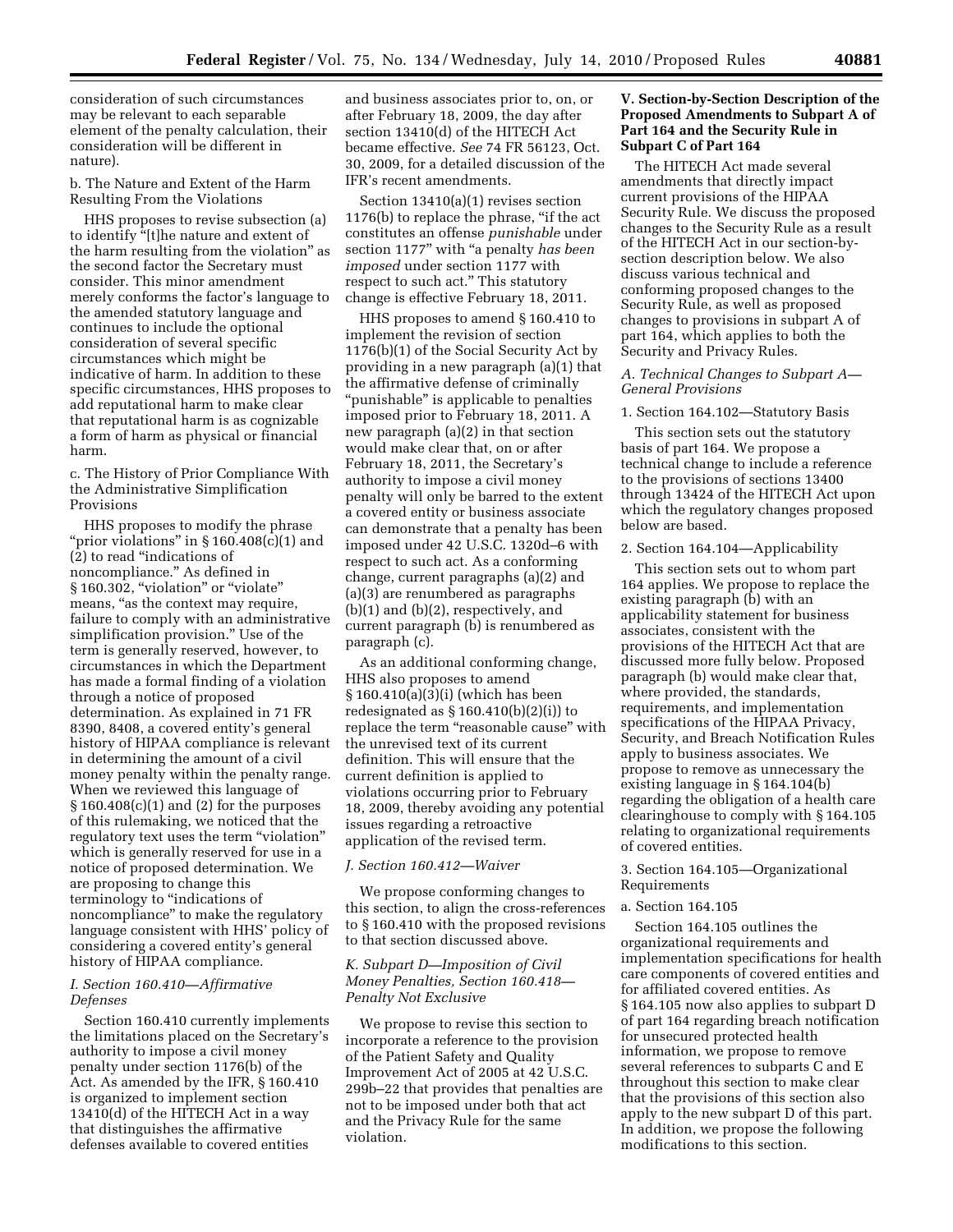## b. Section 164.105(a)(2)(ii)(C)–(E)

We propose to modify this section to remove as unnecessary paragraphs (C) and (D), which pertain to the obligation of a covered entity to ensure that any component that performs business associate-like activities and is included in the health care component complies with the requirements of the Privacy and Security Rules, and to re-designate paragraph (E) as (C). A covered entity's obligation to ensure that a health care component complies with the Privacy and Security Rules is already set out at § 164.105(a)(2)(ii). In addition, in light of a business associate's new direct liability for compliance with certain of the Security and Privacy Rule provisions, we request comment on whether we should require, rather than permit as is currently the case under § 164.105(a)(2)(iii)(C), a covered entity that is a hybrid entity to include a component that performs business associate-like activities within its health care component so that such components are directly subject to the Rules.

#### c. Section 164.105(a)(2)(iii)(C)

We propose to modify this section to re-designate § 164.105(a)(2)(iii)(C) as (D), and to include a new paragraph (C), which makes clear that, with respect to a hybrid entity, the covered entity itself, and not merely the health care component, remains responsible for complying with §§ 164.314 and 164.504 regarding business associate arrangements and other organizational requirements. This proposed modification is intended to recognize that hybrid entities may need to execute legal contracts and conduct other organizational matters at the level of the legal entity rather than at the level of the health care component.

## d. Section 164.105(b)(1)

We propose to fix a minor typographical error in this paragraph by redesignating the second paragraph (1) as paragraph (2).

## e. Section 164.105(b)(2)(ii)

We propose to simplify this paragraph by collapsing subparagraphs (A), (B), and (C) regarding the obligations of an affiliated entity to comply with the Privacy and Security Rules into one provision, and to expand the reference to compliance with the ''part'' so that the breach notification obligations in subpart D are also included.

4. Section 164.106—Relationship to Other Parts

We propose to add a reference to business associates, consistent with their inclusion elsewhere throughout the other HIPAA Rules.

## *B. Modifications to the HIPAA Security Rule in Subpart C*

#### 1. References to Business Associates

The Security Rule, as it presently stands, does not directly apply to business associates of covered entities. However, section 13401 of the HITECH Act, which became effective on February 18, 2010, provides that the Security Rule's administrative, physical, and technical safeguards requirements in §§ 164.308, 164.310, and 164.312, as well as its policies and procedures and documentation requirements in § 164.316, shall apply to business associates in the same manner as these requirements apply to covered entities, and that business associates shall be civilly and criminally liable for penalties for violations of these provisions.

Accordingly, to implement section 13401 of the HITECH Act, we propose to insert references to ''business associate'' in subpart C, as appropriate, following references to "covered entity" to make clear that these provisions of the Security Rule also apply to business associates. In particular, we propose to modify the following sections by adding references to business associates: §§ 164.302 (applicability), 164.304 (definitions of ''administrative safeguard'' and ''physical safeguard''), 164.308, 164.310, 164.312, and 164.316. In addition, we propose the changes below to the Security Rule.

2. Section 164.306—Security Standards: General Rules

Section 13401 of the HITECH Act pertaining to requirements on business associates does not specifically make reference to § 164.306 of the Security Rule. However, § 164.306 sets out the general rules that apply to all of the security standards and implementation specifications that follow. Thus, for example, § 164.306(b)(2) sets out the particular factors that covered entities must take into account in deciding which security measures to use, and § 164.306(d) sets out the general rule that required implementation specifications must be implemented and the process and basis for implementing addressable implementation specifications. Accordingly, §§ 164.308, 164.310, and 164.312 provide that the administrative, physical, and technical safeguards of the Security Rule must be implemented ''in accordance with § 164.306.'' We do not believe that Congress intended to apply enumerated Security Rule sections to business

associates in a different manner than to covered entities, as evidenced by the statutory language that these sections should be applied to business associates "in the same manner that such sections apply to the covered entity.'' For these reasons, we also propose to revise § 164.306 to insert the word ''business associate,'' as appropriate, so that the general rules found at § 164.306 apply to business associates in the same manner as covered entities.

In addition, we propose technical revisions to § 164.306(e) to more clearly indicate that to maintain security measures that continue to meet the requirements of §§ 164.308, 164.310, and 164.312, covered entities and business associates must review and modify such security measures and update documentation accordingly under § 164.316(b)(2)(iii).

## 3. Section 164.308—Administrative Safeguards

First, as noted above, we propose to modify § 164.308 to include throughout appropriate references to business associates. Second, we propose a technical change to § 164.308(a)(3)(ii)(C) regarding security termination procedures for workforce members, to add the words ''or other arrangement with" after "employment of" in recognition of the fact that not all workforce members are employees (*e.g.,*  some may be volunteers) of a covered entity or business associate. Third, we propose to remove the reference to § 164.306 in paragraph (b)(1) as unnecessary. Fourth, as discussed below, we propose a number of modifications to the provisions in this section regarding business associate contracts and other arrangements to conform to and address modifications proposed in the definition of ''business associate,'' including the proposed inclusion of subcontractors within the scope of "business associate."

Section 164.308(b) provides that a covered entity may permit a business associate to create, receive, maintain, or transmit electronic protected health information only if the covered entity has a contract or other arrangement in place to ensure the business associate will appropriately safeguard the protected health information. Section 164.308(b)(2) contains several exceptions to this general rule for certain situations that do not give rise to a business associate relationship, such as where a covered entity discloses electronic protected health information to a health care provider concerning the treatment of an individual. We propose to remove these exceptions from § 164.308(b)(2), since as discussed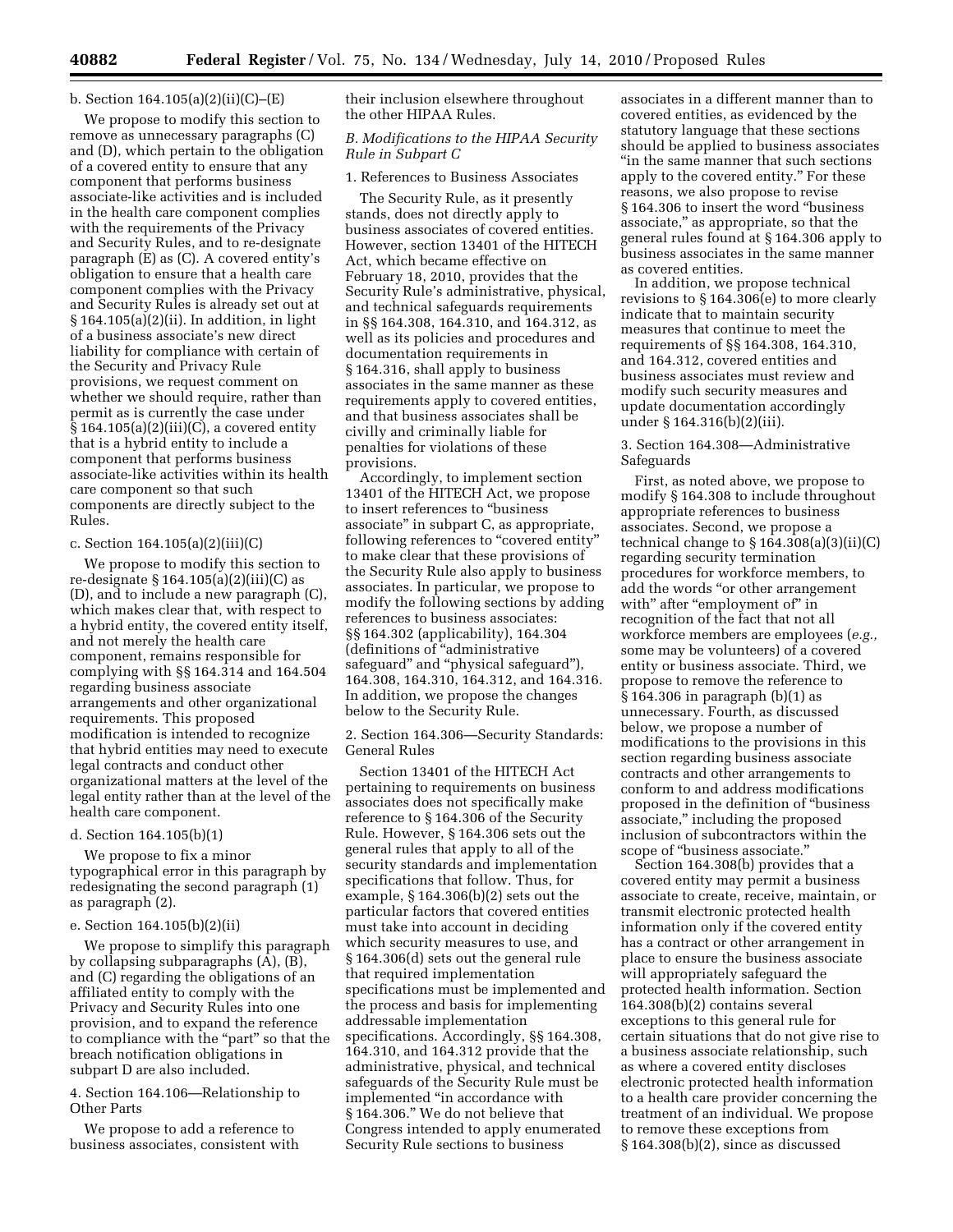above, we propose to include these as exceptions to the definition of ''business associate.''

In addition, we propose to modify § 164.308(b)(1) and (2) to clarify the new proposed requirements on business associates with regard to subcontractors. As described above with respect to the definition of ''business associate'' in § 160.103, we propose to include in the definition subcontractors that create, receive, maintain, or transmit protected health information on behalf of a business associate. However, we do not intend this proposed modification to mean that a covered entity is required to have a contract with the subcontractor. Rather, such obligation is to remain with the business associate who contracts with the subcontractor. Accordingly, in § 164.308(b)(1), we propose to clarify that covered entities are not required to obtain satisfactory assurances in the form of a contract or other arrangement with a business associate that is a subcontractor. In § 164.308(b)(2), we then propose to make clear that it is the business associate that must obtain the required satisfactory assurances from the subcontractor to protect the security of electronic protected health information.

We propose to remove the provision at § 164.308(b)(3), which provides that a covered entity that violates the satisfactory assurances it provided as a business associate of another covered entity will be in noncompliance with the Security Rule's business associate provisions, as a covered entity's actions as a business associate of another covered entity are now directly regulated by the Security Rule's provisions that apply to business associates.

Finally, in § 164.308(b)(4) (renumbered as § 164.308(b)(3)), which requires documentation of the required satisfactory assurances through a written contract or other arrangement, we propose to add a reference to the new paragraph at § 164.308(b)(2) regarding business associates and subcontractors.

## 4. Section 164.314—Organizational Requirements

Section 13401 of the HITECH Act does not include § 164.314 among the provisions for which business associates are directly liable. However, section 13401 does state that § 164.308 applies to business associates ''in the same manner'' that the provision applies to covered entities. Section 164.308(b) requires a covered entity's business associate agreements to conform to the requirements of § 164.314. Accordingly, in order for § 164.308(b) to apply to

business associates in the same manner as it applies to covered entities, we have revised § 164.314 to reflect that it is also applicable to agreements between business associates and subcontractors that create, receive, maintain, or transmit electronic protected health information.

We also propose a number of modifications to the business associate contract requirements in § 164.314 to streamline the provisions. First, we propose to remove § 164.314(a)(1)(ii) regarding the steps a covered entity must take if it knows of a material breach or violation by the business associate of the contract. A parallel provision exists in the Privacy Rule's business associate contract provisions at § 164.504 and, since a business associate for purposes of the Security Rule is also always a business associate for purposes of the Privacy Rule, the inclusion of a duplicate provision in the Security Rule is unnecessary. For the same reason, we also propose to remove the contract provision at § 164.314(a)(2)(i)(D) authorizing the termination of the contract by the covered entity if it is determined the business associate has violated a material term of the contract. A parallel provision exists in the Privacy Rule at § 164.504(e)(2)(iii). Also, because the Privacy Rule has a parallel provision, we remove the specific requirements under § 164.314(a)(2)(ii) for other arrangements, such as a memorandum of understanding when both a covered entity and business associate are governmental entities, and instead simply refer to the requirements of § 164.504(e)(3).

Second, we propose the following modifications to the remaining contract provision requirements: (1) In  $§ 164.314(a)(2)(i)(A)$ , we streamline the provision to simply indicate a business associate's obligation to comply with the Security Rule; (2) in § 164.314(a)(2)(i)(B), we revise the language with respect to ensuring subcontractors implement reasonable and appropriate safeguards to refer to the proposed requirement at § 164.308(b)(4) that would require a business associate to enter into a contract or other arrangement with a subcontractor to protect the security of electronic protected health information; and (3) in § 164.314(a)(2)(i)(C), with respect to the reporting of security incidents by business associates to covered entities, we make clear that the business associate contract must provide that the business associate will report to the covered entity breaches of unsecured protected health information as required by § 164.410 of the breach notification rules.

Third, we add a provision at § 164.314(a)(2)(iii) that provides that the requirements of this section for contracts or other arrangements between a covered entity and business associate would apply in the same manner to contracts or other arrangements between business associates and subcontractors required by the proposed requirements of § 164.308(b)(4). For example, to comply with proposed § 164.314(a)(2)(i)(C), a business associate contract between a business associate and a business associate subcontractor must provide that the subcontractor report any security incident of which it becomes aware, including breaches of unsecured protected health information as required by § 164.410, to the business associate. Thus, if a breach of unsecured protected health information occurs at or by a subcontractor, the subcontractor must notify the business associate of the breach, which then must notify the covered entity of the breach. The covered entity then notifies the affected individuals, the Secretary, and, if applicable, the media, of the breach, unless it has delegated such responsibilities to a business associate.

Finally, we propose to remove the reference to subcontractors in § 164.314(b)(2)(iii) regarding amendment of group health plan documents as a condition of disclosure of protected health information to a plan sponsor, to avoid confusion with the use of the term subcontractor when referring to subcontractors that are business associates. This modification does not constitute a substantive change to § 164.314(b).

## **VI. Section-by-Section Description of the Proposed Amendments to the Privacy Rule**

The HITECH Act made a number of amendments that affect current provisions of the Privacy Rule. In the section-by-section description of the proposed regulatory changes below, we discuss the HITECH Act requirements and the regulatory provisions affected by them, as well as certain other substantive proposed changes to the Privacy Rule intended to improve the workability and effectiveness of the Rule and to conform the Privacy Rule to PSQIA. At the end of this discussion, we also briefly list a number of proposed technical corrections and conforming changes to the Privacy Rule that are not otherwise addressed elsewhere.

#### *A. Section 164.500—Applicability*

We propose to revise § 164.500 to include new § 164.500(c) and to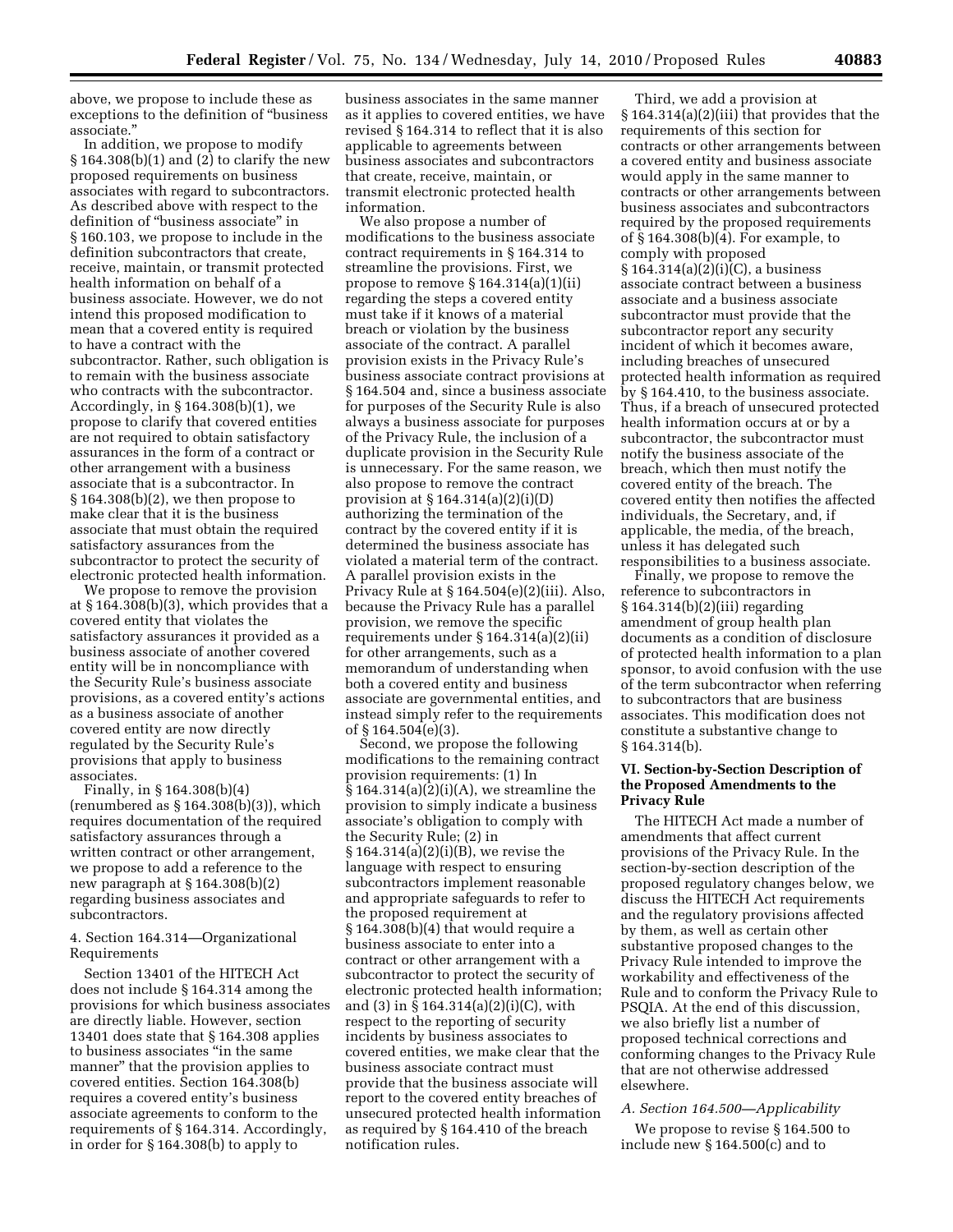redesignate the current § 164.500(c) as (d). In accordance with section 13404 of the HITECH Act, which applies certain of the Privacy Rule requirements to business associates, as discussed more fully below, § 164.500(c) would now clarify that, where provided, the standards, requirements, and implementation specifications of the Privacy Rule apply to business associates.

#### *B. Section 164.501—Definitions*

## 1. Definition of ''Health Care Operations''

PSQIA, 42 U.S.C. 299b–21 *et seq.,*  provides, among other things, that PSOs are to be treated as business associates of covered health care providers. Further, PSQIA provides that the patient safety activities of PSOs in relation to HIPAA covered health care providers are deemed to be health care operations under the Privacy Rule. *See* 42 U.S.C. 299b–22(i).

We propose to amend paragraph (1) of the definition of ''health care operations'' to include a reference to patient safety activities, as defined in the PSQIA implementing regulation at 42 CFR 3.20. Many health care providers participating in the voluntary patient safety program authorized by PSQIA are HIPAA covered entities; PSQIA acknowledges that such providers must also comply with the Privacy Rule and deems patient safety activities to be health care operations under the Privacy Rule. While such activities are already encompassed within paragraph (1) of the definition, which addresses various quality activities, we propose to expressly include patient safety activities within paragraph (1) of the definition of health care operations to expressly conform the definition to PSQIA and to eliminate the potential for any confusion. This modification would also address public comments the Department received during the rulemaking period for the PSQIA implementing regulations, which urged the Department to modify the definition of ''health care operations'' in the Privacy Rule to expressly reference patient safety activities so that the intersection of the Privacy and PSQIA Rules would be clear. *See* 73 FR 70732, 70780, November 21, 2008.

#### 2. Definition of ''Marketing''

The Privacy Rule requires covered entities to obtain a valid authorization from individuals before using or disclosing protected health information to market a product or service to them. *See* § 164.508(a)(3). Section 164.501 defines ''marketing'' as making a

communication about a product or service that encourages recipients of the communication to purchase or use the product or service. Paragraph (1) of the definition includes a number of exceptions to marketing for certain health-related communications. In particular, the Privacy Rule does not consider the following communications to be marketing: (1) Communications made to describe a health-related product or service (or payment for such product or service) that is provided by, or included in a plan of benefits of, the covered entity making the communications, including communications about: the entities participating in a healthcare provider network or health plan network; replacement of, or enhancements to, a health plan; and health-related products or services available only to a health plan enrollee that add value to, but are not part of, a plan of benefits; (2) communications made for the treatment of the individual; and (3) communications for case management or care coordination for the individual, or to direct or recommend alternative treatments, therapies, health care providers, or settings of care to the individual. Thus, a covered entity is permitted to make these excepted communications without an individual's authorization as either treatment or health care operations communications, as appropriate, under the Privacy Rule. In addition, the Privacy Rule does not require a covered entity to obtain individual authorization to communicate face-to-face or to provide only promotional gifts of nominal value to the individual. *See*  § 164.508(a)(3)(i). However, a covered entity must obtain prior written authorization from an individual to send communications to the individual about non-health related products or services or to give or sell the individual's protected health information to a third party for marketing. *See* the current paragraph (2) of the definition of ''marketing'' in the Privacy Rule. Still, concerns have remained about the ability under these provisions for a third party to pay a covered entity in exchange for the covered entity to send health-related communications to an individual about the third party's products or services.

Section 13406(a) of the HITECH Act, which became effective on February 18, 2010, addresses these marketing provisions. In particular, section 13406(a) of the HITECH Act limits the health-related communications that may be considered health care operations and thus, that are excepted from the

definition of "marketing" under the Privacy Rule to the extent a covered entity receives or has received direct or indirect payment in exchange for making the communication. In cases where the covered entity would receive such payment, the HITECH Act at section 13406(a)(2)(B) requires that the covered entity obtain the individual's valid authorization prior to making the communication, or, if applicable, prior to its business associate making the communication on its behalf in accordance with its written contract. Section 13406(a)(2)(A) of the HITECH Act includes an exception to the payment limitation for communications that describe only a drug or biologic that is currently being prescribed to the individual as long as any payment received by the covered entity in exchange for making the communication is reasonable in amount. Section 13406(a)(3) of the Act provides that the term "reasonable in amount'' shall have the meaning given such term by the Secretary in regulation. Finally, section 13406(a)(4) of the Act clarifies that ''direct or indirect payment'' does not include any payment for treatment of the individual. We believe Congress intended with these provisions to curtail a covered entity's ability to use the exceptions to the definition of "marketing" in the Privacy Rule to send communications to the individual that were motivated more by commercial gain or other commercial purpose rather than for the purpose of the individual's health care, despite the communication's being about a healthrelated product or service.

To implement the marketing limitations of the HITECH Act, we propose a number of modifications to the definition of ''marketing'' in the Privacy Rule at § 164.501. In particular, we propose to: (1) Revise the exceptions to marketing to better distinguish the exceptions for treatment communications from those communications made for health care operations; (2) add a definition of ''financial remuneration;'' (3) provide that health care operations communications for which financial remuneration is received are marketing and require individual authorization; (4) provide that written treatment communications for which financial remuneration is received are subject to certain notice and opt out conditions set out at § 164.514(f)(2); (5) provide a limited exception from the remuneration prohibition for refill reminders; and (6) remove the paragraph regarding an arrangement between a covered entity and another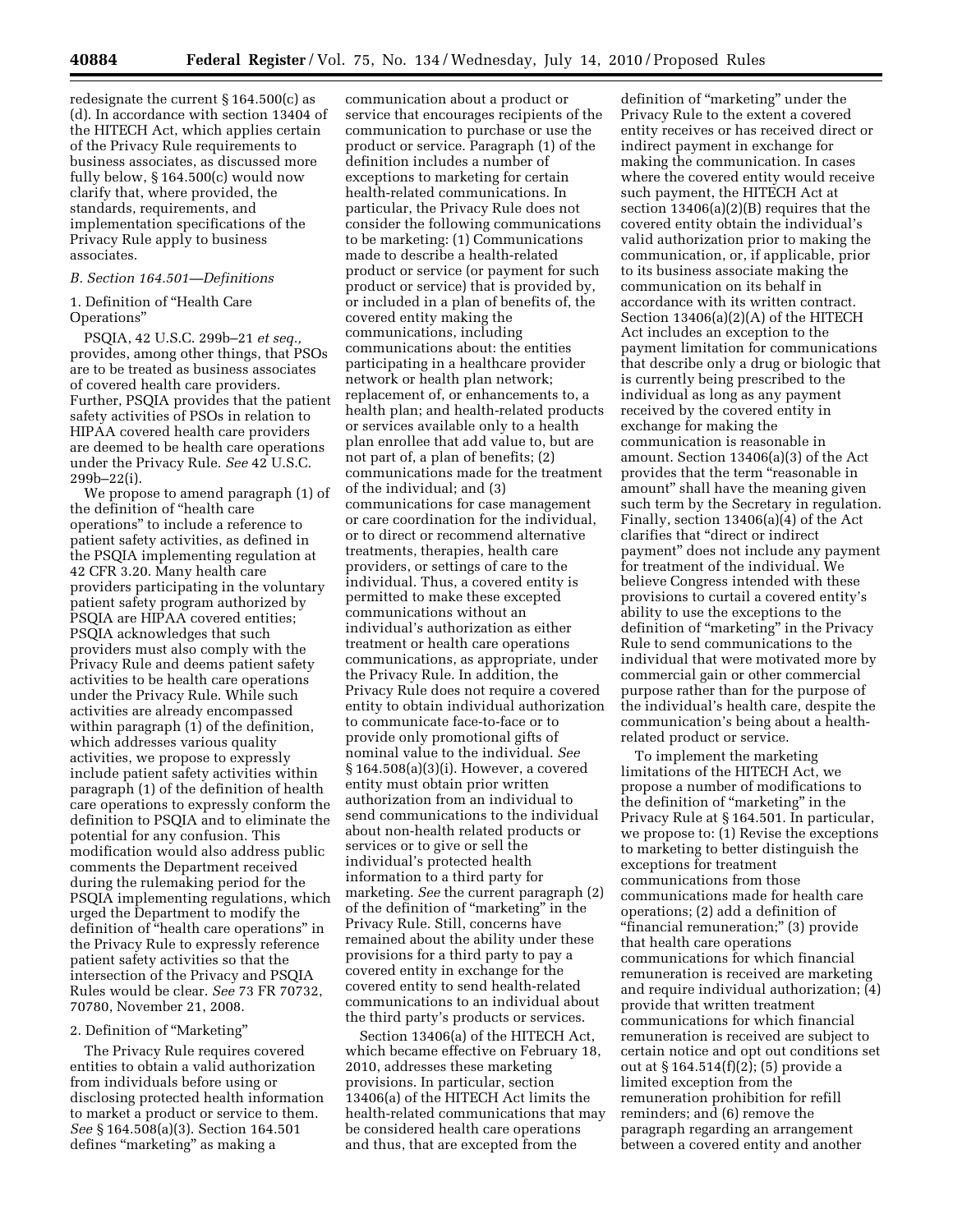entity in which the covered entity receives remuneration in exchange for protected health information. We propose to revise §§ 164.514(f)(2) and  $164.520(b)(1)(iii)(A)$  to include the notice and opt out conditions that would attach to written treatment communications about products or services sent by a health care provider to an individual in exchange for financial remuneration by the third party whose product or service is being described. We also propose to make a conforming change to the authorization requirements for marketing at § 164.508(a)(3)(ii). We describe these proposed modifications in more detail below.

In paragraph (1) of the definition of "marketing," we propose to maintain the general concept that ''marketing'' means ''to make a communication about a product or service that encourages recipients of the communication to purchase or use the product or service.'' In paragraph (2) of the definition, we propose to include three exceptions to this definition to encompass certain treatment and health care operations communications about health-related products or services. First, at proposed paragraph (2)(iii), we would exclude from the definition of "marketing" certain health care operations communications, except where, as provided by section 13406(a)(2) of the HITECH Act, the covered entity receives financial remuneration in exchange for making the communication. This provision would encompass the health care operations activities currently described in paragraph (1)(i) of the definition of "marketing," which include communications to describe a healthrelated product or service (or payment for such product or service) that is provided by, or included in a plan of benefits of, the covered entity making the communication. In addition, the provision would encompass health care operations communications for case management or care coordination, contacting of individuals with information about treatment alternatives, and related functions, to the extent these activities do not fall within the definition of treatment. These are activities that currently fall within paragraph (1)(iii) of the definition of "marketing.

Although the HITECH Act uses the term ''direct or indirect payment'' to describe the limitation on permissible health care operations disclosures, we have substituted the term ''financial remuneration'' to avoid confusion since the Privacy Rule defines and uses the term "payment" to mean payment for health care and since the Privacy Rule's

authorization requirements for marketing at  $\S 164.508(a)(3)$  use the term ''remuneration.'' We propose to define "financial remuneration" in paragraph (3) of the definition of ''marketing'' to mean direct or indirect payment from or on behalf of a third party whose product or service is being described. We also propose to make clear, in accordance with section 13406(a)(4) of the HITECH Act, that financial remuneration does not include any direct or indirect payment for the treatment of an individual. Additionally, because the HITECH Act refers expressly to ''payment,'' rather than remuneration more generally, we have specified that only the receipt of financial remuneration in exchange for making a communication, as opposed to any other type of remuneration, is relevant for purposes of the definition of marketing. We propose a small conforming change to § 164.508(a)(3) to add the term "financial" before "remuneration" and to refer to the definition of ''financial remuneration'' for consistency with the HITECH Act and the proposed changes to the definition of ''marketing.''

We also emphasize that financial remuneration for purposes of the definition of ''marketing'' must be in exchange for making the communication itself and be from or on behalf of the entity whose product or service is being described. For example, authorization would be required prior to a covered entity making a communication to its patients regarding the acquisition of new state of the art medical equipment if the equipment manufacturer paid the covered entity to send the communication to its patients. In contrast, an authorization would not be required if a local charitable organization, such as a breast cancer foundation, funded the covered entity's mailing to patients about the availability of new state of the art medical equipment, such as mammography screening equipment, since the covered entity would not be receiving remuneration by or on behalf of the entity whose product or service was being described. Furthermore, it would not constitute marketing and no authorization would be required if a hospital sent flyers to its patients announcing the opening of a new wing where the funds for the new wing were donated by a third party, since the financial remuneration to the hospital from the third party was not in exchange for the mailing of the flyers.

Second, in paragraph (2)(ii) of the definition, we propose to include the statutory exception to marketing at section 13406(a)(2)(A) for communications regarding refill

reminders or otherwise about a drug or biologic that is currently being prescribed for the individual, provided any financial remuneration received by the covered entity for making the communication is reasonably related to the covered entity's cost of making the communication. Congress expressly identified these types of communications as being exempt from the remuneration limitation only to the extent that any payment received for making the communication is reasonable in amount. We request comment on the scope of this exception, that is, whether communications about drugs that are related to the drug currently being prescribed, such as communications regarding generic alternatives or new formulations of the drug, should fall within the exception. In addition, we considered proposing a requirement that a covered entity could only receive financial remuneration for making such a communication to the extent it did not exceed the actual cost to make the communication. However, we were concerned that such a requirement would impose the additional burden of calculating the costs of making each communication. Instead, we propose to allow costs that are reasonably related to the covered entity's cost of making the communication. We request comment on the types and amount of costs that should be allowed under this provision.

Third, proposed paragraph (2)(i) would exclude from marketing treatment communications about healthrelated products or services by a health care provider to an individual, including communications for case management or care coordination for the individual, or to direct or recommend alternative treatments, therapies, health care providers, or settings of care to the individual, provided, however, that if the communications are in writing and financial remuneration is received in exchange for making the communications, certain notice and opt out conditions are met. We note that while section 13406(a) of the HITECH Act expressly provides that a communication to an individual about a health-related product or service where the covered entity receives payment from a third party in exchange for making the communication shall not be considered a *health care operation*  (emphasis added) under the Privacy Rule, and thus is marketing, it is unclear how Congress intended these provisions to apply to treatment communications between a health care provider and a patient. Specifically, it is unclear whether Congress intended to restrict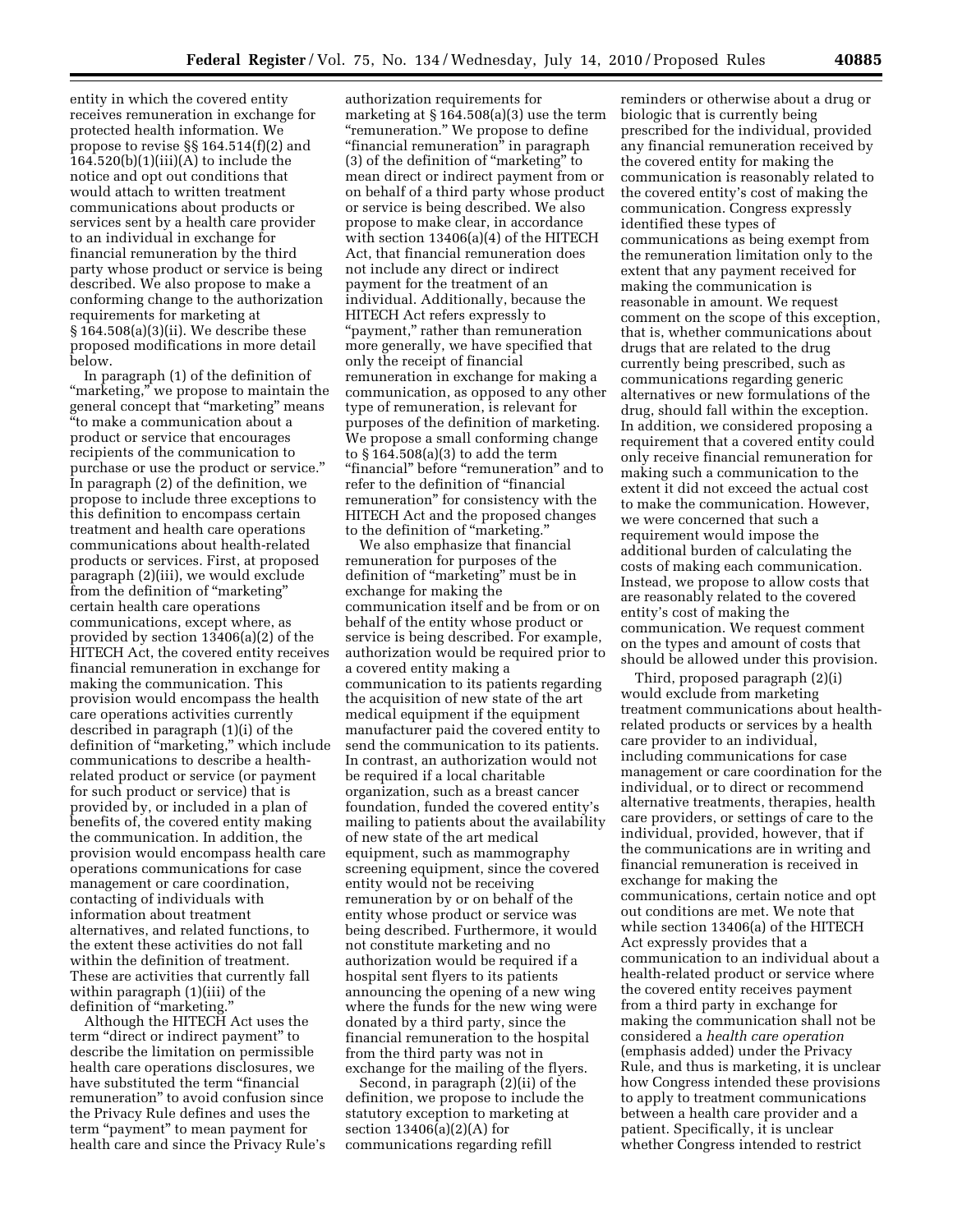only those subsidized communications about products and services that are less essential to an individual's health care (*i.e.,* those classified as health care operations communications) or all subsidized communications about products and services, including treatment communications. Given this ambiguity and to avoid preventing communications to the individual by a health care provider about health related products or services that are necessary for the treatment of the individual, we do not propose to require individual authorization where financial remuneration is received by the provider from a third party in exchange for sending the individual treatment communications about healthrelated products or services. However, to ensure the individual is aware that he or she may receive subsidized treatment communications from his or her provider and has the opportunity to elect not to receive them, we propose to require a statement in the notice of privacy practices when a provider intends to send such subsidized treatment communications to an individual, as well as the opportunity for the individual to opt out of receiving such communications. In particular, the proposed rule would exclude from marketing and the authorization requirements written subsidized treatment communications only to the extent that the following requirements proposed at § 164.514(f)(2) are met: (1) The covered health care provider's notice of privacy practices includes a statement informing individuals that the provider may send treatment communications to the individual concerning treatment alternatives or other health-related products or services where the provider receives financial remuneration from a third party in exchange for making the communication, and the individual has a right to opt out of receiving such communications; and (2) the treatment communication itself discloses the fact of remuneration and provides the individual with a clear and conspicuous opportunity to elect not to receive any further such communications. Similar to the modifications discussed below regarding fundraising communications, the opt out method provided to an individual for subsidized treatment communications may not cause the individual to incur an undue burden or more than a nominal cost. We encourage covered entities to consider the use of a toll-free phone number, an e-mail address, or similar opt out mechanism that would provide individuals with a simple, quick, and inexpensive way to

opt out of receiving future communications. We note that we would consider requiring individuals to write and send a letter to the covered entity asking not to receive future communications to constitute an undue burden on the individual for purposes of this proposed requirement. We request comment on how the opt out should apply to future subsidized treatment communications. For example, we request comment on whether the opt out should prevent all future subsidized treatment communications by the provider or just those dealing with the particular product or service described in the current communication. We also request comment on the workability of requiring health care providers that intend to send subsidized treatment communications to individuals to provide an individual with the opportunity to opt out of receiving such communications prior to the individual receiving the first communication and what mechanisms could be put into place to implement the requirement.

Given that the new marketing limitations on the receipt of remuneration by a covered entity would apply differently depending on whether a communication is for treatment or health care operations purposes, it is important to emphasize the difference between the two types of communications. We note first that communications by health plans concerning health-related products or services included in a plan of benefits or for case management or care coordination are never considered treatment for purposes of the Privacy Rule but rather would always be health care operations and require individual authorization under the proposed rule if financial remuneration is involved. With respect to subsidized communications by a health care provider about health-related products or services for case management or care coordination or to recommend alternative treatments or settings of care, whether the communication would require individual authorization, or a statement in the notice and an opportunity to opt out, would depend on to what extent the provider is making the communication in a populationbased fashion (health care operations) or to further the treatment of a particular individual based on that individual's health care status or condition (treatment). For example, a covered health care provider who sends a pregnant patient a brochure recommending a specific birthing center suited to the patient's particular needs

is recommending a setting of care specific to the individual's condition, which constitutes treatment of the individual. If the health care provider receives financial remuneration in exchange for making the communication, the provider would be required to have included a statement in its notice of privacy practices informing individuals that it may send subsidized treatment communications to the individual and that the individual has a right to opt out of such communications, and to disclose the fact of remuneration with the communication and provide the individual with information on how to opt out of receiving future such communications. In contrast, a health care provider who sends a blanket mailing to all patients with information about a new affiliated physical therapy practice would not be making a treatment communication. Rather, the provider would be making a communication for health care operations if it does not receive any financial remuneration for the communication, but would be making a communication for marketing if it does receive financial remuneration.

We are aware of the difficulty in making what may be in some cases close judgments as to which communications are for treatment purposes and which are for health care operations purposes. We also are aware of the need to avoid unintended adverse consequences to a covered health care provider's ability to provide treatment to an individual. Therefore, we request comment on the above proposal with regard to these issues, as well as the alternatives of excluding treatment communications altogether even if they involve financial remuneration from a third party or requiring individual authorization for both treatment and health care operations communications made in exchange for financial remuneration.

We note that face to face communications about products or services between a covered entity and an individual and promotional gifts of nominal value provided by a covered entity are not impacted by these proposed changes to the definition of "marketing." These communications may continue to be made without obtaining an authorization under § 164.508 or meeting the notice and opt out requirements of § 164.514(f)(2). We also clarify that communications made by covered entities to individuals promoting health in general, such as communications about the importance of maintaining a healthy diet or getting an annual physical are still not considered to be marketing. These types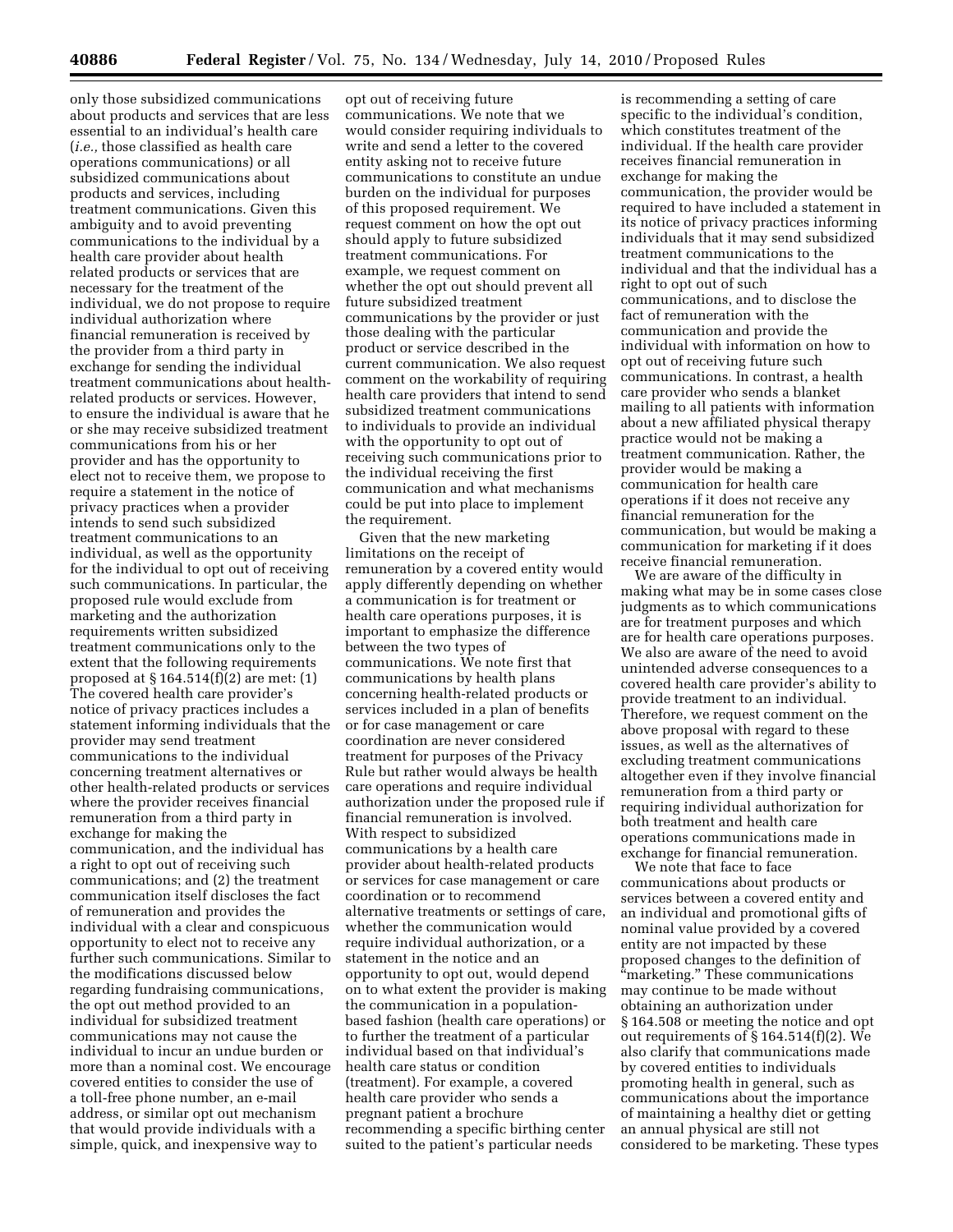of communications do not constitute marketing because they are not promoting a specific product or service, and thus do not meet the definition of "marketing." Similarly, communications about government and governmentsponsored programs do not fall within the definition of ''marketing'' as there is no commercial component to communications about benefits

available through public programs. Finally, we have proposed to remove the language at paragraph (2) from the definition of "marketing" at § 164.501. The current language defines as marketing an arrangement between a covered entity and any other entity in which the covered entity discloses protected health information to the other entity, in exchange for remuneration, for the other entity or its affiliate to make a communication about its own product or service that encourages recipients of the communication to purchase or use that product or service. This language describes a situation which, as explained more fully below, would now constitute a ''sale'' of protected health information under section 13405(d) of the HITECH Act and § 164.508(a)(4) of this proposed rule. Because we propose to modify § 164.508 to implement section 13405(d) of the HITECH Act by prohibiting the sale of protected health information without an authorization, we propose to remove this paragraph from the definition of "marketing" as unnecessary and to avoid confusion.

#### *C. Business Associates*

1. Section 164.502—Uses and Disclosures

The Privacy Rule currently does not directly govern business associates. However, the provisions of the HITECH Act make specific requirements of the Privacy Rule applicable to business associates, and create direct liability for noncompliance by business associates with regard to those Privacy Rule requirements. In particular, section 13404 of the HITECH Act, which became effective February 18, 2010, addresses the application of the provisions of the HIPAA Privacy Rule to business associates of covered entities. Section 13404(a) discusses the application of contract requirements to business associates, paragraph (b) applies the provision of § 164.504(e)(1)(ii) regarding knowledge of a pattern of activity or practice that constitutes a material breach or violation of a contract to business associates, and paragraph (c) applies the HIPAA civil and criminal penalties to business associates. We discuss

paragraphs (a) and (b) of section 13404 of the HITECH Act below. We address section 13404(c) regarding the application of penalties to violations by business associates above in the discussion of the proposed changes to the Enforcement Rule.

Section 13404(a) of the HITECH Act creates direct liability for business associates by providing that in the case of a business associate of a covered entity that obtains or creates protected health information pursuant to a written contract or other arrangement as described in § 164.502(e)(2) of the Privacy Rule, the business associate may use and disclose such protected health information only if such use or disclosure is in compliance with the applicable business associate contract requirements of § 164.504(e) of the Rule. Additionally, section 13404(a) applies the other privacy requirements of the HITECH Act to business associates just as they apply to covered entities.

Accordingly, we propose to modify § 164.502(a) of the Privacy Rule containing the general rules for uses and disclosures of protected health information to address the permitted and required uses and disclosures of protected health information by business associates. First, we propose to revise § 164.502(a) to provide that a business associate, like a covered entity, may not use or disclose protected health information except as permitted or required by the Privacy Rule or the Enforcement Rule. Second, we propose to revise the titles of § 164.502(a)(1) and (2) regarding permitted and required uses and disclosures to make clear that these paragraphs apply only to covered entities. Note that in  $\S 164.502(a)(2)(ii)$ , we also propose a technical change to replace the term "subpart" with "subchapter" to make clear that a covered entity is required to disclose protected health information to the Secretary as needed to determine compliance with any of the HIPAA Rules and not just the Privacy Rule.

Third, we propose to add new provisions at  $§ 164.502(a)(4)$  and  $(5)$  to address the permitted and required uses and disclosures of protected health information by business associates.4 In accordance with section 13404(a) of the HITECH Act, proposed § 164.502(a)(4) would allow business associates to use or disclose protected health information only as permitted or required by their business associate contracts or other arrangements pursuant to § 164.504(e),

or as required by law. If a covered entity and business associate have failed to enter into a business associate contract or other arrangement, then the business associate may use or disclose protected health information only as necessary to perform its obligations for the covered entity (pursuant to whatever agreement sets the general terms for the relationship between the covered entity and business associate) or as required by law; any other use or disclosure would violate the Privacy Rule. In addition, proposed § 164.502(a)(4) makes clear that a business associate would not be permitted to use or disclose protected health information in a manner that would violate the requirements of the Privacy Rule, if done by the covered entity, except that the business associate would be permitted to use or disclose protected health information for the purposes specified under § 164.504(e)(2)(i)(A) or (B), pertaining to uses and disclosures for the proper management and administration of the business associate and the provision of data aggregation services for the covered entity, if such uses and disclosures are permitted by its business associate contract or other arrangement.

Section 164.502(a)(5) would require business associates to disclose protected health information either when required by the Secretary under subpart C of part 160 of this subchapter to investigate or determine the business associate's compliance with this subchapter, or to the covered entity, individual, or individual's designee, as necessary to satisfy a covered entity's obligations under § 164.524(c)(2)(ii) and (3)(ii), as modified, with respect to an individual's request for an electronic copy of protected health information. As section 13405(e) requires covered entities that maintain protected health information in an electronic health record to provide an individual, or the individual's designee, with a copy of such information in an electronic format, if the individual so chooses, and as section 13404(a) applies section 13405(e) to business associates as well, we propose to include such language in § 164.502(a)(5).

We propose to modify the minimum necessary standard at § 164.502(b) to require that when business associates use, disclose, or request protected health information, they limit protected health information to the minimum necessary to accomplish the intended purpose of the use, disclosure, or request. Applying the minimum necessary standard is a condition of the permissibility of many uses and disclosures of protected health information. Thus, a business associate

<sup>4</sup>We propose to reserve § 164.502(a)(3) for provisions implementing modifications to the Privacy Rule required by the Genetic Information Nondiscrimination Act of 2008 (GINA), which were proposed on October 7, 2009. *See* 74 FR 51698.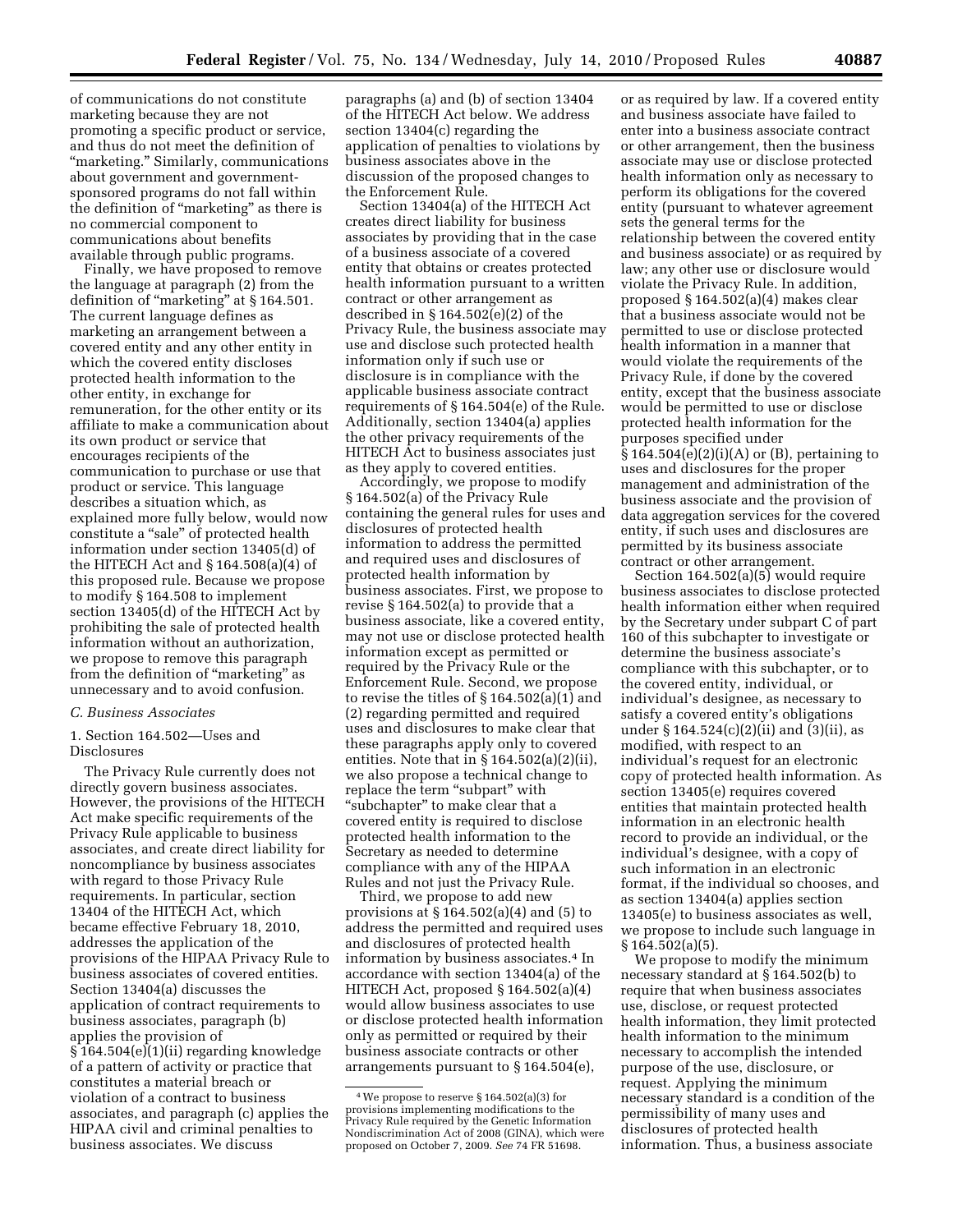is not making a permitted use or disclosure under the Privacy Rule if it does not apply the minimum necessary standard, where appropriate. Additionally, the HITECH Act at section 13405(b) addresses the application of minimum necessary and, in accordance with section 13404(a), also applies such requirements to business associates. We note that we have not added references to ''business associate'' to other provisions of the Privacy Rule that address uses and disclosures by covered entities. This is because we found such changes to be unnecessary, since a business associate generally may only use or disclose protected health information in the same manner as a covered entity (therefore any Privacy Rule limitation on how a covered entity may use or disclose protected health information automatically extends to business associates).

Section 164.502(e) sets out the requirements for disclosures to business associates. We propose in § 164.502(e)(1)(i) to provide that covered entities are not required to obtain satisfactory assurances from business associates that are subcontractors. Rather, as we previously discussed with regard to proposed modifications to the Security Rule pertaining to business associates, and as we discuss further below, we propose in the Privacy and Security Rules to require that business associates obtain satisfactory assurances, through a written contract or other arrangement, from subcontractors that provide that the subcontractor will comply with the applicable requirements of the Rules. Accordingly, each business associate subcontractor would be subject to the terms and conditions of a business associate agreement with a business associate, eliminating the need for a similar agreement with the covered entity itself.

We also propose to move the current exceptions to business associates at § 164.502(e)(1)(ii) to the revised definition of business associates found in § 160.103 for the reasons discussed in that section.

We propose a new § 164.502(e)(1)(ii) that provides that a business associate may disclose protected health information to a business associate that is a subcontractor, and to allow the subcontractor to create or receive protected health information on behalf of the business associate, if the business associate obtains satisfactory assurances, in accordance with § 164.504(e)(1)(i), that the subcontractor will appropriately safeguard the information. As such, the business associate must enter into a contract or

other arrangement that complies with § 164.504(e)(1)(i) with business associate subcontractors, in the same manner that covered entities are required to enter into contracts or other arrangements with their business associates. As we discussed with regard to the requirements of the Security Rule regarding business associates, we believe that business associates are in the best position to ensure that subcontractors comply with the requirements of the Privacy Rule. For example, a covered entity may choose to contract with a business associate (contractor) to use or disclose protected health information on its behalf, the business associate may choose to obtain the services of (and exchange protected health information with) a subcontractor (subcontractor 1), and that subcontractor may, in turn, contract with another subcontractor (subcontractor 2) for services involving protected health information. Under the current rules, the covered entity would be required to obtain a business associate agreement with the contractor, the contractor would have a contractual requirement to obtain the same satisfactory assurances from subcontractor 1, and subcontractor 1 would in turn have a contractual requirement to obtain the same satisfactory assurances from subcontractor 2. The proposed revisions to the Privacy and Security Rules would not change the parties to the contracts. However, the contractor and subcontractors 1 and 2 all would now be business associates with direct liability under the HIPAA Rules, and would be required to obtain business associate agreements with the parties with whom they contract for services that involve access to protected health information. (*Note,* however, as discussed above with respect to the definition of ''business associate,'' direct liability under the HIPAA Rules attaches regardless of whether the contractor and subcontractors have entered into business associate agreements.) The proposed revisions ensure that the covered entity does not have a new obligation to enter into separate contracts with the business associate subcontractors.

We propose to remove § 164.502(e)(1)(iii), which provides that a covered entity that violates the satisfactory assurances it provided as a business associate of another covered entity will be in noncompliance with the Privacy Rule's business associate provisions, given that new proposed § 164.502(a)(4) would restrict directly the uses and disclosures of protected health information by a business

associate, including a covered entity acting as a business associate, to those uses and disclosures permitted by its business associate agreement.

2. Section 164.504(e)—Business Associate Agreements

Section 164.504, among other provisions, contains the specific requirements for business associate contracts and other arrangements. As discussed previously, section 13404 of the HITECH Act provides that a business associate may use and disclose protected health information only if such use or disclosure is in compliance with each applicable requirement of § 164.504(e), and also applies the provisions of § 164.504(e)(1)(ii), which outline the actions that must be taken if the business associate has knowledge of a breach of the contract, to business associates. We propose a number of modifications to this section to implement these provisions and to reflect the Department's new regulatory authority with respect to business associates, as well as to reflect a covered entity's and business associate's new obligations under subpart D to provide for notification in the case of breaches of unsecured protected health information.

Section 164.504(e)(1)(ii) provides that a covered entity is not in compliance with the business associate requirements if the covered entity knew of a pattern of activity or practice of the business associate that constituted a material breach or violation of the business associate's obligation under the contract or other arrangement, unless the covered entity took reasonable steps to cure the breach or end the violation, as applicable, and if such steps were unsuccessful, terminated the contract or arrangement or, if termination is not feasible, reported the problem to the Secretary. We propose to revise  $§ 164.504(e)(1)(ii)$  to remove the requirement that covered entities report to the Secretary when termination of a business associate contract is not feasible. In light of a business associate's direct liability for civil money penalties for violations of the HIPAA Rules and both a covered entity's and business associate's obligations under subpart D to report breaches of unsecured protected health information to the Secretary, we have other mechanisms through which we expect to learn of such breaches and misuses of protected health information by a business associate. We also propose to add a new provision at  $\S 164.504(e)(1)(iii)$ applicable to business associates with respect to subcontractors to mirror the requirements on covered entities in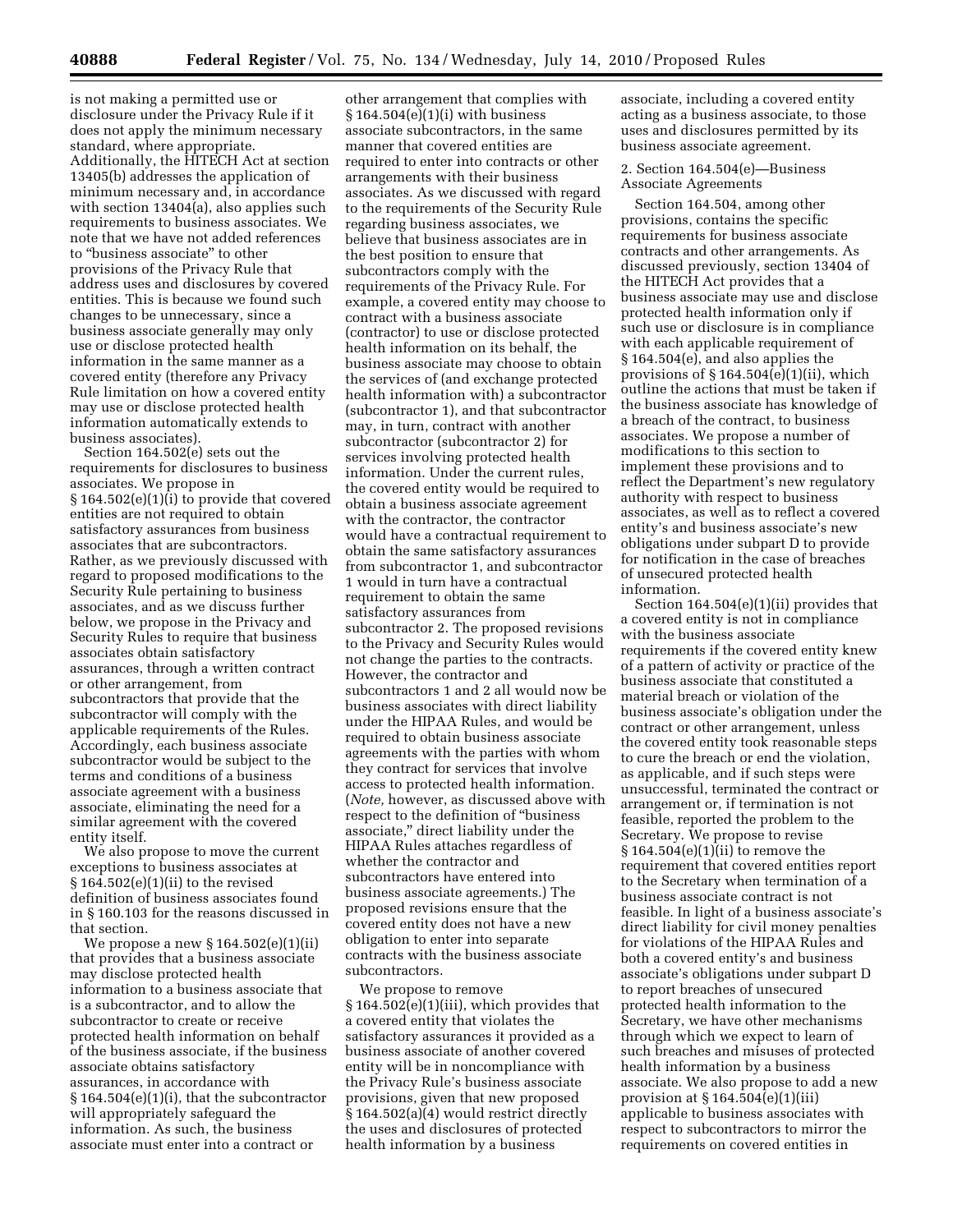§ 164.504(e)(1)(ii) (minus the requirement to report to the Secretary if termination of a contract is not feasible). Thus, proposed § 164.504(e)(1)(iii) would require a business associate, if it knew of a pattern or practice of activity of its business associate subcontractor that constituted a material breach or violation of the subcontractor's contract or other arrangement, to take reasonable steps to cure the breach of the subcontractor or to terminate the contract, if feasible. We believe this proposed provision would implement the intent of section 13404(b) of the HITECH Act, and aligns the requirements for business associates with regard to business associate subcontractors with the requirements for covered entities with regard to their business associates. In other words, a business associate that is aware of noncompliance by its business associate subcontractor must respond to the situation in the same manner as a covered entity that is aware of noncompliance by its business associate.

While business associates are now directly liable for civil money penalties under the HIPAA Rules for impermissible uses and disclosures as described above, business associates are still contractually liable to covered entities pursuant to their business associate contracts, as provided for and required by § 164.504(e). We propose certain modifications to these contract requirements. First, we propose to revise § 164.504(e)(2)(ii)(B) through (D) to require the following: in (B), that business associates comply, where applicable, with the Security Rule with regard to electronic protected health information; in (C), that business associates report breaches of unsecured protected health information to covered entities, as required by § 164.410; and in (D), that, in accordance with § 164.502(e)(1)(ii), business associates ensure that any subcontractors that create or receive protected health information on behalf of the business associate agree to the same restrictions and conditions that apply to the business associate with respect to such information. These proposed revisions align the requirements for the business associate contract with the requirements in the HITECH Act and elsewhere within the HIPAA Rules.

Additionally with regard to business associate contract requirements, we propose to insert a new provision at § 164.502(e)(2)(ii)(H) and to renumber the current paragraphs (H) and (I) accordingly. Section  $164.502(e)(2)(ii)(H)$ , as proposed, would require that, to the extent the business

associate is to carry out a covered entity's obligation under this subpart, the business associate must comply with the requirements of the Privacy Rule that apply to the covered entity in the performance of such obligation. The HITECH Act places direct liability for uses and disclosures and for the other HITECH Act requirements on business associates. Beyond such direct liability, this provision clarifies that a business associate is contractually liable not only for uses and disclosures of protected health information, but also for all other requirements of the Privacy Rule, as they pertain to the performance of the business associate's contract. For example, if a third party administrator, as a business associate of a group health plan, fails to distribute the plan's notice of privacy practices to participants on a timely basis, the third party administrator would not be directly liable under the HIPAA Rules, but would be contractually liable, for the failure. However, we emphasize that in this example, even though the business associate is not directly liable under the HIPAA Rules for failure to provide the notice, the covered entity remains directly liable for failure to provide the individuals with its notice of privacy practices because it is the covered entity's ultimate responsibility to do so, despite its having hired a business associate to perform the function.

We also propose to revise § 164.504(e)(3) regarding other arrangements for governmental entities to include references to the Security Rule requirements for business associates to streamline the two rules and, as discussed above, to avoid having to repeat such provisions in the Security Rule.

To implement the requirements of sections 13404(a) of the HITECH Act, we propose to include a new  $§ 164.504(e)(5)$  that applies the requirements of § 164.504(e)(2) through (e)(4) to the contract or other arrangement between a business associate and its business associate subcontractor as required by  $§ 164.502(e)(1)(ii)$  in the same manner as such requirements apply to contracts or other arrangements between a covered entity and its business associate. As such, the business associate is required by § 164.502(e)(1)(ii) and by this section to enter into business associate contracts, or other arrangements that comply with the Privacy and Security Rules, with their business associate subcontractors in the same manner that covered entities are required to enter into contracts or other arrangements with their business associates.

Finally, we propose to remove the reference to subcontractors in  $§ 164.504(f)(2)(ii)(B)$  to avoid confusion with the use of the term subcontractor when referring to subcontractors as business associates. For the same reason, we propose to remove the reference to subcontractors in § 164.514(e)(4)(ii)(C)(4) to avoid confusion with the use of the term subcontractor when referring to subcontractors as business associates. We do not intend these proposed modifications to constitute substantive changes.

#### 3. Section 164.532—Transition Provisions

We understand that covered entities and business associates are concerned with the anticipated administrative burden and cost to implement the revised business associate contract provisions of the Privacy and Security Rules. Covered entities may have existing contracts that are not set to terminate or expire until after the compliance date of the modifications to the Rules, and we understand that a six month compliance period may not provide enough time to reopen and renegotiate all contracts. In response to these concerns, we propose to relieve some of the burden on covered entities and business associates in complying with the revised business associate provisions by adding a transition provision to grandfather certain existing contracts for a specified period of time. The Department's authority to add the transition provision is set forth in § 160.104(c), which allows the Secretary to establish the compliance date for any modified standard or implementation specification, taking into account the extent of the modification and the time needed to comply with the modification. We also note that the Final Privacy Rule, 65 FR 82462 (Dec. 28, 2000), and the Modifications to the HIPAA Privacy Rule, 67 FR 53182 (Aug. 14, 2002), both included transition provisions to ensure that important functions of the health care system were not impeded (*e.g.,* to prevent disruption of ongoing research). Similarly, the proposed transition period, here, will prevent rushed and hasty changes to thousands of on-going existing business associate agreements. The following discussion addresses the issue of the business associate transition provisions.

We propose new transition provisions at § 164.532(d) and (e) to allow covered entities and business associates (and business associates and business associate subcontractors) to continue to operate under certain existing contracts for up to one year beyond the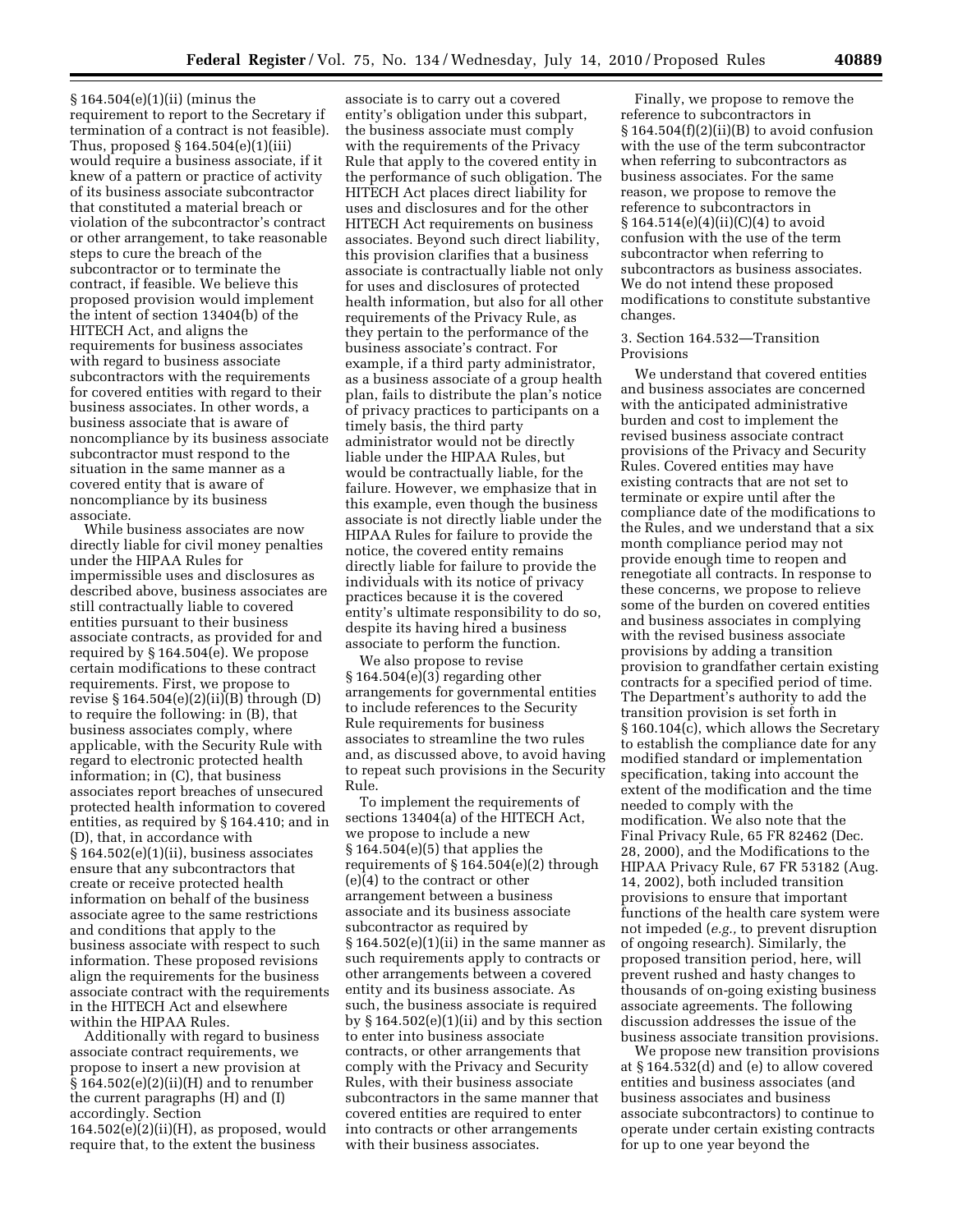compliance date of the revisions to the Rules. The additional transition period would be available to a covered entity or business associate if, prior to the publication date of the modified Rules, the covered entity or business associate had an existing contract or other written arrangement with a business associate or subcontractor, respectively, that complied with the prior provisions of the HIPAA Rules and such contract or arrangement was not renewed or modified between the effective date and the compliance date of the modifications to the Rules. The proposed provisions are intended to allow those covered entities and business associates with contracts with business associates and subcontractors, respectively, that qualify as described above to continue to disclose protected health information to the business associate or subcontractor, or to allow the business associate or subcontractor to create or receive protected health information on behalf of the covered entity or business associate, for up to one year beyond the compliance date of the modifications, regardless of whether the contract meets the applicable contract requirements in the modifications to the Rules. With respect to business associates and subcontractors, this proposal would grandfather existing written agreements between business associates and subcontractors entered into pursuant to 45 CFR 164.504(e)(2)(i)(D), which requires the business associate to ensure that its agents with access to protected health information agree to the same restrictions and conditions that apply to the business associate. The Department proposes to deem such contracts to be compliant with the modifications to the Rules until either the covered entity or business associate has renewed or modified the contract following the compliance date of the modifications, or until the date that is one year after the compliance date, whichever is sooner.

In cases where a contract renews automatically without any change in terms or other action by the parties (also known as ''evergreen contracts''), the Department intends that such evergreen contracts will be eligible for the extension and that deemed compliance would not terminate when these contracts automatically roll over. These transition provisions apply to covered entities and business associates only with respect to written contracts or other written arrangements as specified above, and not to oral contracts or other arrangements.

These transition provisions only apply to the requirement to amend contracts; they do not affect any other

compliance obligations under the HIPAA Rules. For example, beginning on the compliance date of this rule, a business associate may not use or disclose protected health information in a manner that is contrary to the Privacy Rule, even if the business associate's contract with the covered entity has not yet been amended.

## *D. Section 164.508—Uses and Disclosures for Which an Authorization is Required*

Section 164.508 of the Privacy Rule permits a covered entity to use and disclose protected health information only if it has obtained a valid authorization (*i.e.,* one that meets the requirements of the section), unless such use or disclosure is otherwise permitted or required by the Privacy Rule. Section 164.508 also lists two specific circumstances in which an authorization must be obtained: (1) Most uses and disclosures of psychotherapy notes; and (2) uses and disclosures for marketing.

#### 1. Sale of Protected Health Information

Section 13405(d) of the HITECH Act adds a third circumstance that requires authorization, specifically the sale of protected health information. Section 13405(d)(1) prohibits a covered entity or business associate from receiving direct or indirect remuneration in exchange for the disclosure of protected health information unless the covered entity has obtained a valid authorization from the individual pursuant to § 164.508 that states whether the protected health information can be further exchanged for remuneration by the entity receiving the information. Section 13405(d)(2) sets forth several exceptions to the authorization requirement. These exceptions are where the purpose of the exchange of information for remuneration is for: (1) Public health activities, as described in § 164.512(b); (2) research purposes as described in §§ 164.501 and 164.512(i), if the price charged for the information reflects the costs of preparation and transmittal of the data; (3) treatment of the individual; (4) the sale, transfer, merger, or consolidation of all or part of a covered entity and for related due diligence; (5) services rendered by a business associate pursuant to a business associate agreement and at the specific request of the covered entity; (6) providing an individual with access to his or her protected health information pursuant to § 164.524; and (7) such other purposes as the Secretary determines to be necessary and appropriate by regulation. Section 13405(d)(4) of the Act provides that the

prohibition on sale of protected health information shall apply to disclosures occurring 6 months after the date of the promulgation of final regulations implementing this section.

To implement section 13405(d) of the HITECH Act, we propose to add new provisions at § 164.508(a)(4) regarding the sale of protected health information. In proposed § 164.508(a)(4)(i), we propose to require a covered entity to obtain an authorization for any disclosure of protected health information in exchange for direct or indirect remuneration. This authorization must state that the disclosure will result in remuneration to the covered entity. In proposed  $§ 164.508(a)(4)(ii)$ , we propose to except several disclosures of protected health information, made in exchange for remuneration, from this authorization requirement. These exceptions, as discussed more fully below, generally follow the statutory exceptions described in the above paragraph.

The proposed language in § 164.508(a)(4)(i) generally follows the statutory language of section 13405(d)(1) in prohibiting the disclosure of protected health information without an authorization if the covered entity receives direct or indirect remuneration from or on behalf of the recipient of the protected health information. As required by the Act, this proposed provision would apply to business associates as well as to covered entities.

We do not include language in proposed § 164.508(a)(4) to require that the authorization under § 164.508 specify whether the protected health information disclosed by the covered entity for remuneration can be further exchanged for remuneration by the entity receiving the information. We believe the intent of this statutory language was to ensure that, as currently required by § 164.508 for marketing, the authorization include a statement as to whether remuneration will be received by the covered entity with respect to the disclosures subject to the authorization. Otherwise, the individual would not be put on notice that the disclosure involves remuneration and thus, would not be making an informed decision as to whether to sign the authorization. Accordingly, we propose to require that the § 164.508(a)(4)(i) authorization include a statement that the covered entity is receiving direct or indirect remuneration in exchange for the protected health information. This requirement would ensure that individuals can make informed decisions regarding whether to authorize disclosure of their protected health information when the disclosure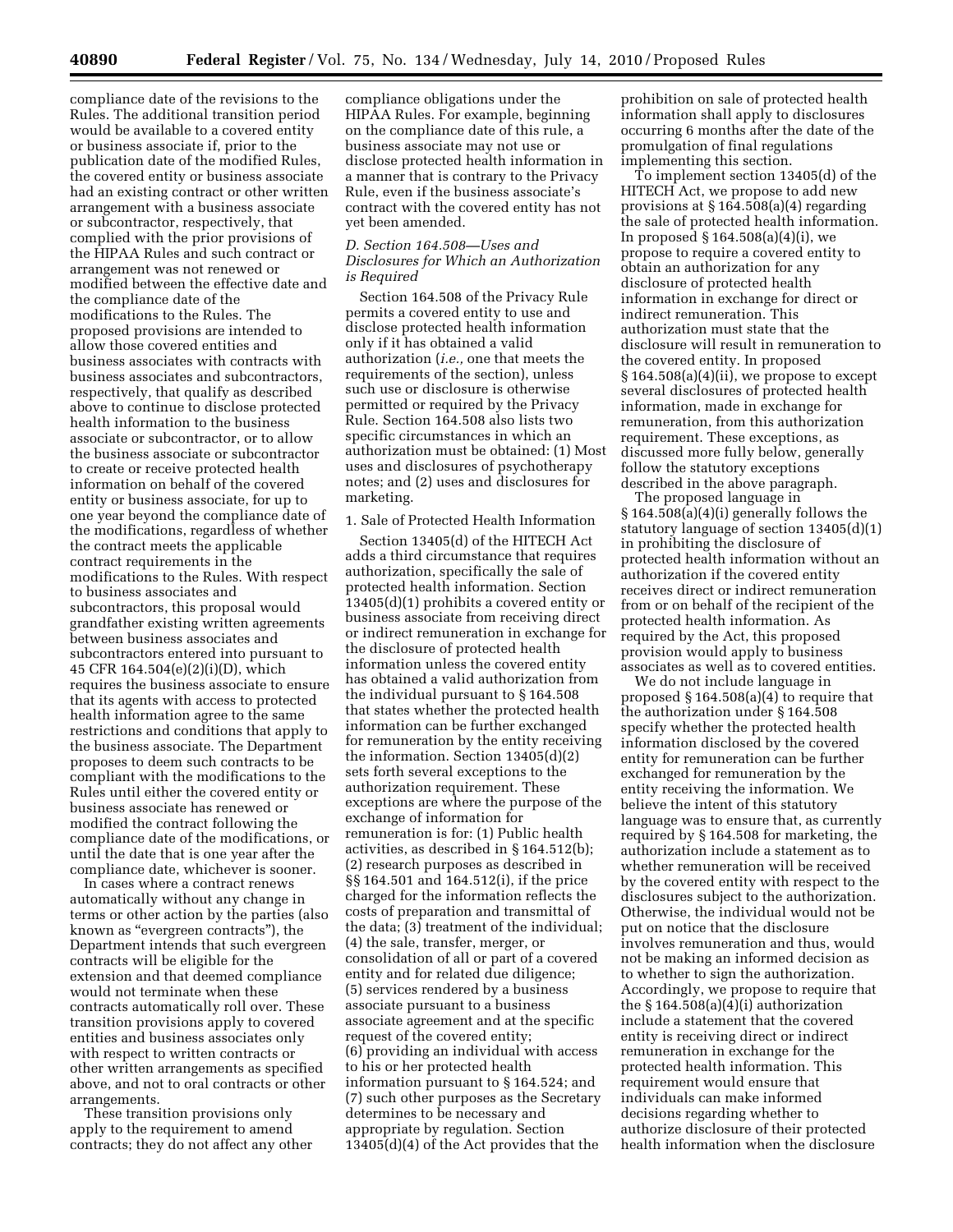will result in remuneration to the covered entity. We also note, with respect to the recipient of the information, if protected health information is disclosed for remuneration by a covered entity or business associate to another covered entity or business associate in compliance with the authorization requirements at proposed § 164.508(a)(4)(i), the recipient covered entity or business associate could not redisclose that protected health information in exchange for remuneration unless a valid authorization is obtained in accordance with proposed § 164.508(a)(4)(i) with respect to such redisclosure. We request comment on these provisions.

In proposed  $\S 16\overline{4}.508(a)(4)(ii)$ , we set forth the exceptions to the authorization requirement of proposed paragraph (a)(4)(i). We propose the exceptions provided for by section 13405(d)(2) of the HITECH Act, but we also propose to exercise the authority granted to the Secretary in section 13405(d)(2)(G) to include an additional exception that we deem to be similarly necessary and appropriate. We invite public comment on the proposed exceptions to this authorization requirement and whether there are additional exceptions that should be included in the final regulation.

The exception at proposed  $§ 164.508(a)(4)(ii)(A) covers exchanges$ for remuneration for public health activities pursuant to §§ 164.512(b) or 164.514(e). This exception largely tracks the statutory language; however, we have added a reference to § 164.514(e), to ensure that a covered entity or business associate that discloses protected health information for public health activities in limited data set form is also excepted from the authorization requirement. We believe it is consistent with the statutory language to also except the disclosure of a limited data set where Congress has already excepted the disclosure of fully identifiable protected health information for the same purpose from the remuneration prohibition. With respect to the exception for public health disclosures, section 13405(d)(3)(A) of the HITECH Act requires that the Secretary evaluate the impact of restricting this exception to require that the price charged for the data reflects only the costs of preparation and transmittal of the data on research or public health activities, including those conducted by or for the use of the Food and Drug Administration (FDA). Section 13405(d)(3)(B) further provides that if the Secretary finds that such further restriction will not impede such

activities, the Secretary may include the restriction in the regulations. While we do not propose to include such a restriction on the remuneration that may be received for disclosures for public health purposes at this time, we request public comment on this issue to assist us in evaluating the impact of any such restriction.

The proposed exception at § 164.508(a)(4)(ii)(B) generally tracks the statutory language and excepts from the authorization requirement disclosures of protected health information for research purposes, pursuant to §§ 164.512(i) or 164.514(e), in which the covered entity receives remuneration, as long as the remuneration received by the covered entity is a reasonable, costbased fee to cover the cost to prepare and transmit the information for research purposes. We request public comment on the types of costs that should be permitted under this provision. As discussed above with respect to the exception for public health activities, we also propose to add a reference to § 164.514(e) to ensure that this exception likewise applies to the disclosure of protected health information in limited data set form for research purposes.

Proposed  $\S 164.508(a)(4)(ii)(C)$  would create an exception from the authorization requirement for disclosures of protected health information for treatment and payment purposes, in which the covered entity receives remuneration. Though the Act only addressed treatment, we have expressly included disclosures for payment purposes and have also included reference to § 164.506(a), which sets forth the standard for disclosures of protected health information for treatment and payment purposes. We also propose to except disclosures made for payment for health care from the remuneration limitation to make clear that we do not consider the exchange of protected health information to obtain "payment," as such term is defined in the Privacy Rule at § 164.501, to be a sale of protected health information and thus, subject to the authorization requirements in this section.

Section 13405(d)(2)(D) of the HITECH Act excepts from the authorization requirement disclosures described in paragraph (6)(iv) of the definition of health care operations at § 164.501, *i.e.,*  disclosures for the sale, transfer, merger, or consolidation of all or part of a covered entity with another covered entity, or an entity that following such activity will become a covered entity, and due diligence related to such activity. Proposed  $§ 164.508(a)(4)(ii)(D)$ 

would accordingly except from the authorization requirement disclosures of protected health information for the events described in paragraph (6)(iv). We also add a reference to § 164.506(a), the provision which permits a covered entity to disclose protected health information for health care operations purposes.

Proposed  $§ 164.508(a)(4)(ii)(E)$  would except from the authorization requirements disclosures of protected health information to or by a business associate for activities that the business associate undertakes on behalf of a covered entity pursuant to §§ 164.502(e) and 164.504(e), as long as the only remuneration provided is by the covered entity to the business associate for the performance of such activities. We have modified the statutory language to provide specific references to the provisions of the Privacy Rule that set forth the standards through which covered entities may make disclosures of protected health information to business associates and the standards for business associate contracts which govern the relationship between covered entities and their business associates. This proposed exception would exempt from the authorization requirement in § 164.508(a)(4)(i) a disclosure of protected health information by a covered entity to a business associate or by a business associate to a third party on behalf of the covered entity as long as any remuneration received by the business associate was for payment for the activities performed by the business associate pursuant to a business associate contract.

Proposed  $$164.508(a)(4)(ii)(F)$  would except from the authorization requirement disclosures of protected health information by a covered entity to an individual when requested under §§ 164.524 or 164.528. While section 13405(d)(2)(F) explicitly refers only to disclosures under § 164.524, we are exercising our authority under section 13405(d)(2)(G) of the HITECH Act (discussed below) to include in this proposed section disclosures under § 164.528 as necessary and appropriate. Section 164.502(a)(2)(i) requires covered entities to disclose protected health information relating to an individual to that individual upon request pursuant to §§ 164.524 or 164.528. Section 164.524 permits a covered entity to impose a reasonable, cost-based fee for the provision of access to an individual's protected health information, upon request. Section 164.528 requires a covered entity to provide a requesting individual with an accounting of disclosures without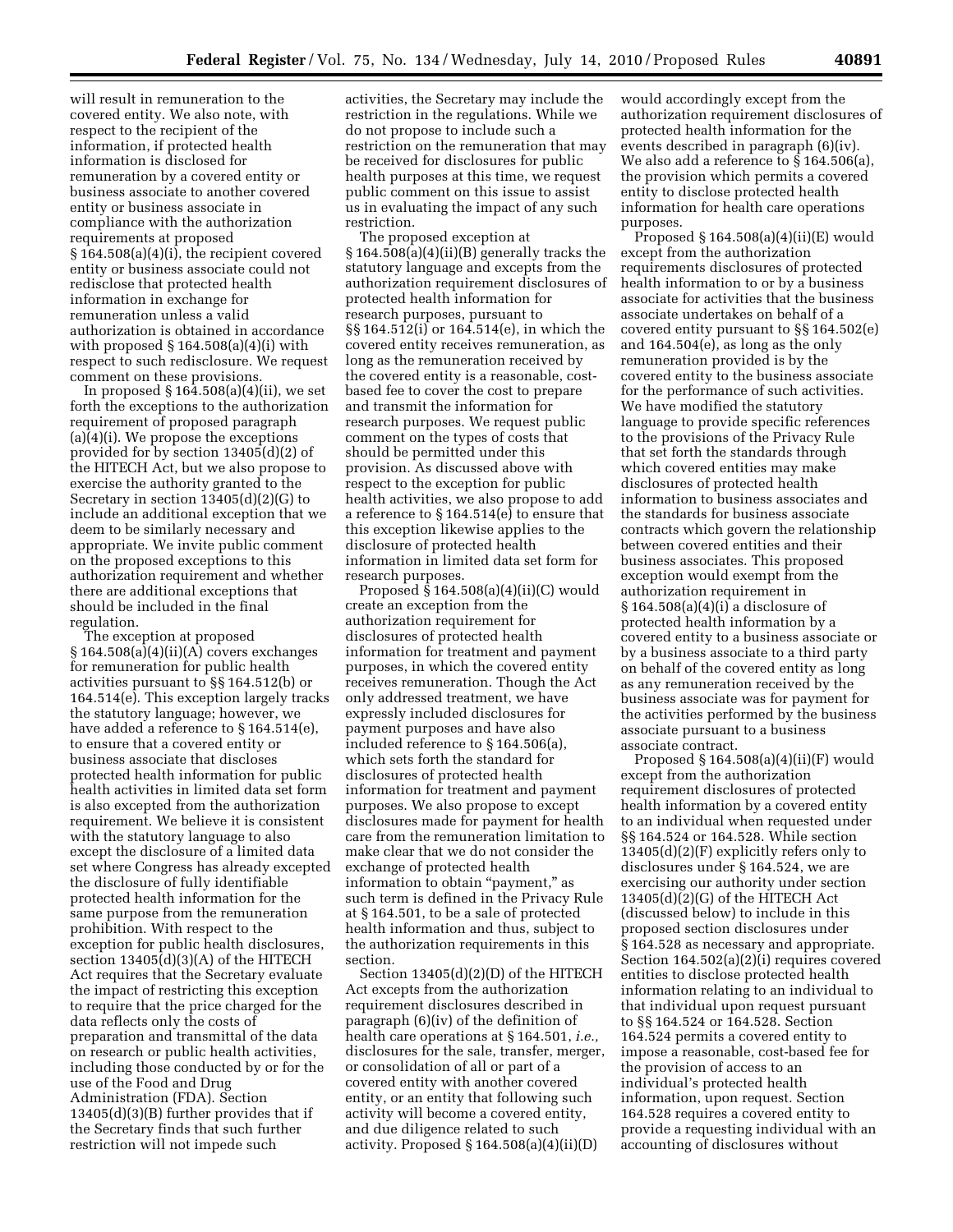charge in any 12-month period but permits a covered entity to impose a reasonable, cost-based fee for each subsequent request for an accounting of disclosures during that 12-month period. Therefore, as a disclosure of protected health information under § 164.528 is similar to a disclosure under § 164.524 in that a covered entity may be paid a fee for making the disclosure, we have included disclosures pursuant to requests for accountings of disclosures in this exception. We note that this exception would not permit a covered entity to require that an individual pay a fee that is not otherwise permitted by §§ 164.524 or 164.528.

We propose an additional exception at § 164.508(a)(4)(ii)(G), pursuant to the authority granted to the Secretary in section 13405(d)(2)(G) of the HITECH Act to except from the authorization requirements at proposed § 164.508(a)(4)(i) disclosures that are required by law as permitted under § 164.512(a). Section 164.512(a) permits covered entities to use or disclose protected health information to the extent that such use or disclosure is required by law. We propose to add this exception to ensure that a covered entity can continue to disclose protected health information, where required by law, even if the covered entity receives remuneration for the disclosure. We request comment on the inclusion of such an exception.

Finally, we propose an additional exception at  $\S 164.508(a)(4)(ii)(H)$ , pursuant to the authority granted to the Secretary in section 13405(d)(2)(G), to except from the authorization requirements at proposed § 164.508(a)(4)(i) a disclosure of protected health information for any other purpose permitted by and in accordance with the applicable requirements of subpart E, as long as the only remuneration received by the covered entity is a reasonable, costbased fee to cover the cost to prepare and transmit the protected health information for such purpose or is a fee otherwise expressly permitted by other law. We have included this proposed exception as necessary and appropriate to ensure that the proposed authorization requirement does not deter covered entities from disclosing protected health information for permissible purposes under subpart E just because they routinely receive payment equal to the cost of preparing, producing, or transmitting the protected health information. We emphasize that this exception would not apply if a covered entity received remuneration above the actual cost incurred to

prepare, produce, or transmit the protected health information for the permitted purpose, unless such fee is expressly permitted by other law.

We recognize that many States have laws in place to limit the fees a health care provider can charge to prepare, copy, and transmit medical records. Some States simply require any reasonable costs incurred by the provider in making copies of the medical records to be paid for by the requesting party, while other States set forth specific cost limitations with respect to retrieval, labor, supplies, and copying costs and allow charges equal to actual mailing or shipping costs. Many of these State laws set different cost limitations based on the amount and type of information to be provided, taking into account whether the information is in paper or electronic form as well as whether the requested material includes x-rays, films, disks, tapes, or other diagnostic imaging. We intend that the reference in proposed  $§ 164.508(a)(4)(ii)(H)$  to fees expressly permitted by other laws to include fees permitted by such State laws. Therefore, if a covered entity discloses protected health information in exchange for remuneration that conforms to an applicable State law with respect to such fees, the exception would apply and no authorization pursuant to § 164.508(a)(4)(i) would be required. We do note, however, that of the States that do have such laws in place, there is great variation regarding the types of document preparation activities for which a provider can charge as well as the permissible fee schedules for such preparation activities. We invite public comment on our proposal to include in § 164.508(a)(4)(ii)(H) a general exception for disclosures made for permissible purposes for which the covered entity received remuneration that was consistent with applicable State law.

We propose a conforming change to § 164.508(b)(1)(i) to include a reference to the authorization requirement in proposed § 164.508(a)(4)(i).

#### 2. Research

#### a. Compound Authorizations

Section 164.508(b)(4) of the Privacy Rule prohibits covered entities from conditioning treatment, payment, enrollment in a health plan, or eligibility for benefits on the provision of an authorization. This limitation is intended to prevent covered entities from coercing individuals into signing an authorization for a use or disclosure that is not necessary to carry out the services that the covered entity provides to the individual. However, this section

permits a covered entity to condition the provision of research-related treatment on obtaining the individual's authorization in limited situations, such as for a clinical trial. Permitting the use of protected health information is part of the decision to receive care through a clinical trial, and health care providers conducting such trials are able to condition research-related treatment on the individual's willingness to authorize the use or disclosure of protected health information for research associated with the trial.

Section 164.508(b)(3) generally prohibits what are termed ''compound authorizations,'' *i.e.,* where an authorization for the use and disclosure of protected health information is combined with any other legal permission. However, § 164.508(b)(3)(i) carves out an exception to this general prohibition, permitting the combining of an authorization for a research study with any other written permission for the same study, including another authorization or consent to participate in the research. Nonetheless, § 164.508(b)(3)(iii) prohibits combining an authorization that conditions treatment, payment, enrollment in a health plan, or eligibility for benefits with an authorization for another purpose for which treatment, payment, enrollment, or eligibility may not be conditioned. This limitation on certain compound authorizations was intended to help ensure that individuals understand that they may decline the activity described in the unconditioned authorization yet still receive treatment or other benefits or services by agreeing to the conditioned authorization.

The impact of these authorization requirements and limitations can be seen during clinical trials that are associated with a corollary research activity, such as when protected health information is used or disclosed to create or to contribute to a central research database or repository. For example, § 164.508(b)(3)(iii) prevents covered entities from obtaining a single authorization for the use or disclosure of protected health information for a research study that includes both treatment as part of a clinical trial and tissue banking of specimens (and associated protected health information) collected, since a research-related treatment authorization generally is conditioned and a tissue banking authorization generally is not conditioned. Various groups, including researchers and professional organizations, have expressed concern at this lack of integration. The Secretary's Advisory Committee for Human Research Protections in 2004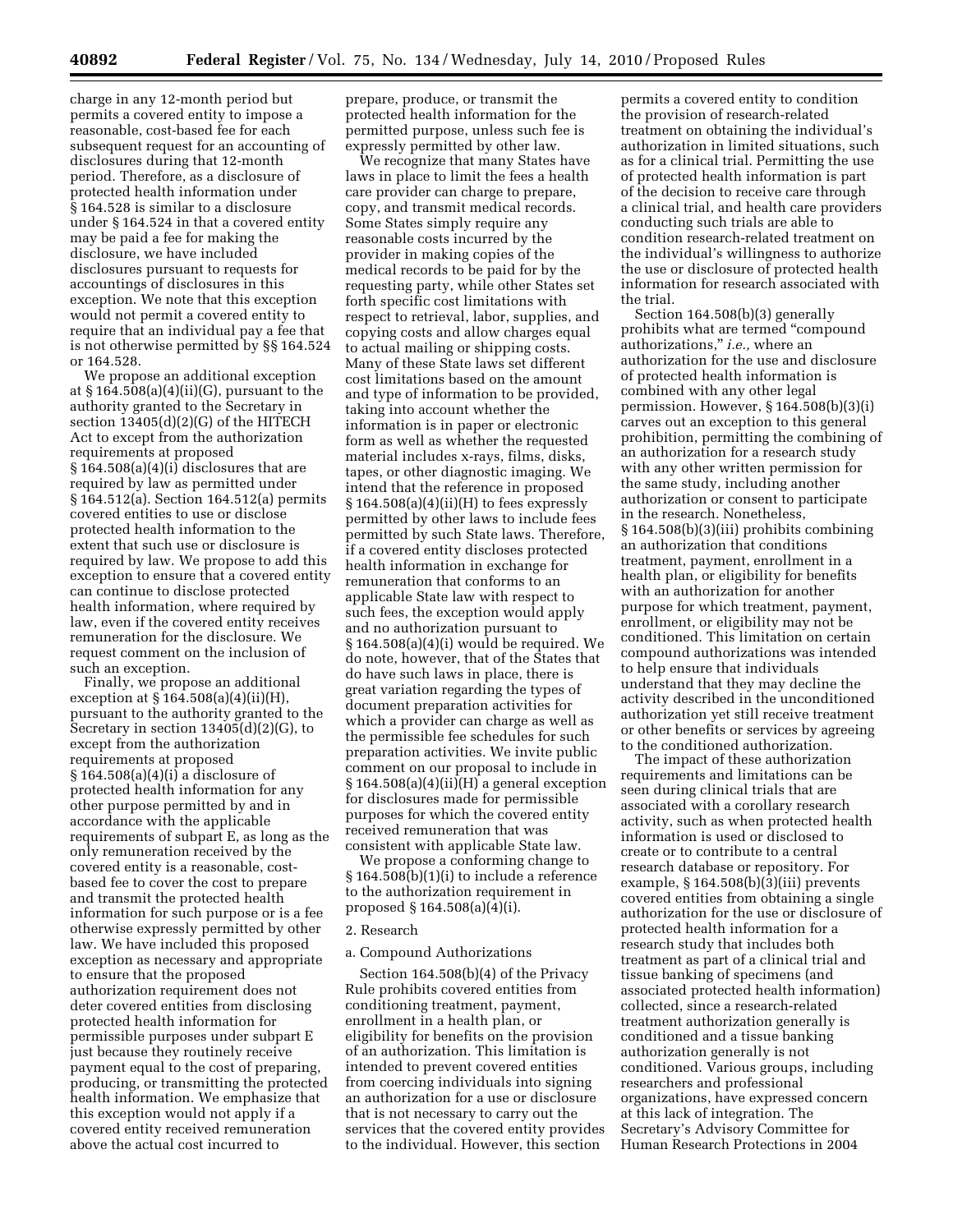(Recommendation V, in a letter to the Secretary of HHS, available at *http:// www.hhs.gov/ohrp/sachrp/ hipaalettertosecy090104.html*), as well as the Institute of Medicine (IOM) in its 2009 Report, ''Beyond the HIPAA Privacy Rule: Enhancing Privacy, Improving Health Through Research'' (Recommendation II.B.2), also made specific recommendations to allow combined authorizations for clinical trials and biospecimen storage. Research-related treatment offered through a clinical trial is nearly always conditioned upon signing the informed consent to participate in the trial and the authorization to use or disclose the individual's protected health information for the trial. Thus, covered entities must obtain separate authorizations from research participants for a clinical trial that also collects specimens with associated protected health information for a central repository. For clinical research trials that may have thousands of participants, documenting and storing twice as many authorizations is a major concern. There is also a concern that multiple forms may be confusing for research subjects. The Department has received reports that recruitment into clinical trials has been hampered, in part, because the multiplicity of forms for research studies dissuades individuals from participating in research. We have also heard that redundant information provided by two authorization forms (one for the clinical study and another for related research) diverts an individual's attention from other content that describes how and why the personal health information may be used.

While seeking Institutional Review Board (IRB) or Privacy Board waiver of the authorization requirement is an option under § 164.512 of the Privacy Rule, an IRB or Privacy Board is less likely to approve a request for a waiver of authorization for a foreseeable use or disclosure of protected health information to create and maintain or contribute to a central tissue or information repository if the covered entity is planning to seek informed consent from the individual for this purpose. Accordingly, the waiver provisions generally do not resolve concerns expressed by the research community.

We agree that allowing a covered provider to combine research authorizations would streamline the process for obtaining an individual's authorization for research and would make the documentation responsibilities of these covered entities more manageable. Such a modification

would also result in an authorization that would be simpler and, therefore, more meaningful to the individual (in contrast to the individual receiving multiple forms that may be confusing). We, therefore, propose to amend § 164.508(b)(3)(i) and (iii) to allow a covered entity to combine conditioned and unconditioned authorizations for research, provided that the authorization clearly differentiates between the conditioned and unconditioned research components and clearly allows the individual the option to opt in to the unconditioned research activities. These provisions would allow covered entities to combine authorizations for scenarios that often occur in research studies. For example, a covered entity would be able to combine an authorization permitting the use and disclosure of protected health information associated with a specimen collection for a central repository and authorization permitting use and disclosure of protected health information for clinical research that conditions research-related treatment on the execution of a HIPAA authorization.

While the proposed modifications do not alter the core elements or required statements integral to a valid authorization, covered entities would have some flexibility with respect to how they met the authorization requirements. For example, covered entities could facilitate an individual's understanding of a compound authorization by describing the unconditioned research activity on a separate page of a compound authorization. They could also crossreference relevant sections of a compound authorization to minimize the potential for redundant language. In addition, a covered entity could use a separate check-box for the unconditioned research activity to signify whether an individual has opted-in to the unconditioned research activity, while maintaining one signature line for the authorization. Alternatively, a covered entity could choose to provide a distinct signature line for the unconditioned authorization to signal that the individual is authorizing optional research that will not affect research-related treatment. We request comment on additional methods that would clearly differentiate to the individual the conditioned and unconditioned research activities on the compound authorization.

b. Authorizing Future Research Use or Disclosure

Research often involves obtaining health information and biological specimens to create a research database

or repository for future research. For example, this frequently occurs where clinical trials are paired with corollary research activities, such as the creation of a research database or repository where information and specimens obtained from a research participant during the trial are transferred and maintained for future research. It also is our understanding that IRBs in some cases may approve an informed consent document for a clinical trial that also asks research participants to permit future research on their identifiable information or specimens obtained during the course of the trial, or may review an informed consent for a prior clinical trial to determine whether a subsequent research use is encompassed within the original consent.

The Department has interpreted the Privacy Rule, however, to require that authorizations for research be study specific for purposes of complying with the Rule's requirement at  $\S 164.508(c)(1)(iv)$  that an authorization must include a description of each purpose of the requested use or disclosure. *See* 67 FR 53182, 53226, Aug. 14, 2002. In part, the Department's interpretation was based on a concern that patients could lack necessary information in the authorization to make an informed decision about the future research, due to a lack of information about the future research at the time the authorization was obtained. In addition, it was recognized that not all uses and disclosures of protected health information for a future research purpose would require a covered entity to re-contact the individual to obtain another authorization, to the extent other conditions in the Privacy Rule were met. For example, a covered entity could obtain a waiver of authorization from an IRB or Privacy Board as provided under § 164.512(i) or use or disclose only a limited data set pursuant to a data use agreement under § 164.514(e) for the future research purpose.

Subsequent to its issuing this interpretation, the Department has heard concerns from covered entities and researchers that the Department's interpretation encumbers secondary research, and limits an individual's ability to agree to the use or disclosure of their protected health information for future research without having to be recontacted to sign multiple authorization forms at different points in the future. In addition, many commenters noted that the Department's interpretation limiting the scope of a HIPAA authorization for research appeared to diverge from the current practice under the Common Rule with respect to the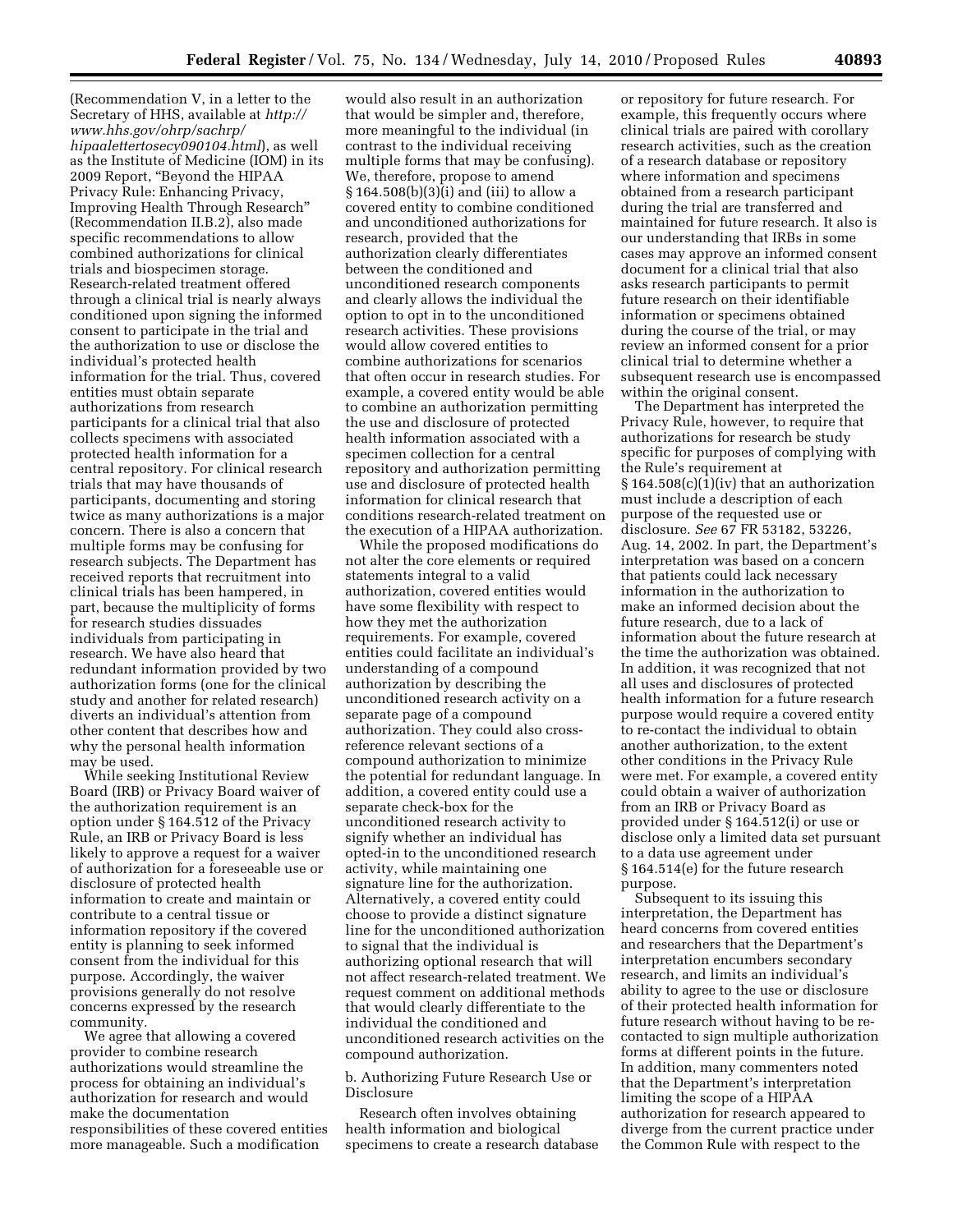ability of a researcher to seek subjects' consent to future research so long as the future research uses are described in sufficient detail to allow an informed consent. These commenters, as well as the Secretary's Advisory Committee for Human Research Protections in 2004 (Recommendation IV, in a letter to the Secretary of HHS, available at *http:// www.hhs.gov/ohrp/sachrp/ hipaalettertosecy090104.html*) and the IOM in its 2009 Report entitled ''Beyond the HIPAA Privacy Rule: Enhancing Privacy, Improving Health Through Research'' (Recommendation II.B.1), have urged the Department to allow the HIPAA authorization to permit future research use and disclosure of protected health information or, at a minimum, for the Department to modify its interpretation to allow the authorization to encompass certain future use and disclosure of protected health information for research, provided certain parameters are met.

Given these concerns, in addition to the modifications mentioned in the prior section, the Department is considering whether to modify its interpretation that an authorization for the use or disclosure of protected health information for research be researchstudy specific. In particular, the Department is considering a number of options and issues in this area, including whether: (1) The Privacy Rule should permit an authorization for uses and disclosures of protected health information for future research purposes to the extent such purposes are adequately described in the authorization such that it would be reasonable for the individual to expect that his or her protected health information could be used or disclosed for such future research; (2) the Privacy Rule should permit an authorization for future research only to the extent the description of the future research included certain elements or statements specified by the Privacy Rule, and if so, what should those be; and (3) the Privacy Rule should permit option (1) as a general rule but require certain disclosure statements on the authorization in cases where the future research may encompass certain types of sensitive research activities, such as research involving genetic analyses or mental health research, that may alter an individual's willingness to participate in the research. We request comment on each of these options, including their impact on the conduct of research and patient understanding of authorizations.

We note that any modification in this area would not alter an individual's right to revoke the authorization for the

use or disclosure of protected health information for future research at any time and that the authorization would have to include a description of how the individual may do so. We request comment on how a revocation would operate with respect to future downstream research studies.

The Department does not propose any specific modifications to the Privacy Rule at this time but requests public comment on the options identified above, as well as any others, for purposes of addressing this issue at the time the final rule is issued, if appropriate. In addition, any change in interpretation will be closely coordinated with the HHS Office for Human Research Protections (OHRP) and the FDA to ensure the Privacy Rule policies are appropriately harmonized with those under the HHS human subjects protections regulations (45 CFR part 46) and FDA human subjects protections regulations governing informed consent for research (21 CFR part 50).

## *E. Protected Health Information About Decedents*

1. Section 164.502(f)—Period of Protection for Decedent Information

Section 164.502(f) requires covered entities to protect the privacy of a decedent's protected health information generally in the same manner and to the same extent that is required for the protected health information of living individuals. Thus, if an authorization is required for the use or disclosure of protected health information, a covered entity may use or disclose a decedent's protected health information in that situation only if the covered entity obtains an authorization from the decedent's personal representative. The personal representative for a decedent is the executor, administrator, or other person who has authority under applicable law to act on behalf of the decedent or the decedent's estate. The Department has heard a number of concerns since the publication of the Privacy Rule that it can be difficult to locate a personal representative to authorize the use or disclosure of the decedent's protected health information, particularly after an estate is closed. Furthermore, archivists, biographers and historians have expressed frustration regarding the lack of access to ancient or old records of historical value held by covered entities, even when there are likely few remaining individuals concerned with the privacy of such information. Archives and libraries may hold medical records that are centuries old. Furthermore,

fragments of health information may be found throughout all types of archival holdings, such as correspondence files, diaries, and photograph collections, that are also in some cases centuries old. Currently, to the extent such information is maintained by a covered entity, it is subject to the Privacy Rule. For example, currently the Privacy Rule would apply in the same manner to the casebook of a 19th century physician as it would to the medical records of current patients of a physician.

Accordingly, we propose to amend § 164.502(f) to require a covered entity to comply with the requirements of the Privacy Rule with regard to the protected health information of a deceased individual for a period of 50 years following the date of death. We also propose to modify the definition of ''protected health information'' at § 160.103 to make clear that the individually identifiable health information of a person who has been deceased for more than 50 years is not protected health information under the Privacy Rule. We believe that fifty years is an appropriate time span, because by approximately covering the span of two generations we believe it will both protect the privacy interests of most, if not all, living relatives, or other affected individuals, and it reflects the difficulty of obtaining authorizations from personal representatives as time passes. A fifty-year period of protection also was suggested at a prior National Committee for Vital and Health Statistics (NCVHS) (the public advisory committee which advises the Secretary on the implementation of the Administrative Simplification provisions of HIPAA, among other issues) meeting, at which committee members heard testimony from archivists regarding the problems associated with applying the Privacy Rule to very old records. *See http:// ncvhs.hhs.gov/050111mn.htm.* We request public comment on the appropriateness of this time period.

We note that these proposed modifications would have no impact on a covered entity's permitted disclosures related to decedents for law enforcement purposes (§ 164.512(f)(4)), to coroners or medical examiners and funeral directors  $(\S 164.512(g))$ , for research that is solely on the protected health information of decedents (§ 164.512(i)(1)(iii)), and for organ procurement organizations or other entities engaged in the procurement, banking, or transplantation of cadaveric organs, eyes, or tissue for the purpose of facilitating organ, eye or tissue donation and transplantation (§ 164.512(h)).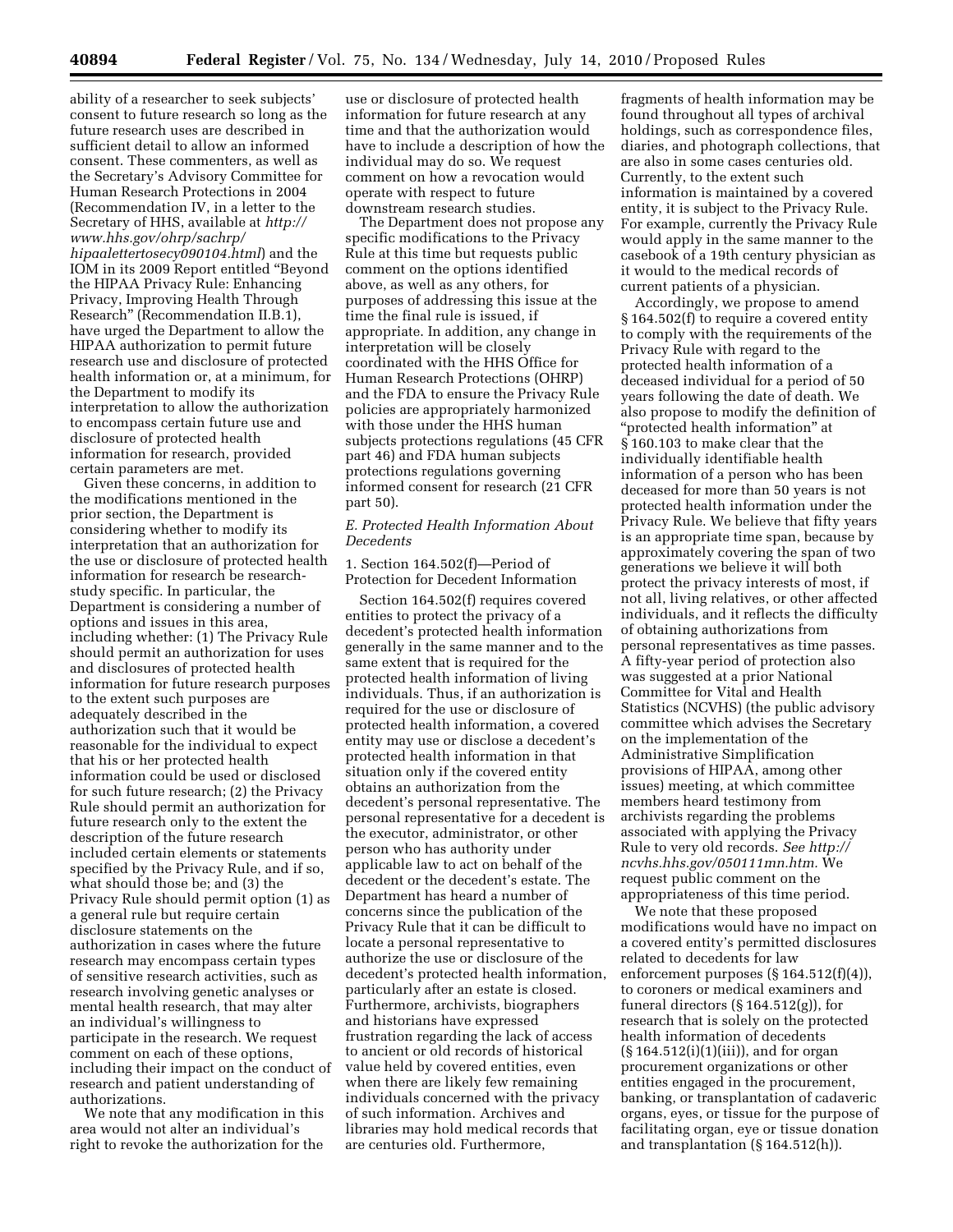These disclosures are governed by other provisions of the Privacy Rule.

2. Section 164.510(b)—Disclosures About a Decedent to Family Members and Others Involved in Care

Section 164.510(b) describes how a covered entity may use or disclose protected health information to persons, such as family members or others, who are involved in an individual's care or payment related to the individual's health care. We have received a number of questions about the scope of the section, specifically with regard to the protected health information of decedents. We have heard concerns that family members, relatives, and others, many of whom may have had access to the health information of the deceased individual prior to death, have had difficulty obtaining access to such information after the death of the individual, because many do not qualify as a ''personal representative'' under  $\S 164.502(g)(4)$ .

As such, we propose to amend § 164.510(b) to add a new paragraph (5), which would permit covered entities to disclose a decedent's information to family members and others who were involved in the care or payment for care of the decedent prior to death, unless doing so is inconsistent with any prior expressed preference of the individual that is known to the covered entity. We propose to add conforming crossreferences to paragraphs (b)(1)(i) and (ii) and (b)(4). We note that this disclosure would be permitted, but would not be required. We request comment on any unintended consequences that this permissive disclosure provision might cause.

We also note that these modifications do not change the authority of a decedent's personal representative with regard to the decedent's protected health information. Thus, a personal representative may continue to request access to or an accounting of a decedent's protected health information, and may continue to authorize uses and disclosures of the decedent's protected health information that are not otherwise permitted or required by the Privacy Rule.

## *F. Section 164.512(b)—Disclosure of Student Immunizations to Schools*

The Privacy Rule, in § 164.512(b), recognizes that covered entities must balance protecting the privacy of health information with sharing health information with those responsible for ensuring public health and safety, and permits covered entities to disclose the minimum necessary protected health information to public health authorities or other designated persons or entities without an authorization for public health purposes specified by the Rule. Covered entities may disclose protected health information: (1) To a public health authority that is legally authorized to collect or receive the information for the purpose of preventing or controlling disease, injury, or disability (such as reporting communicable diseases, births, and deaths, or conducting public health interventions, investigations, and surveillance); (2) to a public health authority or other appropriate government authority to report child abuse if the authority is legally authorized to receive such reports; (3) to a person or entity subject to the jurisdiction of the FDA about the quality, safety, or effectiveness of an FDA-regulated product or activity for which the person or entity has responsibility (such as reporting adverse drug events to the drug manufacturer); (4) to notify a person that (s)he is at risk of contracting or spreading a disease or condition, as authorized by law, to carry out a public health intervention or investigation; and (5) to an employer under limited circumstances and conditions when the employer needs the information to comply with Occupational Safety and Health Administration (OSHA) or Mine Safety and Health Administration (MSHA) requirements. Any other disclosures that do not conform to these provisions, and that are not otherwise permitted by the Rule, require the individual's prior written authorization.

Schools play an important role in preventing the spread of communicable diseases among students by ensuring that students entering classes have been immunized. Most States have ''school entry laws'' which prohibit a child from attending school unless the school has proof that the child has been appropriately immunized. Typically, schools ensure compliance with those requirements by requesting the immunization records from parents (rather than directly from a health care provider), particularly because the Privacy Rule generally requires written authorization by the child's parent before a covered health care provider may disclose protected health information directly to the school. Some States allow a child to enter school provisionally for a period of 30 days while the school waits for the necessary immunization information.

We have heard concerns that the Privacy Rule may make it more difficult for parents to provide, and for schools to obtain, the necessary immunization documentation for students, which may

prevent students' admittance to school. The NCVHS submitted these concerns to the HHS Secretary and recommended that HHS regard disclosure of immunization records to schools to be a public health disclosure. *See http:// www.ncvhs.hhs.gov/040617l2.htm.* 

As such, we propose to amend § 164.512(b)(1) by adding a new paragraph that permits covered entities to disclose proof of immunization to schools in States that have school entry or similar laws. While written authorization that complies with § 164.508 would no longer be required for disclosure of such information, the covered entity would still be required to obtain agreement, which may be oral, from a parent, guardian or other person acting *in loco parentis* for the individual, or from the individual himor herself, if the individual is an adult or emancipated minor. Because the proposed provision would permit a provider to accept a parent's oral agreement to disclose immunization results to a school—as opposed to a written agreement—there is a potential for a miscommunication and later objection by the parent. We, therefore, request comment on whether the Privacy Rule should require that a provider document any oral agreement under this provision to help avoid such problems, or whether a requirement for written documentation would be overly cumbersome, on balance. We also request comment on whether the rule should mandate that the disclosures go to a particular school official and if so, who that should be.

In addition, the Privacy Rule does not currently define the term ''school'' and we understand that the types of schools subject to the school entry laws may vary by State. For example, depending on the State, such laws may apply to public and private elementary or primary schools and secondary schools (kindergarten through 12th grade), as well as daycare and preschool facilities, and post-secondary institutions. Thus, we request comment on the scope of the term "school" for the purposes of this section and whether we should include a specific definition of ''school'' within the regulation itself. In addition, we request comment on the extent to which schools that may not be subject to these school entry laws but that may also require proof of immunization have experienced problems that would warrant their being included in this category of public health disclosures.

Finally, we note that once a student's immunization records are obtained and maintained by an educational institution or agency to which the Family Educational Rights and Privacy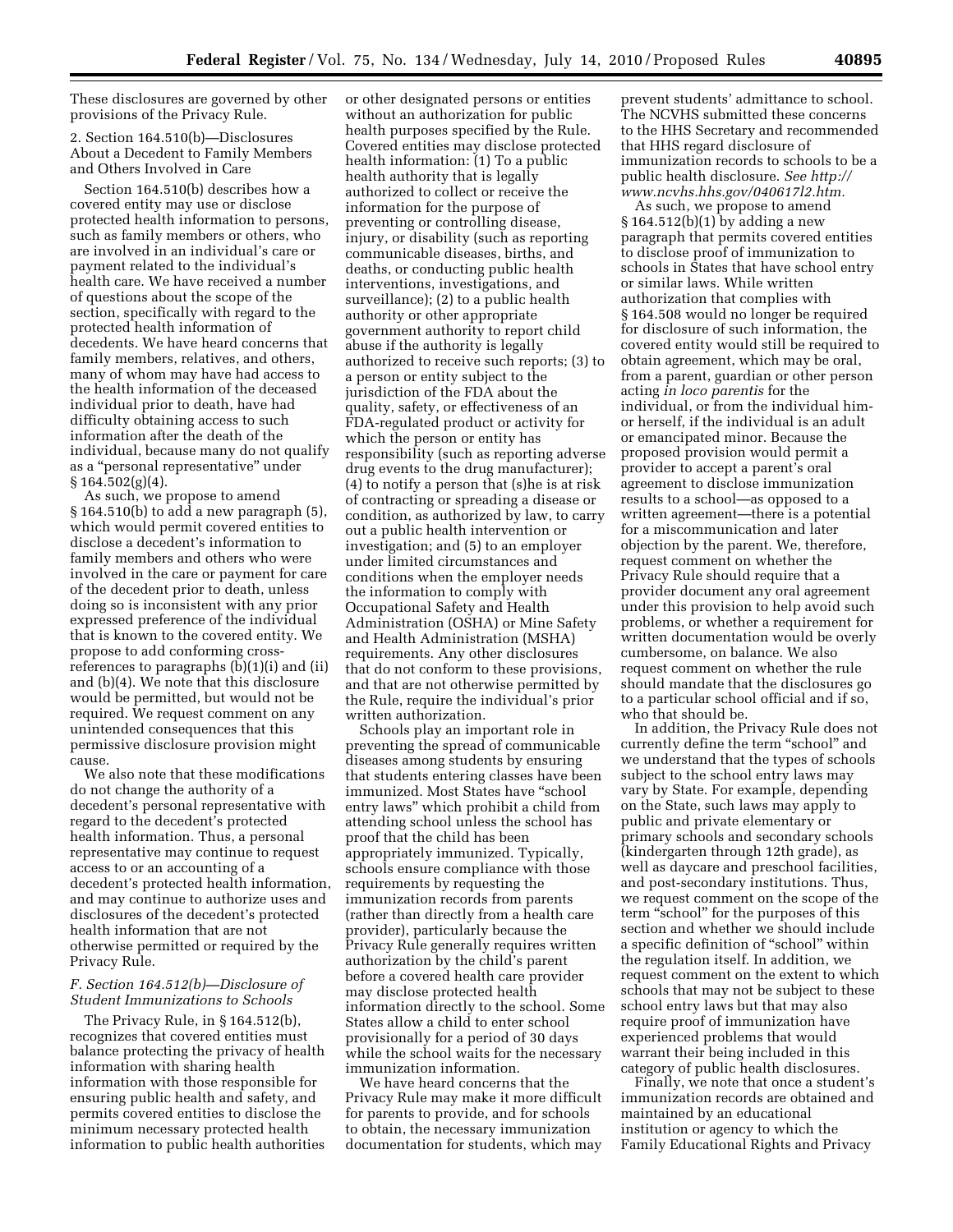Act (FERPA) applies, the records are protected by FERPA, rather than the HIPAA Privacy Rule. *See* paragraphs (2)(i) and (2)(ii) of the definition of ''protected health information'' at § 160.103, which exclude from coverage under the Privacy Rule student records protected by FERPA. In addition, for more information on the intersection of FERPA and HIPAA, readers are encouraged to consult the Joint HHS/ED Guidance on the Application of FERPA and HIPAA to Student Health Records, available at *http://www.hhs.gov/ocr/ privacy/hipaa/understanding/ coveredentities/* 

## *hipaaferpajointguide.pdf.*

## *G. Section 164.514(d)—Minimum Necessary*

Section 164.502(b)(1) of the Privacy Rule requires covered entities to limit uses and disclosures of, and requests for, protected health information to ''the minimum necessary to accomplish the intended purpose of the use, disclosure, or request.'' Section 164.502(b)(2) outlines situations in which the minimum necessary rule does not apply. With respect to uses of protected health information,  $\S 164.514(d)(2)$ requires covered entities to identify workforce members who need access to protected health information, to identify the categories and conditions of such access, and to make reasonable efforts to limit access consistent with such policies. With respect to disclosures of, and requests for, protected health information, § 164.514(d)(3) and (4) require that covered entities adopt policies and procedures addressing minimum necessary, including with regard to uses and disclosures that occur routinely.

Section 13405(b)(1)(A) of the HITECH Act provides that a covered entity shall be treated as being in compliance with the minimum necessary requirements with respect to the use or disclosure of or the request for protected health information "only if the covered entity limits such protected health information, to the extent practicable, to the limited data set (as defined in section 164.514(e)(2) of such title) or, if needed by such entity, to the minimum necessary.'' Section 13405(b)(1)(B) requires the Secretary to issue guidance on what constitutes ''minimum necessary'' within 18 months after the date of enactment. This guidance must take into account the guidance required by section 13424(c), relating to the deidentification of protected health information, as well as ''the information necessary to improve patient outcomes and to detect, prevent, and manage chronic disease.'' Section 13405(b)(1)(C)

provides that the provisions of paragraph (A) no longer apply as of the effective date of the guidance issued under paragraph (B).

Section 13405(b)(2) provides that, with respect to disclosures of protected health information, the covered entity or business associate making the disclosure shall determine what constitutes the minimum necessary. Section 13405(b)(3) provides that section 13405(b)(1) does not affect the application of the exceptions to the minimum necessary requirement, while section 13405(b)(4) provides that nothing in subsection (b) is to be construed as affecting the use or disclosure of or request for de-identified health information.

Section 13405(b)(1)(A) requires that covered entities consider the feasibility of utilizing the limited data set in complying with the minimum necessary requirements of the Privacy Rule. However, that provision also permits a covered entity to employ its traditional minimum necessary policies and procedures if it decides that the limited data set will not meet the needs of the particular use, disclosure, or request in question. The requirement of this section, moreover, is an interim one; under section 13405(b)(1)(C), issuance of the guidance required by section 13405(b)(1)(B) effectively sunsets the requirement of section 13405(b)(1)(A).

For purposes of the required guidance, we take this opportunity to solicit public comment on what aspects of the minimum necessary standard covered entities and business associates believe would be most helpful to have the Department address in the guidance and the types of questions entities may have about how to appropriately determine the minimum necessary for purposes of complying with the Privacy Rule. We propose to leave the current regulatory text unchanged in this rulemaking as the issuance of the required guidance will obviate the need to make any regulatory modifications in this area.

## *H. Section 164.514(f)—Fundraising*

Section 164.514(f)(1) of the Privacy Rule permits a covered entity to use, or disclose to a business associate or an institutionally related foundation, the following protected health information for its own fundraising purposes without an individual's authorization: (1) Demographic information relating to an individual; and (2) the dates of health care provided to an individual. Section 164.514(f)(2) of the Privacy Rule requires a covered entity that plans to use or disclose protected health information for fundraising under this

paragraph to inform individuals in its notice of privacy practices that it may contact them to raise funds for the covered entity. In addition,  $§ 164.514(f)(2)$  requires that a covered entity include in any fundraising materials it sends to an individual a description of how the individual may opt out of receiving future fundraising communications and that a covered entity must make reasonable efforts to ensure that individuals who do opt out are not sent future fundraising communications.

Section 13406(b) of the HITECH Act, which became effective on February 18, 2010, requires the Secretary to provide by rule that a covered entity provide the recipient of any fundraising communication with a clear and conspicuous opportunity to opt out of receiving any further fundraising communications. Additionally, section 13406(b) states that if an individual does opt out of receiving further fundraising communications, the individual's choice to opt out must be treated as a revocation of authorization under § 164.508 of the Privacy Rule.

We propose a number of changes to the Privacy Rule's fundraising requirements to implement these statutory provisions. First, we propose to strengthen the opt out by requiring that a covered entity provide, with each fundraising communication sent to an individual under these provisions, a clear and conspicuous opportunity for the individual to elect not to receive further fundraising communications. To satisfy this requirement, we also propose to require that the method for an individual to elect not to receive further fundraising communications may not cause the individual to incur an undue burden or more than nominal cost. We encourage covered entities to consider the use of a toll-free phone number, an e-mail address, or similar opt out mechanism that would provide individuals with a simple, quick, and inexpensive way to opt out of receiving future communications. We note that we would consider requiring individuals to write and send a letter to the covered entity asking not to receive future fundraising communications to constitute an undue burden on the individual for purposes of this proposed requirement.

We also propose to provide that a covered entity may not condition treatment or payment on an individual's choice with respect to receiving fundraising communications. We believe this modification would implement the language in section 13406(b) of the HITECH Act that provides that an election by an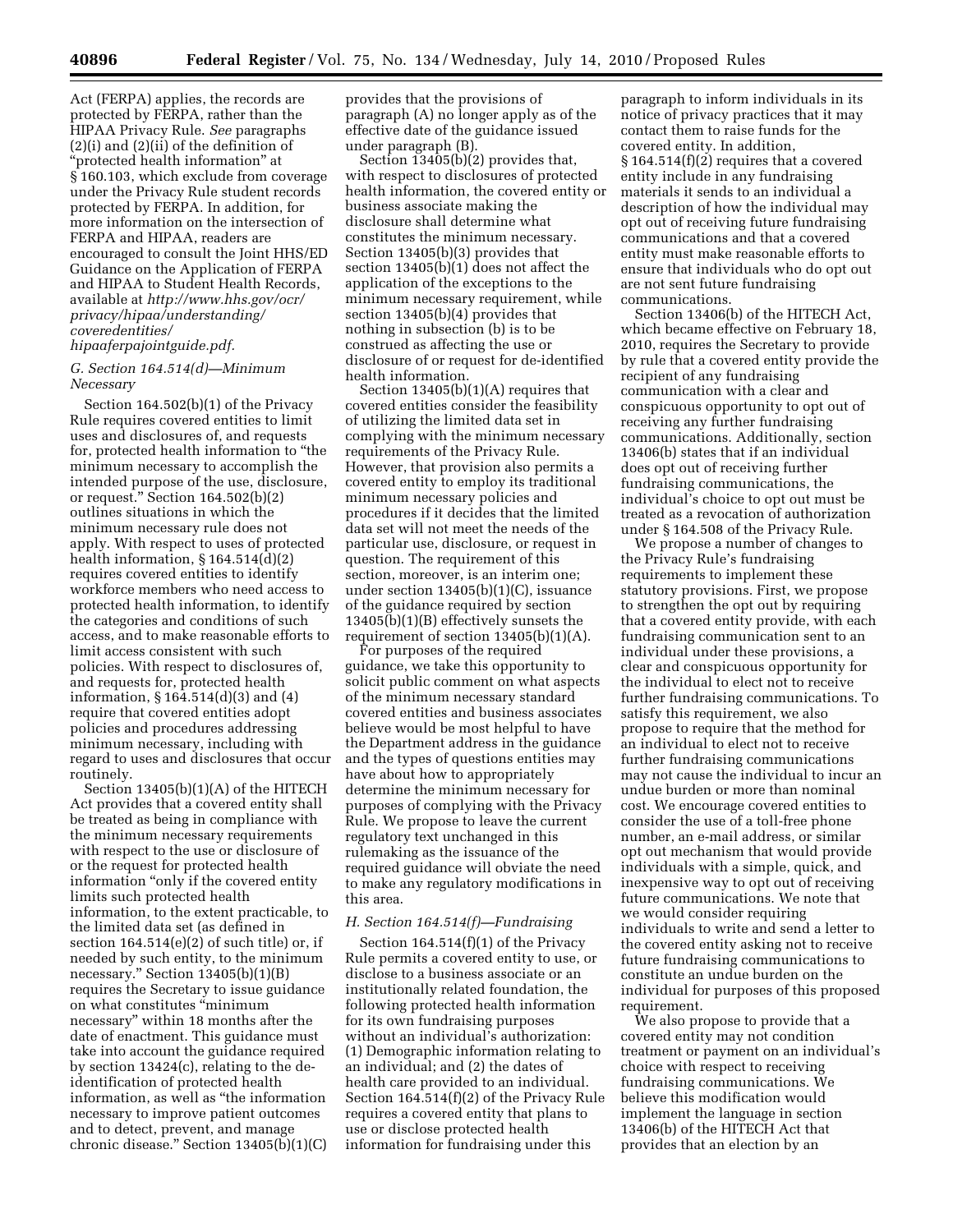individual not to receive further fundraising communications shall be treated as a revocation of authorization under the Privacy Rule. The legislative history of the HITECH Act indicates that it was Congress' intent with this language that the protections that apply under § 164.508 to an individual who has revoked an authorization similarly apply to an individual who has opted out of fundraising communications, ''including the right not to be denied treatment as a result of making that choice.'' *See* H.R. Conf. Rep. 111–16, p. 498. Therefore, we make clear in this proposed rule that a covered entity would not be permitted to condition treatment or payment for care on an individual's choice of whether to receive fundraising communications.

Further, we propose to provide that a covered entity may not send fundraising communications to an individual who has elected not to receive such communications. This proposed language would strengthen the current requirement at § 164.514(f)(2)(iii) that a covered entity make "reasonable efforts" to ensure that those individuals who have opted out of receiving fundraising communications are not sent such communications. We have proposed stronger language to make clear the expectation that covered entities abide by an individual's decision not to receive fundraising communications, as well as to make the fundraising opt out operate more like a revocation of authorization, consistent with the statutory language and legislative history of section 13406(b) of the HITECH Act discussed above.

With respect to the operation of the opt out, we request comment regarding to what fundraising communications the opt out should apply. For example, if an individual receives a fundraising letter and opts out of receiving future fundraising communications, should the opt out apply to all future fundraising communications or should and can the opt out be structured in a way to only apply to the particular fundraising campaign described in the letter? In addition, given that we would require the opt out method to be simple and quick for the individual to exercise, such as the use of a phone number or e-mail address, we request comment on whether the Rule should allow a similar method, short of the individual signing an authorization, by which an individual who has previously opted out can put his or her name back on an institution's fundraising list.

We propose to retain the requirement that a covered entity that intends to contact the individual to raise funds under these provisions must include a

statement to that effect in its notice of privacy practices. However, we do propose to modify the required statement slightly, as indicated below in the discussion of the notice requirements at § 164.520, by requiring that the notice also inform individuals that they have a right to opt out of receiving such communications. We also propose to move all of the fundraising requirements described above to  $\S 164.514(f)(1)$ , given that the proposed provisions for subsidized treatment communications discussed above now would be located at § 164.514(f)(2).

In addition to the above modifications proposed in response to the HITECH Act, we also solicit public comment on the requirement at § 164.514(f)(1) which limits the information a covered entity may use or disclose for fundraising demographic information about and dates of health care service provided to an individual. Since the promulgation of the Privacy Rule, certain covered entities have raised concerns regarding this limitation, maintaining that the Privacy Rule's prohibition on the use or disclosure of certain treatment information without an authorization, such as the department of service where care was received and outcomes information, harms their ability to raise funds from often willing and grateful patients. In particular, covered entities have argued that the restrictions in the Privacy Rule prevent them from targeting their fundraising efforts and avoiding inappropriate solicitations to individuals who may have had a bad treatment outcome, and obtaining an individual's authorization for fundraising as the individual enters or leaves the hospital for treatment is often impracticable or inappropriate. NCVHS also held a hearing and heard public testimony on this issue in July 2004. After considering the testimony provided, the NCVHS recommended to the Secretary that the Privacy Rule should allow covered entities to use or disclose information related to the patient's department of service (broad designations, such as surgery or oncology, but not narrower designations or information relating to diagnosis or treating physician) for fundraising activities without patient authorization. NCVHS also recommended that a covered entity's notice of privacy practices inform patients that their department of service information may be used in fundraising, and that patients should be afforded the opportunity to opt out of the use of their department of service information for fundraising or all fundraising contacts altogether. *See* 

*http://www.ncvhs.hhs.gov/ 040902lt1.htm.* 

In light of these concerns and the prior recommendation of the NCVHS, the Department takes this opportunity to solicit public comment on whether and how the current restriction on what information may be used and disclosed should be modified to allow covered entities to more effectively target fundraising and avoid inappropriate solicitations to individuals, as well as to reduce the need to send solicitations to all patients. In particular, we solicit comment on: (1) Whether the Privacy Rule should allow additional categories of protected health information to be used or disclosed for fundraising, such as department of service or similar information, and if so, what those categories should be; (2) the adequacy of the minimum necessary standard to appropriately limit the amount of protected health information that may be used or disclosed for fundraising purposes; or (3) whether the current limitation should remain unchanged. We also solicit comment on whether, if additional information is permitted to be used or disclosed for fundraising absent an authorization, covered entities should be required to provide individuals with an opportunity to opt out of receiving any fundraising communications before making the first fundraising solicitation, in addition to the opportunity to opt out with every subsequent communication. We invite public comment on whether such a presolicitation opt out would be workable for covered entities and individuals and what mechanisms could be put into place to implement the requirement.

## *I. Section 164.520—Notice of Privacy Practices for Protected Health Information*

Section 164.520 of the Privacy Rule sets out the requirements for most covered entities to have and to distribute a notice of privacy practices (NPP). The NPP must describe the uses and disclosures of protected health information a covered entity is permitted to make, the covered entity's legal duties and privacy practices with respect to protect protected health information, and the individual's rights concerning protected health information.

With regard to the description of permitted uses and disclosures, § 164.520(b)(1)(ii) requires a covered entity to include separate statements about the uses and disclosures that the covered entity intends to make for certain treatment, payment, or health care operations activities. Further,  $§ 164.520(b)(1)(ii)(E)$  currently requires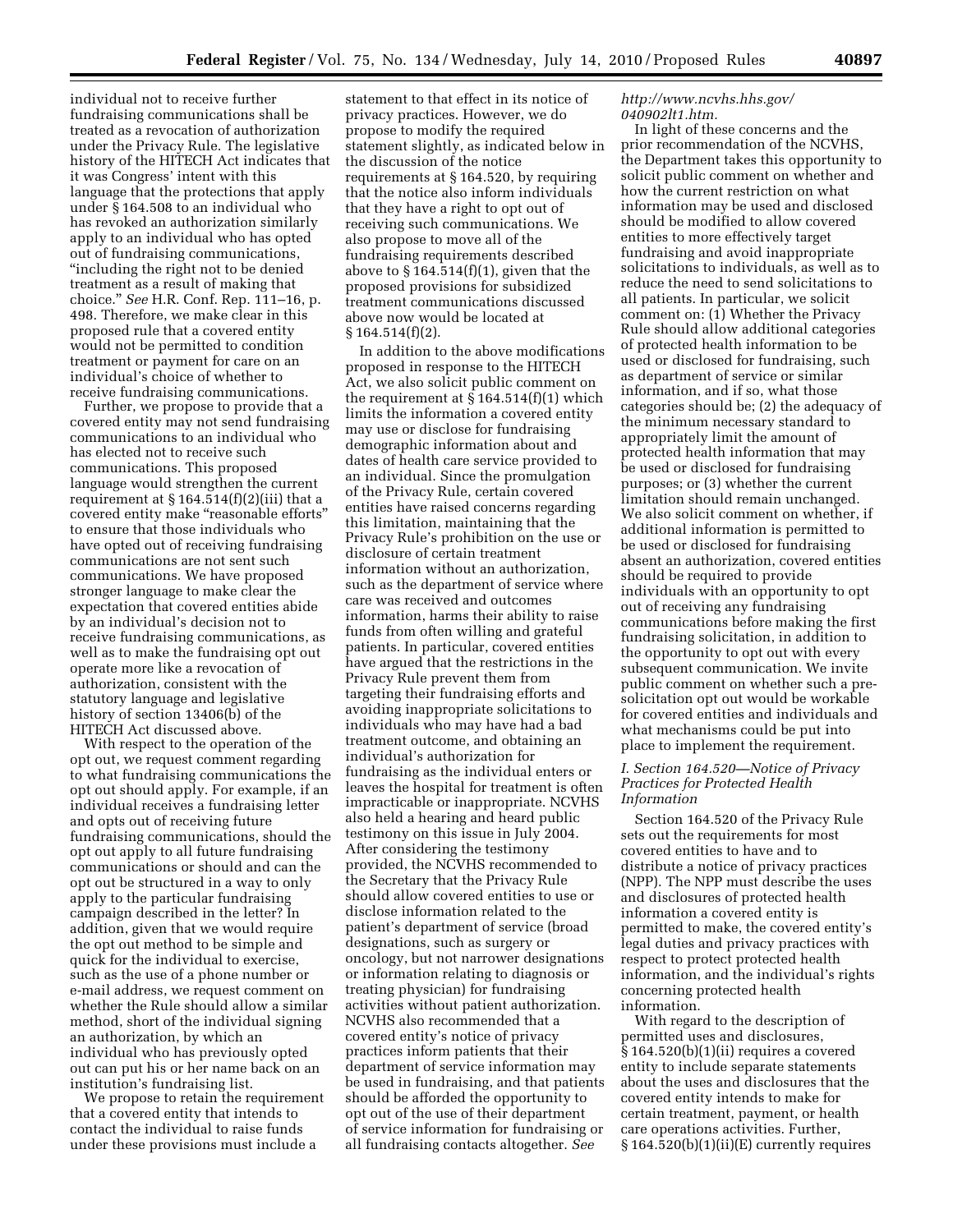that the NPP contain a statement that any uses and disclosures other than those permitted by the Privacy Rule will be made only with the written authorization of the individual, and that the individual has the right to revoke an authorization pursuant to § 164.508(b)(5). The purpose of this statement is to put individuals on notice that covered entities may make certain uses and disclosures only with an authorization from the individual.

Section 164.520(b)(1)(iv) requires that the NPP contain statements regarding the rights of individuals with respect to their protected health information and a brief description of how individuals may exercise such rights. Section  $164.520(b)(1)(iv)(A)$  currently requires a statement and a brief description addressing an individual's right to request restrictions on the uses and disclosures of protected health information pursuant to § 164.522(a), including the fact that the covered entity is not required to agree to this request.

We propose to amend  $§ 164.520(b)(1)(ii)(E)$  to require that the NPP include a statement that describes the uses and disclosures of protected health information that require an authorization under § 164.508(a)(2) through (a)(4), and to provide that other uses and disclosures not described in the notice will be made only with the individual's authorization. The proposed provision would ensure that covered entities provide notice to individuals indicating that most disclosures of protected health information for which the covered entity receives remuneration would require the authorization of the individual. Such uses and disclosures may have previously been permitted under other provisions of the Rule but now require authorization, as discussed in connection with proposed  $§ 164.508(a)(4).$ 

We propose to require, in addition, that covered entities provide notice that most uses and disclosures of psychotherapy notes and for marketing purposes require an authorization so that individuals will be made aware of all situations in which authorization is required. We are concerned that omission of such a specific statement may be somewhat misleading or confusing, in that the NPP would state that the covered entity may use or disclose protected health information without authorization for purposes of treatment, payment, and health care operations and some individuals might assume that psychotherapy notes and marketing would be covered by these permissions.

Section 164.520(b)(1)(iii) requires a covered entity to include in its NPP separate statements about certain activities if the covered entity intends to engage in any of the activities. In particular, § 164.520(b)(1)(iii) requires a separate statement in the notice if the covered entity intends to contact the individual to provide appointment reminders or information about treatment alternatives or other healthrelated benefits or services; to contact the individual to fundraise for the covered entity; or, with respect to a group health plan, to disclose protected health information to the plan sponsor.

We propose the following changes to these provisions. First, we propose to modify  $\S 164.520(b)(1)(iii)(A)$  to align the required statement with the proposed modifications related to marketing and subsidized treatment communications. A covered health care provider that intends to send treatment communications to the individual in accordance with proposed § 164.514(f)(2) concerning treatment alternatives or other health-related products or services where the provider receives financial remuneration in exchange for making the communication would be required to inform the individual in advance in the NPP, as well as inform the individual that he or she has the opportunity to opt out of receiving such communications. Second, at § 164.520(b)(1)(iii)(B) we propose to require that if a covered entity intends to contact the individual to raise funds for the entity as permitted under § 164.514(f)(1), the covered entity must not only inform the individual in the NPP of this intention but also that the individual has the right to opt out of receiving such communications.

We also propose to modify the requirement of  $\S 164.520(b)(1)(iv)(A)$ which requires covered entities to notify individuals of the individuals' right to request restrictions. This provision currently includes a requirement that the NPP state that the covered entity is not required to agree to such a request. Since this statement will no longer be accurate when the modifications to proposed  $§ 164.522(a)(1)(vi)$  that are required by the HITECH Act are made (*see* discussion in the following section), proposed  $\S 160.520(b)(1)(iv)(A)$ would require, in addition, that the statement include an exception for requests under § 164.522(a)(1)(vi).

Under subpart D of part 164, covered entities now have new obligations to comply with the requirements for notification to affected individuals, the media, and the Secretary following a breach of unsecured protected health information. We request comment on

whether the Privacy Rule should require a specific statement regarding this new legal duty and what particular aspects of this new duty would be important for individuals to be notified of in the NPP.

The proposed modifications to § 164.520 represent material changes to the NPP of covered entities. Section 164.520(b)(3) requires that when there is a material change to the NPP, covered entities must promptly revise and distribute the NPP as outlined by § 164.520(c). Section 164.520(c)(1)(i)(C) requires that health plans provide notice to individuals covered by the plan within 60 days of any material revision to the NPP. We recognize that revising and redistributing a NPP may be costly for health plans and request comment on ways to inform individuals of this change to privacy practices without unduly burdening health plans. In particular, we are considering a number of options in this area: (1) Replace the 60-day requirement with a requirement for health plans to revise their NPPs and redistribute them (or at least notify members of the material change to the NPP and how to obtain the revised NPP) in their next annual mailing to members after a material revision to the NPP, such as at the beginning of the plan year or during the open enrollment period; (2) provide a specified delay or extension of the 60-day timeframe for health plans; (3) retain the provision generally to require health plans to provide notice within 60-days of a material revision but provide that the Secretary will waive the 60-day timeframe in cases where the timing or substance of modifications to the Privacy Rule call for such a waiver; or (4) make no change, and thus, require that health plans provide notice to individuals within 60 days of the material change to the NPP that would be required by this proposed rule. We request comment on these options, as well as on any other options for informing individuals in a timely manner of this proposed or other material changes to the NPP.

Section  $164.520(c)(2)(iv)$  requires that when a health care provider with a direct treatment relationship with an individual revises the NPP, the health care provider must make the NPP available upon request on or after the effective date of the revision and must comply with the requirements of § 164.520(c)(2)(iii) to have the NPP available at the delivery site and to post the notice in a clear and prominent location. We do not believe these requirements will be overly burdensome on health care providers and do not propose changes to them, but we request comment on this issue.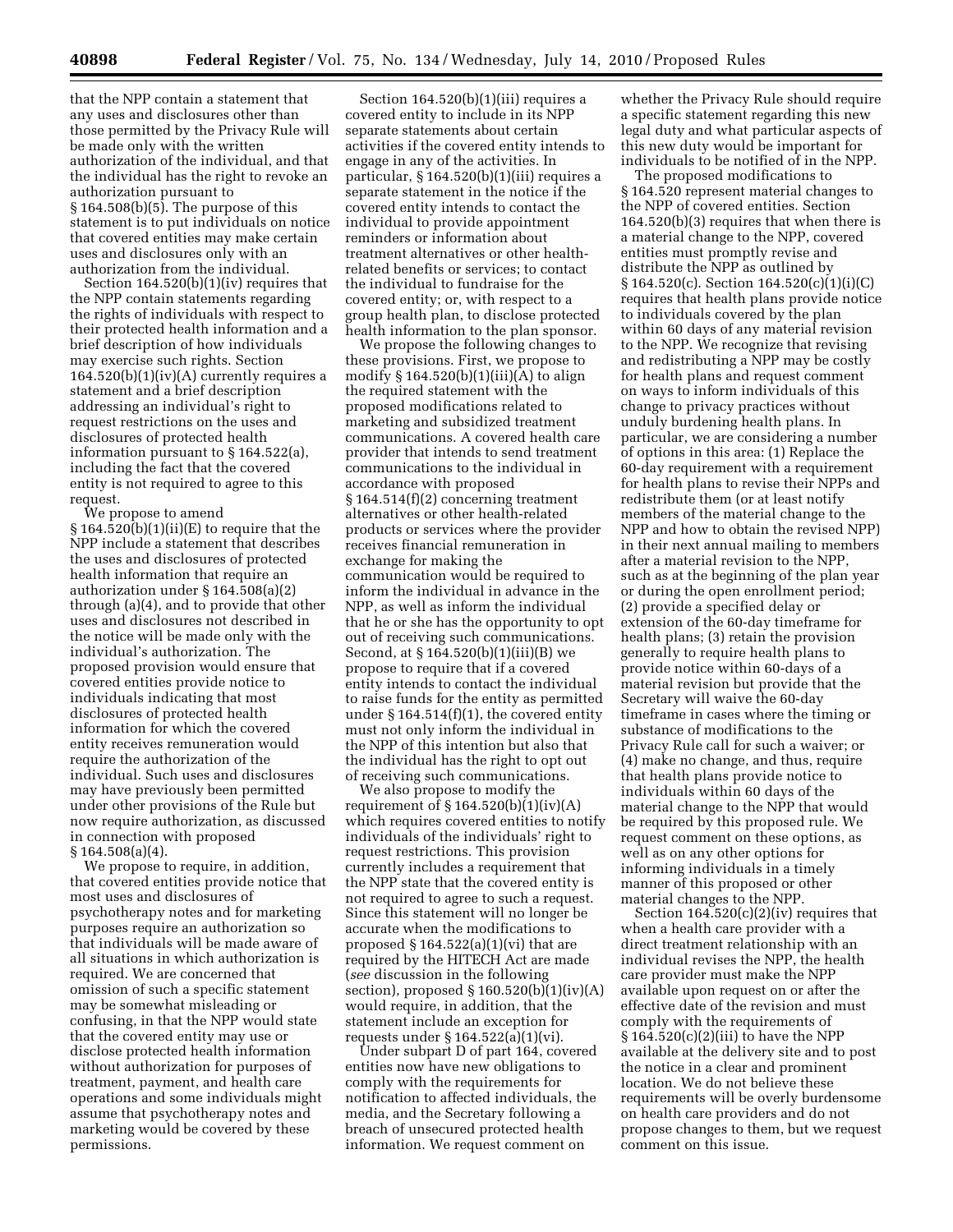## *J. Section 164.522(a)—Right To Request Restriction of Uses and Disclosures*

Section 164.522(a) of the Privacy Rule requires covered entities to permit individuals to request that a covered entity restrict uses or disclosures of their protected health information for treatment, payment, and health care operations purposes, as well as for disclosures to family members and certain others permitted under § 164.510(b). While covered entities are not required to agree to such requests for restrictions, if a covered entity does agree to restrict the use or disclosure of an individual's protected health information, the covered entity must abide by that restriction, except in emergency circumstances when the information is required for the treatment of the individual. Section 164.522 also includes provisions for the termination of such a restriction and requires that covered entities that have agreed to a restriction document the restriction in writing.

Section 13405(a) of the HITECH Act, which became effective February 18, 2010, requires that when an individual requests a restriction on disclosure pursuant to § 164.522, the covered entity agree to the requested restriction unless otherwise required by law, if the request for restriction is on disclosures of protected health information to a health plan for the purpose of carrying out payment or health care operations and if the restriction applies to protected health information that pertains solely to a health care item or service for which the health care provider involved has been paid out of pocket in full. This statutory requirement overrides the provision in § 164.522(a)(1)(ii) that the covered entity is not required to agree to requests for restrictions and requires that we modify the regulation.

To implement section 13405(a), we propose to add a new  $\S 164.522(a)(1)(vi)$ to describe the elements of the required restriction. We also propose to add conforming language to § 164.522(a)(1)(ii) to reflect the mandatory nature of the restriction as required by the statute. Finally, we propose conforming modifications to  $\S 164.522(a)(2)$  and  $\S 3$ , which address terminating and documentation of restrictions. We discuss these modifications in more detail below.

We propose to add a new paragraph (vi) to  $\S 164.522(a)(1)$ , which would require a covered entity, upon request from an individual, to agree to a restriction on the disclosure of protected health information to a health plan if: (A) the disclosure is for the purposes of

carrying out payment or healthcare operations and is not otherwise required by law; and (B) the protected health information pertains solely to a health care item or service for which the individual, or person on behalf of the individual other than the health plan, has paid the covered entity in full. We also propose to modify the language in § 164.522(a)(1)(ii), which states that a covered entity is not required to agree to a restriction, to refer to this exception to that general rule. We note that under the Privacy Rule, a covered entity may make a disclosure to a business associate of another covered entity only where the disclosure would be permitted directly to the other covered entity. Thus, in cases where an individual has exercised his or her right to have a restriction placed under this paragraph on a disclosure to a health plan, the covered entity is also prohibited from making such disclosure to a business associate of the health plan.

Section 13405(a) makes clear that an individual has a right to have disclosures regarding certain health care items or services for which the individual pays out of pocket in full restricted from a health plan. We believe the Act provides the individual with the right to determine for which health care items or services the individual wishes to pay out of pocket and restrict. Thus, we do not believe a covered entity could require individuals who wish to restrict disclosures about only certain health care items or services to a health plan to restrict disclosures of protected health information regarding all health care to the health plan—*i.e.,* to require an individual to have to pay out of pocket for all services to take advantage of this right regardless of the particular health care item or service about which the individual requested the restriction. We believe such a policy would be contrary to Congressional intent, in that it would discourage individuals from requesting restrictions in situations where Congress clearly intended they be able to do so. For example, an individual who regularly visits the same provider for the treatment of both asthma and diabetes must be able to request, and have the provider honor, a restriction on the disclosure of diabetesrelated treatment to the health plan as long as the individual pays out of pocket for this care. The provider cannot require that the individual apply the restriction to all care given by the provider and, as a result, cannot require the individual to pay out of pocket for both the diabetes and asthma-related care in order to have the restriction on

the diabetes care honored. We encourage covered entities to work with individuals who wish to restrict certain information from disclosure to health plans to determine the best method for ensuring that the appropriate information is restricted from disclosure to a health plan.

Due to the myriad of treatment interactions between covered entities and individuals, we recognize that this provision may be more difficult to implement in some circumstances than in others, and we request comment on the types of interactions between individuals and covered entities that would make requesting or implementing a restriction more difficult. For example, an individual visits a provider for treatment of a condition, and the individual requests the provider not disclose information about the condition to the health plan and pays out of pocket for the care. The provider prescribes a medication to treat the condition, and the individual also wishes to restrict the health plan from receiving information about the medication. Many providers electronically send prescriptions to the pharmacy to be filled so that the medication is ready when the individual arrives to pick it up; however, at the point the individual arrives at the pharmacy, the pharmacy would have already sent the information to the health plan for payment, not permitting the individual an opportunity to request a restriction at the pharmacy. A provider who knows that an individual intends to request such a restriction can always provide the individual with a paper prescription to take to the pharmacy, allowing the individual an opportunity to request that the pharmacy restrict the disclosure of information relating to the medication. However, this might not be practical in every case, especially as covered entities begin to replace paperbased systems with electronic systems. We request comment on this issue, and we ask specifically for suggestions of methods through which a provider, using an automated electronic prescribing tool, could alert the pharmacy that the individual may wish to request that a restriction be placed on the disclosure of their information to the health plan and that the individual intends to pay out of pocket for the prescription.

Additionally, we request comment on the obligation of covered health care providers that know of a restriction to inform other health care providers downstream of such restriction. For example, a provider has been treating an individual for an infection for several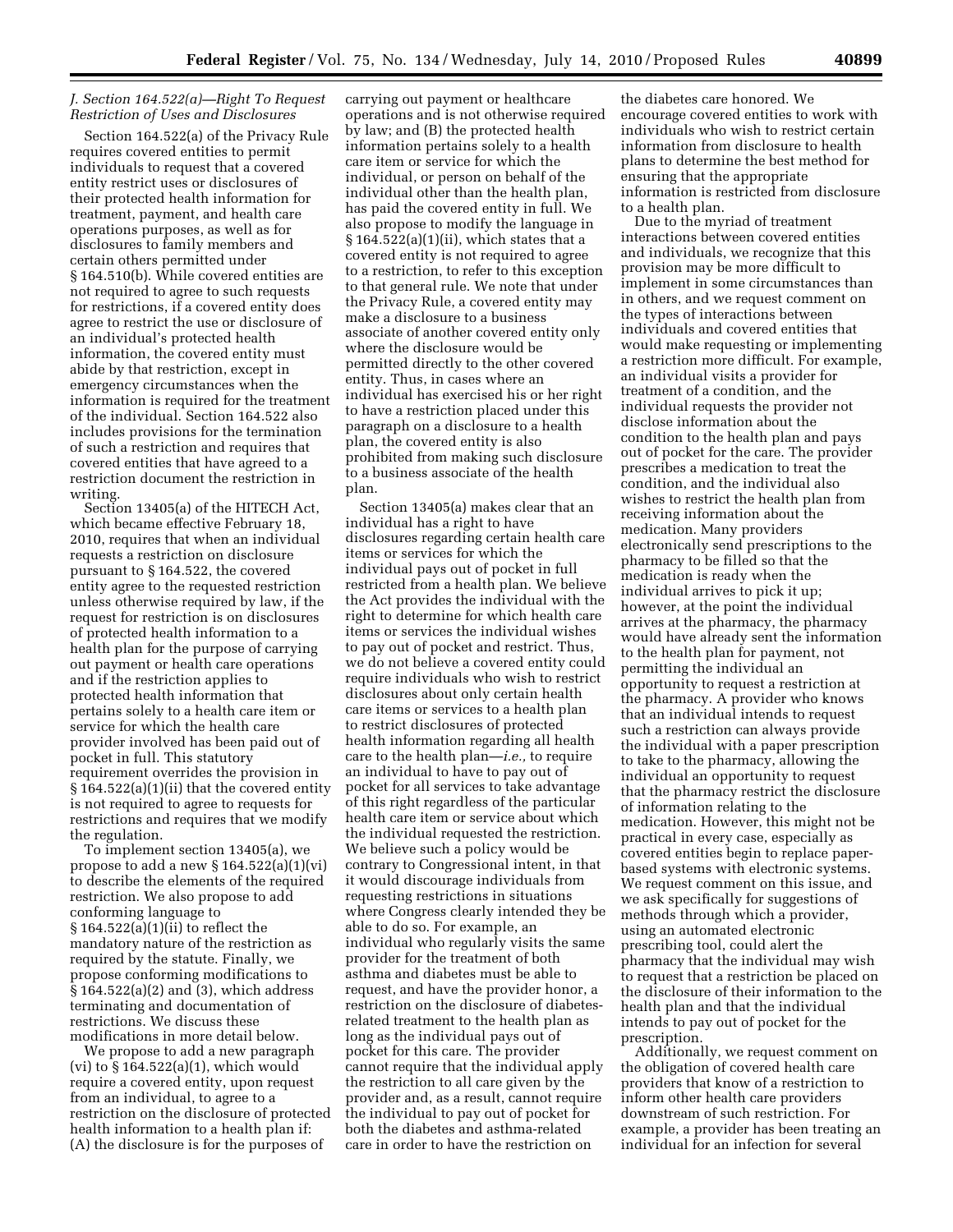months pursuant to the individual's requested restriction that none of the protected health information relating to the treatment of the infection be disclosed to the individual's health plan. If the individual requests that the provider send a copy of his medical records to another health care provider for treatment, what, if any, obligation should the original provider have to notify the recipient provider (including a pharmacy filling the individual's prescription) that the individual has placed a restriction upon much of the protected health information in the medical record? We request comment on whether a restriction placed upon certain protected health information should apply to, and the feasibility of it continuing to attach to, such information as it moves downstream, or if the restriction should no longer apply until the individual visits the new provider for treatment or services, requests a restriction, and pays out of pocket for the treatment. In addition, we request comment on the extent to which technical capabilities exist that would facilitate notification among providers of restrictions on the disclosure of protected health information, how widely these technologies are currently utilized, and any limitations in the technology that would require additional manual or other procedures to provide notification of restrictions.

In accordance with the HITECH Act, proposed  $§ 164.522(a)(1)(vi)(A)$  would permit a covered entity to disclose protected health information to a health plan if such disclosure is required by law, despite an individual's request for a restriction. We note that the term "required by law" is defined at § 164.103. We request comment on examples of types of disclosures that may fall under this provision.

With respect to the proposed requirement in  $\S 164.522(a)(1)(vi)(B)$ that the covered entity be paid in full for the health care item or service for which the individual requests a restriction, we have added some language to the statutory provision to ensure that this requirement not be limited to solely the individual as the person paying the covered entity for the individual's care. There are many situations in which family members or other persons may pay for the individual's treatment. Thus, this proposed paragraph would provide that as long as the covered entity is paid for the services by the individual or another person on behalf of the individual other than the health plan, the covered entity would be required to abide by the restriction.

With regard to proposed  $§ 164.522(a)(1)(vi)(B)$ , we emphasize

that when an individual requests a restriction of information to a health plan and pays out of pocket for the treatment or service, the individual should not expect that this payment will count towards the individual's out of pocket threshold with respect to his or her health plan benefits. As the very nature of this provision is to restrict information from flowing to the health plan, the health plan will be unaware of any payment for treatment or services for which the individual has requested a restriction, and thus, this out of pocket payment cannot be used to reach the threshold for benefits a health plan offers.

We request public comment on how this provision will function with respect to HMOs. A provider who contracts with an HMO generally receives a fixed payment from an HMO based on the number of patients seen and not based on the treatment or service provided, and an individual patient of that provider pays a flat co-payment for every visit regardless of the treatment or service received. Therefore, it is our understanding that under most current HMO contracts with providers an individual could not pay the provider for the treatment or service received. Thus, individuals who belong to an HMO may have to use an out-of-network provider if they wish to ensure that certain protected health information is not disclosed to the HMO. We request public comment on this issue.

Finally, with respect to proposed  $§ 164.522(a)(1)(vi)(B)$ , we emphasize that if an individual's out of pocket payment for a health care item or service to restrict disclosure of the information to a health plan is not honored (for example, the individual's check bounces), the covered entity may then submit the information to the health plan for payment as the individual has not fulfilled the requirements necessary to obtain a restriction. We do not believe that the statutory intent was to permit individuals to avoid payment to providers for the health care services they provide. Therefore, if an individual does not pay in full for the treatment or services provided to the individual, then the provider is under no obligation to restrict the information and may disclose the protected health information to the health plan to receive payment. However, we expect covered entities to make some attempt to resolve the payment issue with the individual prior to sending the protected health information to the health plan, such as by notifying the individual that his or her payment did not go through and to give the individual an opportunity to

submit payment. We request comment on the extent to which covered entities must make reasonable efforts to secure payment from the individual prior to submitting protected health information to the health plan for payment.

We propose to modify § 164.522(a)(2) and (3) regarding terminating restrictions and documentation of restrictions to reflect the addition of these new requirements. First, we would modify the language in  $§ 164.522(a)(2)$  to remove the term "its agreement to'' to clarify that the termination provisions apply to all restrictions, even those which are mandatory for the covered entity. Similarly, we would modify the language in § 164.522(a)(3) regarding documentation to remove the words ''that agrees to a restriction'' to make clear that the documentation requirements apply to all restrictions, including those that would be required by proposed paragraph (a)(1)(vi).

Additionally, we propose to modify  $§ 164.522(a)(2)(iii)$  to conform to proposed paragraph (a)(1)(vi), requiring the mandatory restrictions for certain disclosures to health plans. In particular, in cases in which a covered entity is required to agree to a restriction under this section, we propose to add a new paragraph (A) to paragraph (a)(2)(iii) to clarify that a covered entity may not unilaterally terminate such a restriction.

The proposed modifications would operate as follows with respect to termination of a restriction under proposed paragraph (a)(1)(vi). For example, an individual who has requested a restriction on the disclosure of protected health information to a health plan about a particular health care service visits the provider for follow-up treatment, asks the provider to bill the health plan for the follow-up visit, and does not request a restriction at the time, nor pays out of pocket for the follow-up treatment. In such circumstances, there is no restriction in effect with respect to the follow-up treatment. However, the provider may need to submit information about the original treatment to the health plan so that it can determine the medical appropriateness or medical necessity of the follow-up care provided to the individual. At this time, we would consider the lack of a restriction with respect to the follow-up treatment to extend to any protected health information necessary to effect payment for such treatment, even if such information pertained to prior treatment that was subject to a restriction. We encourage covered entities to have an open dialogue with individuals to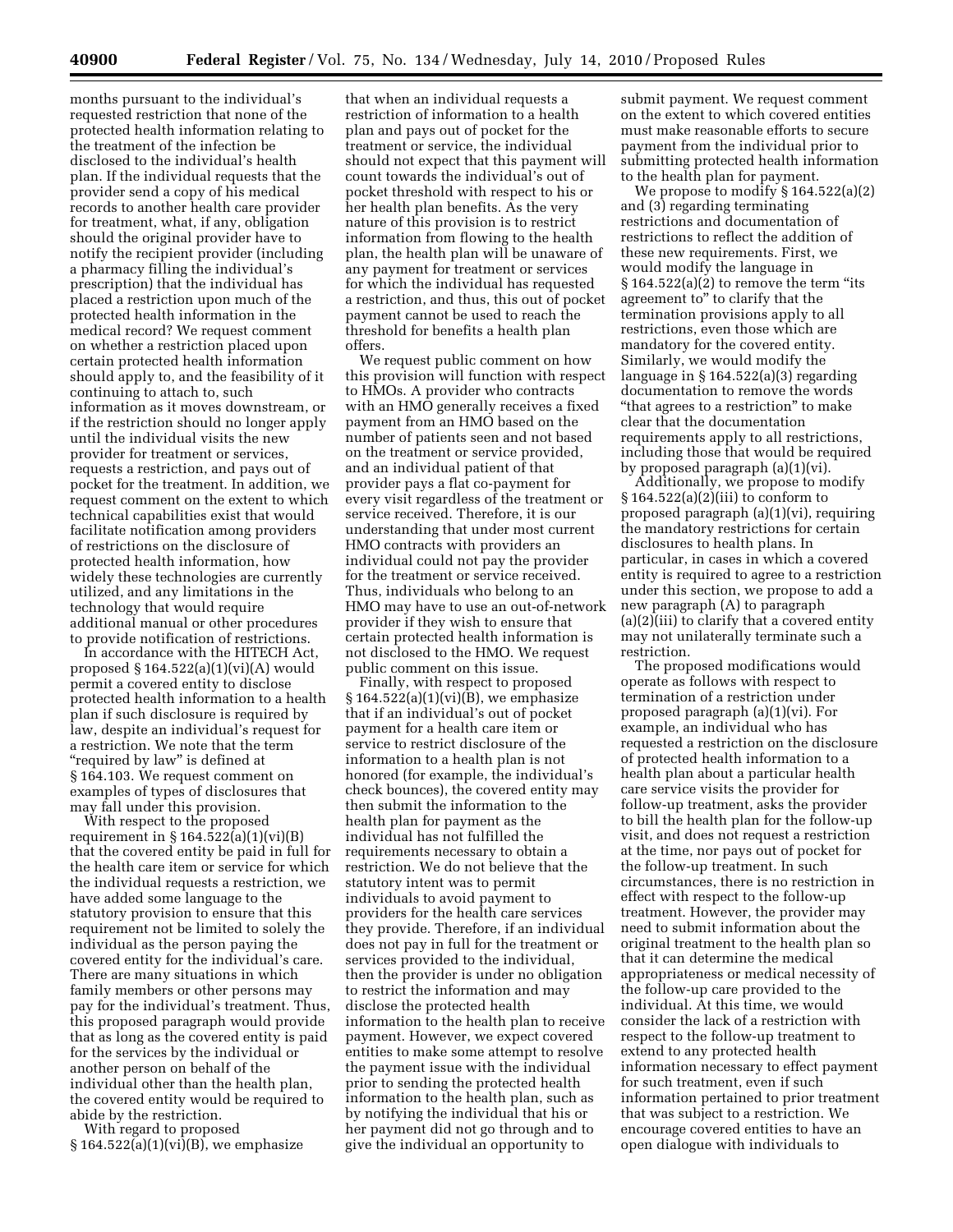ensure that they are aware that protected health information may be disclosed to the health plan unless they request an additional restriction and pay out of pocket for the follow-up care. We request public comment on this issue.

### *K. Section 164.524—Access of Individuals to Protected Health Information*

Section 164.524 of the Privacy Rule currently establishes, with limited exceptions, an enforceable means by which individuals have a right to review or obtain copies of their protected health information, to the extent such information is maintained in the designated record set(s) of a covered entity. An individual's right of access exists regardless of the format of the protected health information, and the standards and implementation specifications that address individuals' requests for access and timely action by the covered entity (*i.e.,* provision of access, denial of access, and documentation) apply to an electronic environment in a similar manner as they do to a paper-based environment. *See The HIPAA Privacy Rule's Right of Access and Health Information Technology* (providing guidance with respect to how § 164.524 applies in an electronic environment and how health information technology can facilitate providing individuals with this important privacy right), available at: *http://www.hhs.gov/ocr/privacy/hipaa/ understanding/special/healthit/ eaccess.pdf.* 

Section 13405(e) of the HITECH Act, which became effective February 18, 2010, strengthens the Privacy Rule's right of access with respect to covered entities that use or maintain an electronic health record on an individual. Section 13405(e) provides that when a covered entity uses or maintains an electronic health record with respect to protected health information of an individual, the individual shall have a right to obtain from the covered entity a copy of such information in an electronic format and the individual may direct the covered entity to transmit such copy directly to the individual's designee, provided that any such choice is clear, conspicuous, and specific. Section 13405(e) also provides that any fee imposed by the covered entity for providing such an electronic copy shall not be greater than the entity's labor costs in responding to the request for the copy.

Section 13405(e) applies by its terms only to protected health information in electronic health records. However, incorporating these new provisions in such a limited manner in the Privacy

Rule could result in a complex set of disparate requirements for access to protected health information in electronic health records systems versus other types of electronic records systems. As such, the Department proposes to use its authority under section 264(c) of HIPAA to prescribe the rights individuals should have with respect to their individually identifiable health information to strengthen the right of access as provided under section 13405(e) of the HITECH Act more uniformly to all protected health information maintained in one or more designated record sets electronically, regardless of whether the designated record set is an electronic health record. We discuss our proposed amendments to each provision implicated by section 13405(e) more specifically below.

Section  $164.524(c)(2)$  of the Privacy Rule requires a covered entity to provide the individual with access to the protected health information in the form or format requested by the individual, if it is readily producible in such form or format, or, if not, in a readable hard copy form or such other form or format as agreed to by the covered entity and the individual. Section 13405(e) of the HITECH Act expands this requirement by explicitly requiring a covered entity that uses or maintains an electronic health record with respect to protected health information to provide the individual with a copy of such information in an electronic format.

We propose to implement this statutory provision, in conjunction with our broader authority under section 264(c) of HIPAA, by requiring, in proposed  $§ 164.524(c)(2)(ii)$ , that if the protected health information requested is maintained electronically in one or more designated record sets, the covered entity must provide the individual with access to the electronic information in the electronic form and format requested by the individual, if it is readily producible, or, if not, in a readable electronic form and format as agreed to by the covered entity and the individual. This provision would require any covered entity that electronically maintains the protected health information about an individual, in one or more designated record sets, to provide the individual with an electronic copy of such information (or summary or explanation if agreed to by the individual in accordance with proposed  $\S 164.524(c)(2)(iii)$  in the electronic form and format requested or in an otherwise agreed upon form and format. While an individual's right of access to an electronic copy of protected health information is currently limited

under the Privacy Rule by whether the form or format requested is readily producible, covered entities that maintain such information electronically in a designated record set would be required under these proposed modifications to provide some type of electronic copy, if requested by an individual.

Because we do not want to bind covered entities to standards that may not yet be technologically mature, we propose to permit covered entities to make some other agreement with individuals as to an alternative means by which they may provide a readable electronic copy, to the extent the requested means is not readily producible. If, for example, a covered entity received a request to provide electronic access via a secure Web-based portal, but the only readily producible version of the protected health information was in portable document format (PDF), proposed § 164.524(c)(2)(ii) would require the covered entity to provide the individual with a PDF copy of the protected health information, if agreed to by the covered entity and the individual. We note that while there may be circumstances where a covered entity determines that it can comply with the Privacy Rule's right of access by providing individuals with limited access rights to their electronic health record, such as through a secure Web-based portal, nothing under the current Rule or proposed modifications would require a covered entity to do so where the covered entity determines it is not reasonable or appropriate.

We note that the option of arriving at an alternative agreement that satisfies both parties is already part of the requirement to provide access under  $§ 164.524(c)(2)(i)$ , so extension of such a requirement to electronic access should present few implementation difficulties. Further, as with other disclosures of protected health information, in providing the individual with an electronic copy of protected health information through a Web-based portal, e-mail, on portable electronic media, or other means, covered entities should ensure that reasonable safeguards are in place to protect the information. We also note that the proposed modification presumes that covered entities have the capability of providing an electronic copy of protected health information maintained in their designated record set(s) electronically through a secure Web-based portal, via e-mail, on portable electronic media, or other manner. We invite public comment on this presumption.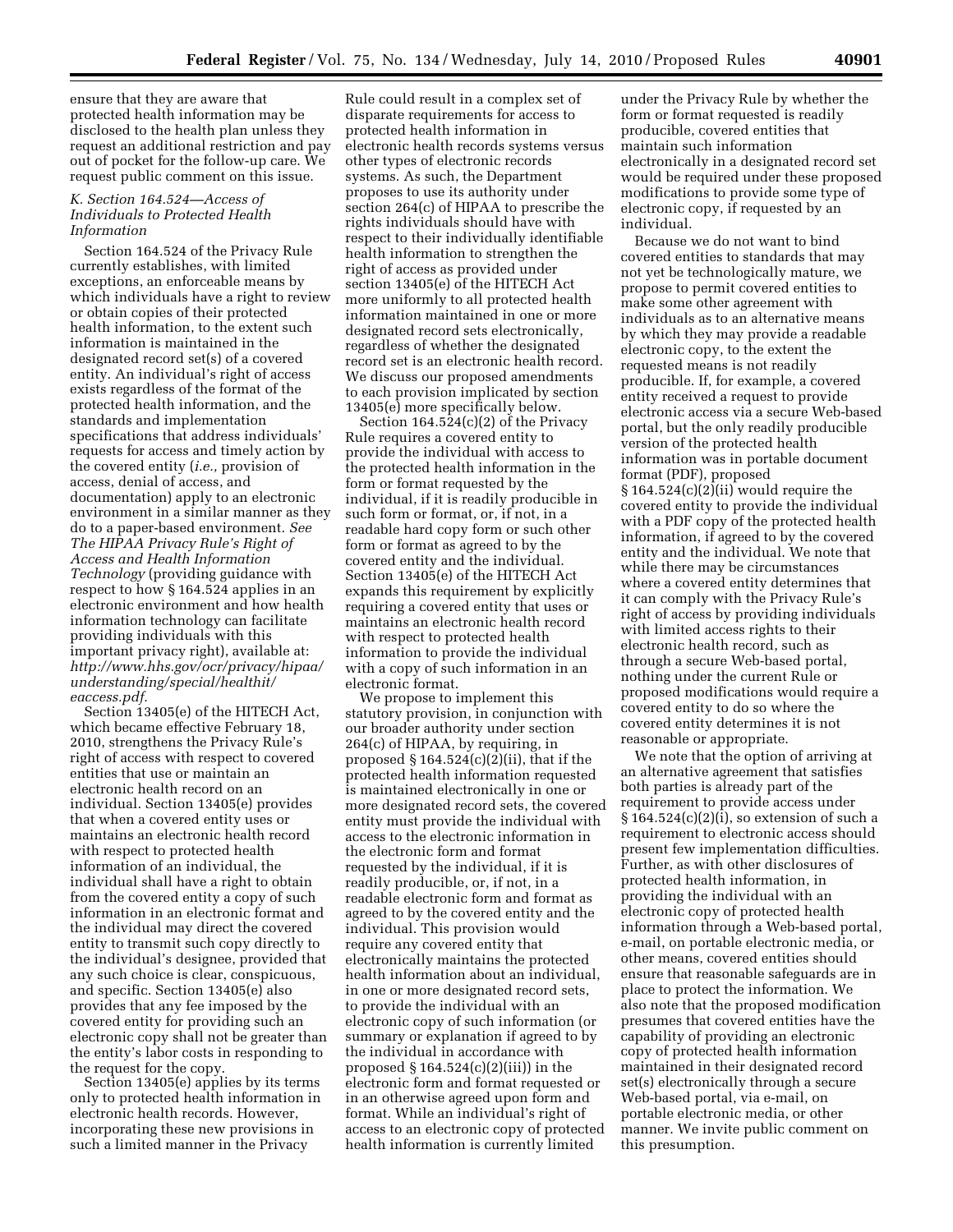Section 164.524(c)(3) of the Privacy Rule currently requires the covered entity to provide the access requested by the individual in a timely manner, which includes arranging with the individual for a convenient time and place to inspect or obtain a copy of the protected health information, or mailing the copy of protected health information at the individual's request. The Department has previously interpreted this provision as requiring a covered entity to mail the copy of protected health information to an alternative address requested by the individual, provided the request was clearly made by the individual and not a third party. Section 13405(e)(1) of the HITECH Act provides that if the individual chooses, he or she shall have a right to direct the covered entity to transmit an electronic copy of protected health information in an electronic health record directly to an entity or person designated by the individual, provided that such choice is clear, conspicuous, and specific.

Based on section 13405(e)(1) of the HITECH Act and our authority under section 264(c) of HIPAA, we propose to expand  $§$  164.524(c)(3) to expressly provide that, if requested by an individual, a covered entity must transmit the copy of protected health information directly to another person designated by the individual. This proposed amendment is consistent with the Department's prior interpretation on this issue and would apply without regard to whether the protected health information is in electronic or paper form. We propose to implement the requirement of section 13405(e)(1) that the individual's ''choice [be] clear, conspicuous, and specific'' by requiring that the individual's request be ''in writing, signed by the individual, and clearly identify the designated person and where to send the copy of protected health information.'' We note that the Privacy Rule allows for electronic documents to qualify as written documents for purposes of meeting the Rule's requirements, as well as electronic signatures to satisfy any requirements for a signature, to the extent the signature is valid under applicable law. Thus, a covered entity could employ an electronic process for receiving an individual's request to transmit a copy of protected health information to his or her designee under this proposed provision. Whether the process is electronic or paper-based, a covered entity must implement reasonable policies and procedures under § 164.514(h) to verify the identity of any person who requests protected health information, as well as

implement reasonable safeguards under § 164.530(c) to protect the information that is used or disclosed.

Section 164.524(c)(4) of the Privacy Rule currently permits a covered entity to impose a reasonable, cost-based fee for a copy of protected health information (or a summary or explanation of such information). However, such a fee may only include the cost of: (1) The supplies for, and labor of, copying the protected health information; (2) the postage associated with mailing the protected health information, if applicable; and (3) the preparation of an explanation or summary of the protected health information, if agreed to by the individual. With respect to providing a copy (or summary or explanation) of protected health information from an electronic health record in electronic form, however, section 13405(e)(2) of the HITECH Act provides that a covered entity may not charge more than its labor costs in responding to the request for the copy.

In response to section 13405(e)(2) of the HITECH Act, we propose to amend § 164.524(c)(4)(i) to identify separately the labor for copying protected health information, whether in paper or electronic form, as one factor that may be included in a reasonable cost-based fee. While we do not propose more detailed considerations for this factor within the regulatory text, we retain all prior interpretations of labor with respect to paper copies—that is, that the labor cost of copying may not include the costs associated with searching for and retrieving the requested information. With respect to electronic copies, we believe that a reasonable cost-based fee includes costs attributable to the labor involved to review the access request and to produce the electronic copy, which we expect would be negligible. However, we would not consider a reasonable cost-based fee to include a standard "retrieval fee" that does not reflect the actual labor costs associated with the retrieval of the electronic information or that reflects charges that are unrelated to the individual's request (*e.g.,* the additional labor resulting from technical problems or a workforce member's lack of adequate training). We invite public comment on this aspect of our rulemaking, specifically with respect to what types of activities related to managing electronic access requests should be compensable aspects of labor.

We also propose to amend § 164.524(c)(4)(ii) to provide separately for the cost of supplies for creating the paper copy or electronic media (*i.e.,*  physical media such as a compact disc

(CD) or universal serial bus (USB) flash drive), if the individual requests that the electronic copy be provided on portable media. This reorganization and the addition of the phrase "electronic media'' reflects our understanding that since section 13405(e)(2) of the HITECH Act permits only the inclusion of labor costs in the charge for electronic copies, it by implication excludes charging for the supplies that are used to create an electronic copy of the individual's protected health information, such as the hardware (computers, scanners, *etc.*) or software that is used to generate an electronic copy of an individual's protected health information in response to an access request. We note this limitation is in contrast to a covered entity's ability to charge for supplies for hard copies of protected health information (*e.g.,* the cost of paper, the prorated cost of toner and wear and tear on the printer). *See* 65 FR 82462, 82735, Dec. 28, 2000 (responding to a comment seeking clarification on "capital cost for copying'' and other supply costs by indicating that a covered entity was free to recoup all of their reasonable costs for copying). We believe this interpretation is consistent with the fact that, unlike a hard copy, which generally exists on paper, an electronic copy exists independent of media, and can be transmitted securely via multiple methods (*e.g.,* e-mail, a secure Webbased portal, or an individual's own electronic media) without accruing any ancillary supply costs.

We also note, however, that our interpretation of the statute would permit a covered entity to charge a reasonable and cost-based fee for any electronic media it provided, as requested or agreed to by an individual who does not provide their own. For example, a covered entity can offer to make protected health information available on an encrypted USB flash drive, and can charge a reasonable costbased fee for the flash drive. If, however, an individual has brought his or her own electronic media (such as a recordable CD), requested that an electronic copy be placed on it, and the covered entity's systems are readily able to do so, then the covered entity would not be allowed to require the individual to purchase an encrypted USB flash drive instead. Likewise, if an individual requests that an electronic copy be sent via unencrypted e-mail, the covered entity should advise the individual of the risks associated with unencrypted email, but the covered entity would not be allowed to require the individual to instead purchase a USB flash drive.

While we propose to renumber the remaining factors in  $\S 164.524(c)(4)$ , we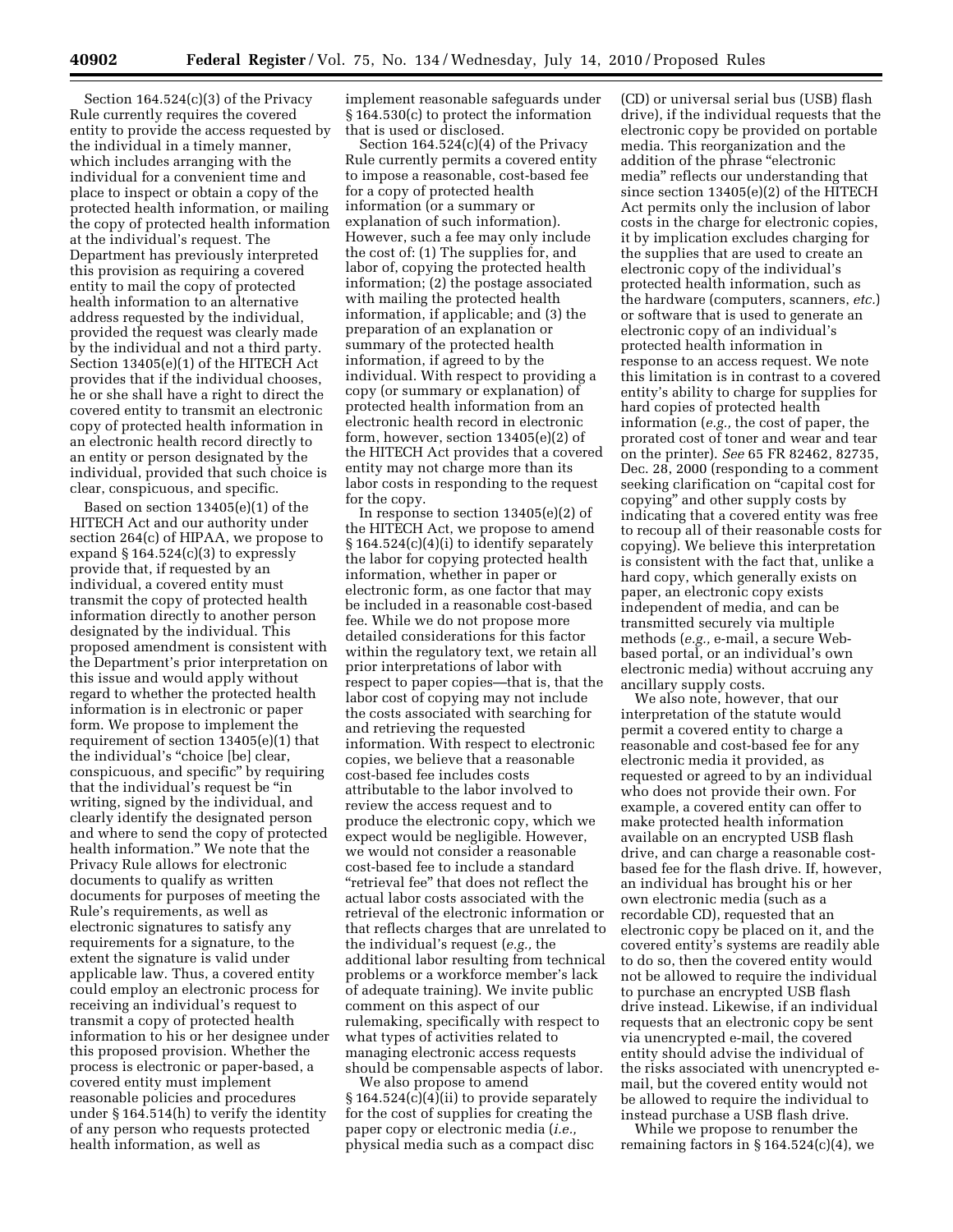do not propose to amend their substance. With respect to  $§ 164.524(c)(4)(iii)$ , however, we note that our interpretation of the statute would permit a covered entity to charge for postage if an individual requests that the covered entity transmit portable media containing an electronic copy through mail or courier (*e.g.,* if the individual requests that the covered entity save protected health information to a CD and then mail the CD to a designee).

Finally, we are requesting comment on one aspect of the right to access and obtain a copy of protected health information which the HITECH Act did not amend. In particular, the HITECH Act did not change the timeliness requirements for provision of access in § 164.524(b). Under the current requirements, a request for access must be approved or denied, and if approved, access or a copy of the information provided, within 30 days of the request. In cases where the records requested are only accessible from an off-site location, the covered entity has an additional 30 days to respond to the request. In extenuating circumstances where access cannot be provided within these timeframes, the covered entity may have a one-time 30-day extension if the individual is notified of the need for the extension within the original timeframes.

With regard to the timeliness of the provision of access, we are aware that with the advance of electronic health records, there is an increasing expectation and capacity to provide individuals with almost instantaneous electronic access to the protected health information in those records through personal health records or similar electronic means. On the other hand, we are not proposing to limit the right to electronic access of protected health information to certified electronic health records, and the variety of

electronic systems that are subject to this proposed requirement would not all be able to comply with a timeliness standard based on personal health record capabilities. It is our assumption that a single timeliness standard that would address a variety of electronic systems, rather than having a multitude of standards based on system capacity, would be the preferred approach to avoid workability issues for covered entities. Even under a single standard, nothing would prevent electronic health record systems from being developed through the HITECH Act's standards and certification process with the technological capabilities to exceed the Privacy Rule's timeliness requirements for providing access to individuals. Based on the assumption that a single standard would be the preferred approach, we are interested in public comment on an appropriate, common timeliness standard for the provision of access by covered entities with electronic designated record sets generally. We would appreciate comment on aspects of existing systems that would create efficiencies in processing of requests for electronic information, as well as those aspects of electronic systems that would provide little change from the time required for processing a paper record. Alternatively, we request comment on whether the current standard could be altered for all systems, paper and electronic, such that all requests for access should be responded to without unreasonable delay and not later than 30 days.

We are also interested in public comment on whether, contrary to our assumption, a variety of timeliness standards based on the type of electronic designated record set is the preferred approach and if so, how we should operationalize such an approach. For example, how should we identify and characterize the various electronic designated record sets to which the

different standards would apply, such as personal health records, electronic health records, and others? What functionality within these electronic systems would drive the need for more or less time to provide an individual with electronic access? What timeliness standards would be appropriate for the different systems? What timeliness standard(s) would be required of entities with protected health information spread across hybrid systems that have different functionalities? What would be the impact of and challenges to having multiple timeliness standards for access?

Finally, we request comment on the time necessary for covered entities to review access requests and make necessary determinations, such as whether the granting of access would endanger the individual or other persons so as to better understand how the time needed for these reviews relates to the overall time needed to provide the individual with access. Further, we request comment generally on whether the provision which allows a covered entity an additional 30 days to provide access to the individual if the protected health information is maintained off-site should be eliminated altogether for both paper and electronic records, or at least for protected health information maintained or archived electronically because the physical location of electronic data storage is not relevant to its accessibility.

## *L. Other Technical and Conforming Changes*

We propose to make a number of technical and conforming changes to the Privacy Rule to fix minor problems such as incorrect cross-references, mistakes of grammar, and typographical errors. Technical and conforming changes of this nature are described and explained in the table below.

| Regulation §                           | Current language                                                                                                                                         | Proposed change                                                                                          | Reason for change                                         |
|----------------------------------------|----------------------------------------------------------------------------------------------------------------------------------------------------------|----------------------------------------------------------------------------------------------------------|-----------------------------------------------------------|
| 164.510(b)(2)(iii)                     | "based the exercise of professional<br>judgment".                                                                                                        | lnsert "on" after "based"                                                                                | Correct typographical error.                              |
|                                        | "Permitted disclosures" and "may dis-<br>close".                                                                                                         | Insert "uses and" and "use or" before<br>"disclosures" and "disclose." re-<br>spectively.                | Correct inadvertent omission.                             |
| 164.512(e)(1)(iii)                     | "seeking protecting health informa-<br>tion".                                                                                                            | Change "protecting" to "protected"                                                                       | Correct typographical error.                              |
| $164.512(e)(1)(vi)$<br>$164.512(k)(3)$ | "paragraph $(e)(1)(iv)$ of this section"<br>"authorized by 18 U.S.C. 3056, or to<br>foreign heads of state, or to<br>for the conduct of investigations". | Change "(e)(1)(iv)" to "(e)(1)(v)"<br>Remove the comma after "U.S.C.<br>3056" and the "to" before "for". | Correct cross-reference.<br>Correct typographical errors. |

In addition to the technical changes listed in the table above, we propose to make a few changes that are technical or conforming in nature, but for which the reason for the change is more

programmatic in nature. These are as follows: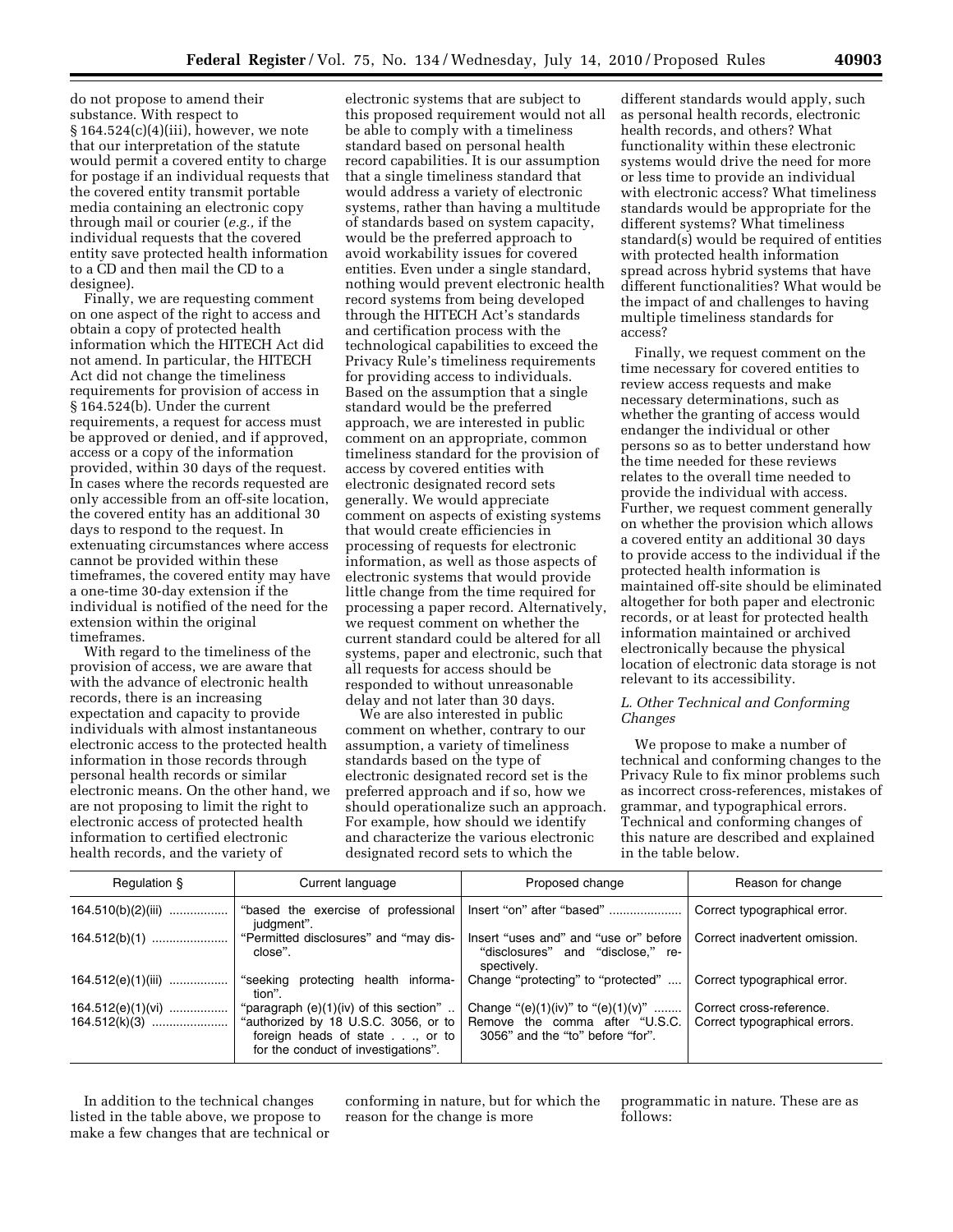Section 164.506(c)(5) permits a covered entity to disclose protected health information ''to another covered entity that participates in the organized health care arrangement.'' We propose to change the words ''another covered entity that participates" to "other participants'' because not all participants in an organized health care arrangement may be covered entities; for example, some physicians with staff privileges at a hospital may not be covered entities.

Section 164.510(a)(1)(ii) permits the disclosure of directory information to members of the clergy and other persons who ask for the individual by name. We propose to add the words ''use or'' to this permission, to cover the provision of such information to clergy who are part of a facility's workforce.

Section 164.510(b)(3) covers uses and disclosures of protected health information when the individual is not present to agree or object to the use or disclosure, and, as pertinent here, permits disclosure to persons only of "the protected health information that is directly relevant to the person's involvement with the individual's health care.'' We propose to delete the last two quoted words and substitute therefore the following: ''care or payment related to the individual's health care or needed for notification purposes.'' This change would align the text of paragraph (b)(3) with the permissions provided for at paragraph (b)(1) of this section.

Where an employer needs protected health information to comply with workplace medical surveillance laws, such as OSHA or MSHA,  $§ 164.512(b)(1)(v)(A)$  permits a covered entity to disclose, subject to certain conditions, protected health information of an individual to the individual's employer if the covered entity is a covered health care provider ''who is a member of the workforce of such employer or who provides health care to the individual at the request of the employer.'' We propose to amend the quoted language by removing the words ''who is a member of the workforce of such employer or'', as the language is unnecessary.

In  $§ 164.512(k)(1)(ii)$ , we propose to replace the word "Transportation" with ''Homeland Security.'' The language regarding a component of the Department of Transportation was included to refer to the Coast Guard; however, the Coast Guard was transferred to the Department of Homeland Security in 2003. In addition, at  $\S 164.512(k)(5)(i)(E)$ , we propose to replace the word "and" after the semicolon with the word "or." The intent of

§ 164.512(k)(5)(i) is not that the existence of all of the conditions is necessary to permit the disclosure, but rather that the existence of any would permit the disclosure.

#### **VII. Regulatory Analyses**

#### *A. Introduction*

We have prepared a regulatory impact statement in compliance with Executive Order 12866 (September 1993, Regulatory Planning and Review), the Regulatory Flexibility Act (RFA) (September 19, 1980, Pub. L. 96–354), the Unfunded Mandates Reform Act of 1995 (Pub. L. 104–4), and Executive Order 13132 on Federalism.

#### 1. Executive Order 12866

Executive Order 12866 directs agencies to assess all costs and benefits of available regulatory alternatives and, if regulation is necessary, to select regulatory approaches that maximize net benefits (including potential economic, environmental, public health and safety effects, distributive impacts, and equity). A regulatory impact analysis must be prepared for major rules that have economically significant effects (\$100 million or more in any one year) or adversely affect in a material way the economy, a sector of the economy, productivity, competition, jobs, the environment, public health or safety, or State, local, or Tribal government or communities (58 FR 51741).

We estimate that the effects of the requirement for covered entities (including indirect costs incurred by third party administrators, which frequently send out notices on behalf of health plans) to issue new notices of privacy practices, will result in new costs of \$166.1 million within 12 months of the effective date of the final rule. We estimate that the private sector will bear approximately 71 percent of the costs, with State and Federal plans bearing the remaining 29 percent of the costs. As a result of the economic impact, and other costs that are expected but not quantified in the regulatory analysis below, we determined that this proposed rule is an economically significant regulatory action within the meaning of section 3(f)(4) of Executive Order 12866. We present our analysis of the costs of the proposed rule in section C below.

#### 2. Regulatory Flexibility Act

The RFA requires agencies to analyze options for regulatory relief of small businesses if a rule has a significant impact on a substantial number of small entities. We present our regulatory

flexibility analysis of this proposed rule in section E below.

The Act generally defines a "small entity" as (1) a proprietary firm meeting the size standards of the Small Business Administration (SBA), (2) a nonprofit organization that is not dominant in its field, or (3) a small government jurisdiction with a population of less than 50,000. Because 90 percent or more of all health care providers meet the SBA size standard for a small business or are nonprofit organizations, we generally treat all health care providers as small entities for purposes of performing a regulatory flexibility analysis. The SBA size standard for health care providers ranges between \$7.0 million and \$34.5 million in annual receipts.

With respect to health insurers and third party administrators, the SBA size standard is \$7.0 million in annual receipts. While some insurers are classified as nonprofit, it is possible they are dominant in their market. For example, a number of Blue Cross/Blue Shield insurers are organized as nonprofit entities; yet they dominate the health insurance market in the States where they are licensed. In addition, we lack the detailed information on annual receipts for insurers and plan administrators and, therefore, we do not know how many firms qualify as small entities. We welcome comments on the number of small entities in the health insurer and health plan administrator market.

#### 3. Unfunded Mandates Reform Act

Section 202 of the Unfunded Mandates Reform Act of 1995 (UMRA) requires that agencies assess anticipated costs and benefits before issuing any rule whose mandates would require spending in any one year \$100 million in 1995 dollars, updated annually for inflation. In 2010, that threshold is approximately \$135 million. UMRA does not address the total cost of a rule. Rather, it focuses on certain categories of cost, mainly those ''Federal mandate'' costs resulting from: (1) Imposing enforceable duties on State, local, or Tribal governments, or on the private sector; or (2) increasing the stringency of conditions in, or decreasing the funding of, State, local, or Tribal governments under entitlement programs.

We are able to identify approximately \$166.1 million in costs on both the private sector and State and Federal health plans. There may be other costs we are not able to monetize because we lack data, and the proposed rule may produce savings that may offset some or all of the added costs. For this purpose, we must also separately identify costs to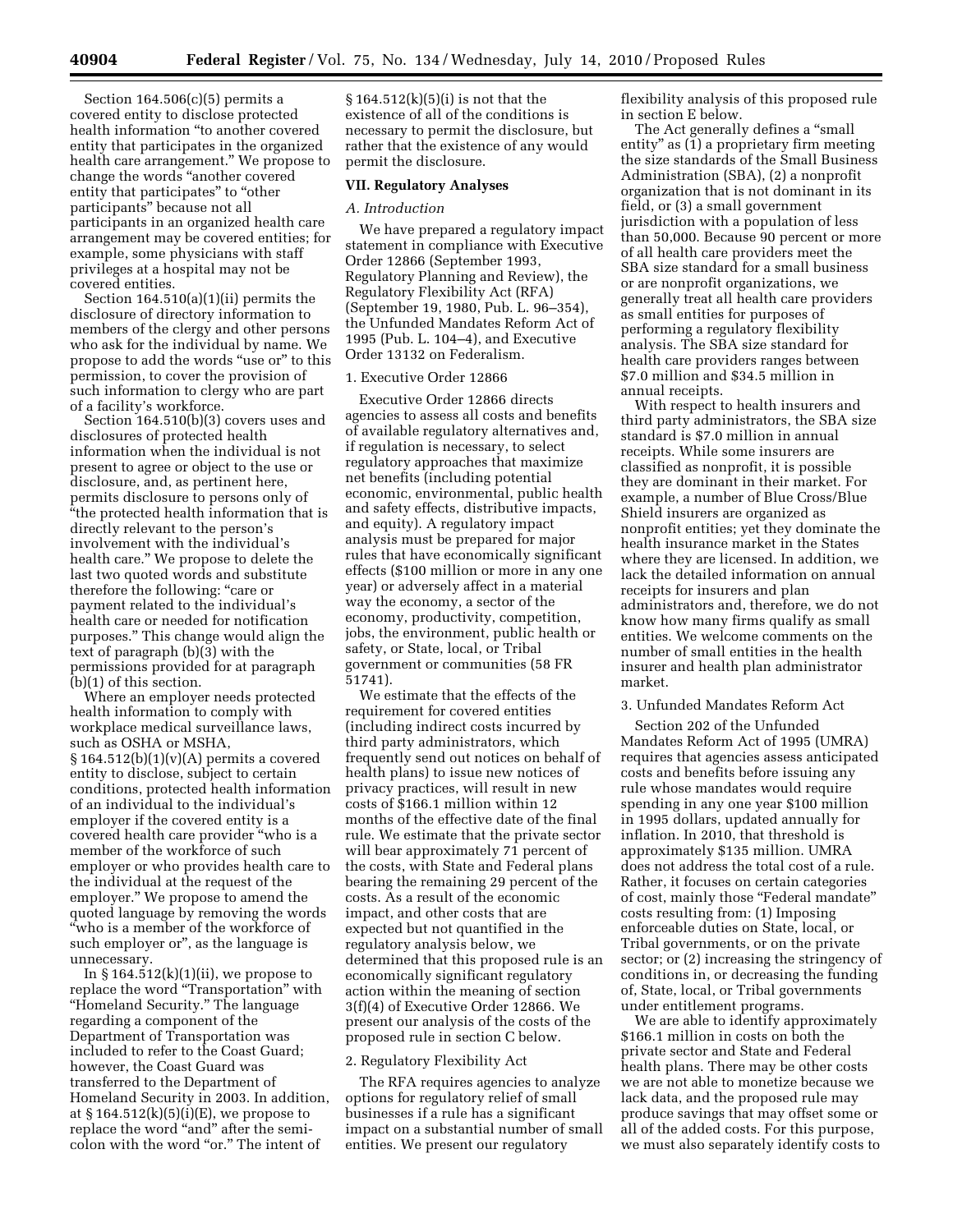be incurred by the private sector and those incurred by State and Federal entities.

As noted above, of the costs we can identify, we estimate that approximately 71 percent or \$118.1 million of new costs will fall on the private sector. For the purpose of this calculation, we included all \$46 million in provider costs as private sector costs. While we recognize that some providers are State or Federal entities, we do not have adequate information to estimate the number of public providers, but we believe the number to be significantly less than 10% of all providers shown in Table 1. Therefore, as we did for the RFA analysis and for ease of calculation, we assumed that all provider costs are private sector costs. We welcome comment on this assumption and any information regarding the number of the public sector providers for future analysis. With regard to identifying the costs to private sector health plans, based on the data discussed in section C below, we estimate that 60 percent of policy holders are served by private sector health plans and, therefore, have allocated 60 percent of the costs to be incurred by all health plans as private sector costs, or \$72.1 million.

Similarly, we estimate that approximately 29 percent or \$48 million of the new costs will fall on State and Federal plans. As noted above, based on the data discussed in section C below, we estimate that 40 percent of policy holders are served by public sector plans and, therefore, have allocated 40 percent of the costs for all health plans as public sector costs, or \$48 million. Because the amount of unfunded mandates incurred separately by either the private sector or by State, local, and Tribal governments will not exceed the unfunded mandates threshold of \$133 million, we are not required to perform a cost-benefit analysis under the UMRA. Nonetheless, we have prepared a costbenefit analysis of the proposed rule in sections C and D, below, as required by Executive Order 12866 for an economically significant regulation. We welcome public comment on the analysis as it bears upon our assumptions and calculations under the UMRA.

#### 4. Federalism

Executive Order 13132 establishes certain requirements that an agency must meet when it promulgates a proposed rule (and subsequent final rule) that imposes substantial direct requirement costs on State and local governments, preempts State law, or otherwise has Federalism implications.

The Federalism implications of the Privacy and Security Rules were assessed as required by Executive Order 13132 and published as part of the preambles to the final rules on December 28, 2000 (65 FR 82462, 82797) and February 20, 2003 (68 FR 8334, 8373), respectively. Regarding preemption, the preamble to the final Privacy Rule explains that the HIPAA statute dictates the relationship between State law and Privacy Rule requirements, and the Rule's preemption provisions do not raise Federalism issues. The HITECH Act, at section 13421(a), provides that the HIPAA preemption provisions shall apply to the HITECH provisions and requirements. While we have made minor technical changes to the preemption provisions in Subpart B of Part 160 to conform to and incorporate the HITECH Act preemption provisions, these changes do not raise new Federalism issues. The proposed changes include: (1) Amending the definitions of "contrary" and "more stringent'' to reference business associates; and (2) further amending the definition of contrary to provide that State law would be contrary to the HIPAA Administrative Simplification provisions if it stands as an obstacle to the accomplishment and execution of the full purposes and objectives of not only HIPAA, but also the HITECH Act.

We do not believe that this rule will impose substantial direct compliance costs on State and local governments that are not required by statute. It is our understanding that State and local government covered entities do not engage in marketing, the sale of protected health information, or fundraising. Therefore, the proposed modifications in these areas would not cause additional costs to State and local governments. We anticipate that the most significant direct costs on State and local governments will be the cost for State and local government-owned covered entities of drafting, printing, and distributing revised notices of privacy practices, which would include the cost of mailing these notices for State health plans, such as Medicaid. However, the costs involved can be attributed to the statutory requirements.

In considering the principles in and requirements of Executive Order 13132, the Department has determined that these proposed modifications to the Privacy and Security Rules will not significantly affect the rights, roles, and responsibilities of the States.

#### *B. Why is This Rule Needed?*

The proposed rule is needed to implement several provisions of the HITECH Act that require us to amend our regulations at 45 CFR Parts 160 and 164. These amendments primarily strengthen the privacy and security protections for protected health information, as well as broaden the privacy rights of individuals.

#### *C. Costs*

1. Notifying Individuals of Their New Privacy Rights

Covered entities must provide individuals with NPPs that detail how the covered entity may use and disclose protected health information and individuals' rights with respect to their own health information. Due to the proposed modifications pursuant to the HITECH Act, covered entities must modify their NPPs and distribute them to affected individuals to advise them of the following strengthened privacy protections: (1) The addition of the sale of protected health information as a use or disclosure that requires the express written authorization of the individual; (2) a separate statement that provides advance notice to the individual if the healthcare provider receives financial remuneration from a third party to send treatment communications to the individual about that party's products or services, and the right of the individual to elect not to receive such communications; and (3) the right of the individual to restrict disclosures of protected health information to a health plan with respect to treatment services for which the individual has paid out of pocket in full.

For providers, the cost of developing a new NPP consists of drafting and printing the notice. The costs of distribution are minimal because providers will hand out the NPPs when patients come for their appointments. We estimate that drafting the updated NPPs will require approximately onethird of an hour of professional, legal time at approximately \$90 per hour—or \$30—that includes hourly wages of \$60 plus 50 percent 5. The total cost for attorneys for the approximately 697,000 6 health care providers in the

<sup>5</sup>*http://www.bls.gov/oes/2008/may/ oes231011.htm* for lawyers.

<sup>6</sup>We identified 701,325 entities that must prepare and deliver NPPs that are shown in Table 1 below. This includes 696,758 HIPAA covered entities that are health care providers, including hospitals, nursing facilities, doctor offices, outpatient care centers, medical diagnostic, imaging service, home health service and other ambulatory care service covered entities, medical equipment suppliers, and pharmacies. For the purposes of our calculation, we have rounded this number to 697,000. Table 1 also includes 4,567 health insurance carriers and third party administrators working on behalf of covered health plans. The cost estimates for these entities are addressed later.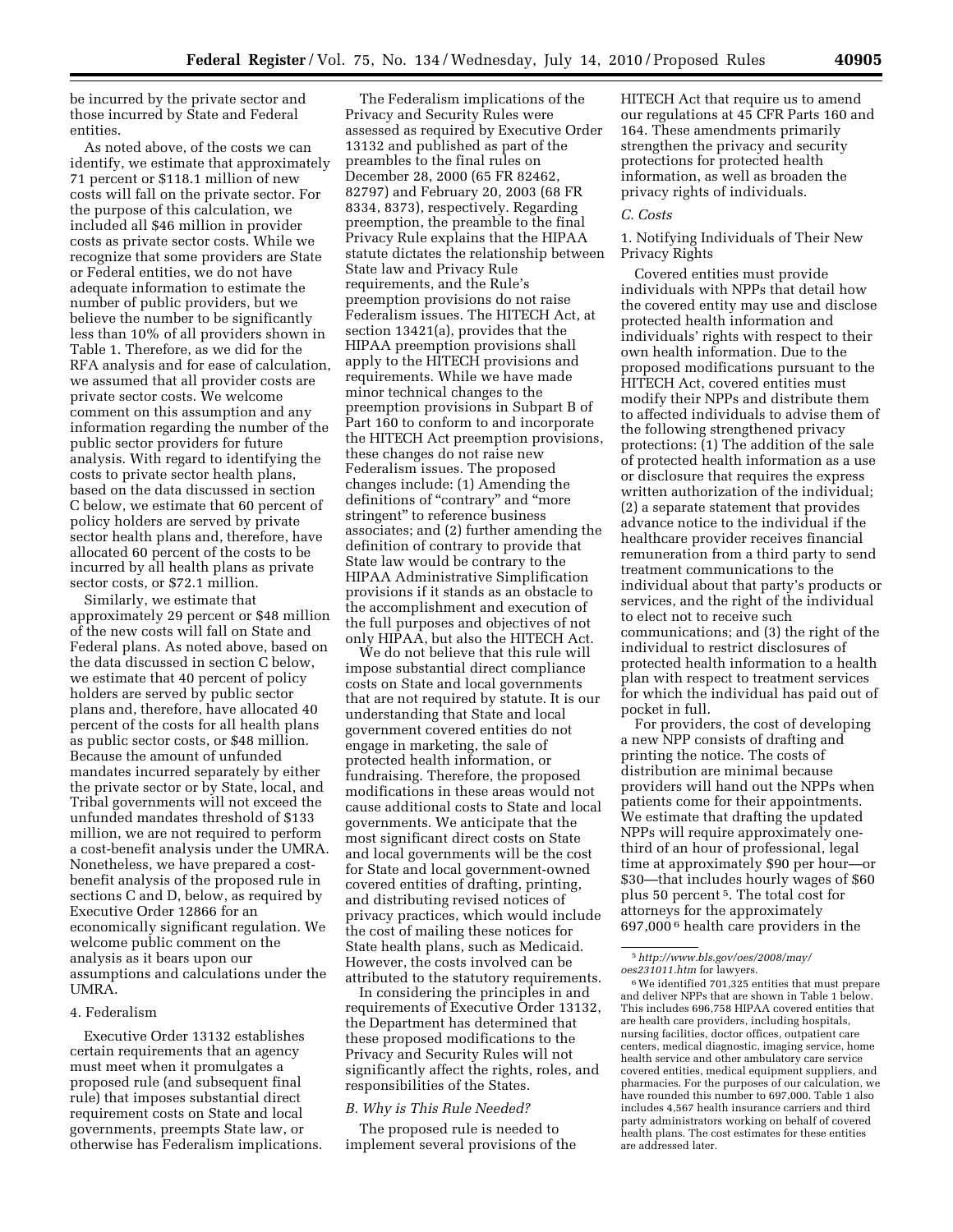U.S. is, therefore, expected to be approximately \$21 million. Printing the NPPs will require paper and clerical time at a cost of \$0.10 per notice. We estimate that within 12 months from the effective date of the final rule, providers will print approximately 250 million NPPs to hand to patients who visit their offices. Printing costs for 250 million NPPs will be \$25 million. The total cost for providers is approximately \$46 million.

For health plans, the cost of developing a new NPP consists of drafting, printing and mailing the notice. With the exception of a few large health plans, most health plans do not self-administer their plans. The majority of plans are either health insurance issuers (approximately 1,000) or utilize third party administrators that act on their behalf in the capacity as business associates. We identified approximately 3,500 third party administrators acting as business associates for approximately 446,400 ERISA plans identified by the Department of Labor. In addition, the Department of Labor identified 20,300 public non-Federal health plans that may use third party administrators. Almost all of the public and ERISA plans, we believe, employ third party administrators to administer their health plans. While the third party administrators will bear the direct costs of issuing the revised NPPs, the costs will generally be passed on to the plans that contract with them. Those plans that self-administer their own plans will also incur the costs of issuing the revised NPPs. We do not know how many plans administer as well as sponsor health plans and invite comments on the number of selfadministered plans; however, unless there were many such plans it would not have much effect on these estimates.

For the approximately 4,500 health insurance issuers and health plan administrators, the cost of composing and printing the NPPs will be a similar amount per NPP to the amount calculated for providers. However, health insurers and plan administrators

will have to mail the NPPs to policy holders. The costs for the mailing will consist of postage and clerical time. The cost, therefore, depends on the estimate of the number of policy holders who must receive NPPs. We did not assume that health plans would communicate with policy holders by e-mail because we have no data that indicate the extent to which insurance plans and third party administrators communicate currently with their policy holders through e-mail. We request public comment on this assumption.

Because the Privacy Rule requires that only the named insured or policy holder be notified of changes to the health plans' privacy practices even if that policy also covers dependents, we expect that only policy holders will receive the revised NPPs mandated by this rule. For public programs such as Medicare, where each individual is a policy holder, Medicare has a policy of mailing one notice or a set of program materials to a household of four or fewer beneficiaries at the same address. Although there are 45.6 million individual Medicare beneficiaries, the program only sends out 38.8 million pieces of mail per mailing.

Actuarial Research Corporation (ARC), our consultant, estimated the number of policy holders for all classes of insurance products to be approximately 183.6 million, including all public programs. The data comes from the Medical Expenditure Panel Survey from 2004–2006 projected to 2010. ARC estimated 112.6 million private sector policy holders and 71.0 million public "policy holders." The total, including more recent Medicare data, is 188.3 million persons (which results in roughly a split of 60 percent private policy holders and 40 percent public ''policy holders''), whom we expect to receive NPPs from their plans. The estimates do not capture policy holders who are in hospitals or nursing homes at the time of the survey, or individuals who may have been insured under more than one plan in a year, for example, because their job status

changed, they have supplemental policies, or they have more than one employer, creating duplicate coverage. Therefore, ARC recommended we use 200 million for the number of NPPs that will actually be sent.

The costs of drafting, printing, and distributing the NPP are estimated to be the following. First, drafting the NPP is estimated to require one-third hour of legal services at a cost of  $$30 \times 4,500$ insurance plans and insurance administrative entities, which equals \$135,000. Second, the cost of printing the NPP, which includes the cost of paper and actual printing, is estimated to be \$0.10 per notice  $\times$  200 million notices, which equals \$20 million. Third, the cost of distributing the NPPs would involve clerical time to prepare the mailings and the cost of postage, which we estimate to be a unit cost of \$0.50 per NPP for postage and handling using the rate of \$0.44 per stamp and \$0.06 for labor (the same rates we used in the Breach Notification for Unsecured Protected Health Information Regulations published in the **Federal Register** at 74 FR 42763), results in an estimated \$100 million cost for distribution. The total cost for all plans for drafting, printing, and distributing the NPP therefore, is approximately \$120.1 million. We note that this total may be an overestimation of the costs because many insurers may use bulk mailing rates to distribute their NPPs which would reduce their mailing costs.

The total estimated cost for both providers and health plans to notify individuals and policy holders of changes in their privacy rights is approximately \$166.1 million in the first year following implementation of the rule. Annualized over 10 years at three percent and seven percent, the cost equals \$194,720 and \$236,489, respectively.

Table 1 below shows the number of covered entities by class of provider and insurer that would be required to issue NPPs under the proposed rule.

## TABLE 1—NUMBER OF ENTITIES BY NAICS CODE1 EXPECTED TO PREPARE AND DISTRIBUTE REVISED NPPS

| <b>NAICS</b> | Providers/Suppliers                                                                                                                                                                                                                                                                   | <b>Fntities</b> |
|--------------|---------------------------------------------------------------------------------------------------------------------------------------------------------------------------------------------------------------------------------------------------------------------------------------|-----------------|
| 622          |                                                                                                                                                                                                                                                                                       | 4.060           |
| 623          | Nursing Facilities (Nursing Care Facilities, Residential Mental Retardation Facilities, Residential Mental Health and                                                                                                                                                                 | 34.400          |
|              | Substance Abuse Facilities, Community Care Facilities for the Elderly, Continuing Care Retirement Communities).                                                                                                                                                                       |                 |
| 6211-6213    |                                                                                                                                                                                                                                                                                       | 419,286         |
| 6214         | Outpatient Care Centers (Family Planning Centers, Outpatient Mental Health and Drug Abuse Centers, Other Out-<br>patient Health Centers, HMO Medical Centers, Kidney Dialysis Centers, Freestanding Ambulatory Surgical and<br>Emergency Centers, All Other Outpatient Care Centers). | 13.962          |
| 6215         |                                                                                                                                                                                                                                                                                       | 7.879           |
| 6216         |                                                                                                                                                                                                                                                                                       | 15,329          |
| 6219         |                                                                                                                                                                                                                                                                                       | 5,879           |
|              |                                                                                                                                                                                                                                                                                       | 107.567         |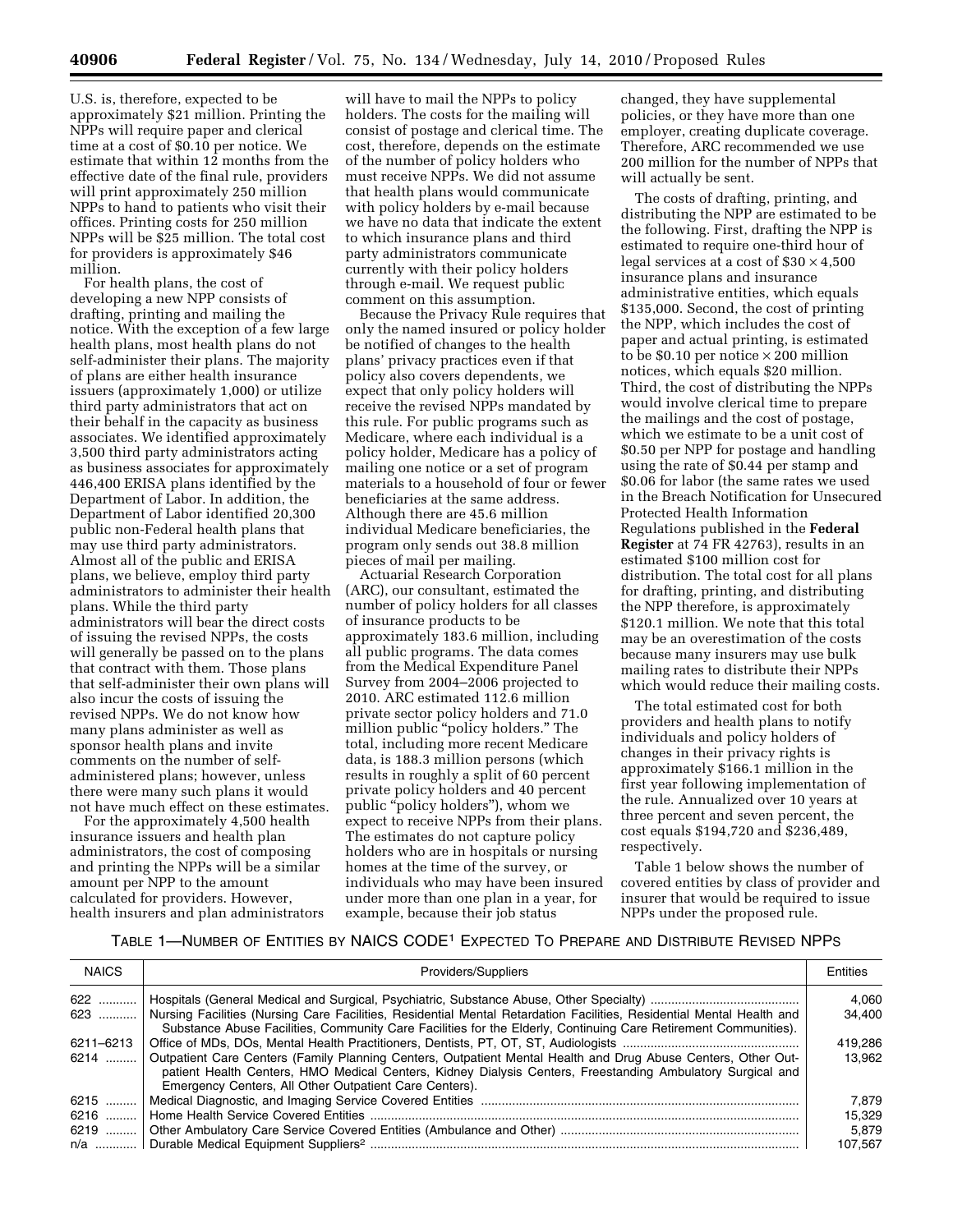TABLE 1—NUMBER OF ENTITIES BY NAICS CODE1 EXPECTED TO PREPARE AND DISTRIBUTE REVISED NPPS— **Continued** 

| <b>NAICS</b>             | Providers/Suppliers                              | Entities                            |
|--------------------------|--------------------------------------------------|-------------------------------------|
| 4611<br>524114<br>524292 | Pharmacies <sup>3</sup><br><b>Total Entities</b> | 88,396<br>1.045<br>3.522<br>701.325 |

1Office of Advocacy, SBA, *http://www.sba.gov/advo/research/data.html.* <sup>2</sup> Centers for Medicare & Medicaid Services covered entities.

3The Chain Pharmacy Industry *http://www.nacds.org/wmspage.cfm?parm1=507.* 

#### 2. Authorization and Other

Requirements for Disclosures Related to Marketing and Sale of Protected Health Information

The proposed rule would make modifications to the definition of "marketing," such that some communications to individuals about health-related products or services that are made under health care operations would now be considered marketing communications if the covered entity receives financial remuneration by a third party to make the communication. For marketing communications, individual authorization is required. In addition, the proposal would require that a health care provider that receives financial remuneration by a third party in exchange for sending a treatment communication to an individual about the third party's product or service must disclose the fact of remuneration in the communication and provide the individual with a clear and conspicuous opportunity to opt out of receiving future subsidized communications. Although this proposed rule would modify the current definition of "marketing," because we do not have information on the extent to which covered entities currently receive financial remuneration from third parties in exchange for sending information to individuals about the third parties' health-related products or services, we do not know how these modifications would change how covered entities operate. We invite public comment on this issue.

In addition, the proposed rule would require an individual authorization before a covered entity could disclose protected health information in exchange for remuneration (*i.e.*, "sell" protected health information). The proposal includes several exceptions to this authorization requirement. On its face, this proposed modification would appear to increase the burden to covered entities by requiring them to obtain authorizations in situations in which no authorization is currently required. However, we believe such a scenario is unlikely to occur. Even if covered

entities attempted to obtain authorizations in compliance with the proposed modifications, we believe most individuals would not authorize these types of disclosures. It would not be worthwhile for covered entities to continue to attempt to obtain such authorizations, and as a result, we believe covered entities would simply discontinue making such disclosures. Therefore, we believe this proposed modification would have little to no impact on covered entities. We request comment on this issue.

The proposed provision requiring individual authorization prior to the sale of protected health information contains several exceptions in which protected health information could be disclosed in exchange for remuneration without first obtaining individual authorization. Most of the excepted disclosures would not impose additional requirements and, therefore, would not impose any additional burden on covered entities to implement. However, the exception for research disclosures may impose an additional burden on researchers. The exception applies to disclosure of protected health information for research as long as the remuneration received does not exceed the cost to produce and transmit the information. Researchers who purchase data from covered entities may now incur additional costs as a result of the proposed rule, in order to obtain newly required authorizations, if they are currently paying a covered entity more than the cost to produce and transmit the protected health information (unless the covered entity is willing to reduce its charges for the data). The proposed change would classify such transactions as a sale, and as such would require an individual's authorization prior to the covered entity's disclosure. This authorization requirement also may have additional effects on research, such that the need for authorization may skew the sample, or if the researcher does not have the resources to obtain the authorizations from the research subjects, the research may be

jeopardized. Since we have no information on the amounts currently paid to covered entities by researchers for protected health information, we have no way to estimate the impact of the provision. We welcome any comments and information on the impact of these provisions.

#### 3. Authorization for Compound Disclosures

The proposed rule would permit compound authorizations for research purposes as long as it is clear to individuals that they do not have to agree to both the conditioned and unconditioned components of an authorization in order to receive research-related treatment. We believe that the proposed provision would reduce burden on the research community by eliminating the need for multiple forms for research studies involving both a clinical trial and a related research repository or study. However we have no data which would permit us to estimate the amount of burden reduction associated with this proposal. We welcome public comment on this issue.

4. Uses and Disclosures of Decedents' Protected Health Information

The proposed rule would modify the current rule to limit the period for which a covered entity must protect an individual's health information to 50 years after the individual's death. We believe this will reduce the burden on both covered entities and on those seeking the protected health information of persons who have been deceased for many years by eliminating the need to search for and find a personal representative of the decedent, who in many cases may not be known or even exist after so many years, to authorize the disclosure. We believe this change would benefit family members and historians who may seek access to the medical information of these decedents for personal and public interest reasons. However, we lack any data to be able to estimate the benefits or costs of this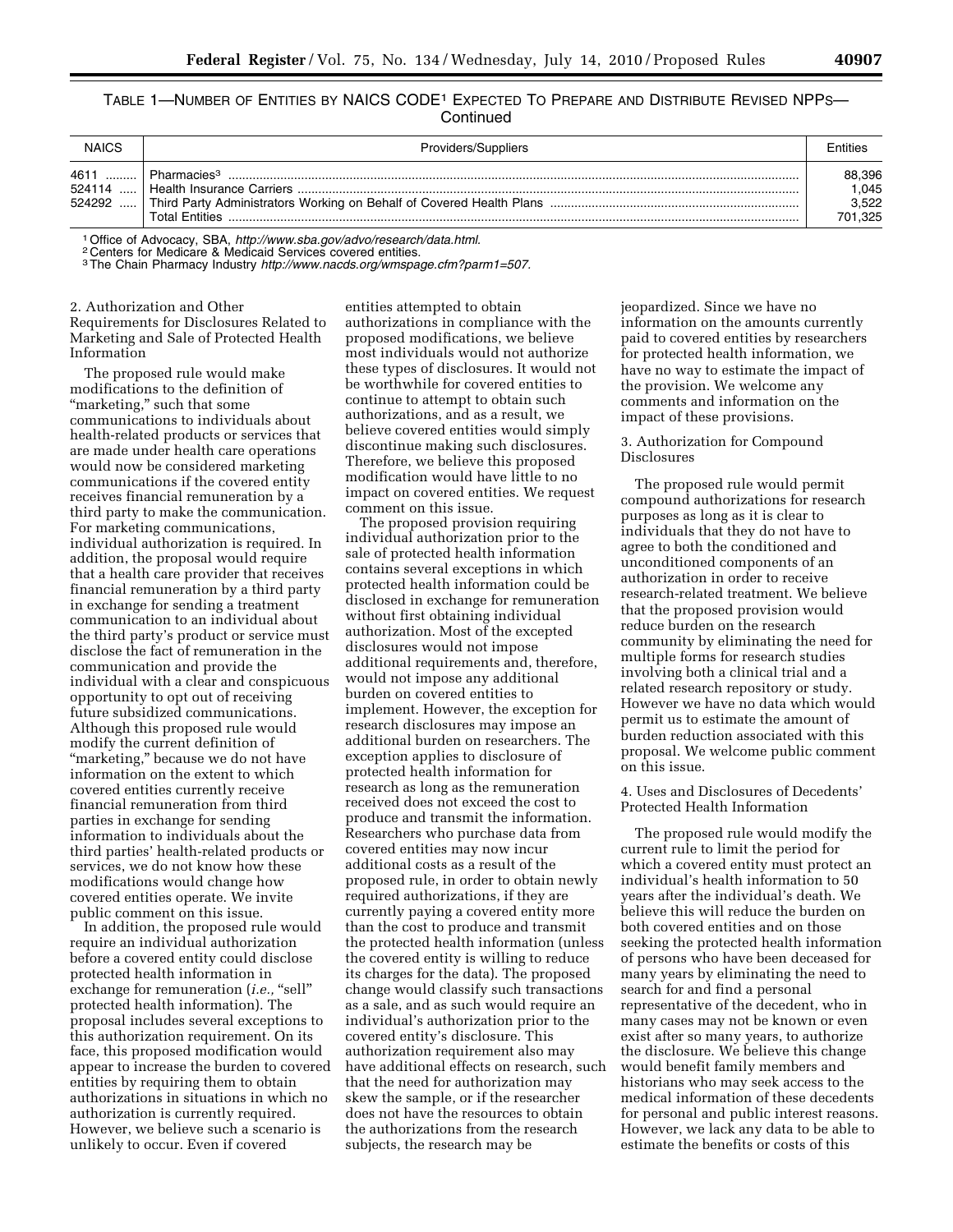provision. We welcome comments on this proposed change.

## 5. Uses and Disclosures for Care and Notification Purposes

The proposed rule would permit covered entities to disclose a decedent's protected health information to family members, or other persons involved in the individual's care or payment for care before the individual's death, unless doing so would be inconsistent with any prior expressed preference of the individual that is known to the covered entity. The rights of the decedent's personal representative to have access to the protected health information of the decedent would remain unchanged. We believe the proposed change would reduce burden by permitting covered entities to continue to disclose protected health information to family members and other persons who were involved in an individual's care while the individual was alive after the death of the individual without needing to obtain authorization from the decedent's personal representative, who may not be known or even exist. However, we have no data to permit us to estimate the reduction in burden and we welcome comment on this change.

#### 6. Public Health Disclosures

The proposed rule would create a new public health provision to permit disclosure of proof of a child's immunization by a covered entity to a school in States that have school entry or similar laws. This proposed change would allow a covered health care provider to release proof of immunization to a school without having to obtain a written authorization, provided the provider obtained the agreement (oral or otherwise) to the disclosure from either the parent or guardian, or the individual, if the individual is an adult or emancipated minor. We expect the proposed change to the regulations may reduce the burden on covered entities and parents in obtaining and providing written authorizations but it is unclear by how much. Since the proposed rule would require the covered entity and the responsible party for the student to agree that the covered entity may release proof of immunization, some covered entities may request the agreement in writing. In these cases, there may be little change from the current authorization requirement in terms of the burden. Because we lack data on the burden reduction, we cannot provide an estimate of the possible savings. We welcome comment on the proposed change.

## 7. Fundraising Requirements

The proposed rule would require that any fundraising communication sent to an individual must provide the recipient with a clear and conspicuous opportunity to opt out of receiving any further fundraising communications. If an individual elects to opt out, the fundraising entity must not send that individual additional fundraising communications. We believe that the strengthened language from the HITECH Act that requires fundraisers to clearly and conspicuously provide the recipient an opt-out choice from receiving future communication and to treat such a choice as a revocation of authorization will result in fewer unwanted fundraising communications. However, we lack the data to estimate the effects of this change. We request comment on the extent to which the requirement that the opportunity to elect not to receive further fundraising communications be clear and conspicuous would have an impact on covered entities and their current fundraising materials.

## 8. Individuals' Access to Protected Health Information

Under the proposed regulations, if a covered entity maintains protected health information electronically and the recipient requests copies of his or her protected health information in an electronic format, the covered entity or business associate must provide the information in the electronic format requested by the individual if readily producible in that format, or, if not, in a different electronic format agreed to by the covered entity and the individual. If the covered entity provides an individual with electronic access to protected health information, the proposed rule would only allow the covered entity to charge the costs of labor associated with the preparation of the request. The proposed rule clarifies the labor and supply costs applicable to preparation of electronic requests vs. paper requests. Labor costs to produce an electronic copy involve the cost of reviewing and preparing the copy. Supplies for an electronic copy apply only to the cost of the media, if applicable, for providing the information to the individual. If the individual provides the media (*e.g.,* a CD or flash drive), there would be no cost for the media. Similarly, if the information is transmitted via e-mail or some other electronic mode, there would be no charge for media.

It is unclear whether there will be any cost increase or decrease to either the individual or the covered entity with respect to the individual's increased

access to their electronic protected health information. The fact that the proposed rule requires the covered entity to provide information in an electronic format may be, in practice, no different than the current requirement to provide protected health information to the individual in electronic format, if readily producible in such format. Both the current and proposed rules continue to permit the covered entity and individual to negotiate over the format and delivery of protected health information. By emphasizing the provision of protected health information electronically, the proposed rule may lower costs because postage costs are eliminated or reduced and labor and supply costs are significantly reduced. In conclusion, there may be some savings that result from the greater use of electronic access to protected health information, but we cannot quantify them.

## 9. Business Associates and Covered Entities and Their Contractual Relationships

The proposed rule would extend liability for failure to comply with the Privacy and Security Rules directly to business associates and business associate subcontractors in a manner similar to how they now apply to covered entities. The proposed rule would subject business associates to many of the same standards and implementation specifications, and to the same penalties, that apply to covered entities under the Security Rule and to some of the same standards and implementation specifications, and to the same penalties, that apply to covered entities under the Privacy Rule. Additionally, business associates would also be required to obtain satisfactory assurances in the form of a business associate agreement from subcontractors that the subcontractors will safeguard any protected health information in their possession. If the business associate learns of a pattern of activity or practice of a subcontractor that constitutes a material breach or violation of the contract, the business associate would be required to make reasonable attempts to repair the breach or correct the violation. If unsuccessful, the business associate would be required to terminate the contract, if feasible. In addition, a business associate would be required to furnish any information the Secretary requires to investigate whether the business associate is in compliance with the regulations.

In the absence of reliable data to the contrary, we assume that business associates' compliance with their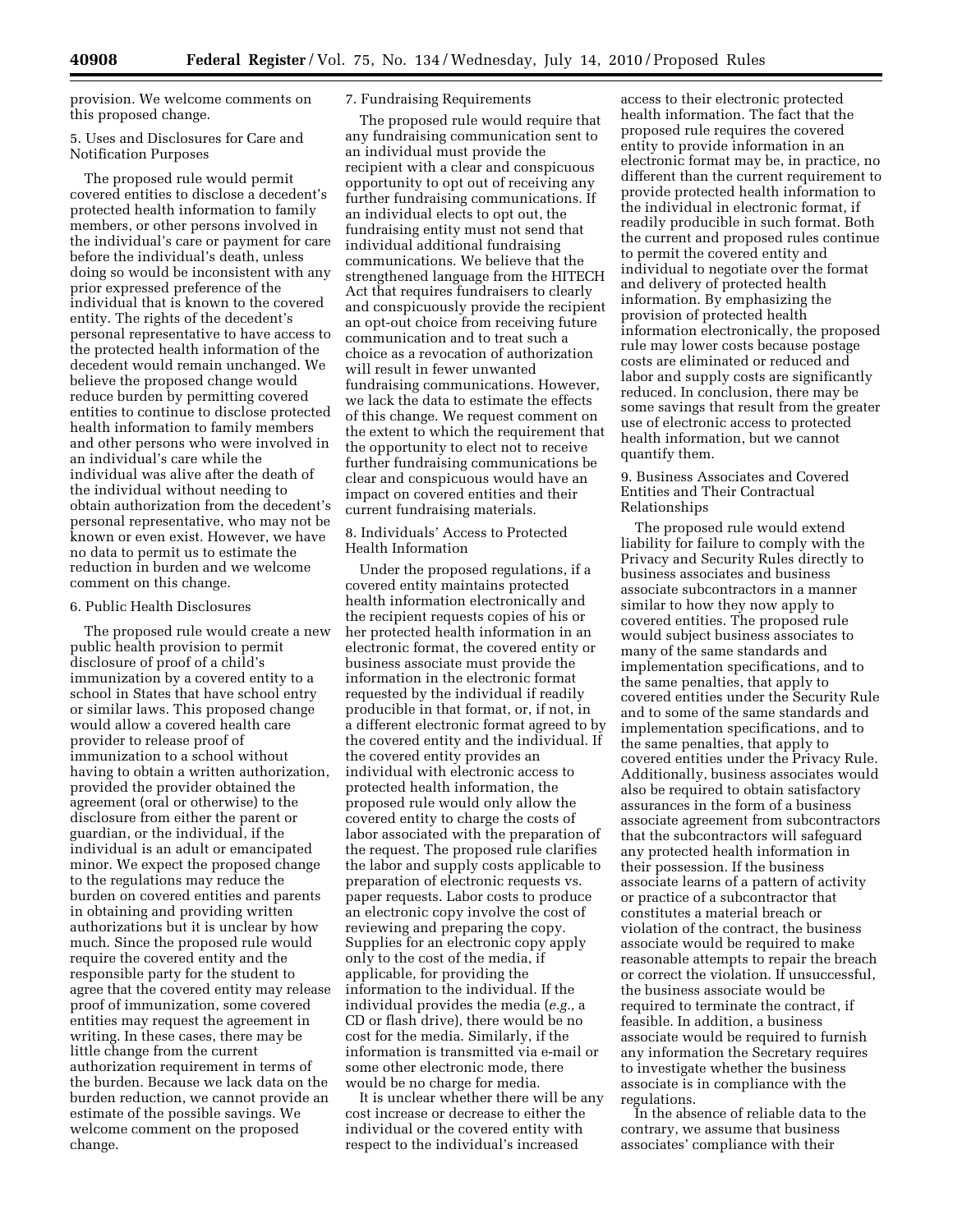contracts range from the minimal compliance to avoid contract termination to being fully compliant. The burden of the proposed rules on business associates depends on the terms of the contract between the covered entity and business associate, and the degree to which a business associate established privacy policies and adopted security measures that comport with the HIPAA Rules. For business associates that have already taken HIPAA-compliant measures to protect the privacy and security of the protected health information in their possession, the proposed rules with their increased penalties would impose limited burden.

We assume that business associates in compliance with their contracts would have already designated personnel to be responsible for formulating the organization's privacy and security policies, performed a risk analysis, and invested in hardware and software to prevent and monitor for internal and external breaches of protected health information. We expect that most business associates make a good-faith effort to follow the terms of their contracts and comply with current security and privacy standards.

For those business associates that have not already adopted HIPAAcompliant privacy and security standards for protected health information, the risk of criminal and/or civil monetary penalties may spur them to increase their efforts to comply with the privacy and security standards. Up to this point, the consequences of failing to meet the privacy and security standards were limited to a business loss in the form of a terminated contract. In the context of the business associate's overall business, the risk of losing the contract may not be a sufficient incentive to warrant investing in added security or establishing privacy policies potentially at significant expense. There may be other more benign reasons such as ignorance of potential threats or lack of knowledgeable personnel on staff. Regardless of the reason, to avoid the risk of the far more serious penalties in this proposed rule, we expect that business associates and subcontractors that have been lax in their complying with the privacy and security standards may now take steps to enhance their security procedures and strengthen their policies for protecting the privacy of the protected health information under their control.

As stated above, we have no information on the degree of contract enforcement and compliance among business associates. We also lack information regarding the size or type of

business associates that contract with covered entities. We have only rough estimates as to the overall number of business associates, which ranges from approximately one million to two million depending upon the number of business associates which serve multiple covered entities. As the area of health information technology expands, we note that the proposed rule also includes in the definition of business associates entities such as e-prescribing gateways, health information organizations or other organizations that provide data transmission services with respect to protected health information to a covered entity.

As a result of the lack of information, we can only assume that some business associates and subcontractors comply with existing privacy and security standards. For them, the proposed rules would impose only a limited burden. For business associates that do not have HIPAA-compliant privacy policies and security procedures, the proposed rules imposing criminal and civil monetary penalties directly on business associates and their subcontractors may incentivize these organizations to bolster their security and privacy policies. Depending on the current level of compliance, for some business associates, the proposed rule could impose significant burdens. We welcome comments on our analysis and especially invite information regarding the amount of burden and the number of affected business associates.

The cost to renegotiate contracts between covered entities and business associates and between business associates and subcontractors may be minimal if we assume that all parties are living up to their current contractual agreements. At the same time, we anticipate that an unknown number of contracts will have to be modified to reflect the changes in law and in the rules we propose. The time involved in modifying a contract is estimated to be one hour of a legal professional's time. Based on the Bureau of Labor Statistics reports, the average hourly wage of \$60 plus an estimated additional 50 percent for benefits brings the hourly rate to \$90.

Because we are allowing contracts to be phased in over one year from the compliance date or 18 months from the effective date of the final rule, we expect that the costs of modifying contracts will be incorporated into the normal renegotiation of contracts as the contracts expire. We believe that most contracts will be renegotiated over the phase-in period. In addition, the Department expects to issue revised sample business associate contract

language when these rules are finalized, which may help to lessen the costs associated with contract modifications. Under these assumptions, the costs will be minimal. We request comments on the number of contracts and covered entities that will not be able to complete renegotiation of their contracts with their business associates within 18 months.

Even with the phase-in period for renegotiating contracts, we expect there will be an unknown number of covered entities and business associates that will have to renegotiate their contracts before the term of their current contracts expire because: (1) some contracts may extend beyond the eighteen month period, (2) fear of incurring civil or criminal penalties may motivate the parties to ensure they are in compliance with the new rules, and (3) the covered entity and business associate may have established only the minimum requirements and seek to strengthen their compliance under the new rules.

As stated previously, we are unsure which of these scenarios applies. We welcome comments on the extent of cost to renegotiate contracts.

## *D. Benefits*

The proposed modifications pursuant to the HITECH Act would provide benefits to individuals. The benefits for individuals include added information on their rights through an expanded NPP and greater control over the uses and disclosures of their personal health information by expanding the requirements to obtain authorization before a covered entity or business associate can disclose their protected health information in exchange for remuneration and to restrict certain disclosures at the request of the individual. Under the proposed rule, individuals would also have easier access to their protected health information in an electronic format, and relatives and friends of deceased persons would be able to obtain the person's protected health information when there is no personal representative or without obtaining authorization under some circumstances. In addition, covered entities would only need to protect the health information of decedents for 50 years after their death, as opposed to protecting the information in perpetuity as is required by the current rule. This would also mean that the personal health information of persons who had been deceased for many years would be available to historians, researchers, and family members. Also, individuals' rights with respect to fundraising communications would be strengthened. In States that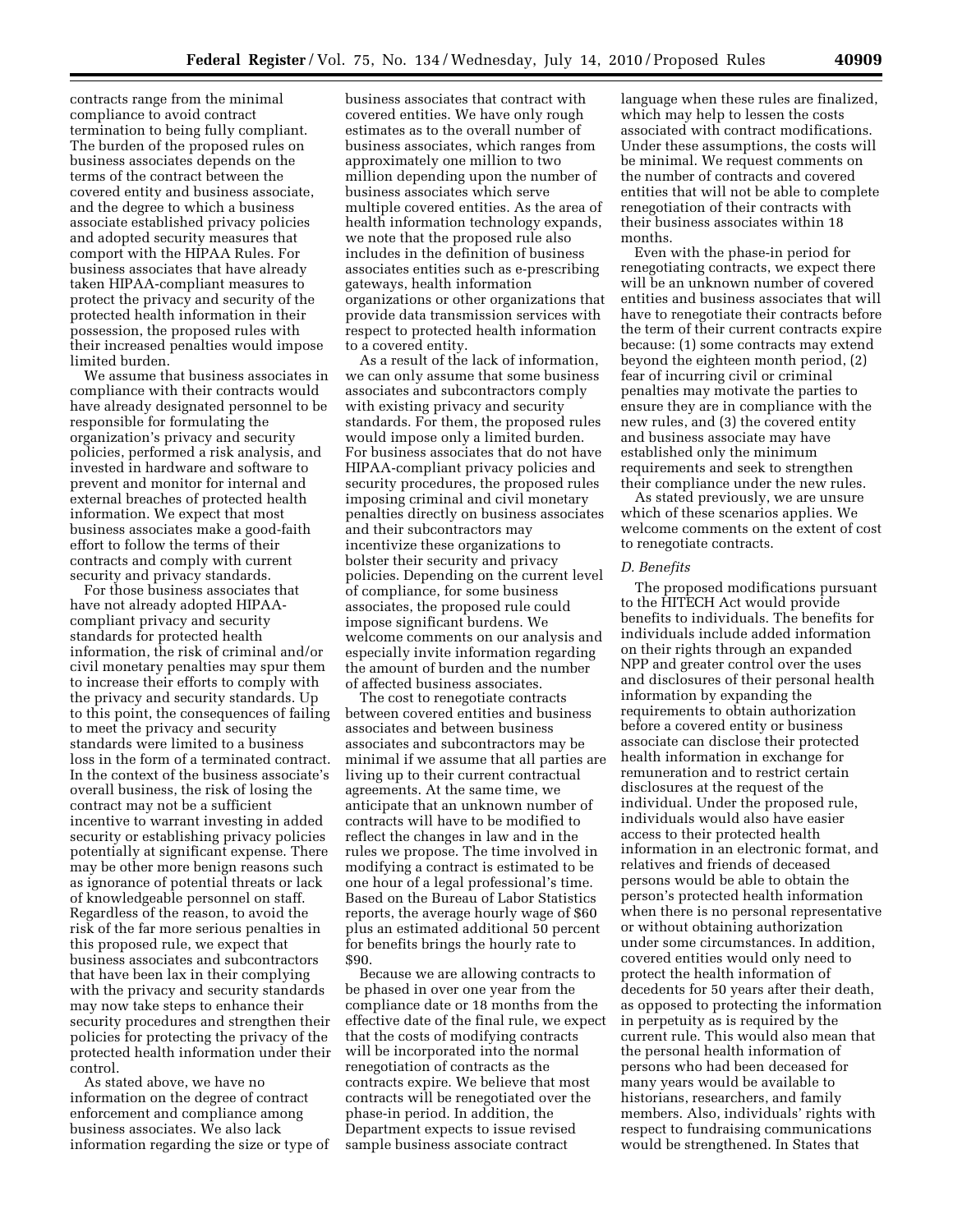require immunization information for school attendance, schools would have an easier time obtaining immunization records because the proposed rule would eliminate the need for written authorization.

Under the proposed rule, pursuant to the HITECH Act, an individual's health information will be afforded greater protection since business associates of covered entities would share responsibility with the covered entity for safeguarding against impermissible disclosures of protected health information. Business associates and subcontractors would be subject to criminal and civil penalties for violating the privacy and security of protected health information entrusted to them.

While we are certain that the proposed regulatory changes represent distinct benefits, we cannot monetize their value. We have no measure for valuing the benefit an individual would gain from the authorization requirement when a covered entity or business associate exchanges protected health information for remuneration. Neither do we know how much value would be added when an individual receives their protected health information in an electronic format nor the amount of time saved as a result of the public health disclosure provision for student immunizations. Also, the value that relatives and friends of a deceased person would gain from obtaining the protected health information of the decedent that they would not otherwise be able to obtain because there is no personal representative or, if there is a personal representative, without the delay of obtaining authorization, is beyond our ability to measure. We welcome comments and information that could improve our analysis of the benefits of the proposed rule.

## *E. Regulatory Flexibility Analysis*

The Regulatory Flexibility Act requires agencies that issue a proposed rule to analyze and consider options for reducing regulatory burden if the regulation will impose a significant burden on a substantial number of small entities. The Act requires the head of the agency to either certify that the rule would not impose such a burden or perform a regulatory flexibility analysis and consider alternatives to lessen the burden.

The proposed rule would have an impact on covered providers of health care, health insurance issuers, and third party administrators acting on behalf of health plans, which we estimate to total 701,325. Of the approximately \$166.1 million in costs we are able to identify, the private sector will incur

approximately 71 percent of the costs or \$118.1 million. The average cost per covered entity is therefore approximately \$168. We do not view this as a significant burden. We note that the 3,500 third party administrators included in this calculation serve as business associates to the approximately 446,000 ERISA plans, most of which are small entities. We have no information on how many of these plans selfadminister, and we request any data the public may provide on this question. Based on the relatively small cost per covered entity, the Secretary certifies that the proposed rule would not have a significant impact on a substantial number of small entities. However, because we are not certain of all the costs this rule may impose or the exact number of small health insurers or third party administrators, we welcome comments that may further inform our analysis.

Although we certify that the proposed rule will not impose a significant burden on a substantial number of small entities, in drafting the proposed provisions of the rule, we considered alternatives for reducing the burden on small entities.

First, in the rule we are proposing to allow covered entities and business associates with existing HIPAA compliant contracts twelve months from the compliance date to renegotiate their contracts unless the contract is renewed or modified before such date. This amount of time plus the six months from the effective date of the rule to the compliance date generally gives the parties 18 months to renegotiate their agreements. We believe that the added time will reduce the cost to revise agreements because the changes the rule requires will be incorporated into the routine updating of covered entities and business associates contracts.

Second, as we did in the final Privacy Rule published August 14, 2002 (67 FR 53182, 53264–53266) we will provide sample language for revising the contracts between covered entities and business associates. While the language is generic and may not suit complex organizations with complex agreements, we believe that it will help small entities with their contract revisions and save them time and money in redrafting their contracts to conform to the new rules.

## **VIII. Collection of Information Requirements**

Under the Paperwork Reduction Act of 1995 (PRA), agencies are required to provide a 60-day notice in the **Federal Register** and solicit public comment before a collection of information

requirement is submitted to the Office of Management and Budget (OMB) for review and approval. In order to fairly evaluate whether an information collection should be approved by OMB, section  $3506(c)(2)(A)$  of the PRA requires that we solicit comment on the following issues:

a. Whether the information collection is necessary and useful to carry out the proper functions of the agency;

b. The accuracy of the agency's estimate of the information collection burden;

c. The quality, utility, and clarity of the information to be collected; and

d. Recommendations to minimize the information collection burden on the affected public, including automated collection techniques.

Under the PRA, the time, effort, and financial resources necessary to meet the information collection requirements referenced in this section are to be considered. We explicitly seek, and will consider, public comment on our assumptions as they relate to the PRA requirements summarized in this section. To comment on this collection of information or to obtain copies of the supporting statement and any related forms for the proposed paperwork collections referenced above, e-mail your comment or request, including your address and phone number to sherette.funncoleman@hhs.gov, or call the Reports Clearance Office on (202) 690–6162. Written comments and recommendations for the proposed information collections must be directed to the OS Paperwork Clearance Officer at the above e-mail address within 60 days.

## *A. Abstract*

As a result of the Health Information Technology for Economic and Clinical Health (HITECH) Act, Title XIII of Division A and Title IV of Division B of the American Recovery and Reinvestment Act of 2009 (ARRA) (Pub. L. 111–5), the Office for Civil Rights (OCR) is required to revise its information collection under the Health Insurance Portability and Accountability Act of 1996 (HIPAA) Privacy and Security Rules (45 CFR Parts 160 and 164). ARRA was enacted on February 17, 2009. This supporting statement revises a previously approved OCR data collection, OMB # 0990–0294. The HITECH Act requires modification of the Health Insurance Portability and Accountability Act of 1996 (HIPAA) (Pub. L. 104–191) implementing regulations at 45 CFR Parts 160 and 164, the HIPAA Privacy and Security Rules, to extend jurisdiction to business associates and to strengthen privacy and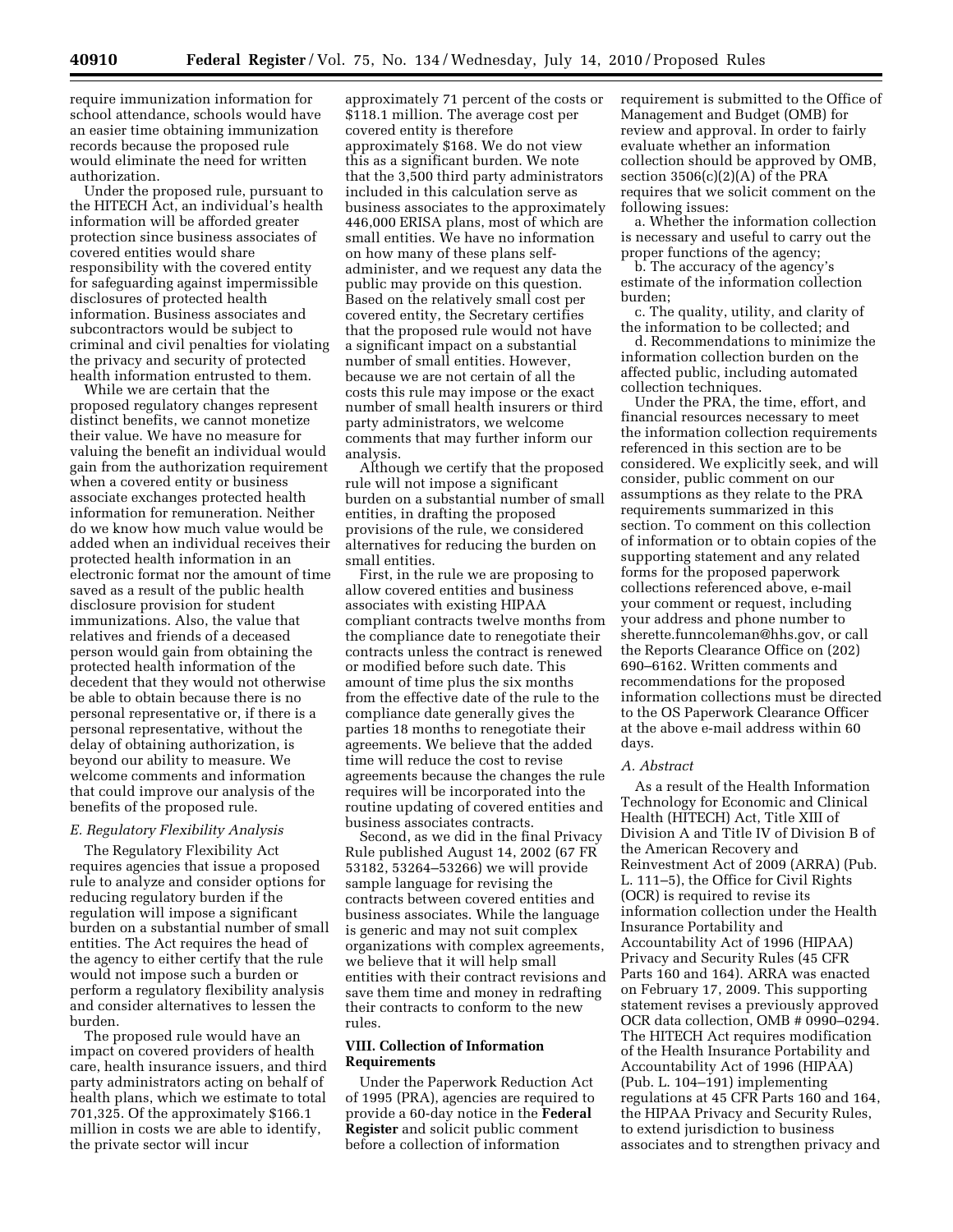security protections for health information.

We have integrated this PRA notice into the Notice of Proposed Rulemaking, because these costs represent costs to be incurred as one-time, first year implementation costs. The estimated annualized burden table below was developed using the same estimates and workload assumptions in the impact statement in the section regarding Executive Order 12866, above. Because the HIPAA Privacy and Security Rules have been in effect for several years, these numbers, as revised pursuant to the HITECH modifications, are based on past experience with the current information collection.

With respect to the § 164.520 requirement to revise the Notice of Privacy Practices, the ''Number of Respondents'' column represents the number of covered entities that would be required to revise their Notices of Privacy Practices pursuant to the HITECH modifications. As such, 701,500 covered entities would be required to modify their Notices of Privacy Practices. Each covered entity would have to revise one Notice of Privacy Practices, which is represented by the ''Average Number of Responses per Respondent'' column. We estimate that each revision would require 20 minutes to complete. As such, it would take 233,833 total burden hours for 701,500 covered entities to revise their Notices of Privacy Practices. With respect to the § 164.520 requirement for health plans to disseminate the revised Notice of Privacy Practices, the ''Number of Respondents'' column represents the 200 million individuals to whom the revised Notice of Privacy Practices would be sent. Each individual would receive one Notice of Privacy Practices, which is represented by the "Average" Number of Responses per Respondent'' column. We estimate that each health

plan would need one hour to prepare 100 Notices of Privacy Practices for mailing to individuals. As such, the total burden hours it would take health plans to disseminate Notices of Privacy Practices to 200 million individuals would be two million.

With regard to the proposed business associate provisions, as discussed in Section VI of this proposed rule, we assume that business associates currently comply with the HIPAA Privacy and Security Rules, and that their contracts range from the minimal compliance to avoid contract termination to being fully compliant. Because the proposed rule provides that most business associates may renegotiate their contracts during the compliance period in the normal course of business, we anticipate no or minimal additional burden. However, for those business associates with subcontractors, we anticipate an increased burden associated with bringing their subcontractors into compliance with the HIPAA Privacy and Security Rules, specifically with regard to business associate agreements.

Currently, business associates must obtain satisfactory assurance from their subcontractors regarding their compliance with the HIPAA Privacy and Security Rules. We assume that business associates obtained this satisfactory assurance via contract with their subcontractors. This proposed rule contains a new explicit requirement that business associates enter into contracts with their subcontractors to ensure compliance with the HIPAA Privacy and Security Rules. Because most business associates already have contracts in place, this new requirement creates a minimal additional burden associated with modification of these contracts. As discussed in Section VI above, we estimated that it will require one hour of a legal professional's time

to modify these contracts. We estimate the number of business associates that may have to bring subcontractors into compliance to be 1,500,000. Our estimate is based on an average of one to two million business associates. This correlates to 1,500,000 burden hours.

The overall total for respondents to comply with the information collection requirements of the Rules is 3,733,833 burden hours. We request comment on this estimate.

As discussed in the above paragraph, we consider the majority of, if not all of, the burden associated with this proposed rule to result from the requirements with regard to the Notice of Privacy Practices and costs for business associates. However, as there may be an additional minimal burden associated with other provisions of the proposed rule, we request comment on the impacts of such provisions, as follows.

With regard to the proposed marketing, sale, fundraising, and access provisions discussed above in Section VI of this proposed rule, we do not anticipate any significant increase in the burden to covered entities and business associates, because covered entities already have in place routine business policies, procedures, and forms to address the current requirements regarding an opt-out for fundraising, authorizations for marketing and sale of protected health information, and the provision of access to electronic protected health information. While the proposed rule strengthens consumer protections in each of these areas, we do not have sufficient data on the current marketing, sale, fundraising, and access activities of covered entities and their business associates to calculate the impact of the increased protections on the use of these forms and processes.

*B. Estimated Annualized Burden Table* 

| Section                         | Type of respondent                                                                                                                                                                                             | Number of<br>respondents            | Average<br>number of re-<br>sponses per<br>respondent | Average bur-<br>den hours per<br>response | Total burden<br>hours             |
|---------------------------------|----------------------------------------------------------------------------------------------------------------------------------------------------------------------------------------------------------------|-------------------------------------|-------------------------------------------------------|-------------------------------------------|-----------------------------------|
| 164.504<br>$164.520$<br>164.520 | Revision of Notice of Privacy Practices for Protected<br>Health Information (drafting revised language).<br>Dissemination of Notice of Privacy Practices for Pro-<br>tected Health Information (health plans). | 1,500,000<br>701.500<br>200.000.000 |                                                       | 20/60<br>per 100                          | 1,500,000<br>233.833<br>2.000.000 |
| Total                           |                                                                                                                                                                                                                |                                     |                                                       |                                           | 3,733,833                         |

## **List of Subjects**

## *45 CFR Part 160*

Administrative practice and procedure, Computer technology, Electronic information system, Electronic transactions, Employer benefit plan, Health, Health care, Health facilities, Health insurance, Health records, Hospitals, Investigations,

Medicaid, Medical research, Medicare, Penalties, Privacy, Reporting and record keeping requirements, Security.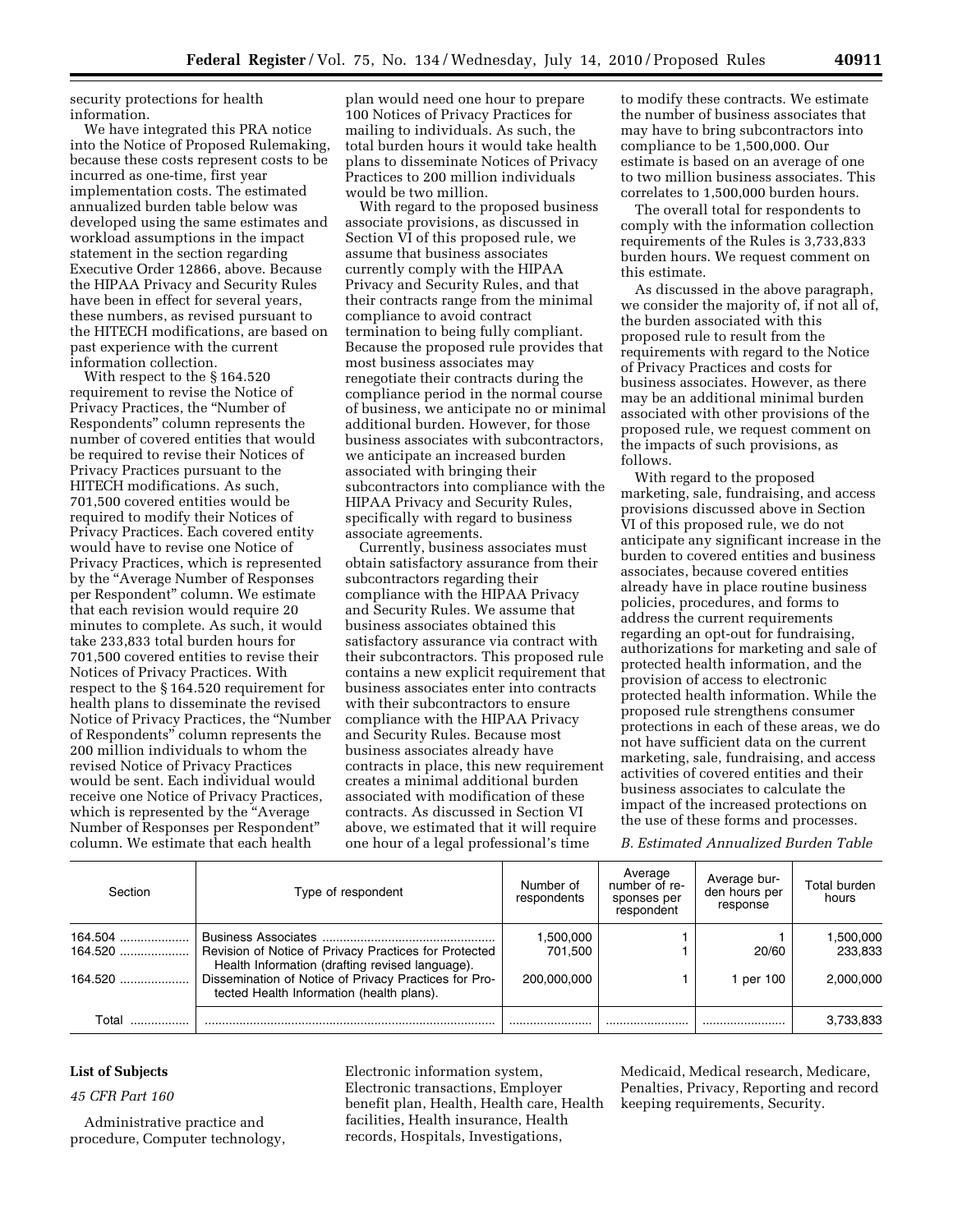#### *45 CFR Part 164*

Administrative practice and procedure, Computer technology, Electronic information system, Electronic transactions, Employer benefit plan, Health, Health care, Health facilities, Health insurance, Health records, Hospitals, Medicaid, Medical research, Medicare, Privacy, Reporting and record keeping requirements, Security.

For the reasons set forth in the preamble, the Department proposes to amend 45 CFR Subtitle A, Subchapter C, parts 160 and 164, as set forth below:

## **PART 160—GENERAL ADMINISTRATIVE REQUIREMENTS**

1. The authority citation for part 160 is revised to read as follows:

**Authority:** 42 U.S.C. 1302(a); 42 U.S.C. 1320d–1320d–8; sec. 264, Pub. L. 104–191, 110 Stat. 2033–2034 (42 U.S.C. 1320d– 2(note)); 5 U.S.C. 552; and secs. 13400– 13424, Pub. L. 111–5, 123 Stat. 258–279.

2. Revise § 160.101 to read as follows:

#### **§ 160.101 Statutory basis and purpose.**

The requirements of this subchapter implement sections 1171–1179 of the Social Security Act (the Act), as added by section 262 of Public Law 104–191, section 264 of Public Law 104–191, and sections 13400–13424 of Public Law 111–5.

3. Amend § 160.102 as follows:

a. Redesignate paragraph (b) as paragraph (c); and

b. Add new paragraph (b) to read as follows:

#### **§ 160.102 Applicability.**

\* \* \* \* \* (b) Where provided, the standards, requirements, and implementation specifications adopted under this

- subchapter apply to a business associate.
- \* \* \* \* \* 4. Amend § 160.103 as follows: a. Revise the definitions of ''business associate", "compliance date", ''disclosure'', ''electronic media'', paragraph (2) of ''protected health information,'' and the definitions of "standard", "State", and "workforce"; and

b. Add, in alphabetical order, new definitions of ''administrative simplification provision", "ALJ", "civil money penalty or penalty",

"respondent", "subcontractor", and ''violation or violate''.

The revisions and additions read as follows:

#### **§ 160.103 Definitions.**

\* \* \* \* \*

*Administrative simplification provision* means any requirement or prohibition established by:

(1) 42 U.S.C. 1320d–1320d–4, 1320d– 7, and 1320d–8;

(2) Section 264 of Pub. L. 104–191; (3) Sections 13400–13424 of Public Law 111–5; or

(4) This subchapter.

*ALJ* means Administrative Law Judge.  $\star$   $\star$ 

*Business associate:* (1) Except as provided in paragraph (4) of this definition, business associate means, with respect to a covered entity, a person who:

(i) On behalf of such covered entity or of an organized health care arrangement (as defined in this section) in which the covered entity participates, but other than in the capacity of a member of the workforce of such covered entity or arrangement, performs, or assists in the performance of:

(A) A function or activity involving the use or disclosure of protected health information, including claims processing or administration, data analysis, processing or administration, utilization review, quality assurance, patient safety activities listed at 42 CFR 3.20, billing, benefit management, practice management, and repricing; or

(B) Any other function or activity regulated by this subchapter; or

(ii) Provides, other than in the capacity of a member of the workforce of such covered entity, legal, actuarial, accounting, consulting, data aggregation (as defined in § 164.501 of this subchapter), management, administrative, accreditation, or financial services to or for such covered entity, or to or for an organized health care arrangement in which the covered entity participates, where the provision of the service involves the disclosure of protected health information from such covered entity or arrangement, or from another business associate of such covered entity or arrangement, to the person.

(2) A covered entity may be a business associate of another covered entity.

(3) *Business associate* includes:

(i) A Health Information Organization, E-prescribing Gateway, or other person that provides data transmission services with respect to protected health information to a covered entity and that requires access on a routine basis to such protected health information.

(ii) A person that offers a personal health record to one or more individuals on behalf of a covered entity.

(iii) A subcontractor that creates, receives, maintains, or transmits protected health information on behalf of the business associate.

(4) *Business associate* does not include:

(i) A health care provider, with respect to disclosures by a covered entity to the health care provider concerning the treatment of the individual.

(ii) A plan sponsor, with respect to disclosures by a group health plan (or by a health insurance issuer or HMO with respect to a group health plan) to the plan sponsor, to the extent that the requirements of § 164.504(f) of this subchapter apply and are met.

(iii) A government agency, with respect to determining eligibility for, or enrollment in, a government health plan that provides public benefits and is administered by another government agency, or collecting protected health information for such purposes, to the extent such activities are authorized by law.

(iv) A covered entity participating in an organized health care arrangement that performs a function or activity as described by paragraph (1)(i) of this definition for or on behalf of such organized health care arrangement, or that provides a service as described in paragraph (1)(ii) of this definition to or for such organized health care arrangement by virtue of such activities or services.

*Civil money penalty* or *penalty* means the amount determined under § 160.404 of this part and includes the plural of these terms.

\* \* \* \* \* *Compliance date* means the date by which a covered entity or business associate must comply with a standard, implementation specification, requirement, or modification adopted under this subchapter.

\* \* \* \* \* *Disclosure* means the release, transfer, provision of access to, or divulging in any manner of information outside the entity holding the information.

\* \* \* \* \*

*Electronic media* means: (1) Electronic storage material on which data is or may be recorded electronically, including, for example, devices in computers (hard drives) and any removable/transportable digital memory medium, such as magnetic tape or disk, optical disk, or digital memory card;

(2) Transmission media used to exchange information already in electronic storage media. Transmission media include, for example, the Internet (wide-open), extranet or intranet (using Internet technology to link a business with information accessible only to collaborating parties), leased lines, dial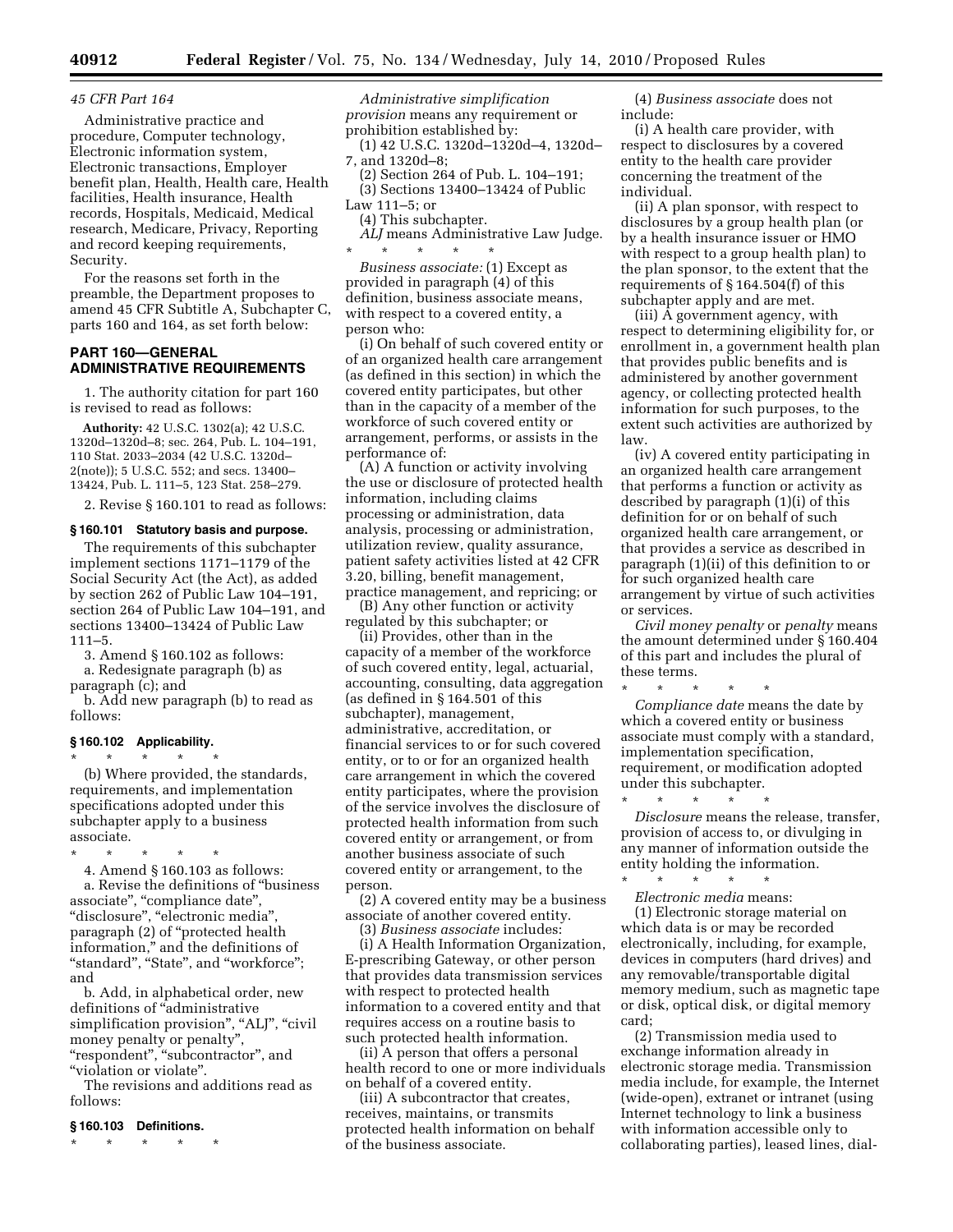up lines, private networks, and the physical movement of removable/ transportable electronic storage media. Certain transmissions, including of paper, via facsimile, and of voice, via telephone, are not considered to be transmissions via electronic media if the information being exchanged did not exist in electronic form before the transmission.

\* \* \* \* \*

*Protected health information* \* \* \* (2) Protected health information excludes individually identifiable health information:

(i) In education records covered by the Family Educational Rights and Privacy Act, as amended, 20 U.S.C. 1232g;

(ii) In records described at 20 U.S.C.  $1232g(a)(4)(B)(iv);$ 

(iii) In employment records held by a covered entity in its role as employer; and

(iv) Regarding a person who has been deceased for more than 50 years.

\* \* \* \* \* *Respondent* means a covered entity or business associate upon which the Secretary has imposed, or proposes to impose, a civil money penalty.

\* \* \* \* \* *Standard* means a rule, condition, or requirement:

(1) Describing the following information for products, systems, services, or practices:

(i) Classification of components;

(ii) Specification of materials, performance, or operations; or

(iii) Delineation of procedures; or (2) With respect to the privacy of

protected health information.

\* \* \* \* \* *State* refers to one of the following: (1) For a health plan established or regulated by Federal law, State has the meaning set forth in the applicable section of the United States Code for such health plan.

(2) For all other purposes, *State*  means any of the several States, the District of Columbia, the

Commonwealth of Puerto Rico, the Virgin Islands, Guam, American Samoa, and the Commonwealth of the Northern Mariana Islands.

*Subcontractor* means a person who acts on behalf of a business associate, other than in the capacity of a member of the workforce of such business associate.

\* \* \* \* \* *Violation* or *violate* means, as the context may require, failure to comply with an administrative simplification provision.

*Workforce* means employees, volunteers, trainees, and other persons whose conduct, in the performance of work for a covered entity or business associate, is under the direct control of such covered entity or business associate, whether or not they are paid by the covered entity or business associate.

5. Add § 160.105 to subpart A to read as follows:

#### **§ 160.105 Compliance dates for implementation of new or modified standards and implementation specifications.**

In accordance with § 160.104, with respect to new standards and implementation specifications or modifications to standards and implementation specifications in this subchapter that become effective after [DATE OF PUBLICATION OF THE FINAL RULE IN THE FEDERAL REGISTER], except as otherwise provided, covered entities and business associates must comply with the applicable new standards and implementation specifications or modifications to standards and implementation specifications no later than 180 days from the effective date of any such standards or implementation specifications.

6. Revise § 160.201 to read as follows:

#### **§ 160.201 Statutory basis.**

The provisions of this subpart implement section 1178 of the Act, as added by section 262 of Public Law 104–191, section 264(c) of Public Law 104–191, and section 13421(a) of Public Law 111–5.

7. In § 160.202, revise the definition of ''contrary'' and paragraph (1)(i) of the definition of "more stringent" to read as follows:

## **§ 160.202 Definitions.**

\* \* \* \* \* *Contrary,* when used to compare a provision of State law to a standard, requirement, or implementation specification adopted under this subchapter, means:

(1) A covered entity or business associate would find it impossible to comply with both the State and Federal requirements; or

(2) The provision of State law stands as an obstacle to the accomplishment and execution of the full purposes and objectives of part C of title XI of the Act, section 264 of Public Law 104–191, or sections 13400–13424 of Public Law 111–5, as applicable.

*More stringent* \* \* \*

 $(1) * * * *$ 

(i) Required by the Secretary in connection with determining whether a covered entity or business associate is in compliance with this subchapter; or \* \* \* \* \*

8. Revise § 160.300 to read as follows:

#### **§ 160.300 Applicability.**

This subpart applies to actions by the Secretary, covered entities, business associates, and others with respect to ascertaining the compliance by covered entities and business associates with, and the enforcement of, the applicable provisions of this part 160 and parts 162 and 164 of this subchapter.

#### **§ 160.302 [Removed and Reserved]**

9. Remove and reserve § 160.302. 10. Revise § 160.304 to read as follows:

#### **§ 160.304 Principles for achieving compliance.**

(a) *Cooperation.* The Secretary will, to the extent practicable and consistent with the provisions of this subpart, seek the cooperation of covered entities and business associates in obtaining compliance with the applicable administrative simplification provisions.

(b) *Assistance.* The Secretary may provide technical assistance to covered entities and business associates to help them comply voluntarily with the applicable administrative simplification provisions.

11. In § 160.306, revise paragraphs (a) and (c) to read as follows:

#### **§ 160.306 Complaints to the Secretary.**

(a) *Right to file a complaint.* A person who believes a covered entity or business associate is not complying with the administrative simplification provisions may file a complaint with the Secretary.

\* \* \* \* \*

(c) *Investigation.* 

(1) The Secretary will investigate any complaint filed under this section when a preliminary review of the facts indicates a possible violation due to willful neglect.

(2) The Secretary may investigate any other complaint filed under this section.

(3) An investigation under this section may include a review of the pertinent policies, procedures, or practices of the covered entity or business associate and of the circumstances regarding any alleged violation.

(4) At the time of the initial written communication with the covered entity or business associate about the complaint, the Secretary will describe the acts and/or omissions that are the basis of the complaint.

12. Revise § 160.308 to read as follows: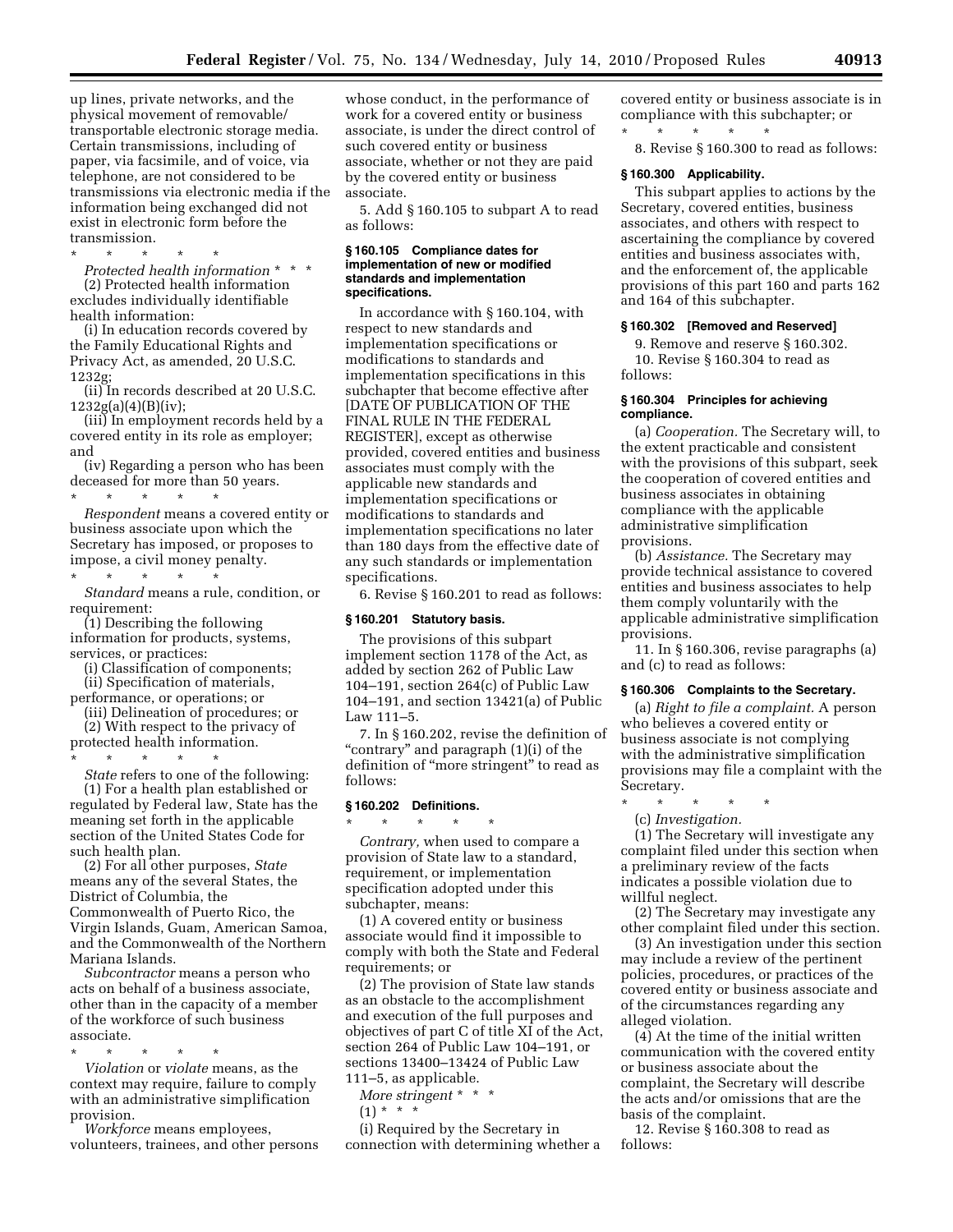#### **§ 160.308 Compliance reviews.**

(a) The Secretary will conduct a compliance review to determine whether a covered entity or business associate is complying with the applicable administrative simplification provisions when a preliminary review of the facts indicates a possible violation due to willful neglect.

(b) The Secretary may conduct a compliance review to determine whether a covered entity or business associate is complying with the applicable administrative simplification provisions in any other circumstance. 13. Revise § 160.310 to read as

follows:

## **§ 160.310 Responsibilities of covered entities and business associates.**

(a) *Provide records and compliance reports.* A covered entity or business associate must keep such records and submit such compliance reports, in such time and manner and containing such information, as the Secretary may determine to be necessary to enable the Secretary to ascertain whether the covered entity or business associate has complied or is complying with the applicable administrative simplification provisions.

(b) *Cooperate with complaint investigations and compliance reviews.*  A covered entity or business associate must cooperate with the Secretary, if the Secretary undertakes an investigation or compliance review of the policies, procedures, or practices of the covered entity or business associate to determine whether it is complying with the applicable administrative simplification provisions.

(c) *Permit access to information.* 

(1) A covered entity or business associate must permit access by the Secretary during normal business hours to its facilities, books, records, accounts, and other sources of information, including protected health information, that are pertinent to ascertaining compliance with the applicable administrative simplification provisions. If the Secretary determines that exigent circumstances exist, such as when documents may be hidden or destroyed, a covered entity or business associate must permit access by the Secretary at any time and without notice.

(2) If any information required of a covered entity or business associate under this section is in the exclusive possession of any other agency, institution, or person and the other agency, institution, or person fails or refuses to furnish the information, the covered entity or business associate

must so certify and set forth what efforts it has made to obtain the information.

(3) Protected health information obtained by the Secretary in connection with an investigation or compliance review under this subpart will not be disclosed by the Secretary, except if necessary for ascertaining or enforcing compliance with the applicable administrative simplification provisions, if otherwise required by law, or if permitted under 5 U.S.C. 552a(b)(7).

14. Revise § 160.312 to read as follows:

#### **§ 160.312 Secretarial action regarding complaints and compliance reviews.**

(a) *Resolution when noncompliance is indicated.* 

(1) If an investigation of a complaint pursuant to § 160.306 or a compliance review pursuant to § 160.308 indicates noncompliance, the Secretary may attempt to reach a resolution of the matter satisfactory to the Secretary by informal means. Informal means may include demonstrated compliance or a completed corrective action plan or other agreement.

(2) If the matter is resolved by informal means, the Secretary will so inform the covered entity or business associate and, if the matter arose from a complaint, the complainant, in writing.

(3) If the matter is not resolved by informal means, the Secretary will—

(i) So inform the covered entity or business associate and provide the covered entity or business associate an opportunity to submit written evidence of any mitigating factors or affirmative defenses for consideration under §§ 160.408 and 160.410 of this part. The covered entity or business associate must submit any such evidence to the Secretary within 30 days (computed in the same manner as prescribed under § 160.526 of this part) of receipt of such notification; and

(ii) If, following action pursuant to paragraph (a)(3)(i) of this section, the Secretary finds that a civil money penalty should be imposed, inform the covered entity or business associate of such finding in a notice of proposed determination in accordance with § 160.420 of this part.

(b) *Resolution when no violation is found.* If, after an investigation pursuant to § 160.306 or a compliance review pursuant to § 160.308, the Secretary determines that further action is not warranted, the Secretary will so inform the covered entity or business associate and, if the matter arose from a complaint, the complainant, in writing.

15. In § 160.316, revise the introductory text to read as follows:

#### **§ 160.316 Refraining from intimidation or retaliation.**

A covered entity or business associate may not threaten, intimidate, coerce, harass, discriminate against, or take any other retaliatory action against any individual or other person for—

\* \* \* \* \* 16. In § 160.401, revise the definition of *reasonable cause* to read as follows:

#### **§ 160.401 Definitions.**

\* \* \* \* \* *Reasonable cause* means an act or

omission in which a covered entity or business associate knew, or by exercising reasonable diligence would have known, that the act or omission violated an administrative simplification provision, but in which the covered entity or business associate did not act with willful neglect.

17. Revise § 160.402 to read as follows:

\* \* \* \* \*

#### **§ 160.402 Basis for a civil money penalty.**

(a) *General rule.* Subject to § 160.410, the Secretary will impose a civil money penalty upon a covered entity or business associate if the Secretary determines that the covered entity or business associate has violated an administrative simplification provision.

(b) *Violation by more than one covered entity or business associate.* 

(1) Except as provided in paragraph (b)(2) of this section, if the Secretary determines that more than one covered entity or business associate was responsible for a violation, the Secretary will impose a civil money penalty against each such covered entity or business associate.

(2) A covered entity that is a member of an affiliated covered entity, in accordance with § 164.105(b) of this subchapter, is jointly and severally liable for a civil money penalty for a violation of part 164 of this subchapter based on an act or omission of the affiliated covered entity, unless it is established that another member of the affiliated covered entity was responsible for the violation.

(c) *Violation attributed to a covered entity or business associate.* (1) A covered entity is liable, in accordance with the Federal common law of agency, for a civil money penalty for a violation based on the act or omission of any agent of the covered entity, including a workforce member or business associate, acting within the scope of the agency.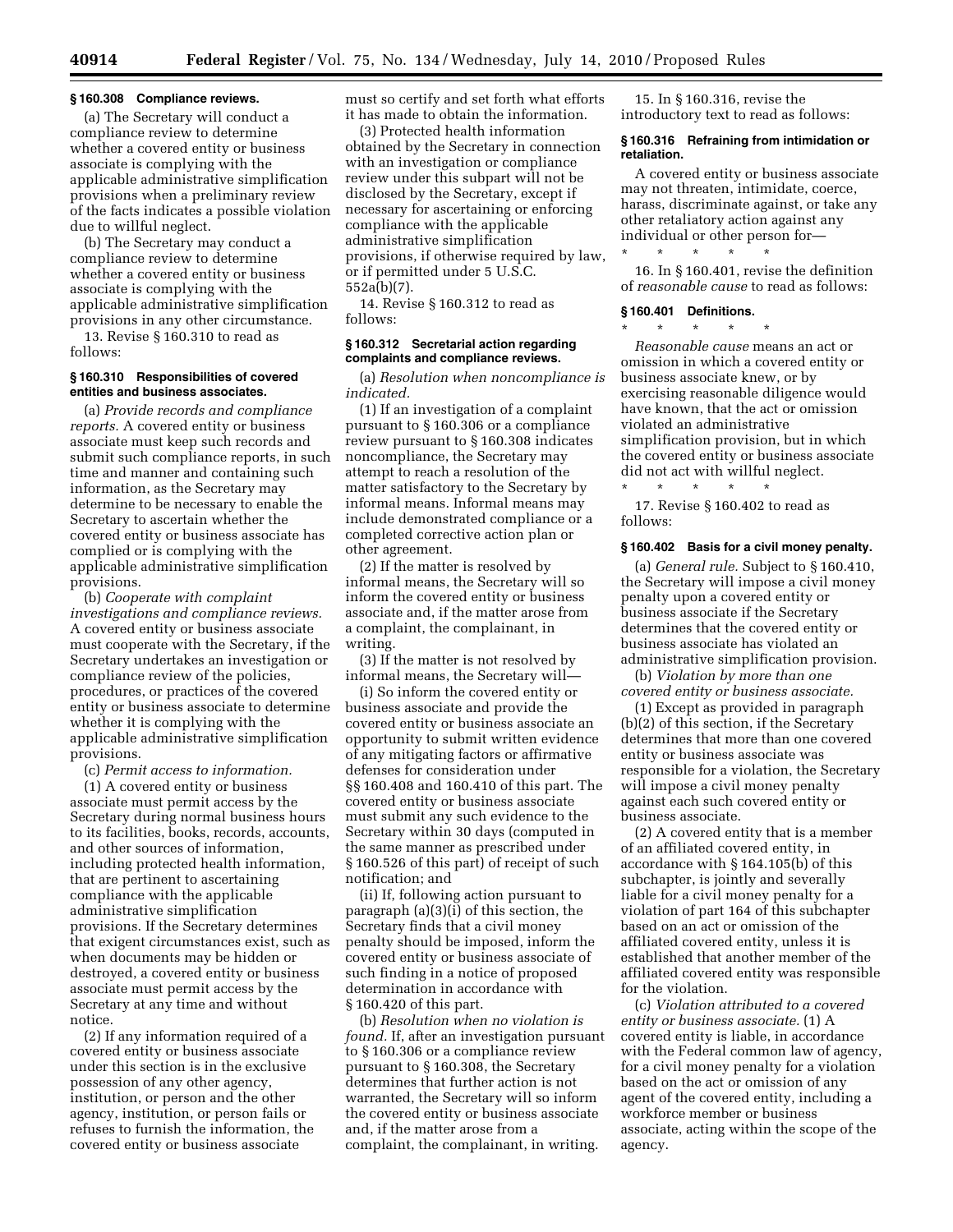(2) A business associate is liable, in accordance with the Federal common law of agency, for a civil money penalty for a violation based on the act or omission of any agent of the business associate, including a workforce member or subcontractor, acting within the scope of the agency.

18. In § 160.404, revise the introductory text of paragraphs (b)(2)(i),  $(b)(2)(iii)$ , and  $(b)(2)(iv)$  to read as follows:

#### **§ 160.404 Amount of a civil money penalty.**

- \* \* \* \* \*
	- (b)  $* * * *$
	- $(2) * * * *$

(i) For a violation in which it is established that the covered entity or business associate did not know and, by exercising reasonable diligence, would not have known that the covered entity or business associate violated such provision,

(iii) For a violation in which it is established that the violation was due to willful neglect and was corrected during the 30-day period beginning on the first date the covered entity or business associate liable for the penalty knew, or, by exercising reasonable diligence, would have known that the violation occurred,

\* \* \* \* \*

\* \* \* \* \*

(iv) For a violation in which it is established that the violation was due to willful neglect and was not corrected during the 30-day period beginning on the first date the covered entity or business associate liable for the penalty knew, or, by exercising reasonable diligence, would have known that the violation occurred,

\* \* \* \* \*

19. Revise § 160.406 to read as follows:

## **§ 160.406 Violations of an identical requirement or prohibition.**

The Secretary will determine the number of violations of an administrative simplification provision based on the nature of the covered entity's or business associate's obligation to act or not act under the provision that is violated, such as its obligation to act in a certain manner, or within a certain time, or to act or not act with respect to certain persons. In the case of continuing violation of a provision, a separate violation occurs each day the covered entity or business associate is in violation of the provision.

20. Revise § 160.408 to read as follows:

## **§ 160.408 Factors considered in determining the amount of a civil money penalty.**

In determining the amount of any civil money penalty, the Secretary will consider the following factors, which may be mitigating or aggravating as appropriate:

(a) The nature and extent of the violation, consideration of which may include but is not limited to:

(1) The number of individuals affected; and

(2) The time period during which the violation occurred;

(b) The nature and extent of the harm resulting from the violation, consideration of which may include but is not limited to:

(1) Whether the violation caused physical harm;

(2) Whether the violation resulted in financial harm;

(3) Whether the violation resulted in harm to an individual's reputation; and

(4) Whether the violation hindered an individual's ability to obtain health care;

(c) The history of prior compliance with the administrative simplification provisions, including violations, by the covered entity or business associate, consideration of which may include but is not limited to:

(1) Whether the current violation is the same or similar to previous indications of noncompliance;

(2) Whether and to what extent the covered entity or business associate has attempted to correct previous indications of noncompliance;

(3) How the covered entity or business associate has responded to technical assistance from the Secretary provided in the context of a compliance effort; and

(4) How the covered entity or business associate has responded to prior complaints;

(d) The financial condition of the covered entity or business associate, consideration of which may include but is not limited to:

(1) Whether the covered entity or business associate had financial difficulties that affected its ability to comply;

(2) Whether the imposition of a civil money penalty would jeopardize the ability of the covered entity or business associate to continue to provide, or to pay for, health care; and

(3) The size of the covered entity or business associate; and

(e) Such other matters as justice may require.

21. Revise § 160.410 to read as follows:

## **§ 160.410 Affirmative defenses.**

(a) The Secretary may not:

(1) Prior to February 18, 2011, impose a civil money penalty on a covered entity or business associate for an act that violates an administrative simplification provision if the covered entity or business associate establishes that the violation is punishable under 42 U.S.C. 1320d–6.

(2) On or after February 18, 2011, impose a civil money penalty on a covered entity or business associate for an act that violates an administrative simplification provision if the covered entity or business associate establishes that a penalty has been imposed under 42 U.S.C. 1320d-6 with respect to such act.

(b) For violations occurring prior to February 18, 2009, the Secretary may not impose a civil money penalty on a covered entity for a violation if the covered entity establishes that an affirmative defense exists with respect to the violation, including the following:

(1) The covered entity establishes, to the satisfaction of the Secretary, that it did not have knowledge of the violation, determined in accordance with the Federal common law of agency, and by exercising reasonable diligence, would not have known that the violation occurred; or

(2) The violation is—

(i) Due to circumstances that would make it unreasonable for the covered entity, despite the exercise of ordinary business care and prudence, to comply with the administrative simplification provision violated and is not due to willful neglect; and

(ii) Corrected during either:

(A) The 30-day period beginning on the first date the covered entity liable for the penalty knew, or by exercising reasonable diligence would have known, that the violation occurred; or

(B) Such additional period as the Secretary determines to be appropriate based on the nature and extent of the failure to comply.

(c) For violations occurring on or after February 18, 2009, the Secretary may not impose a civil money penalty on a covered entity or business associate for a violation if the covered entity or business associate establishes to the satisfaction of the Secretary that the violation is—

(1) Not due to willful neglect; and

(2) Corrected during either:

(i) The 30-day period beginning on the first date the covered entity or business associate liable for the penalty knew, or, by exercising reasonable diligence, would have known that the violation occurred; or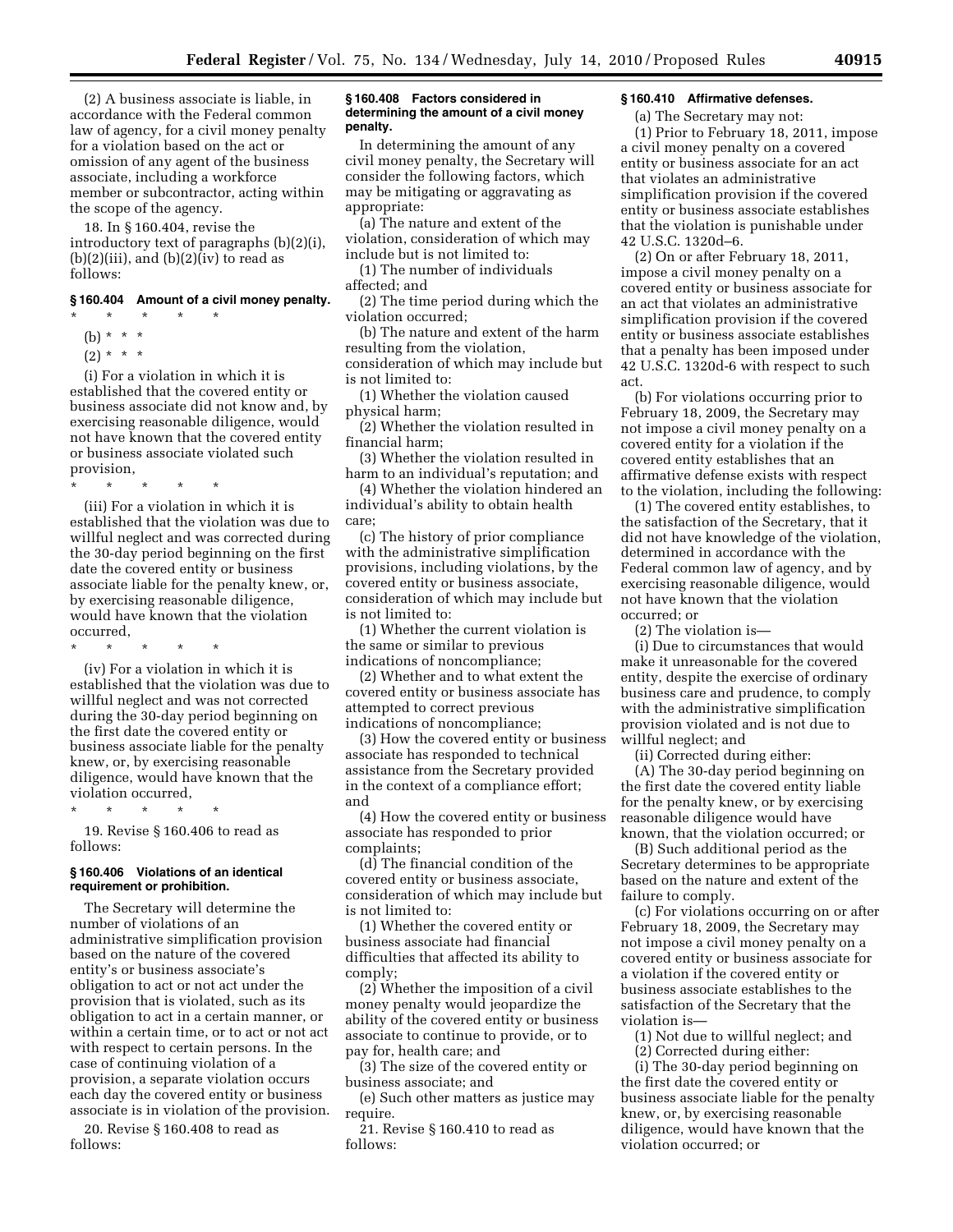(ii) Such additional period as the Secretary determines to be appropriate based on the nature and extent of the failure to comply.

22. Revise § 160.412 to read as follows:

## **§ 160.412 Waiver.**

For violations described in § 160.410(b)(2) or (c) that are not corrected within the period specified under such paragraphs, the Secretary may waive the civil money penalty, in whole or in part, to the extent that the payment of the penalty would be excessive relative to the violation.

23. Revise § 160.418 to read as follows:

## **§ 160.418 Penalty not exclusive.**

Except as otherwise provided by 42 U.S.C. 1320d–5(b)(1) and 42 U.S.C. 299b–22(f)(3), a penalty imposed under this part is in addition to any other penalty prescribed by law.

#### **PART 164—SECURITY AND PRIVACY**

24. The authority citation for part 164 is revised to read as follows:

**Authority:** 42 U.S.C. 1302(a); 42 U.S.C. 1320d—1320d–8; sec. 264, Pub. L. 104–191, 110 Stat. 2033–2034 (42 U.S.C. 1320– 2(note)); and secs. 13400—13424, Pub. L. 111–5, 123 Stat. 258–279.

25. Revise § 164.102 to read as follows:

#### **§ 164.102 Statutory basis.**

The provisions of this part are adopted pursuant to the Secretary's authority to prescribe standards, requirements, and implementation specifications under part C of title XI of the Act, section 264 of Public Law 104– 191, and sections 13400—13424 of Public Law 111–5.

26. In § 164.104, revise paragraph (b) to read as follows:

#### **§ 164.104 Applicability.**

\* \* \* \* \*

(b) Where provided, the standards, requirements, and implementation specifications adopted under this part apply to a business associate.

27. Amend § 164.105 as follows:

a. Revise the introductory text of paragraph (a)(1), the introductory text of paragraph (a)(2)(i), paragraph (a)(2)(ii), the introductory text of paragraph  $(a)(2)(iii)$ , and paragraphs  $(a)(2)(iii)(A)$ and (B);

b. Redesignate paragraph (a)(2)(iii)(C) as paragraph (a)(2)(iii)(D) and add new paragraph (a)(2)(iii)(C); and

c. Revise paragraph (b).

The revisions read as follows:

## **§ 164.105 Organizational requirements.**

(a)(1) *Standard: Health care component.* If a covered entity is a hybrid entity, the requirements of this part, other than the requirements of this section, § 164.314, and § 164.504, apply only to the health care component(s) of the entity, as specified in this section.  $(2) * * * *$ 

(i) *Application of other provisions.* In applying a provision of this part, other than the requirements of this section, § 164.314, and § 164.504, to a hybrid entity:

\* \* \* \* \*

(ii) *Safeguard requirements.* The covered entity that is a hybrid entity must ensure that a health care component of the entity complies with the applicable requirements of this part. In particular, and without limiting this requirement, such covered entity must ensure that:

(A) Its health care component does not disclose protected health information to another component of the covered entity in circumstances in which subpart E of this part would prohibit such disclosure if the health care component and the other component were separate and distinct legal entities;

(B) Its health care component protects electronic protected health information with respect to another component of the covered entity to the same extent that it would be required under subpart C of this part to protect such information if the health care component and the other component were separate and distinct legal entities;

(C) If a person performs duties for both the health care component in the capacity of a member of the workforce of such component and for another component of the entity in the same capacity with respect to that component, such workforce member must not use or disclose protected health information created or received in the course of or incident to the member's work for the health care component in a way prohibited by subpart E of this part.

(iii) *Responsibilities of the covered entity.* A covered entity that is a hybrid entity has the following responsibilities:

(A) For purposes of subpart C of part 160 of this subchapter, pertaining to compliance and enforcement, the covered entity has the responsibility of complying with this part.

(B) The covered entity is responsible for complying with § 164.316(a) and § 164.530(i), pertaining to the implementation of policies and procedures to ensure compliance with applicable requirements of this part,

including the safeguard requirements in paragraph  $(a)(2)(ii)$  of this section.

(C) The covered entity is responsible for complying with § 164.314 and § 164.504 regarding business associate arrangements and other organizational requirements.

\* \* \* \* \* (b)(1) *Standard: Affiliated covered entities.* Legally separate covered entities that are affiliated may designate themselves as a single covered entity for purposes of this part.

(2) *Implementation specifications.*  (i) *Requirements for designation of an affiliated covered entity.* (A) Legally separate covered entities may designate themselves (including any health care component of such covered entity) as a single affiliated covered entity, for purposes of this part, if all of the covered entities designated are under common ownership or control.

(B) The designation of an affiliated covered entity must be documented and the documentation maintained as required by paragraph (c) of this section.

(ii) *Safeguard requirements.* An affiliated covered entity must ensure that it complies with the applicable requirements of this part, including, if the affiliated covered entity combines the functions of a health plan, health care provider, or health care clearinghouse, § 164.308(a)(4)(ii)(A) and § 164.504(g), as applicable.

\* \* \* \* \* 28. Revise § 164.106 to read as follows:

#### **§ 164.106 Relationship to other parts.**

In complying with the requirements of this part, covered entities and, where provided, business associates, are required to comply with the applicable provisions of parts 160 and 162 of this subchapter.

29. The authority citation for subpart C of part 164 is revised to read as follows:

**Authority:** 42 U.S.C. 1320d–2 and 1320d– 4; sec. 13401, Pub. L. 111–5, 123 Stat. 260.

30. Revise § 164.302 to read as follows:

#### **§ 164.302 Applicability.**

A covered entity or business associate must comply with the applicable standards, implementation specifications, and requirements of this subpart with respect to electronic protected health information of a covered entity.

31. In § 164.304, revise the definitions of *Administrative safeguards* and *Physical safeguards* to read as follows:

#### **§ 164.304 Definitions.**

\* \* \* \* \*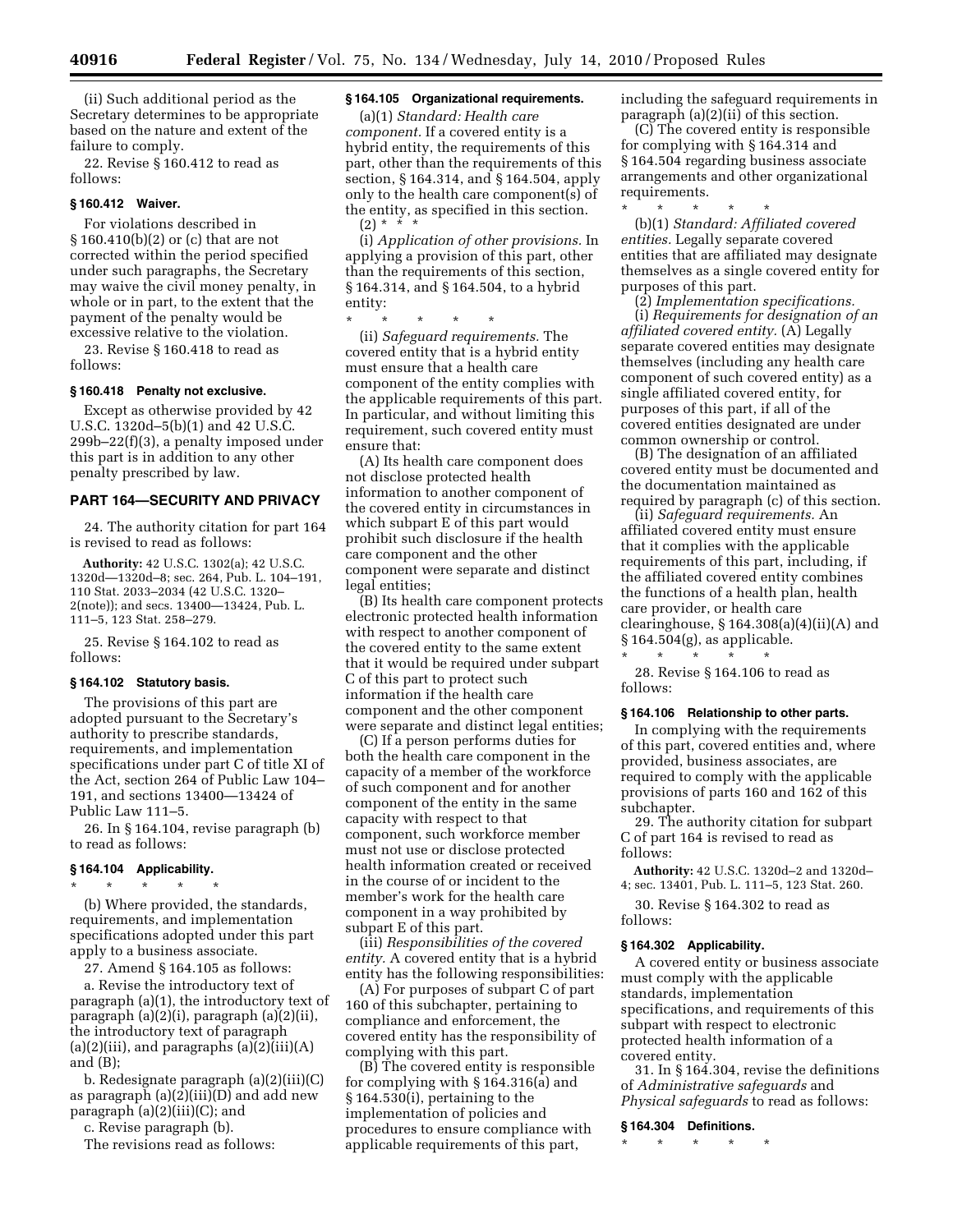*Administrative safeguards* are administrative actions, and policies and procedures, to manage the selection, development, implementation, and maintenance of security measures to protect electronic protected health information and to manage the conduct of the covered entity's or business associate's workforce in relation to the protection of that information.

\* \* \* \* \* *Physical safeguards* are physical measures, policies, and procedures to protect a covered entity's or business associate's electronic information systems and related buildings and equipment, from natural and environmental hazards, and unauthorized intrusion.

\* \* \* \* \*

32. Amend § 164.306 as follows: a. Revise the introductory text of paragraph (a) and paragraph (a)(1);

b. Revise paragraph (b)(1), the introductory text of paragraph (b)(2), and paragraphs  $(b)(2)(i)$  and  $(b)(2)(ii)$ ;

c. Revise paragraph (c); d. Revise paragraph (d)(2), the introductory text of paragraph (d)(3),

paragraph (d)(3)(i), and the introductory text of paragraph (d)(3)(ii); and e. Revise paragraph (e).

The revisions read as follows:

#### **§ 164.306 Security standards: General rules.**

(a) *General requirements.* Covered entities and business associates must do the following:

(1) Ensure the confidentiality, integrity, and availability of all electronic protected health information the covered entity or business associate creates, receives, maintains, or transmits.

\* \* \* \* \* (b) \* \* \* (1) Covered entities and business associates may use any security measures that allow the covered entity or business associate to reasonably and appropriately implement the standards and implementation specifications as specified in this subpart.

(2) In deciding which security measures to use, a covered entity or business associate must take into account the following factors:

(i) The size, complexity, and capabilities of the covered entity or business associate.

(ii) The covered entity's or the business associate's technical infrastructure, hardware, and software security capabilities.

\* \* \* \* \* (c) *Standards.* A covered entity or business associate must comply with the applicable standards as provided in this section and in § 164.308, § 164.310, § 164.312, § 164.314 and § 164.316 with respect to all electronic protected health information.

(d) \* \* \*

(2) When a standard adopted in § 164.308, § 164.310, § 164.312, § 164.314, or § 164.316 includes required implementation specifications, a covered entity or business associate must implement the implementation specifications.

(3) When a standard adopted in § 164.308, § 164.310, § 164.312, § 164.314, or § 164.316 includes addressable implementation specifications, a covered entity or business associate must—

(i) Assess whether each implementation specification is a reasonable and appropriate safeguard in its environment, when analyzed with reference to the likely contribution to protecting electronic protected health information; and

(ii) As applicable to the covered entity or business associate—

\* \* \* \* \* (e) *Maintenance.* A covered entity or business associate must review and modify the security measures implemented under this subpart as needed to continue provision of reasonable and appropriate protection of electronic protected health information, and update documentation of such security measures in accordance with § 164.316(b)(2)(iii).

33. Amend § 164.308 as follows: a. Revise the introductory text of paragraph (a), paragraph (a)(1)(ii)(A), paragraph (a)(1)(ii)(C), paragraph (a)(2), paragraph (a)(3)(ii)(C), paragraph  $(a)(4)$  $(ii)(C)$ , paragraph  $(a)(6)$  $(ii)$ , and paragraph (a)(8); and

b. Revise paragraph (b). The revisions read as follows:

## **§ 164.308 Administrative safeguards.**

(a) A covered entity or business associate must, in accordance with § 164.306:

- $(1) *$
- $(ii) * * * *$

(A) *Risk analysis (Required).* Conduct an accurate and thorough assessment of the potential risks and vulnerabilities to the confidentiality, integrity, and availability of electronic protected health information held by the covered entity or business associate.

\* \* \* \* \* (C) *Sanction policy (Required).* Apply appropriate sanctions against workforce members who fail to comply with the security policies and procedures of the covered entity or business associate.

\* \* \* \* \*

(2) *Standard: Assigned security responsibility.* Identify the security official who is responsible for the development and implementation of the policies and procedures required by this subpart for the covered entity or business associate.

- (3) \* \* \*
- (ii) \* \* \*

(C) *Termination procedures*  (Addressable). Implement procedures for terminating access to electronic protected health information when the employment of, or other arrangement with, a workforce member ends or as required by determinations made as specified in paragraph (a)(3)(ii)(B) of this section.

- (4) \* \* \*
- (ii) \* \* \*

(C) *Access establishment and modification* (Addressable). Implement policies and procedures that, based upon the covered entity's or the business associate's access authorization policies, establish, document, review, and modify a user's right of access to a workstation, transaction, program, or process.

\* \* \* \* \*

(6) \* \* \* (ii) *Implementation specification: Response and reporting* (Required). Identify and respond to suspected or known security incidents; mitigate, to the extent practicable, harmful effects of security incidents that are known to the covered entity or business associate; and document security incidents and their outcomes.

\* \* \* \* \* (8) *Standard: Evaluation.* Perform a periodic technical and nontechnical evaluation, based initially upon the standards implemented under this rule and, subsequently, in response to environmental or operational changes affecting the security of electronic protected health information, that establishes the extent to which a covered entity's or business associate's security policies and procedures meet the requirements of this subpart.

(b)(1) *Business associate contracts and other arrangements.* A covered entity may permit a business associate to create, receive, maintain, or transmit electronic protected health information on the covered entity's behalf only if the covered entity obtains satisfactory assurances, in accordance with § 164.314(a), that the business associate will appropriately safeguard the information. A covered entity is not required to obtain such satisfactory assurances from a business associate that is a subcontractor.

(2) A business associate may permit a business associate that is a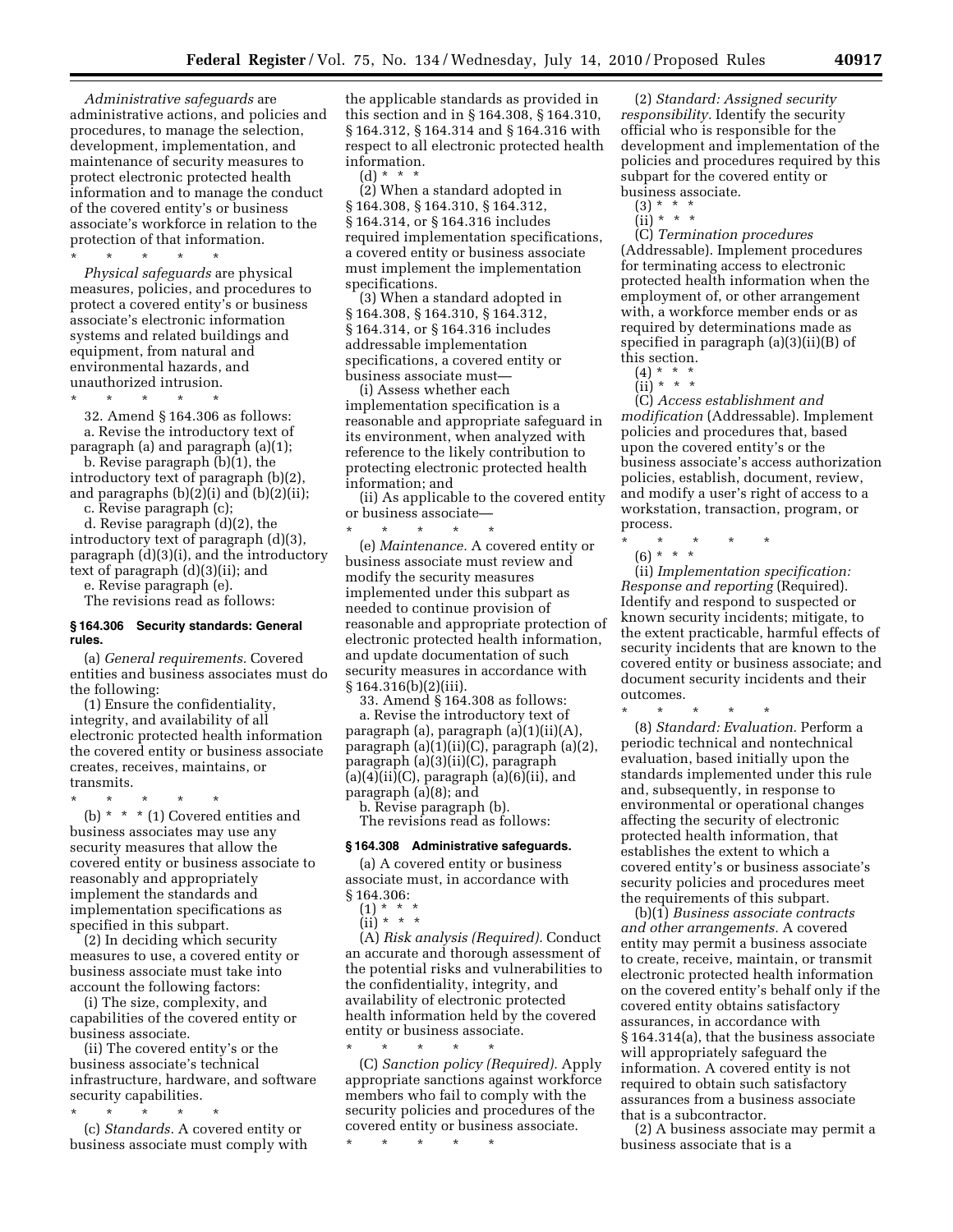subcontractor to create, receive, maintain, or transmit electronic protected health information on its behalf only if the business associate obtains satisfactory assurances, in accordance with § 164.314(a), that the subcontractor will appropriately safeguard the information.

(3) *Implementation specifications: Written contract or other arrangement*  (Required). Document the satisfactory assurances required by paragraph (b)(1) or (b)(2) of this section through a written contract or other arrangement with the business associate that meets the applicable requirements of § 164.314(a).

34. Revise the introductory text of § 164.310 to read as follows:

## **§ 164.310 Physical safeguards.**

A covered entity or business associate must, in accordance with § 164.306: \* \* \* \* \*

35. Revise the introductory text of § 164.312 to read as follows:

#### **§ 164.312 Technical safeguards.**

A covered entity or business associate must, in accordance with § 164.306: \* \* \* \* \*

36. Amend § 164.314 by revising paragraphs (a) and (b)(2)(iii) to read as follows:

#### **§ 164.314 Organizational requirements.**

(a)(1) *Standard: Business associate contracts or other arrangements.* The contract or other arrangement required by § 164.308(b)(4) must meet the requirements of paragraph (a)(2)(i),  $(a)(2)(ii)$ , or  $(a)(2)(iii)$  of this section, as applicable.

(2) *Implementation specifications*  (Required).

(i) *Business associate contracts.* The contract must provide that the business associate will—

(A) Comply with the applicable requirements of this subpart;

(B) In accordance with § 164.308(b)(2), ensure that any subcontractors that create, receive, maintain, or transmit electronic protected health information on behalf of the business associate agree to comply with the applicable requirements of this subpart by entering into a contract or other arrangement that complies with this section; and

(C) Report to the covered entity any security incident of which it becomes aware, including breaches of unsecured protected health information as required by § 164.410.

(ii) *Other arrangements.* The covered entity is in compliance with paragraph (a)(1) of this section if it has another arrangement in place that meets the requirements of  $\S 164.504(e)(3)$ .

(iii) *Business associate contracts with subcontractors.* The requirements of paragraphs  $(a)(2)(i)$  and  $(a)(2)(ii)$  of this section apply to the contract or other arrangement between a business associate and a subcontractor required by § 164.308(b)(4) in the same manner as such requirements apply to contracts or other arrangements between a covered entity and business associate.

(b) \* \* \*

 $(2)^* * * *$ 

(iii) Ensure that any agent to whom it provides this information agrees to implement reasonable and appropriate security measures to protect the information; and

\* \* \* \* \* 37. Revise the introductory text of § 164.316 and the third sentence of paragraph (a) to read as follows:

## **§ 164.316 Policies and procedures and documentation requirements.**

A covered entity or business associate must, in accordance with § 164.306:

(a)  $* * * A$  covered entity or business associate may change its policies and procedures at any time, provided that the changes are documented and are implemented in accordance with this subpart.

\* \* \* \* \* 38. The authority citation for subpart E of part 164 is revised to read as follows:

**Authority:** 42 U.S.C. 1320d–2 and 1320d– 4; sec. 264 of Pub. L. 104–191, 110 Stat. 2033–2034 (42 U.S.C. 1320d–2 (note)); and secs. 13400–13424, Pub. L. 111–5, 123 Stat. 258–279.

39. In § 164.500, redesignate paragraph (c) as paragraph (d) and add new paragraph (c) to read as follows:

#### **§ 164.500 Applicability.**  \* \* \* \* \*

(c) Where provided, the standards, requirements, and implementation specifications adopted under this subpart apply to a business associate with respect to the protected health information of a covered entity.

\* \* \* \* \* 40. Amend § 164.501 as follows: a. Revise paragraph (1) of the definition of ''health care operations''; and

b. Revise the definition of ''marketing''.

The revisions read as follows:

## **§ 164.501 Definitions.**

\* \* \* \* \* *Health care operations* \* \* \* (1) Conducting quality assessment and improvement activities, including outcomes evaluation and development of clinical guidelines, provided that the obtaining of generalizable knowledge is not the primary purpose of any studies resulting from such activities; patient safety activities (as defined in 42 CFR 3.20); population-based activities relating to improving health or reducing health care costs, protocol development, case management and care coordination, contacting of health care providers and patients with information about treatment alternatives; and related functions that do not include treatment; \* \* \* \* \*

*Marketing:* (1) Except as provided in paragraph (2) of this definition, marketing means to make a communication about a product or service that encourages recipients of the communication to purchase or use the product or service.

(2) Marketing does not include a communication made:

(i) For treatment of an individual by a health care provider, including case management or care coordination for the individual, or to direct or recommend alternative treatments, therapies, health care providers, or settings of care to the individual, provided, however, that if the communication is in writing and the health care provider receives financial remuneration in exchange for making the communication, the requirements of § 164.514(f)(2) are met.

(ii) To provide refill reminders or otherwise communicate about a drug or biologic that is currently being prescribed for the individual, only if any financial remuneration received by the covered entity in exchange for making the communication is reasonably related to the covered entity's cost of making the communication.

(iii) For the following health care operations activities, except where the covered entity receives financial remuneration in exchange for making the communication:

(A) To describe a health-related product or service (or payment for such product or service) that is provided by, or included in a plan of benefits of, the covered entity making the communication, including communications about: The entities participating in a health care provider network or health plan network; replacement of, or enhancements to, a health plan; and health-related products or services available only to a health plan enrollee that add value to, but are not part of, a plan of benefits; or

(B) For case management or care coordination, contacting of individuals with information about treatment alternatives, and related functions to the extent these activities do not fall within the definition of treatment.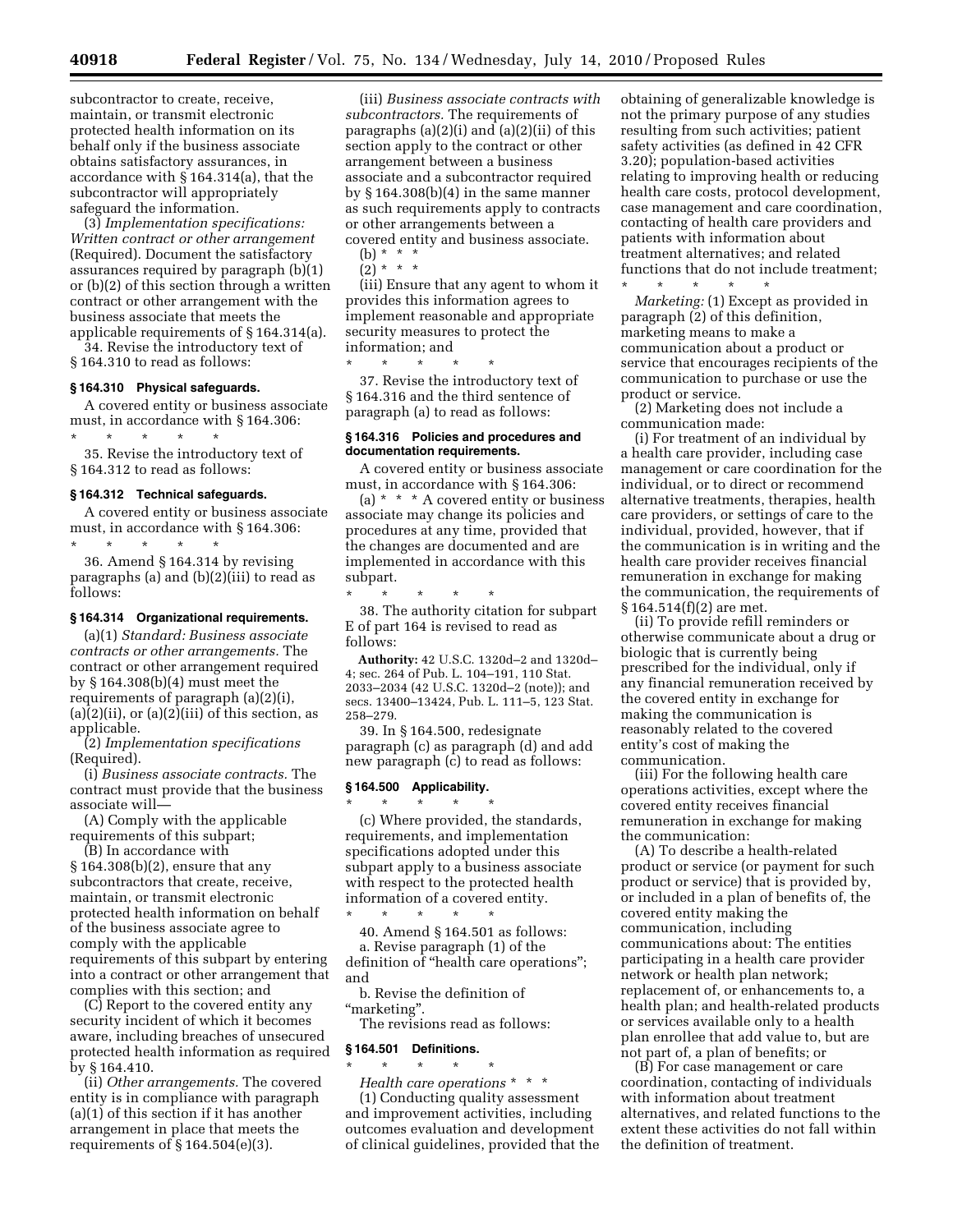(3) *Financial remuneration* means direct or indirect payment from or on behalf of a third party whose product or service is being described. Direct or indirect payment does not include any payment for treatment of an individual. \* \* \* \* \*

41. In § 164.502, revise paragraphs (a), (b)(1), (e), and (f) to read as follows:

## **§ 164.502 Uses and disclosures of protected health information: General rules.**

(a) *Standard.* A covered entity or business associate may not use or disclose protected health information, except as permitted or required by this subpart or by subpart C of part 160 of this subchapter.

(1) *Covered entities: Permitted uses and disclosures.* A covered entity is permitted to use or disclose protected health information as follows:

(i) To the individual;

(ii) For treatment, payment, or health care operations, as permitted by and in compliance with § 164.506;

(iii) Incident to a use or disclosure otherwise permitted or required by this subpart, provided that the covered entity has complied with the applicable requirements of §§ 164.502(b), 164.514(d), and 164.530(c) with respect to such otherwise permitted or required use or disclosure;

(iv) Pursuant to and in compliance with a valid authorization under § 164.508;

(v) Pursuant to an agreement under, or as otherwise permitted by, § 164.510; and

(vi) As permitted by and in compliance with this section, § 164.512,  $\S 164.514(e)$ , (f), or (g).

(2) *Covered entities: Required disclosures.* A covered entity is required to disclose protected health information:

(i) To an individual, when requested under, and required by § 164.524 or § 164.528; and

(ii) When required by the Secretary under subpart C of part 160 of this subchapter to investigate or determine the covered entity's compliance with this subchapter.

(3) [*Reserved]* 

(4) *Business associates: Permitted uses and disclosures.* (i) A business associate may use or disclose protected health information only as permitted or required by its business associate contract or other arrangement pursuant to  $\S 164.504(e)$ , or as required by law. The business associate may not use or disclose protected health information in a manner that would violate the requirements of this subpart, if done by the covered entity, except for the purposes specified under  $§ 164.504(e)(2)(i)(A)$  or (B) if such uses

or disclosures are permitted by its contract or other arrangement.

(5) *Business associates: Required uses and disclosures.* A business associate is required to disclose protected health information:

(i) When required by the Secretary under subpart C of part 160 of this subchapter to investigate or determine the business associate's compliance with this subchapter.

(ii) To the covered entity, individual, or individual's designee, as necessary to satisfy a covered entity's obligations under § 164.524(c)(2)(ii) and (3)(ii) with respect to an individual's request for an electronic copy of protected health information.

(b) \* \* \* (1) *Minimum necessary applies.* When using or disclosing protected health information or when requesting protected health information from another covered entity, a covered entity or business associate must make reasonable efforts to limit protected health information to the minimum necessary to accomplish the intended purpose of the use, disclosure, or request.

\* \* \* \* \*

(e)(1) *Standard: Disclosures to business associates.* (i) A covered entity may disclose protected health information to a business associate and may allow a business associate to create or receive protected health information on its behalf, if the covered entity obtains satisfactory assurance that the business associate will appropriately safeguard the information. A covered entity is not required to obtain such satisfactory assurances from a business associate that is a subcontractor.

(ii) A business associate may disclose protected health information to a business associate that is a subcontractor and may allow the subcontractor to create or receive protected health information on its behalf, if the business associate obtains satisfactory assurances, in accordance with § 164.504(e)(1)(i), that the subcontractor will appropriately safeguard the information.

(2) *Implementation specification: Documentation.* The satisfactory assurances required by paragraph (e)(1) of this section must be documented through a written contract or other written agreement or arrangement with the business associate that meets the applicable requirements of § 164.504(e).

(f) *Standard: Deceased individuals.* A covered entity must comply with the requirements of this subpart with respect to the protected health information of a deceased individual for a period of 50 years following the death of the individual.

\* \* \* \* \* 42. In § 164.504, revise paragraphs (e) and (f)(2)(ii)(B) to read as follows:

#### **§ 164.504 Uses and disclosures: Organizational requirements.**  \* \* \* \* \*

(e)(1) *Standard: Business associate contracts.* (i) The contract or other arrangement required by § 164.502(e)(2) must meet the requirements of paragraph  $(e)(2)$ ,  $(e)(3)$ , or  $(e)(5)$  of this section, as applicable.

(ii) A covered entity is not in compliance with the standards in § 164.502(e) and this paragraph, if the covered entity knew of a pattern of activity or practice of the business associate that constituted a material breach or violation of the business associate's obligation under the contract or other arrangement, unless the covered entity took reasonable steps to cure the breach or end the violation, as applicable, and, if such steps were unsuccessful, terminated the contract or arrangement, if feasible.

(iii) A business associate is not in compliance with the standards in § 164.502(e) and this paragraph, if the business associate knew of a pattern of activity or practice of a subcontractor that constituted a material breach or violation of the subcontractor's obligation under the contract or other arrangement, unless the business associate took reasonable steps to cure the breach or end the violation, as applicable, and, if such steps were unsuccessful, terminated the contract or arrangement, if feasible.

(2) *Implementation specifications: Business associate contracts.* A contract between the covered entity and a business associate must:

(i) Establish the permitted and required uses and disclosures of protected health information by the business associate. The contract may not authorize the business associate to use or further disclose the information in a manner that would violate the requirements of this subpart, if done by the covered entity, except that:

(A) The contract may permit the business associate to use and disclose protected health information for the proper management and administration of the business associate, as provided in paragraph (e)(4) of this section; and

(B) The contract may permit the business associate to provide data aggregation services relating to the health care operations of the covered entity.

(ii) Provide that the business associate will: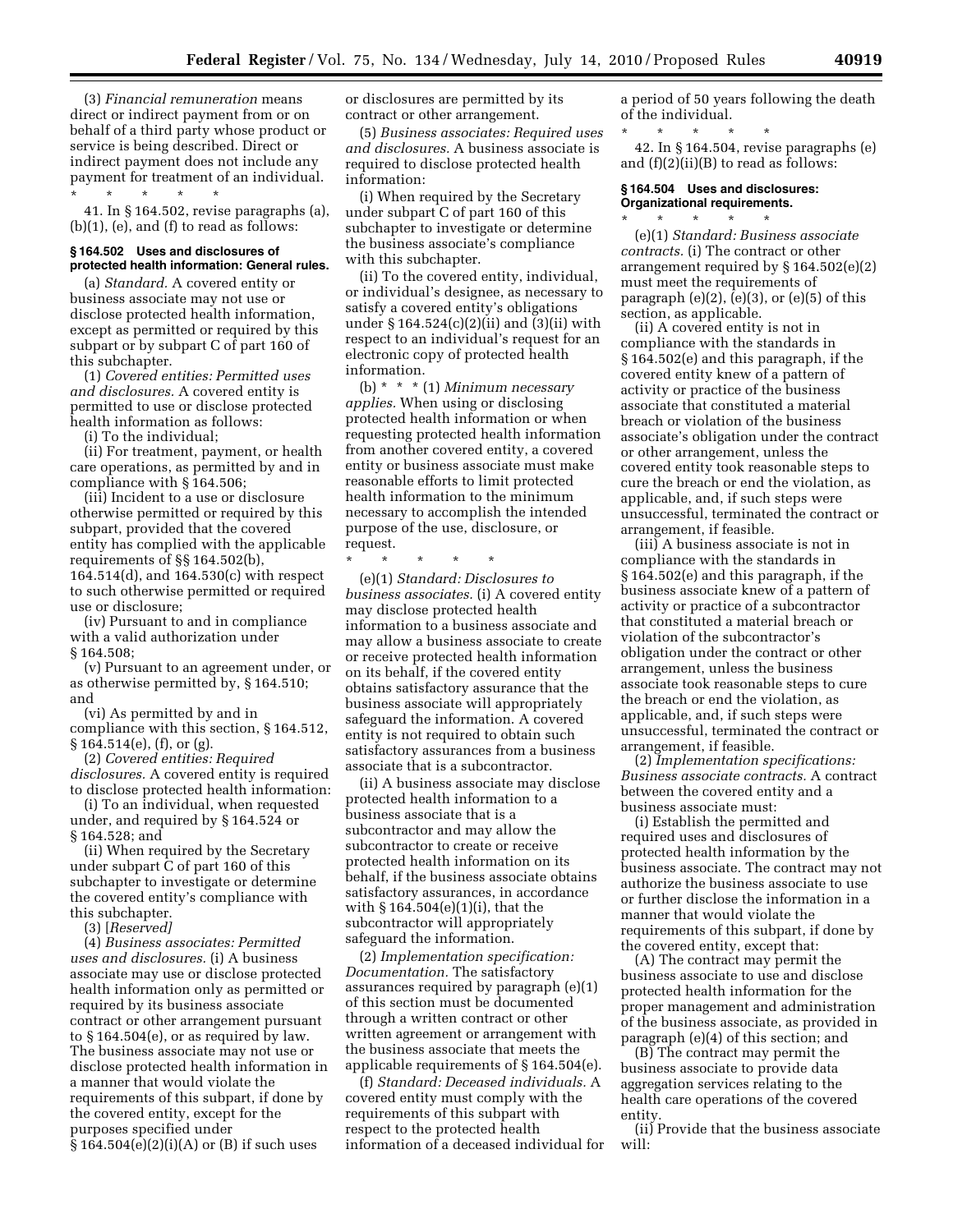(A) Not use or further disclose the information other than as permitted or required by the contract or as required by law;

(B) Use appropriate safeguards and comply, where applicable, with subpart C of this part with respect to electronic protected health information, to prevent use or disclosure of the information other than as provided for by its contract;

(C) Report to the covered entity any use or disclosure of the information not provided for by its contract of which it becomes aware, including breaches of unsecured protected health information as required by § 164.410;

(D) In accordance with § 164.502(e)(1)(ii), ensure that any subcontractors that create or receive protected health information on behalf of the business associate agree to the same restrictions and conditions that apply to the business associate with respect to such information;

(E) Make available protected health information in accordance with § 164.524;

(F) Make available protected health information for amendment and incorporate any amendments to protected health information in accordance with § 164.526;

(G) Make available the information required to provide an accounting of disclosures in accordance with § 164.528;

(H) To the extent the business associate is to carry out a covered entity's obligation under this subpart, comply with the requirements of this subpart that apply to the covered entity in the performance of such obligation.

(I) Make its internal practices, books, and records relating to the use and disclosure of protected health information received from, or created or received by the business associate on behalf of, the covered entity available to the Secretary for purposes of determining the covered entity's compliance with this subpart; and

(J) At termination of the contract, if feasible, return or destroy all protected health information received from, or created or received by the business associate on behalf of, the covered entity that the business associate still maintains in any form and retain no copies of such information or, if such return or destruction is not feasible, extend the protections of the contract to the information and limit further uses and disclosures to those purposes that make the return or destruction of the information infeasible.

(iii) Authorize termination of the contract by the covered entity, if the covered entity determines that the

business associate has violated a material term of the contract.

(3) *Implementation specifications: Other arrangements.* (i) If a covered entity and its business associate are both governmental entities:

(A) The covered entity may comply with this paragraph and  $\S 164.314(a)(1)$ , if applicable, by entering into a memorandum of understanding with the business associate that contains terms that accomplish the objectives of paragraph (e)(2) of this section and § 164.314(a)(2), if applicable.

(B) The covered entity may comply with this paragraph and  $\S$  164.314(a)(1), if applicable, if other law (including regulations adopted by the covered entity or its business associate) contains requirements applicable to the business associate that accomplish the objectives of paragraph (e)(2) of this section and § 164.314(a)(2), if applicable.

(ii) If a business associate is required by law to perform a function or activity on behalf of a covered entity or to provide a service described in the definition of *business associate* in § 160.103 of this subchapter to a covered entity, such covered entity may disclose protected health information to the business associate to the extent necessary to comply with the legal mandate without meeting the requirements of this paragraph and § 164.314(a)(1), if applicable, provided that the covered entity attempts in good faith to obtain satisfactory assurances as required by paragraph (e)(2) of this section and § 164.314(a)(1), if applicable, and, if such attempt fails, documents the attempt and the reasons that such assurances cannot be obtained.

(iii) The covered entity may omit from its other arrangements the termination authorization required by paragraph (e)(2)(iii) of this section, if such authorization is inconsistent with the statutory obligations of the covered entity or its business associate.

(4) *Implementation specifications: Other requirements for contracts and other arrangements.* (i) The contract or other arrangement between the covered entity and the business associate may permit the business associate to use the protected health information received by the business associate in its capacity as a business associate to the covered entity, if necessary:

(A) For the proper management and administration of the business associate; or

(B) To carry out the legal responsibilities of the business associate.

(ii) The contract or other arrangement between the covered entity and the

business associate may permit the business associate to disclose the protected health information received by the business associate in its capacity as a business associate for the purposes described in paragraph (e)(4)(i) of this section, if:

(A) The disclosure is required by law; or

(B)(*1*) The business associate obtains reasonable assurances from the person to whom the information is disclosed that it will be held confidentially and used or further disclosed only as required by law or for the purposes for which it was disclosed to the person; and

(*2*) The person notifies the business associate of any instances of which it is aware in which the confidentiality of the information has been breached.

(5) *Implementation specifications: Business associate contracts with subcontractors.* The requirements of § 164.504(e)(2) through (e)(4) apply to the contract or other arrangement required by  $\S 164.502(e)(1)(ii)$  between a business associate and a business associate that is a subcontractor in the same manner as such requirements apply to contracts or other arrangements between a covered entity and business associate.

- (f) \* \* \*
- $(2) * * * *$  $(ii) * * * *$
- 

(B) Ensure that any agents to whom it provides protected health information received from the group health plan agree to the same restrictions and conditions that apply to the plan sponsor with respect to such information;

\* \* \* \* \* 43. Revise § 164.506(c)(5) to read as follows:

#### **§ 164.506 Uses and disclosures to carry out treatment, payment, or health care operations.**

\* \* \* \* \* (c) \* \* \*

(5) A covered entity that participates in an organized health care arrangement may disclose protected health information about an individual to other participants in the organized health care arrangement for any health care operations activities of the organized health care arrangement.

44. Amend § 164.508 as follows:

a. Revise the headings of paragraphs (a), (a)(1), and (a)(2);

b. Revise paragraph (a)(3)(ii);

c. Add new paragraph (a)(4); and

d. Revise paragraphs (b)(1)(i), and (b)(3).

The revisions and additions read as follows: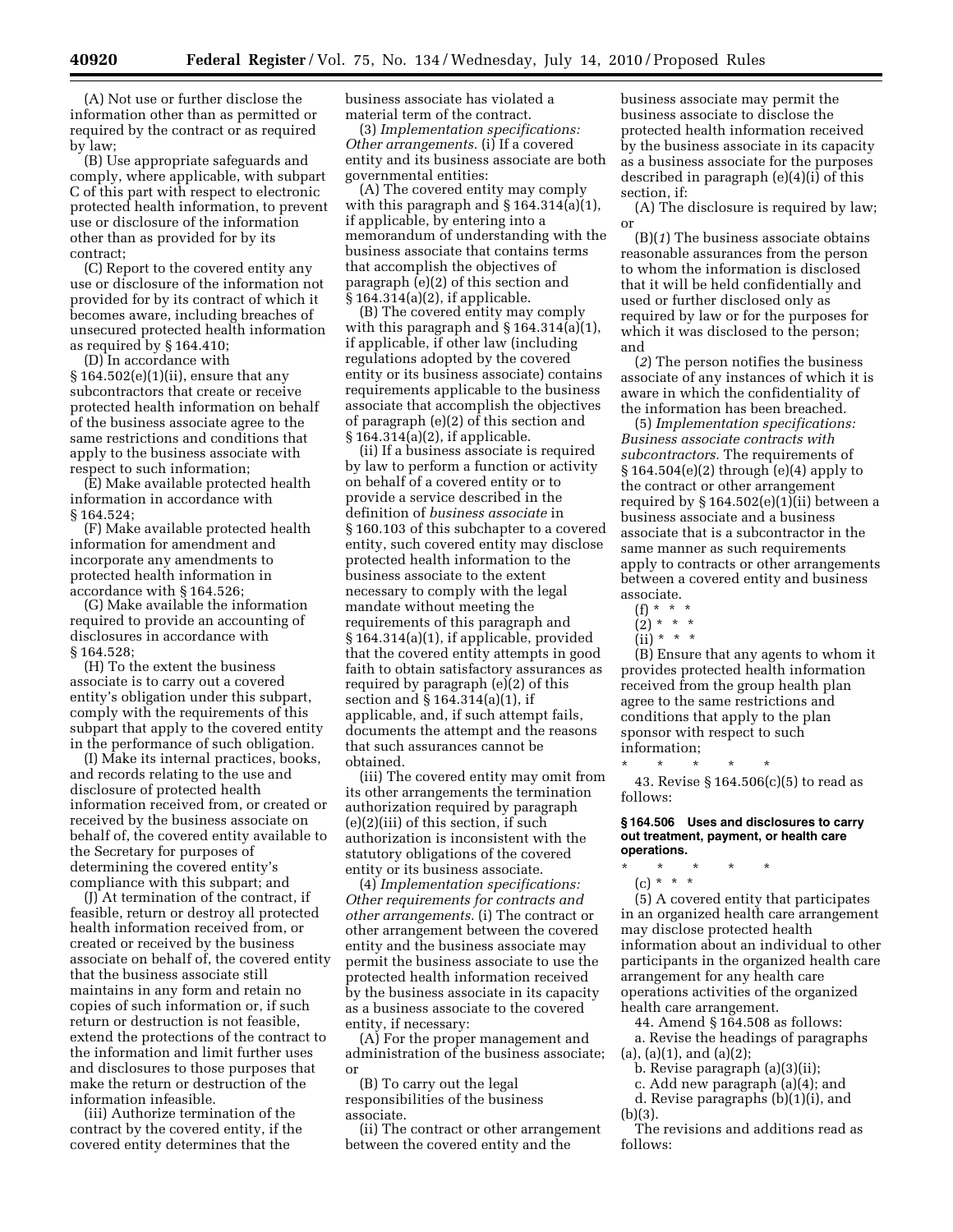## **§ 164.508 Uses and disclosures for which an authorization is required.**

(a) *Standard: Authorizations for uses and disclosures*—(1) *Authorization required: General rule.* \* \* \*

(2) *Authorization required: Psychotherapy notes.* \* \* \*

 $(3) * * * *$ 

(ii) If the marketing involves direct or indirect financial remuneration, as defined in paragraph (3) of the definition of marketing at § 164.501, to the covered entity from a third party, the authorization must state that such remuneration is involved.

(4) *Authorization required: Sale of protected health information.* (i) Notwithstanding any provision of this subpart, a covered entity must obtain an authorization for any disclosure of protected health information for which the disclosure is in exchange for direct or indirect remuneration from or on behalf of the recipient of the protected health information. Such authorization must state that the disclosure will result in remuneration to the covered entity.

(ii) Paragraph (a)(4)(i) of this section does not apply to disclosures of protected health information:

(A) For public health purposes pursuant to § 164.512(b) or § 164.514(e);

(B) For research purposes pursuant to § 164.512(i) or § 164.514(e), where the only remuneration received by the covered entity is a reasonable cost-based fee to cover the cost to prepare and transmit the protected health information for such purposes;

(C) For treatment and payment purposes pursuant to § 164.506(a);

(D) For the sale, transfer, merger, or consolidation of all or part of the covered entity and for related due diligence as described in paragraph (6)(iv) of the definition of health care operations and pursuant to § 164.506(a);

(E) To or by a business associate for activities that the business associate undertakes on behalf of a covered entity pursuant to §§ 164.502(e) and 164.504(e), and the only remuneration provided is by the covered entity to the business associate for the performance of such activities;

(F) To an individual, when requested under § 164.524 or § 164.528;

(G) Required by law as permitted under § 164.512(a); and

(H) Permitted by and in accordance with the applicable requirements of this subpart, where the only remuneration received by the covered entity is a reasonable, cost-based fee to cover the cost to prepare and transmit the protected health information for such purpose or a fee otherwise expressly permitted by other law.

(b)  $* * * *$ 

 $(1) * * * *$ 

(i) A valid authorization is a document that meets the requirements in paragraphs (a)(3)(ii), (a)(4)(i), (c)(1), and (c)(2) of this section, as applicable. \* \* \* \* \*

(3) *Compound authorizations.* An authorization for use or disclosure of protected health information may not be combined with any other document to create a compound authorization, except as follows:

(i) An authorization for the use or disclosure of protected health information for a research study may be combined with any other type of written permission for the same or another research study. This exception includes combining an authorization for the use or disclosure of protected health information for a research study with another authorization for the same research study, with an authorization for the creation or maintenance of a research database or repository, or with a consent to participate in research. Where a covered health care provider has conditioned the provision of research-related treatment on the provision of one of the authorizations, as permitted under paragraph (b)(4)(i) of this section, any compound authorization created under this paragraph must clearly differentiate between the conditioned and unconditioned components and provide the individual with an opportunity to opt in to the research activities described in the unconditioned authorization.

(ii) An authorization for a use or disclosure of psychotherapy notes may only be combined with another authorization for a use or disclosure of psychotherapy notes.

(iii) An authorization under this section, other than an authorization for a use or disclosure of psychotherapy notes, may be combined with any other such authorization under this section, except when a covered entity has conditioned the provision of treatment, payment, enrollment in the health plan, or eligibility for benefits under paragraph (b)(4) of this section on the provision of one of the authorizations. The prohibition in this paragraph on combining authorizations where one authorization conditions the provision of treatment, payment, enrollment in a health plan, or eligibility for benefits under paragraph (b)(4) of this section does not apply to a compound authorization created in accordance with paragraph (b)(3)(i) of this section.

45. Amend § 164.510 as follows:

\* \* \* \* \*

a. Revise paragraph (a)(1)(ii) introductory text;

b. Revise paragraph (b)(1)(i), the second sentence of paragraph (b)(1)(ii), paragraph (b)(2)(iii), the first sentence of paragraph (b)(3), and paragraph (b)(4); and

c. Add new paragraph (b)(5).

The revisions and additions read as follows:

#### **§ 164.510 Uses and disclosures requiring an opportunity for the individual to agree or to object.**

- \* \* \* \* \*
	- (a) \* \* \*
	- $(1) * * * *$

(ii) Use or disclose for directory purposes such information:

- \* \* \* \* \*
	- (b) \* \* \* (1) \* \* \*

(i) A covered entity may, in accordance with paragraphs (b)(2), (b)(3), or (b)(5) of this section, disclose to a family member, other relative, or a close personal friend of the individual, or any other person identified by the individual, the protected health information directly relevant to such person's involvement with the individual's health care or payment related to the individual's health care.

(ii) \* \* \* Any such use or disclosure of protected health information for such notification purposes must be in accordance with paragraphs (b)(2),  $(b)(3)$ ,  $(b)(4)$ , or  $(b)(5)$  of this section, as applicable.

\* \* \* \* \*

(2) \* \* \*

(iii) Reasonably infers from the circumstances, based on the exercise of professional judgment, that the individual does not object to the disclosure.

 $(3)$  \* \* \* If the individual is not present, or the opportunity to agree or object to the use or disclosure cannot practicably be provided because of the individual's incapacity or an emergency circumstance, the covered entity may, in the exercise of professional judgment, determine whether the disclosure is in the best interests of the individual and, if so, disclose only the protected health information that is directly relevant to the person's involvement with the individual's care or payment related to the individual's health care or needed for notification purposes. \* \* \*

(4) *Uses and disclosures for disaster relief purposes.* A covered entity may use or disclose protected health information to a public or private entity authorized by law or by its charter to assist in disaster relief efforts, for the purpose of coordinating with such entities the uses or disclosures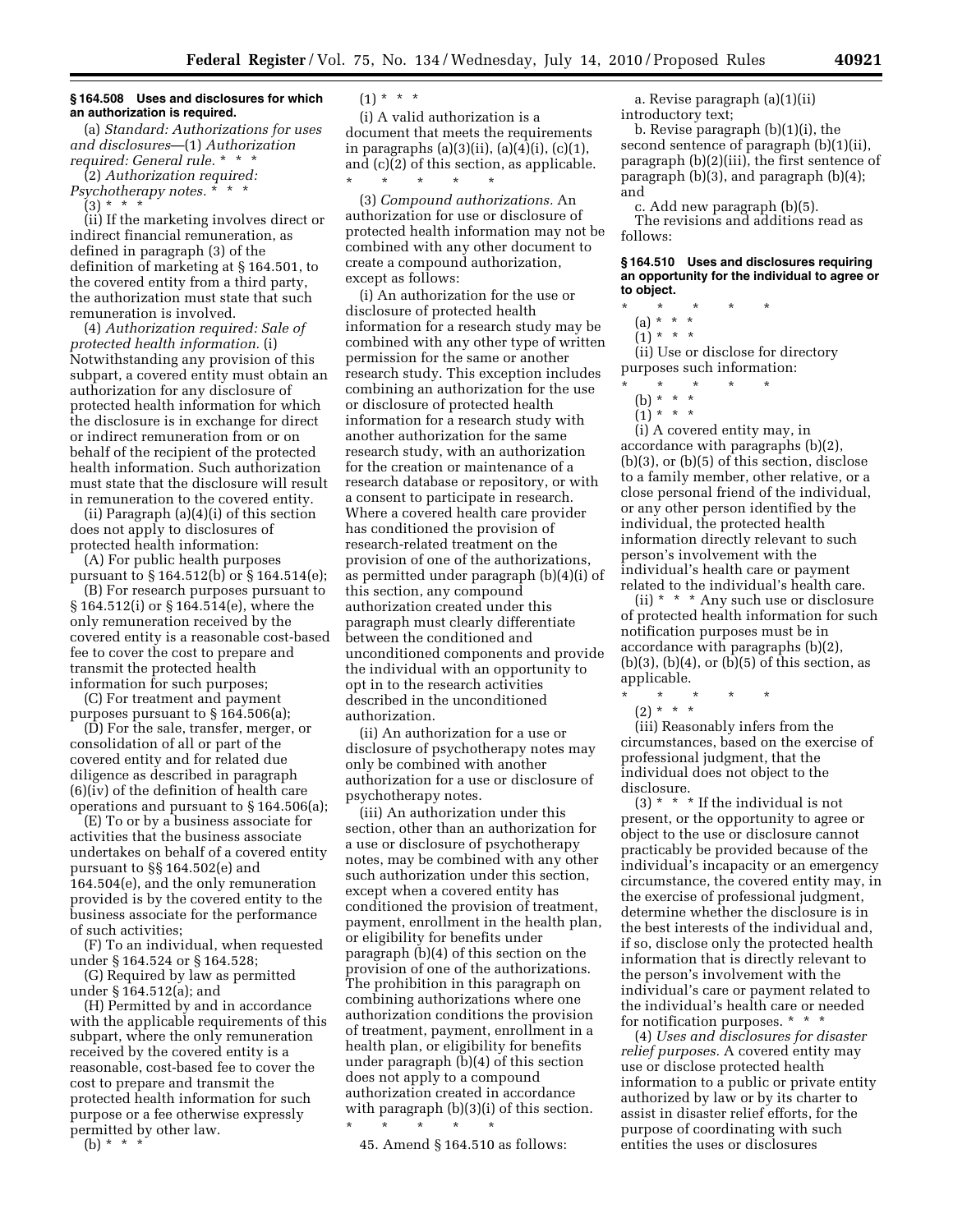permitted by paragraph (b)(1)(ii) of this section. The requirements in paragraphs  $(b)(2)$ ,  $(b)(3)$ , or  $(b)(5)$  of this section apply to such uses and disclosures to the extent that the covered entity, in the exercise of professional judgment, determines that the requirements do not interfere with the ability to respond to the emergency circumstances.

(5) *Uses and disclosures when the individual is deceased.* If the individual is deceased, a covered entity may disclose protected health information of the individual to a family member, or other persons identified in paragraph (b)(1) of this section who were involved in the individual's care or payment for health care prior to the individual's death, unless doing so is inconsistent with any prior expressed preference of the individual that is known to the covered entity.

46. Amend § 164.512 as follows: a. Revise the introductory text of paragraph (b)(1) and the introductory text of paragraph  $(b)(1)(v)(A);$ 

b. Add new paragraph (b)(1)(vi);

c. Revise the introductory text of paragraph (e)(1)(iii) and paragraph  $(e)(1)(vi);$ 

d. Revise paragraph (i)(2)(iii); and e. Revise paragraphs (k)(1)(ii), (k)(3), and (k)(5)(i)(E).

The revisions and additions read as follows:

#### **§ 164.512 Uses and disclosures for which an authorization or opportunity to agree or object is not required.**

\* \* \* \* \* (b) *Standard: Uses and disclosures for public health activities.* 

(1) *Permitted uses and disclosures.* A covered entity may use or disclose protected health information for the public health activities and purposes described in this paragraph to:

\* \* \* \* \* (v) \* \* \*

(A) The covered entity is a covered health care provider who provides health care to the individual at the request of the employer: \* \* \* \* \*

(vi) A school, about an individual who is a student or prospective student of the school, if:

(A) The protected health information that is disclosed is limited to proof of immunization;

(B) The school is required by State or other law to have such proof of immunization prior to admitting the individual; and

(C) The covered entity obtains the agreement to the disclosure from either:

(*1*) A parent, guardian, or other person acting *in loco parentis* of the individual, if the individual is an unemancipated minor; or

(*2*) The individual, if the individual is an adult or emancipated minor.

\* \* \* \* \* (e) \* \* \*

 $(1) * * * *$ 

(iii) For the purposes of paragraph  $(e)(1)(ii)(A)$  of this section, a covered entity receives satisfactory assurances from a party seeking protected health information if the covered entity receives from such party a written statement and accompanying documentation demonstrating that: \* \* \*

\* \* \* \* \*

(vi) Notwithstanding paragraph (e)(1)(ii) of this section, a covered entity may disclose protected health information in response to lawful process described in paragraph (e)(1)(ii) of this section without receiving satisfactory assurance under paragraph  $(e)(1)(ii)(A)$  or  $(B)$  of this section, if the covered entity makes reasonable efforts to provide notice to the individual sufficient to meet the requirements of paragraph (e)(1)(iii) of this section or to seek a qualified protective order sufficient to meet the requirements of paragraph  $(e)(1)(v)$  of this section.

\* \* \* \* \*

- (i) \* \* \*
- $(2) * * * *$

(iii) *Protected health information needed.* A brief description of the protected health information for which use or access has been determined to be necessary by the IRB or privacy board, pursuant to paragraph (i)(2)(ii)(C) of this section;

\* \* \* \* \*

(k) \* \* \*

 $(1) * * * *$ 

(ii) *Separation or discharge from military service.* A covered entity that is a component of the Departments of Defense or Homeland Security may disclose to the Department of Veterans Affairs (DVA) the protected health information of an individual who is a member of the Armed Forces upon the separation or discharge of the individual from military service for the purpose of a determination by DVA of the individual's eligibility for or entitlement to benefits under laws administered by the Secretary of Veterans Affairs.

\* \* \* \* \* (3) *Protective services for the President and others.* A covered entity may disclose protected health information to authorized Federal officials for the provision of protective services to the President or other persons authorized by 18 U.S.C. 3056 or to foreign heads of state or other persons authorized by 22 U.S.C. 2709(a)(3), or

for the conduct of investigations authorized by 18 U.S.C. 871 and 879.

- \* \* \* \* \*
- $(5) * * * *$  $(i)$  \* \* \*

(E) Law enforcement on the premises of the correctional institution; or \* \* \* \* \*

47. In § 164.514, revise paragraphs  $(e)(4)(ii)(C)(4)$  and  $(f)$  to read as follows:

**§ 164.514 Other requirements relating to uses and disclosures of protected health information.** 

- \* \* \* \* \*
	- (e) \* \* \*
	- $(4) * * * *$  $(ii) * * * *$
	- (C) \* \* \*
	-

(*4*) Ensure that any agents to whom it provides the limited data set agrees to the same restrictions and conditions that apply to the limited data set recipient with respect to such information; and

\* \* \* \* \* (f) *Fundraising and remunerated treatment communications.* 

(1)(i) *Standard: Uses and disclosures for fundraising.* Subject to the conditions of paragraph (f)(1)(ii) of this section, a covered entity may use, or disclose to a business associate or to an institutionally related foundation, the following protected health information for the purpose of raising funds for its own benefit, without an authorization meeting the requirements of § 164.508:

(A) Demographic information relating to an individual; and

(B) Dates of health care provided to an individual.

(ii) *Implementation specifications: Fundraising requirements.* (A) A covered entity may not use or disclose protected health information for fundraising purposes as otherwise permitted by paragraph (f)(1)(i) of this section unless a statement required by  $\S 164.520(b)(1)(iii)(B)$  is included in the covered entity's notice of privacy practices.

(B) With each fundraising communication sent to an individual under this paragraph, a covered entity must provide the individual with a clear and conspicuous opportunity to elect not to receive any further fundraising communications. The method for an individual to elect not to receive further fundraising communications may not cause the individual to incur an undue burden or more than a nominal cost.

(C) A covered entity may not condition treatment or payment on the individual's choice with respect to the receipt of fundraising communications.

(D) A covered entity may not send fundraising communications to an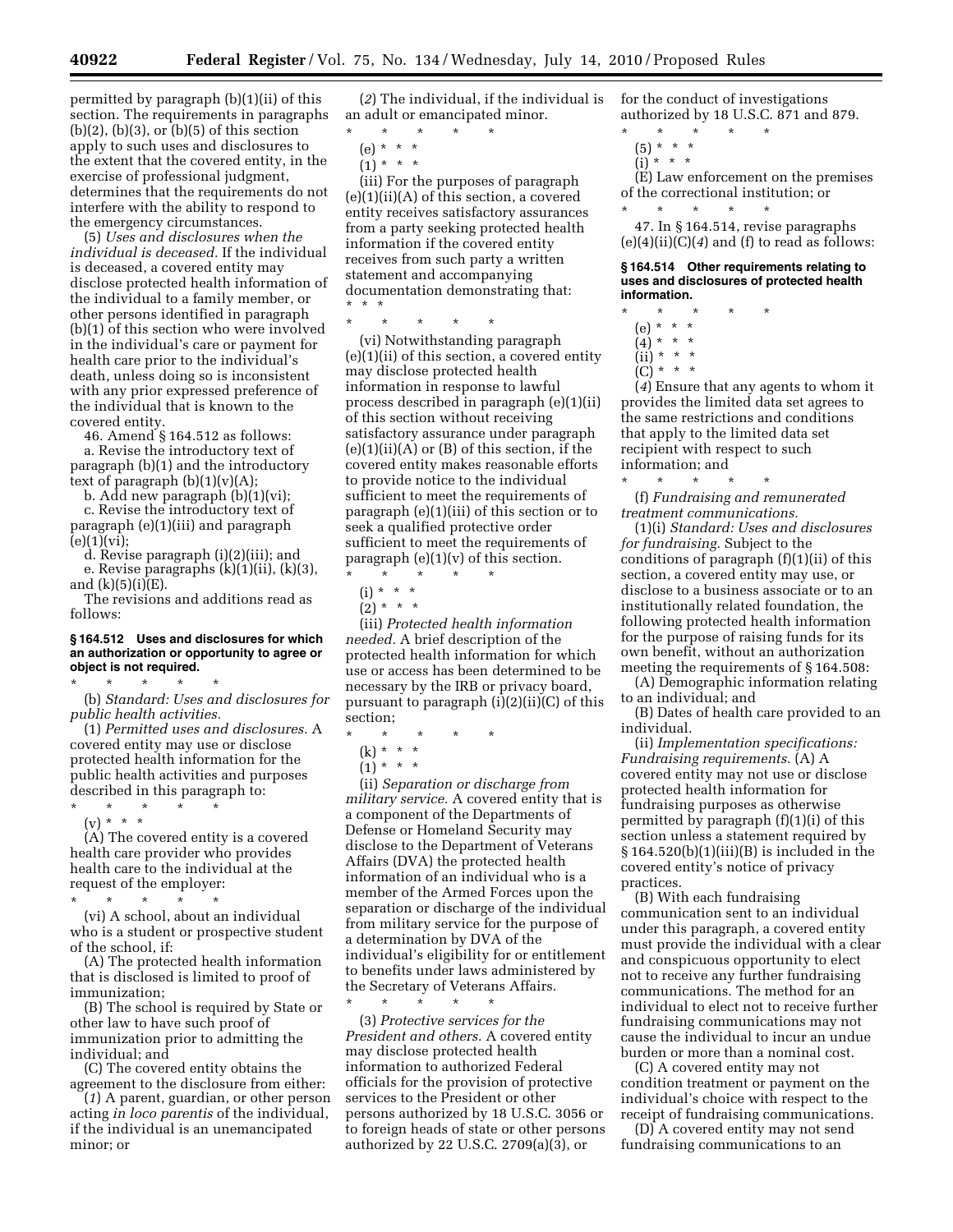individual under this paragraph where the individual has elected not to receive such communications under paragraph  $(f)(1)(ii)(B)$  of this section.

(2) *Standard: Uses and disclosures for remunerated treatment communications.* Where a covered health care provider receives financial remuneration, as defined in paragraph (3) of the definition of marketing at § 164.501, in exchange for making a treatment communication to an individual about a health-related product or service, such communication is not marketing and does not require an authorization meeting the requirements of § 164.508, only if the following requirements are met:

(i) The covered health care provider has included the information required by § 164.520(b)(1)(iii)(A) in its notice of privacy practices; and

(ii) The communication discloses the fact that the covered health care provider is receiving financial remuneration in exchange for making the communication and provides the individual with a clear and conspicuous opportunity to elect not to receive any further such communications. The method for an individual to elect not to receive further such communications may not cause the individual to incur an undue burden or more than a nominal cost.

\* \* \* \* \* 48. In § 164.520, revise paragraphs  $(b)(1)(ii)(E), (b)(1)(iii), and (b)(1)(iv)(A)$ to read as follows:

#### **§ 164.520 Notice of privacy practices for protected health information.**

- \* \* \* \* \* (b) \* \* \*
	- $(1) * * * *$
	- $(ii) * * * *$

(E) A description of the types of uses and disclosures that require an authorization under § 164.508(a)(2)– (a)(4), a statement that other uses and disclosures not described in the notice will be made only with the individual's written authorization, and a statement that the individual may revoke an authorization as provided by § 164.508(b)(5).

(iii) *Separate statements for certain uses or disclosures.* If the covered entity intends to engage in any of the following activities, the description required by paragraph (b)(1)(ii)(A) of this section must include a separate statement informing the individual of such activities, as applicable:

(A) In accordance with  $\S 164.514(f)(2)$ , the covered health care provider may send treatment communications to the individual concerning treatment alternatives or other health-related

products or services where the provider receives financial remuneration, as defined in paragraph (3) of the definition of marketing at § 164.501, in exchange for making the communications, and the individual has a right to opt out of receiving such communications;

(B) In accordance with  $\S 164.514(f)(1)$ , the covered entity may contact the individual to raise funds for the covered entity and the individual has a right to opt out of receiving such communications; or

(C) In accordance with § 164.504(f), the group health plan, or a health insurance issuer or HMO with respect to a group health plan, may disclose protected health information to the sponsor of the plan.

 $(iv) * * * *$ 

(A) The right to request restrictions on certain uses and disclosures of protected health information as provided by § 164.522(a), including a statement that the covered entity is not required to agree to a requested restriction, except in case of a disclosure restricted under § 164.522(a)(1)(vi);

\* \* \* \* \* 49. Amend § 164.522 as follows: a. Revise paragraph (a)(1)(ii); b. Add new paragraph (a)(1)(vi); and c. Revise the introductory text of paragraph (a)(2), and paragraphs  $(a)(2)(iii)$ , and paragraph  $(a)(3)$ .

The revisions and additions read as follows:

## **§ 164.522 Rights to request privacy protection for protected health information.**   $(a)(1) * * * *$

(ii) Except as provided in paragraph  $(a)(1)(vi)$  of this section, a covered entity is not required to agree to a restriction.

\* \* \* \* \* (vi) A covered entity must agree to the request of an individual to restrict disclosure of protected health information about the individual to a health plan if:

(A) The disclosure is for the purpose of carrying out payment or health care operations and is not otherwise required by law; and

(B) The protected health information pertains solely to a health care item or service for which the individual, or person other than the health plan on behalf of the individual, has paid the covered entity in full.

(2) *Implementation specifications: Terminating a restriction.* A covered entity may terminate a restriction, if: \* \* \* \* \*

(iii) The covered entity informs the individual that it is terminating its agreement to a restriction, except that such termination is:

(A) Not effective for protected health information restricted under paragraph (a)(1)(vi) of this section; and

(B) Only effective with respect to protected health information created or received after it has so informed the individual.

(3) *Implementation specification: Documentation.* A covered entity must document a restriction in accordance with § 160.530(j) of this subchapter.

50. Amend § 164.524 as follows:

\* \* \* \* \*

a. Revise paragraph (c)(2)(i);

b. Redesignate paragraph (c)(2)(ii) as paragraph (c)(2)(iii);

c. Add new paragraph (c)(2)(ii); d. Revise paragraphs (c)(3) and  $(c)(4)(i);$ 

e. Redesignate paragraphs (c)(4)(ii) and  $(c)(4)(iii)$  as paragraphs  $(c)(4)(iii)$ and (c)(4)(iv), respectively; and

f. Add new paragraph (c)(4)(ii).

The revisions and additions read as follows:

#### **§ 164.524 Access of individuals to protected health information.**

\* \* \* \* \* (c) \* \* \*

(2) *Form of access requested.* (i) The covered entity must provide the individual with access to the protected health information in the form and format requested by the individual, if it is readily producible in such form and format; or, if not, in a readable hard copy form or such other form and format as agreed to by the covered entity and the individual.

(ii) Notwithstanding paragraph (c)(2)(i) of this section, if the protected health information that is the subject of a request for access is maintained in one or more designated record sets electronically and if the individual requests an electronic copy of such information, the covered entity must provide the individual with access to the protected health information in the electronic form and format requested by the individual, if it is readily producible in such form and format; or, if not, in a readable electronic form and format as agreed to by the covered entity and the individual.

\* \* \* \* \*

(3) *Time and manner of access.* (i) The covered entity must provide the access as requested by the individual in a timely manner as required by paragraph (b)(2) of this section, including arranging with the individual for a convenient time and place to inspect or obtain a copy of the protected health information, or mailing the copy of the protected health information at the individual's request. The covered entity may discuss the scope, format,